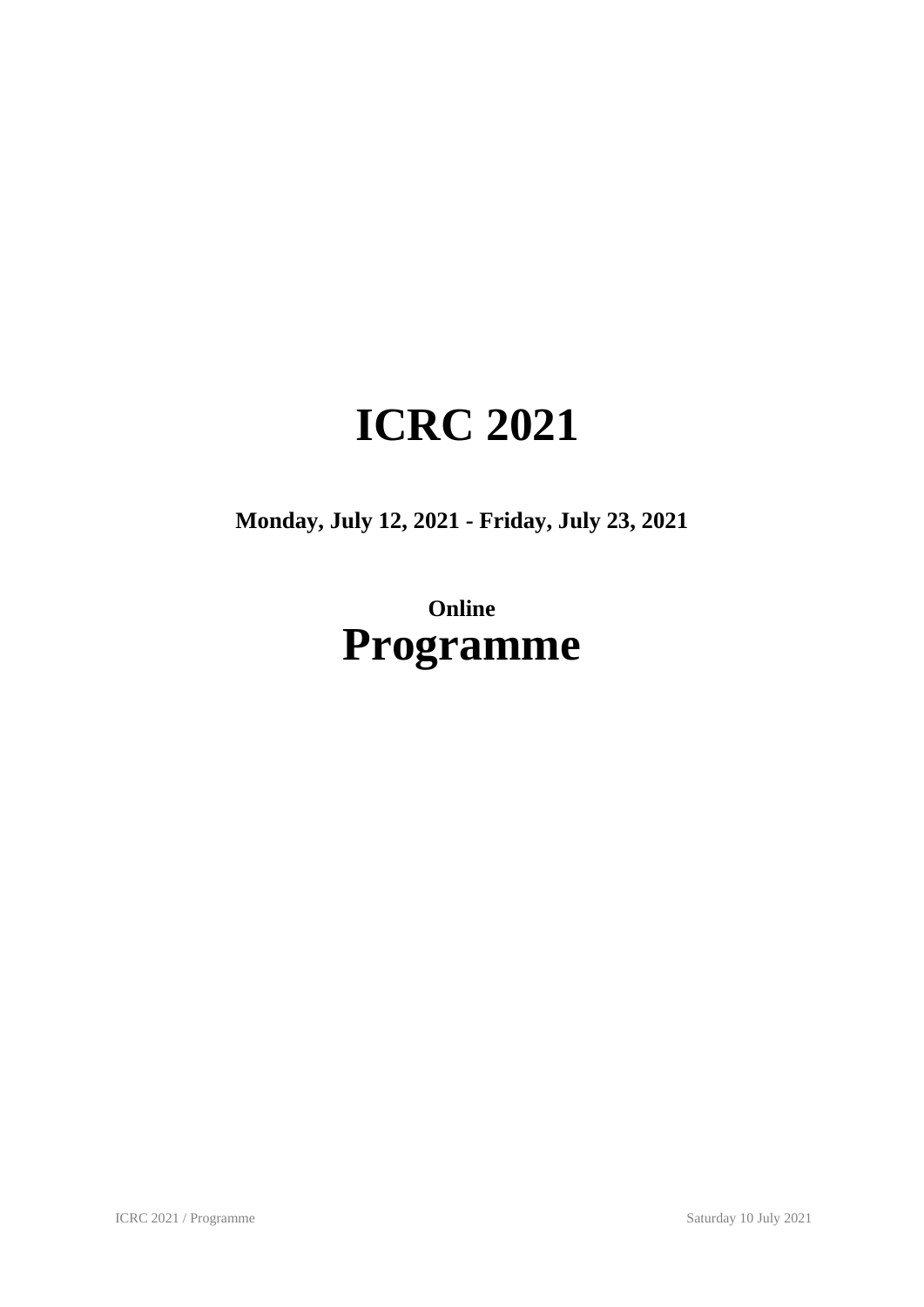# **Monday 12 July 2021**

**Plenary: Opening (1:30 PM-3:30 PM)**

#### **Break (3:30 PM-4:00 PM)**

#### **Plenary: Highlight 01 (4:00 PM-5:30 PM)**

#### **-Conveners: Anna Franckowiak**

| time title                                                          | presenter              |
|---------------------------------------------------------------------|------------------------|
| $4:00$ PAMS Highlights                                              | <b>BERDUGO, Javier</b> |
| 4:30 FMeutrino Telescope in Lake Baikal: Present and Nearest Future | DZHILKIBAEV, Zhan-Arys |
| 5:00 PM bermi LAT and GBM collaboration results on GRB 200415A.     | DI LALLA, Niccolo      |

#### **Break (5:30 PM-6:00 PM)**

#### **Discussion: 19 SEP Acceleration and Propagation | SH (6:00 PM-7:30 PM)**

| title                                                                                                                                        | presenter             | boar<br>d |
|----------------------------------------------------------------------------------------------------------------------------------------------|-----------------------|-----------|
| <b>Turbulent Reduction of Drifts for Solar Energetic Particles</b>                                                                           | VAN DEN BERG, Jabus   |           |
| Anomalous Transport and Acceleration of Energetic Particles                                                                                  | EFFENBERGER, Frederic |           |
| Electron acceleration parallel and perpendicular to overshoot magnetic field in<br>quasi-perpendicular collisionless shock                   | OTSUKA, Fumiko        |           |
| Statistical Survey of Reservoir Phenomenon in Energetic Proton Events Observed<br>by Multiple Spacecraft                                     | WANG, Yang            |           |
| Parker Solar Probe's Measurements of the November 29, 2020 Large Solar<br><b>Energetic Particle Event</b>                                    | COHEN, Christina      |           |
| Time Evolution of Parallel Shock Accelerated Particle Spectrum Bend-over<br>Energy                                                           | QIN, Gang             |           |
| Observations and numerical simulations of impulsive SEP events with Ulysses<br>and ACE observations                                          | LIAN, L.-L.           |           |
| Imbalance acceleration/escape of energetic particles at interplanetary shocks:<br>effect on spectral steepening                              | FRASCHETTI, Federico  |           |
| <b>Energy Balance at Interplanetary Shocks: In-situ Measurement of the Fraction in</b><br>Supra-thermal and Energetic Ions with ACE and Wind | DAVID, Liam           |           |

## **Discussion: 51 The Census of Gamma-Ray Sources | GAD-GAI (6:00 PM-7:30 PM)**

| title                                                                                                                                                                    | presenter            | boar<br>d |
|--------------------------------------------------------------------------------------------------------------------------------------------------------------------------|----------------------|-----------|
| The TeV gamma-ray source population of the Milky-Way.                                                                                                                    | VECCHIOTTI, Vittoria |           |
| <b>Galactic Science with the Southern Wide-field Gamma-ray Observatory</b>                                                                                               | LOPEZ-COTO, Ruben    |           |
| Exploring the population of Galactic very-high-energy gamma-ray sources                                                                                                  | STEPPA, Constantin   |           |
| Understanding the origin of the extended gamma-ray emission and the physical<br>nature of HESS J1841-055 using observations at TeV energies with the MAGIC<br>telescopes | GREEN, David         |           |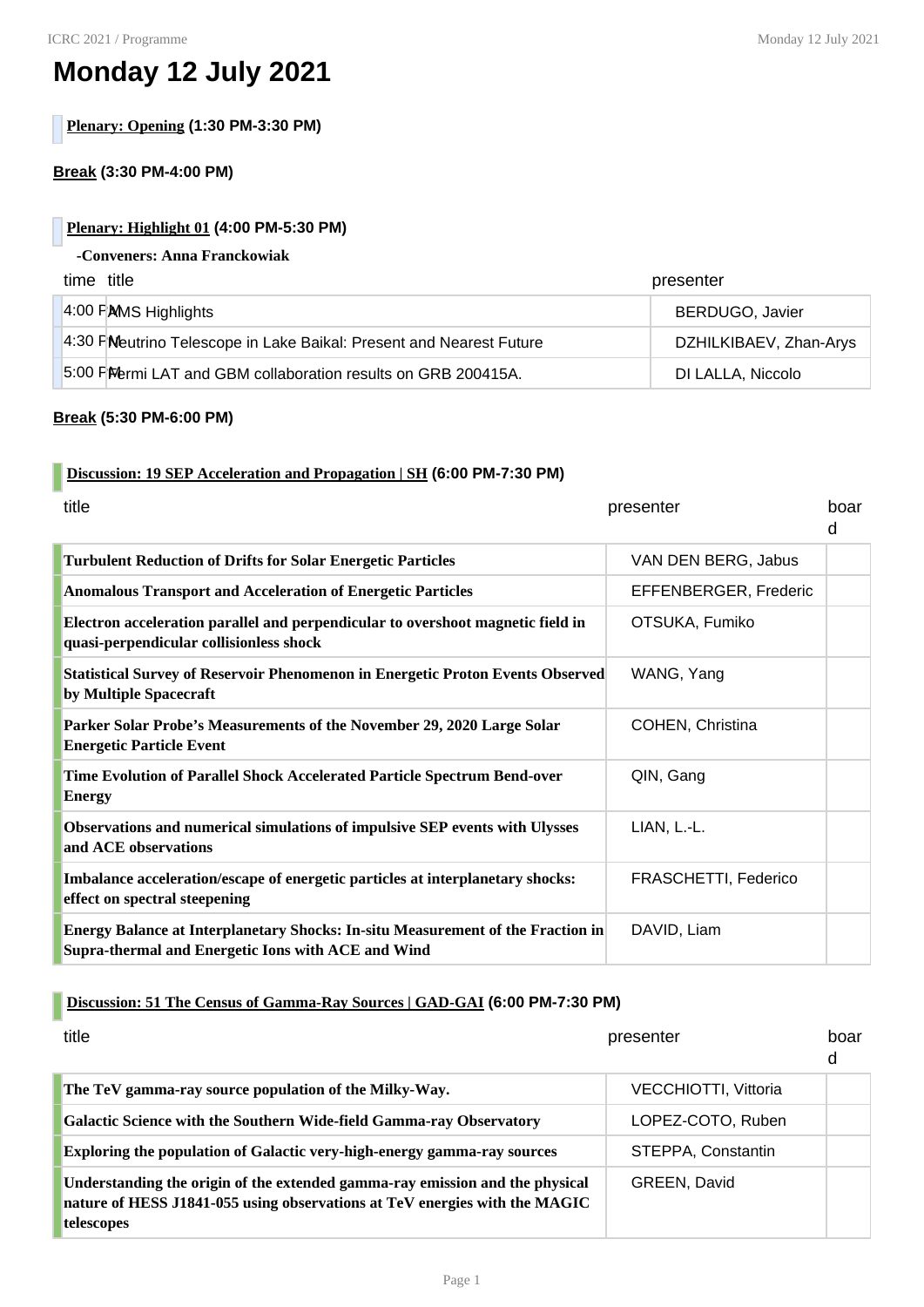| Survey of the Galactic Plane with the Cherenkov Telescope Array                                                         | REMY, Quentin              |  |
|-------------------------------------------------------------------------------------------------------------------------|----------------------------|--|
| The First Catalog of Extragalactic Fermi-LAT Transient Sources                                                          | MEREU, Isabella            |  |
| Source classification at GeV energies using neura lnetworks with time variability<br>and locations                      | VAN DEN OETELAAR,<br>Chris |  |
| <b>Population Studies of Fermi LAT sources</b>                                                                          | ORLANDO, Elena             |  |
| Dissecting the inner Galaxy with gamma-ray pixel count statistics                                                       | <b>MANCONI, Silvia</b>     |  |
| The future look at the Galaxy with the Galactic Explorer with a Coded Aperture<br><b>Mask Compton Telescope (GECCO)</b> | ORLANDO, Elena             |  |
| The new release of the fourth Fermi LAT source catalog                                                                  | LOTT, Benoit               |  |
| Bridging the Gap - The first sensitive 20-200 MeV catalog                                                               | MARCOTULLI, Lea            |  |
| Assessing the signatures imprinted by star-forming galaxies in the cosmic<br>gamma-ray background                       | OWEN, Ellis                |  |

### **Discussion: 31 Fundamental Physics with Neutrinos | NU (6:00 PM-7:30 PM)**

| title                                                                                             | presenter                                      | boar<br>d |
|---------------------------------------------------------------------------------------------------|------------------------------------------------|-----------|
| HE Neutrinos beyond Standard Model: steriles and secret interactions                              | SAVIANO, Ninetta                               |           |
| Reaching the EeV frontier in neutrino-nucleon cross sections in upcoming<br>neutrino telescopes   | <b>VALERA, Victor</b>                          |           |
| Rigorous predictions for prompt neutrino fluxes in view of VLVnT upgrades                         | GARZELLI, Maria Vittoria                       |           |
| Studying neutrinos at the LHC-FASER $\sim$ its impact to the cosmic-ray physics                   | ARIGA, Akitaka                                 |           |
| <b>Measuring the Neutrino Cross Section Using 8 years of Upgoing Muon Neutrinos</b>               | ROBERTSON, Sally                               |           |
| Measuring neutrino cross-section with IceCube at intermediate energies (~100<br>GeV to a few TeV) | NOWICKI, Sarah                                 |           |
| The Future of High-Energy Astrophysical Neutrino Flavor Measurements                              | SONG, Ningqiang                                |           |
| Search for nuclearites with the KM3NeT detector                                                   | PAUN, Alice                                    |           |
| <b>Scalar Non Standard Interactions at long baseline experiments</b>                              | MEDHI, Abinash                                 |           |
| <b>IceCube constraints on Violation of Equivalence Principle</b>                                  | FIORILLO, Damiano<br><b>Francesco Giuseppe</b> |           |
| Search for Magnetic Monopoles with ten years of ANTARES data                                      | BOUMAAZA, Jihad                                |           |
| Sensitivity of the KM3NeT/ORCA detector to the neutrino mass ordering and<br>beyond               | PERRIN-TERRIN, Mathieu                         |           |
| <b>Search for STaus in IceCube</b>                                                                | SCHMIDT-DENCKER,<br>Jan-Henrik                 |           |
| Search for exotic neutrino interactions by XMASS-I detector                                       | OGAWA, hiroshi                                 |           |

# **Discussion: 25 Blazars, AGN | MM (6:00 PM-7:30 PM)**

| title                                                                                                                      | presenter           | boar<br>d |
|----------------------------------------------------------------------------------------------------------------------------|---------------------|-----------|
| A Two-zone Blazar Radiation Model for "Orphan" Neutrino Flares                                                             | XUE, Rui            |           |
| Extrapolating FR-0 radio galaxy source properties from the propagation of<br>multi-messenger ultra-high-energy cosmic rays | LUNDQUIST, Jon Paul |           |
| <b>High-Energy Neutrinos from NGC 1068</b>                                                                                 | ANCHORDOQUI, Luis   |           |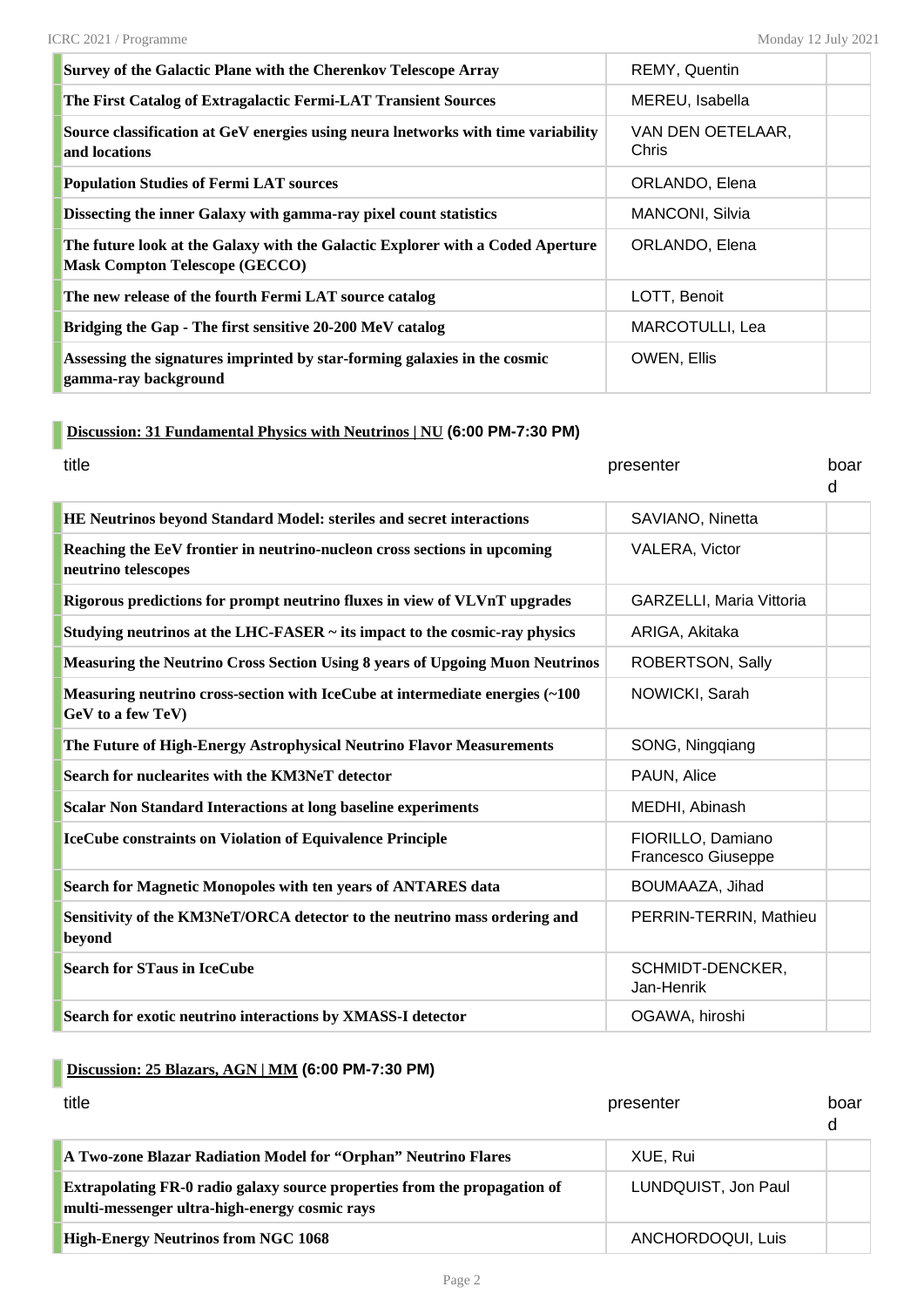| Testing the AGN Radio and Neutrino correlation using the MOJAVE catalog and<br>10 years of IceCube Data                                  | <b>DESAI, Abhishek</b>                  |  |
|------------------------------------------------------------------------------------------------------------------------------------------|-----------------------------------------|--|
| Fermi-LAT realtime follow-ups of high-energy neutrino alerts                                                                             | GARRAPPA, Simone                        |  |
| <b>Multimessenger NuEM Alerts with AMON</b>                                                                                              | AYALA, Hugo                             |  |
| Searching for VHE gamma-ray emission associated with IceCube neutrino alerts<br>using FACT, H.E.S.S., MAGIC, and VERITAS                 | SATALECKA, Konstancja                   |  |
| Multi-wavelength and neutrino emission from blazar PKS 1502+106                                                                          | RODRIGUES, Xavier                       |  |
| <b>TELAMON: Monitoring of AGN with the Effelsberg 100-m Telescope in the</b><br><b>Context of Astroparticle Physics</b>                  | KADLER, Matthias                        |  |
| Monte Carlo Simulations of Propagation and Emissison of CR protons from<br><b>Magnetic Reconnection in Poynting Flux Dominated Jets.</b> | RODRÍGUEZ-RAMÍREZ,<br>Juan Carlos       |  |
| High-energy neutrinos and gamma-rays from the AGN-driven wind in NGC 1068                                                                | <b>INOUE, Susumu</b>                    |  |
| Testing high energy neutrino emission from the Fermi Gamma-ray Space<br>Telescope Large Area Telescope (4LAC) sources.                   | GALVÁN, Antonio                         |  |
| The Neutrino Contribution of Gamma-Ray Flares from Fermi Bright Blazars                                                                  | YOSHIDA, Kenji                          |  |
| Radio astronomy locates the neutrino origin in bright blazars                                                                            | PLAVIN, Alexander                       |  |
| Probing Neutrino Emission from X-ray Blazar Flares observed with Swift-XRT                                                               | STATHOPOULOS,<br><b>Stamatios Ilias</b> |  |

# **Discussion: 01 Magnetic Fields and CR Propagation | CRI (6:00 PM-7:30 PM)**

| title                                                                                                                            | presenter             | boar<br>d |
|----------------------------------------------------------------------------------------------------------------------------------|-----------------------|-----------|
| Extragalactic magnetic fields and directional correlations of ultra-high-energy<br>cosmic rays with local galaxies and neutrinos | VLIET, Arjen Rene van |           |
| Phenomenology of CR-scattering on pre-existing MHD modes                                                                         | FORNIERI, Ottavio     |           |
| Magnetic field generation by the first cosmic rays                                                                               | OHIRA, Yutaka         |           |
| Faraday rotation constraints on large scale Halo model                                                                           | FITOUSSI, Thomas      |           |
| Magnetic field structure in halos of star-forming disk galaxies                                                                  | DETTMAR, Ralf-Jürgen  |           |
| CRPropa 3.2: a framework for high-energy astroparticle propagation                                                               | ALVES BATISTA, Rafael |           |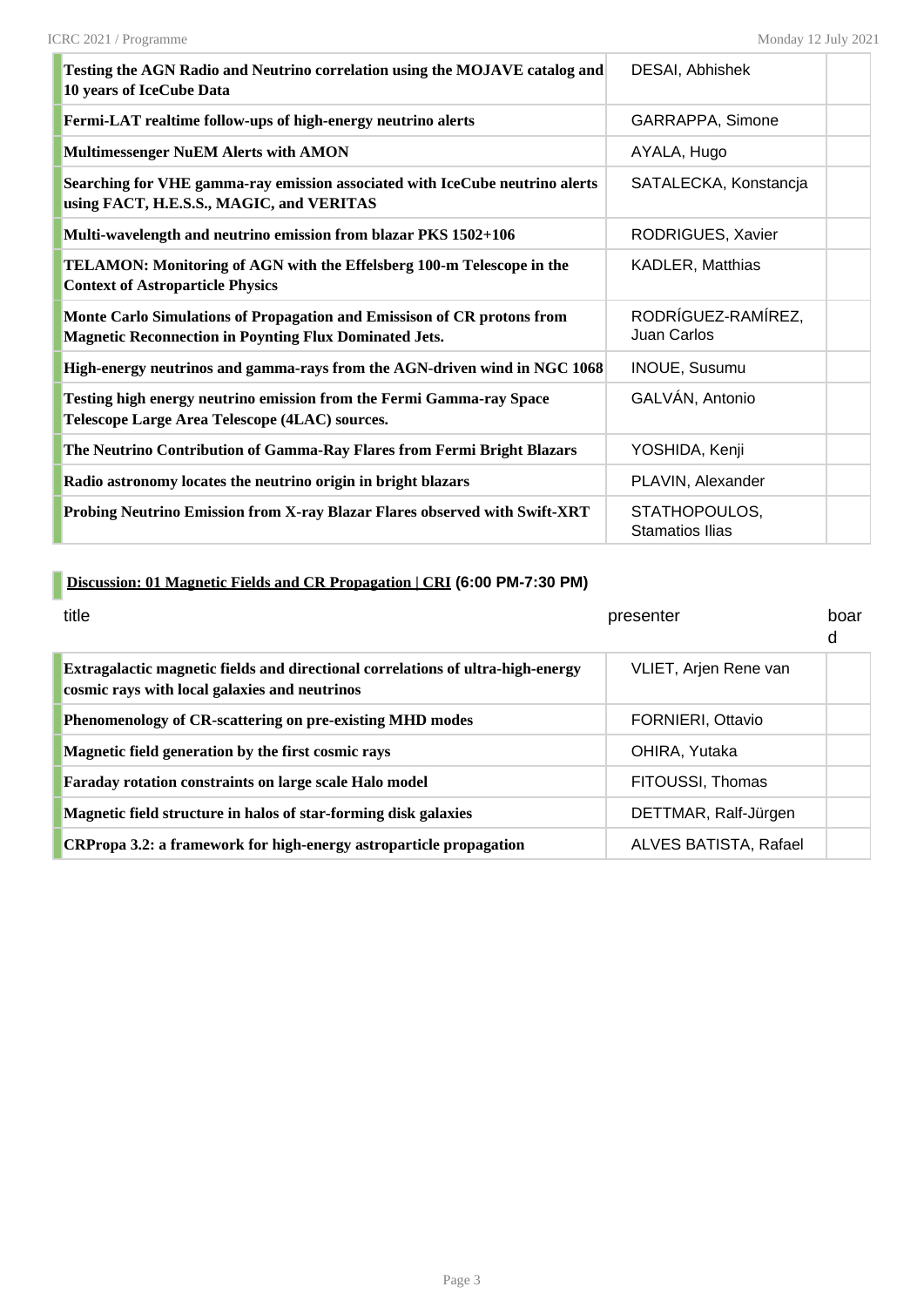# **Tuesday 13 July 2021**

#### **Discussion: 02 Constraining UHECR sources | CRI (12:00 PM-1:30 PM)**

| title                                                                                                                                     | presenter             | boar<br>d |
|-------------------------------------------------------------------------------------------------------------------------------------------|-----------------------|-----------|
| <b>UHECR</b> from high- and low-luminosity GRBs                                                                                           | RUDOLPH, Annika       |           |
| FR-0 jetted active galaxies: extending the zoo of candidate sites for UHECR<br>acceleration                                               | <b>MERTEN, Lukas</b>  |           |
| Ultrahigh-energy cosmic-ray interactions as the origin of VHE gamma-rays from<br><b>BL</b> Lacs                                           | DAS, Saikat           |           |
| Cosmographic model of the astroparticle skies                                                                                             | BITEAU, Jonathan      |           |
| Active galactic nuclei as neutrino sources in the PeV and EeV regimes                                                                     | RODRIGUES, Xavier     |           |
| Constraining the origin of UHECRs and astrophysical neutrinos                                                                             | MUZIO, Marco          |           |
| Thermal-to-nonthermal element abundances in different Galactic environments                                                               | EICHMANN, Björn       |           |
| The problematic connection between low-luminosity gamma-ray bursts and<br>ultra-high-energy cosmic rays                                   | SAMUELSSON, Filip     |           |
| Excited isomer photons and the VHE emission from Centaurus A                                                                              | MOREJON, Leonel Raul  |           |
| <b>Transient Source for the Highest Energy Galactic Cosmic Rays</b>                                                                       | FARRAR, Glennys       |           |
| A combined fit of energy spectrum, shower depth distribution and arrival<br>directions to constrain astrophysical models of UHECR sources | <b>BISTER, Teresa</b> |           |
| Features of a single source describing the very end of the energy spectrum of<br>cosmic rays                                              | BAKALOVA, Alena       |           |

# **Discussion: 29 Outreach online | O&E (12:00 PM-1:30 PM)**

| title                                                                                                          | presenter                       | boar<br>d |
|----------------------------------------------------------------------------------------------------------------|---------------------------------|-----------|
| Armagh Observatory and Planetarium's Outreach Programme for the<br><b>Cherenkov Telescope Array</b>            | <b>BURTON, Michael</b>          |           |
| Multi-messenger Astroparticle Physics for the Public via the astroparticle.online<br>Project                   | TOKAREVA, Victoria              |           |
| <b>Outreach activities at the Pierre Auger Observatory</b>                                                     | CABALLERO MORA,<br>Karen Salomé |           |
| Virtual tours to the KATRIN experiment                                                                         | KLEIN, Manuel                   |           |
| The online laboratories for OCRA - Outreach Cosmic Ray Activities INFN<br>project                              | ARAMO, Carla                    |           |
| <b>Neutrino Education, Outreach and Communications Activities: Captivating</b><br><b>Examples from IceCube</b> | O'KEEFE, Madeleine              |           |
| The Fermi Masterclass Online Edition 2020                                                                      | RAINO, Silvia                   |           |
| Astronomy Outreach and Education in Namibia: H.E.S.S. and beyond                                               | DALGLEISH, Hannah               |           |
| #meetTheMAGICians: Science communication and visibility of young<br>researchers                                | VAN SCHERPENBERG,<br>Juliane    |           |
| 2' science: A Science Communication Project for Astrophysics                                                   | <b>KANTZAS, Dimitrios</b>       |           |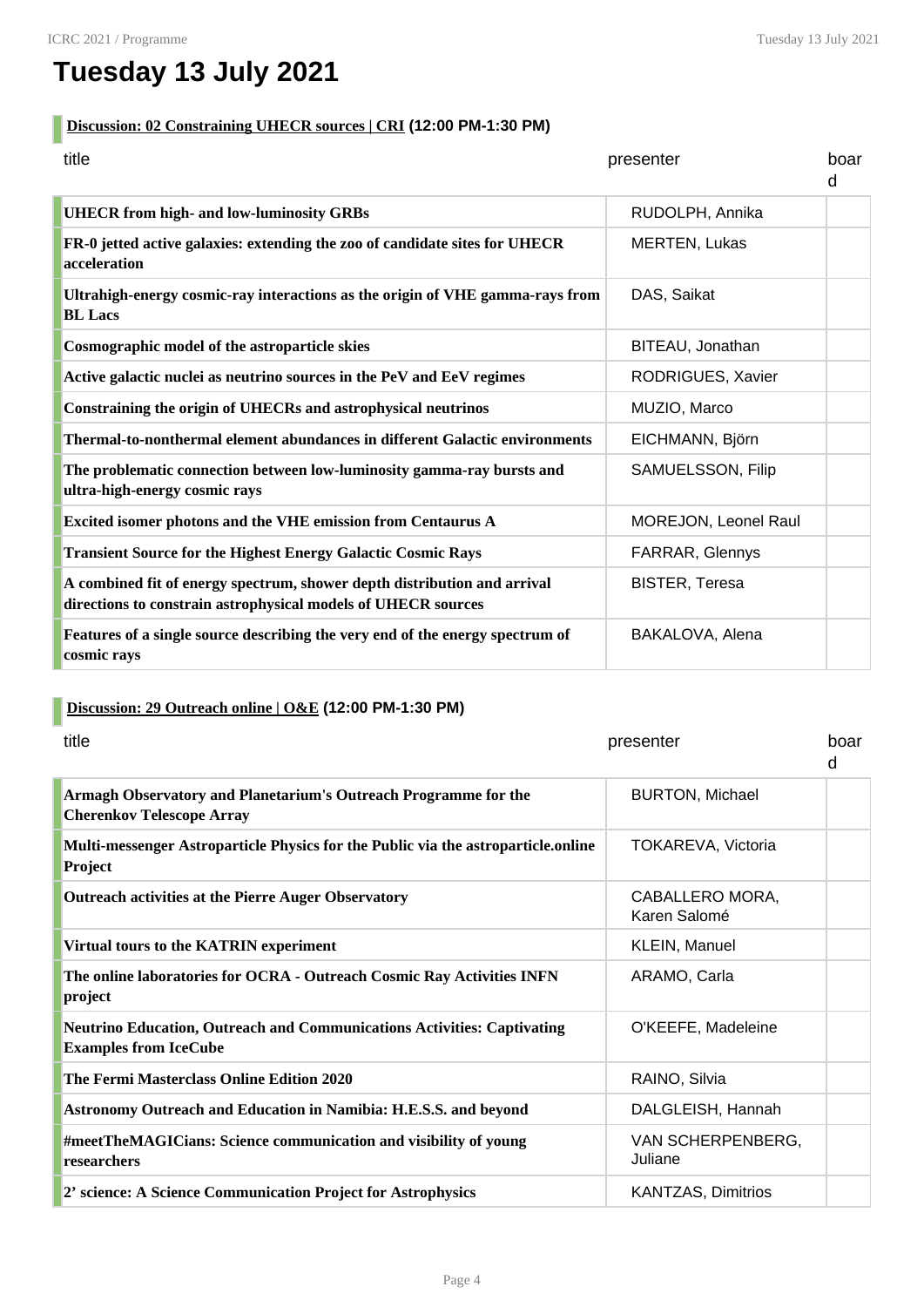### **Discussion: 15 Future instrumentation | CRD-MM (12:00 PM-1:30 PM)**

| title                                                                                                                                        | presenter           | boar<br>d |
|----------------------------------------------------------------------------------------------------------------------------------------------|---------------------|-----------|
| The Roadmap to the POEMMA Mission                                                                                                            | OLINTO, Angela V.   |           |
| The High Energy cosmic-Radiation Detection (HERD) facility on board the<br><b>Chinese Space Station: hunting for high-energy cosmic rays</b> | GARGANO, Fabio      |           |
| Cosmic-ray isotope measurements with HELIX                                                                                                   | PARK, Nahee         |           |
| <b>The TIGERISS instrument</b>                                                                                                               | MITCHELL, John      |           |
| The High Energy Particle Detector (HEPD-02) for the second China<br>Seismo-Electromagnetic Satellite (CSES-02)                               | DE SANTIS, Cristian |           |

## **Discussion: 32 Cherenkov Media & Detector Calibration | NU (12:00 PM-1:30 PM)**

| title                                                                                                                             | presenter                  | boar<br>d |
|-----------------------------------------------------------------------------------------------------------------------------------|----------------------------|-----------|
| A calibration study of local ice and optical sensor properties in IceCube                                                         | CHIRKIN, Dmitry            |           |
| Deployment of the IceCube Upgrade Camera System in the SPICE core hole                                                            | KIM, Danim                 |           |
| <b>POCAM</b> in the IceCube Upgrade                                                                                               | KHERA, Nikhita             |           |
| Design, performance, and analysis of a measurement of optical properties of<br>antarctic ice below 400 nm                         | BROSTEAN-KAISER,<br>Jannes |           |
| The Acoustic Module for the IceCube Upgrade                                                                                       | GÜNTHER, Christoph         |           |
| Monitoring of optical properties of deep lake water                                                                               | RYABOV, Evgenii            |           |
| KM3NeT Detection Unit Line Fit reconstruction using positioning sensors data                                                      | POIRÈ, Chiara              |           |
| Method and device for tests of the laser optical calibration system for the<br>Baikal-GVD underwater neutrino Cherenkov telescope | KOPAŃSKI, Konrad           |           |
| <b>Positioning system for Baikal-GVD</b>                                                                                          | AVRORIN, Alexander         |           |
| In-situ gain calibration based on single byte PMT signals                                                                         | JUNG, Bouke                |           |
| Development of an in-situ calibration device of firn properties for Askaryan<br>neutrino detectors                                | BEISE, Jakob               |           |
| <b>Camera Calibration for the IceCube Upgrade and Gen2</b>                                                                        | KANG, Woosik               |           |
| Luminescence of ice as a new detection channel for neutrino telescopes                                                            | POLLMANN, Anna             |           |
| The Calibration Units of KM3NeT : multi-purpose calibration devices                                                               | LE BRETON, Rémy            |           |
| Development of calibration system for a project of a new Baksan Large Neutrino<br><b>Telescope</b>                                | USHAKOV, Nikita            |           |

#### **Discussion: 52 Analysis, Methods, Catalogues, Community Tools, Machine Learning... | GAD-GAI (12:00 PM-1:30 PM)**

| title                                                                               | presenter                           | boar<br>d |
|-------------------------------------------------------------------------------------|-------------------------------------|-----------|
| <b>Classification of Fermi-LAT sources with deep learning</b>                       | <b>MANCONI, Silvia</b>              |           |
| <b>Gamma ray study with Machine Learning</b>                                        | <b>GONZALEZ GALICIA,</b><br>Enrique |           |
| Detection methods for the Cherenkov Telescope Array at very-short exposure<br>times | DI PIANO, Ambra                     |           |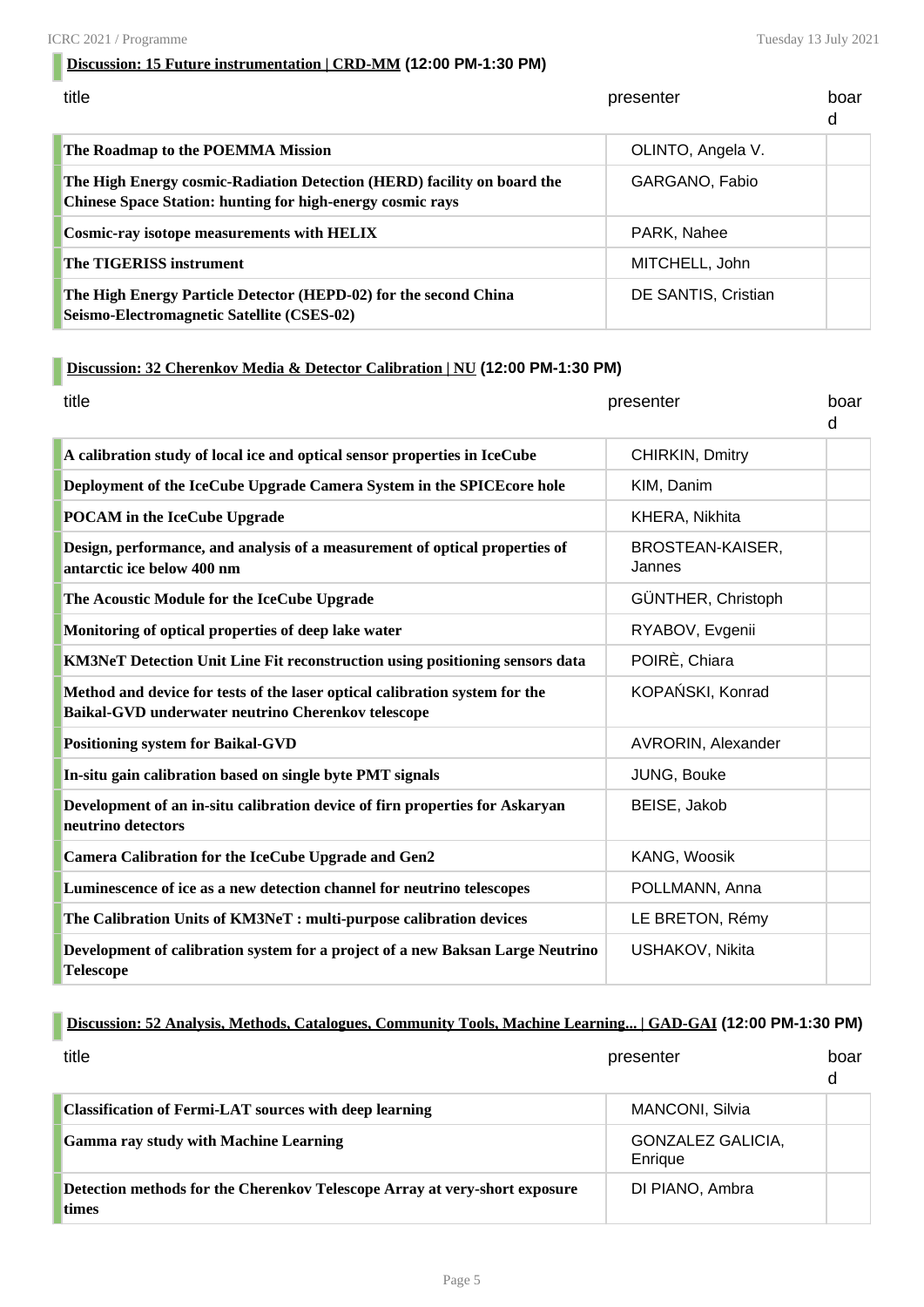| Application of Pattern Spectra and Convolutional Neural Networks to the<br>Analysis of Simulated Cherenkov Telescope Array Data  | ASCHERSLEBEN, Jann                    |  |
|----------------------------------------------------------------------------------------------------------------------------------|---------------------------------------|--|
| Source-morphology-independent background estimation for extended<br>gamma-ray sources                                            | SHANG, Ruo Yu                         |  |
| Analysis of the Cherenkov Telescope Array first Large Size Telescope real data<br>using convolutional neural networks            | <b>VUILLAUME, Thomas</b>              |  |
| Analysis optimisation for more than 10 TeV gamma-ray astronomy with IACTs                                                        | LYPOVA, Iryna                         |  |
| Deep-learning-driven event reconstruction applied to simulated data from a<br>single Large-Sized Telescope of CTA                | <b>GRESPAN, Pietro</b>                |  |
| <b>Convolutional Neural Networks for Low Energy Gamma-Ray Air Shower</b><br><b>Identification with HAWC</b>                      | WATSON, Ian                           |  |
| A 3D likelihood analysis for KM2A data                                                                                           | HUANG, Xiaoyuan                       |  |
| A maximum-likelihood-based technique for detecting extended gamma-ray<br>sources with VERITAS                                    | CHROMEY, Alisha                       |  |
| Identifying muon rings in VERITAS data using convolutional neural networks<br>trained on Muon Hunters 2-classified images        | FLANAGAN, Kevin                       |  |
| Fast simulation of gamma/proton event images for the TAIGA-IACT experiment<br>using generative adversarial networks              | DUBENSKAYA, Julia                     |  |
| <b>Studies of Gamma Ray Shower Reconstruction Using Deep Learning</b>                                                            | <b>BYLUND, Tomas</b>                  |  |
| Development of hybrid reconstruction techniques for TAIGA                                                                        | BLANK, Michael                        |  |
| The use of convolutional neural networks for processing images from multiple<br><b>IACTs in the TAIGA experiment</b>             | POLYAKOV, Stanislav                   |  |
| A new Probabilistic Neural Network based method for sensitivity improvement of<br><b>MACE</b> gamma-ray telescope.               | DHAR, VK                              |  |
| <b>Gammapy: a Python Package for Gamma-Ray Astronomy</b>                                                                         | DONATH, Axel                          |  |
| Using Machine Learning for gamma/hadron separation with HAWC                                                                     | CAPISTRÁN, Tomás                      |  |
| Prototype Open Event Reconstruction Pipeline for the Cherenkov Telescope<br>Array                                                | NÖTHE, Maximilian                     |  |
| The identification of proton and gamma components in cosmic-rays based on<br>deep learning algorithm                             | ZHANG, F                              |  |
| Bayesian Deep Learning for Shower Parameter Reconstruction in Water<br><b>Cherenkov Detectors</b>                                | BOM, Clecio R.                        |  |
| Reconstruction of stereoscopic CTA events using deep learning with CTLearn                                                       | MIENER, Tjark                         |  |
| Matched Runs Method to Study Extended Regions of Gamma-ray Emission                                                              | HONA, Binita                          |  |
| <b>Deep Learning Transient Detection with VERITAS</b>                                                                            | PFRANG, Konstantin<br><b>Johannes</b> |  |
| Reconstruction of extensive air shower images of the Large Size Telescope<br>prototype of CTA using a novel likelihood technique | EMERY, Gabriel                        |  |
| Deep-learning applications to the multi-objective optimisation of IACT array<br>layouts.                                         | FRAGA, Bernardo                       |  |
| New methods to reconstruct Xmax and the energy of gamma-ray air showers with<br>high accuracy in large wide-field observatories  | CONCEIÇÃO, Ruben                      |  |

**Break (1:30 PM-2:00 PM)**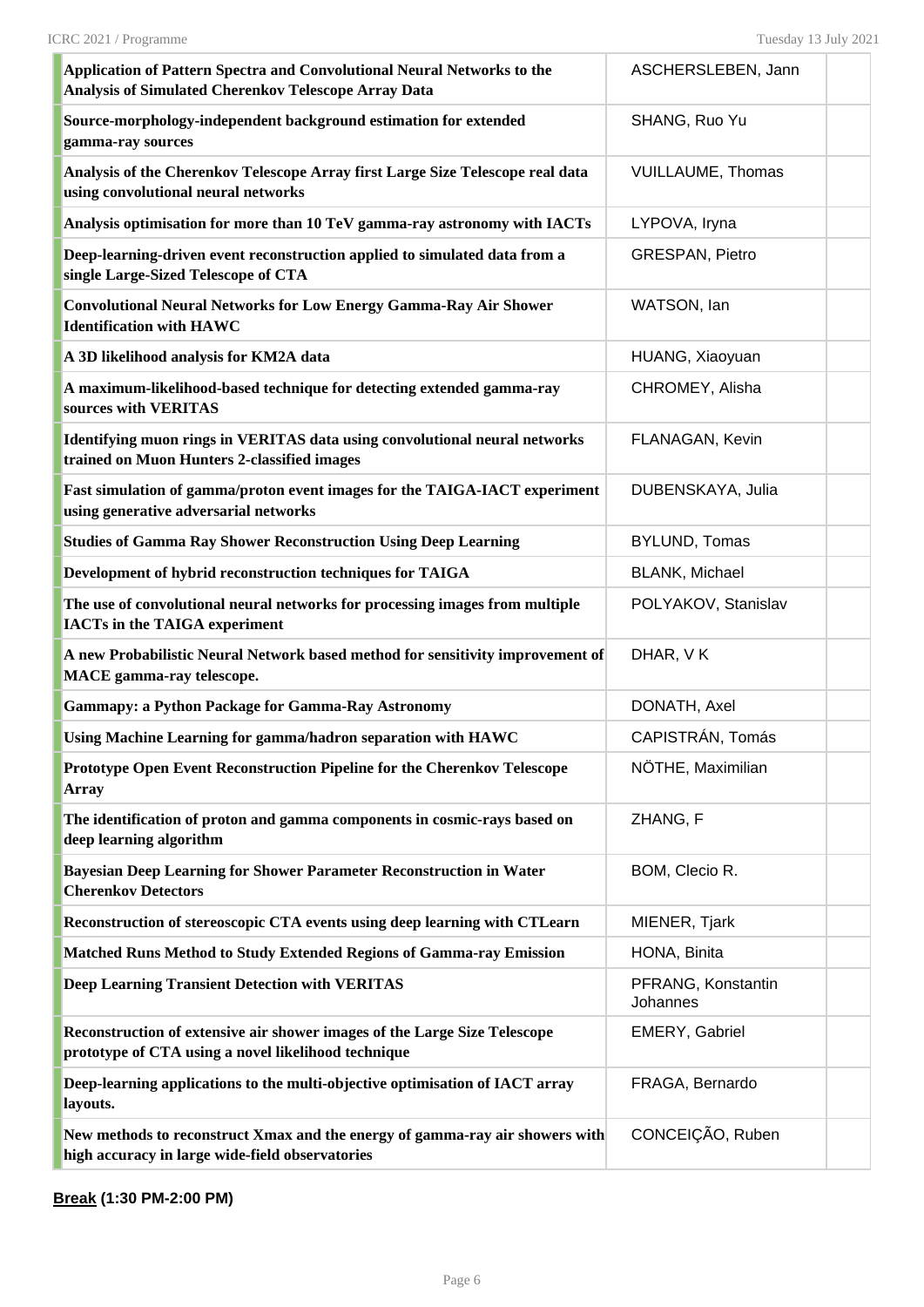#### **Plenary: Review 01 (2:00 PM-3:30 PM)**

#### **-Conveners: Jim Hinton**

| time title                                             | presenter   |
|--------------------------------------------------------|-------------|
| 2:00 P Constraining Magnetic Fields at Galactic Scales | JAFFE, Tess |
| 2:45 F Mamma-Ray Bursts detected at Very High Energies | NAVA. Lara  |

#### **Break (3:30 PM-4:00 PM)**

#### **Plenary: Highlight 02 (4:00 PM-5:30 PM)**

#### **-Conveners: Stefan Funk**

| time title                                                                         | presenter                 |
|------------------------------------------------------------------------------------|---------------------------|
| 4:00 FM tidal disruption event coincident with a high-energy neutrino              | STEIN, Robert             |
| 4:30 FM ansition from Galactic to Extragalactic Cosmic Rays                        | KÄÄPÄ, Alex               |
| 5:00 PM hysics of gamma-ray burst afterglow: implications of H.E.S.S. observations | <b>KHANGULYAN, Dmitry</b> |

#### **Break (5:30 PM-6:00 PM)**

#### **Discussion: 08 Radio Observations of Cosmic Rays | CRI-NU (6:00 PM-7:30 PM)**

| title                                                                                                                               | presenter             | boar<br>d |
|-------------------------------------------------------------------------------------------------------------------------------------|-----------------------|-----------|
| Self-trigger radio prototype array for GRAND                                                                                        | ZHANG, Yi             |           |
| Modeling and Validating RF-Only Interferometric Triggering with Cosmic Rays<br>for <b>BEACON</b>                                    | ZEOLLA, Andrew        |           |
| <b>TAROGE-M: Radio Observatory on Antarctic High Mountain for Detecting</b><br><b>Near-Horizon Ultra-High Energy Air Showers</b>    | WANG, Shih-Hao        |           |
| The NuMoon Experiment: Lunar Detection of Cosmic Rays and Neutrinos with<br><b>LOFAR</b>                                            | KRAMPAH, Godwin Komla |           |
| Radio-Morphing: a fast, efficient and accurate tool to compute the radio signals<br>from air-showers                                | CHICHE, Simon         |           |
| The Zettavolt Askaryan Polarimeter (ZAP) mission concept: radio detection of<br>ultra-high energy cosmic rays in low lunar orbit.   | ROMERO-WOLF, Andres   |           |
| Reconstructing inclined extensive air showers from radio measurements                                                               | HUEGE, Tim            |           |
| Cross-calibrating the energy scales of cosmic-ray experiments using a portable<br>radio array                                       | MULREY, Katharine     |           |
| <b>First results from the AugerPrime Radio Detector</b>                                                                             | FODRAN, Tomáš         |           |
| <b>Classification and Denoising of Cosmic-Ray Radio Signals using Deep Learning</b>                                                 | REHMAN, Abdul         |           |
| TAROGE experiment and reconstruction technique for near-horizon impulsive<br>radio signals induced by Ultra-high energy cosmic rays | CHEN, Yaocheng        |           |
| Simulation and Optimisation for the Radar Echo Telescope for Cosmic Rays                                                            | STANLEY, Rose         |           |
| Performance of SKA as an air shower observatory                                                                                     | <b>BUITINK, Stijn</b> |           |
| Expected performance of interferometric air-shower measurements with radio<br>antennas                                              | SCHLÜTER, Felix       |           |
| Simulation Study of the Observed Radio Emission of Air Showers by the IceTop<br><b>Surface Extension</b>                            | COLEMAN, Alan         |           |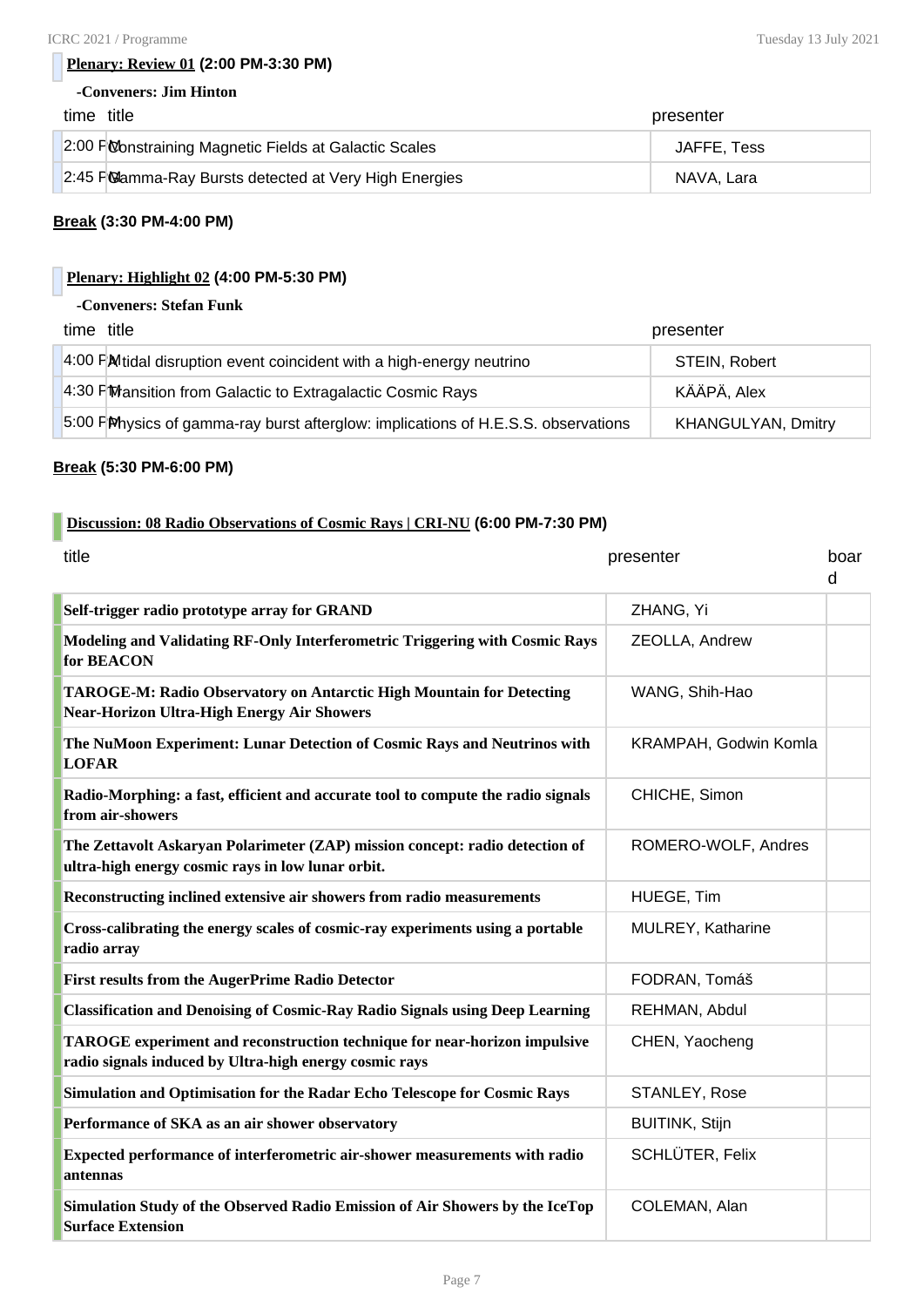#### **Simulations of radio emission from air showers with CORSIKA 8** KARASTATHIS, Nikolaos

#### **Discussion: 42 Direct Dark Matter: Present and Future | DM (6:00 PM-7:30 PM)**

| title                                                                                                         | presenter             | boar<br>d |
|---------------------------------------------------------------------------------------------------------------|-----------------------|-----------|
| DARWIN – a next-generation liquid xenon observatory for dark matter and<br>neutrino physics                   | THIEME, Kevin         |           |
| The DEAP-3600 experiment                                                                                      | STRINGER, Mark        |           |
| Simulations and background estimates for the DAMIC-M experiment                                               | DE DOMINICIS, Claudia |           |
| <b>DIMS Experiment for Dark Matter and Interstellar Meteoroid Study</b>                                       | KAJINO, Fumiyoshi     |           |
| Sub-GeV dark matter and neutrino searches with Skipper-CCDs: status and<br>prospects.                         | BOTTI, Ana Martina    |           |
| Results on low-mass weakly interacting massive particles from a 11 kg d target<br>exposure of DAMIC at SNOLAB | TRAINA, Michelangelo  |           |
| Neutrinoless double beta decay search with XENON1T and XENONnT                                                | PIERRE, Maxime        |           |
| Probing sterile neutrinos and axion-like particles from the Galactic halo with<br><b>eROSITA</b>              | DEKKER, Ariane        |           |

#### **Discussion: 05 CR Mass composition | CRI (6:00 PM-7:30 PM)**

| title                                                                                                                                      | presenter                         | boar<br>d |
|--------------------------------------------------------------------------------------------------------------------------------------------|-----------------------------------|-----------|
| Mass composition anisotropy with the TA SD data                                                                                            | ZHEZHER, Yana                     |           |
| Cosmic-ray mass composition with the TA SD 12-year data                                                                                    | ZHEZHER, Yana                     |           |
| Fluctuations of the Xmax in Air Showers within 10 PeV-1 EeV Primary Energy<br>Range                                                        | MOKHNACHEVSKAYA,<br>Valentina     |           |
| The measurements of the cosmic ray energy spectrum and the depth of maximum<br>shower development of Telescope Array Hybrid trigger events | SHIN, Heungsu                     |           |
| Combined fit of the energy spectrum and mass composition across the ankle with<br>the data measured at the Pierre Auger Observatory        | GUIDO, Eleonora                   |           |
| <b>Results from the KASCADE-Grande data analysis</b>                                                                                       | KANG, Donghwa                     |           |
| New insights from old cosmic rays: A novel analysis of archival KASCADE data                                                               | KOSTIUNIN, Dmitriy                |           |
| Recent measurements of the cosmic ray energy spectrum and composition from<br>the GRAPES-3 experiment                                      | <b>VARSI, Fahim</b>               |           |
| The depth of the shower maximum of air showers measured with AERA                                                                          | PONT, Bjarni                      |           |
| HAWC measurements of the energy spectra of cosmic ray protons, helium and<br>heavy nuclei in the TeV range                                 | ARTEAGA VELAZQUEZ,<br>Juan Carlos |           |
| <b>Cosmic Ray Composition in the Second Knee Region as Measured by the TALE</b><br><b>Hybrid Detector</b>                                  | FUJITA, Keitaro                   |           |
| <b>Cosmic Ray Composition between 2 PeV and 2 EeV measured by the TALE</b><br><b>Fluorescence Detector</b>                                 | ABUZAYYAD, Tareq                  |           |
| <b>Telescope Array Combined Fit to Cosmic Ray Spectrum and Composition</b>                                                                 | <b>BERGMAN, Douglas</b>           |           |
| <b>Cosmic-Ray Studies with the Surface Instrumentation of IceCube</b>                                                                      | HAUNGS, Andreas                   |           |
| Results on mass composition of cosmic rays as measured with LOFAR                                                                          | CORSTANJE, Arthur                 |           |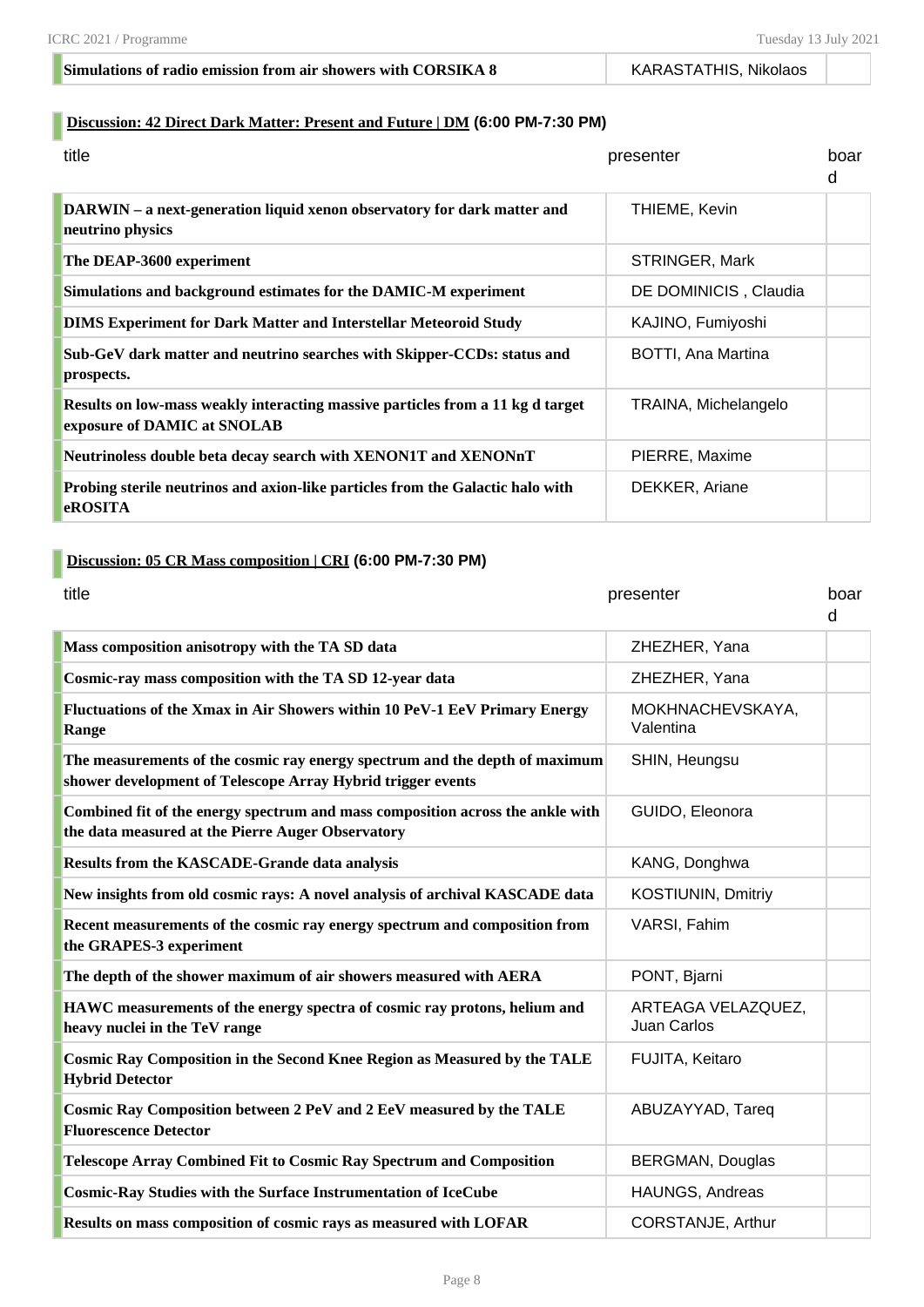#### **Indication of a mass-dependent anisotropy above \$10^{18.7}\,\$eV in the hybrid data of the Pierre Auger Observatory**

#### MAYOTTE, Eric

#### **Discussion: 48 Modelling AGN's spectral energy distribution | GAD-GAI-MM (6:00 PM-7:30 PM)**

| title                                                                                                                                  | presenter                   | boar<br>d |
|----------------------------------------------------------------------------------------------------------------------------------------|-----------------------------|-----------|
| <b>Gamma Rays from Fast Black-Hole Winds</b>                                                                                           | <b>KARWIN, Chris</b>        |           |
| Gamma-ray emission from young radio galaxies and quasars                                                                               | PRINCIPE, Giacomo           |           |
| A two-zone emission model for Blazars and the role of Accretion Disk MHD<br>winds                                                      | <b>BOULA, Stella</b>        |           |
| Building a robust sample of Fermi-LAT blazars that exhibit periodic gamma-ray<br>emission                                              | PEÑIL, Pablo                |           |
| VHE gamma-ray spectral hint of two-zone emitting region in Mrk 501                                                                     | BECERRA GONZÁLEZ,<br>Josefa |           |
| Multiwavelength observations in 2019-2020 of a new very-high-energy<br>gamma-ray emitter: the flat spectrum radio quasar QSO B1420+326 | D'AMMANDO, Filippo          |           |
| Gamma-ray signatures from pair cascades in recombination-line radiation fields                                                         | WENDEL, Christoph           |           |
| <b>Extreme blazars under the eyes of MAGIC</b>                                                                                         | ARBET-ENGELS, Axel          |           |
| The luminosity function of TeV-emitting BL Lacs: observations of an HBL<br>sample with VERITAS                                         | ERRANDO, Manel              |           |
| Modeling the non-flaring VHE emission from M87 as detected by the HAWC<br>gamma ray observatory                                        | UREÑA MENA, Fernando        |           |
| TeV emission from FSRQs: The first systematic and unbiased survey                                                                      | PATEL, Sonal Ramesh         |           |
| Detection of new Extreme BL Lac objects with H.E.S.S. and SWIFT                                                                        | NOEL, Angel Priyana         |           |
| MAGIC and H.E.S.S. detect VHE gamma rays from the blazar OT081 for the<br>first time: a deep multiwavelength study                     | MANGANARO, Marina           |           |
| Explaining the TeV detection of blazar AP Librae: constraints from ALMA and<br><b>HST</b>                                              | ROYCHOWDHURY,<br>Agniva     |           |
| <b>Exploring the High-Energy Gamma-Ray Spectra of TeV Blazars</b>                                                                      | FENG, Qi                    |           |
| Discovery of TXS 1515-273 at VHE gamma-rays and modelling of its Spectral<br><b>Energy Distribution</b>                                | LOPORCHIO, Serena           |           |

#### **Discussion: 33 Photodetection in Cherenkov Detectors | NU (6:00 PM-7:30 PM)**

| title                                                                                                                                                  | presenter                 | boar<br>d |
|--------------------------------------------------------------------------------------------------------------------------------------------------------|---------------------------|-----------|
| The Wavelength-shifting Optical Module (WOM) for the IceCube Upgrade                                                                                   | RACK-HELLEIS, John        |           |
| Performance studies for a next-generation optical sensor for IceCube-Gen2                                                                              | SHIMIZU, Nobuhiro         |           |
| Performance of the D-Egg optical sensor for the IceCube-Upgrade                                                                                        | HILL, Colton              |           |
| Design of an Efficient, High-Throughput Photomultiplier Tube Testing Facility<br>for the IceCube Upgrade                                               | HALVE, Lasse              |           |
| <b>Evaluation of large area photomultipliers for use in a new Baksan Large Neutrino</b><br>Telescope project                                           | USHAKOV, Nikita           |           |
| Large area photodetectors in photon detection for large-scale neutrino physics<br>experiments: single large area PMTs and multi small PMTs approaches. | LUBSANDORZHIEV,<br>Sultim |           |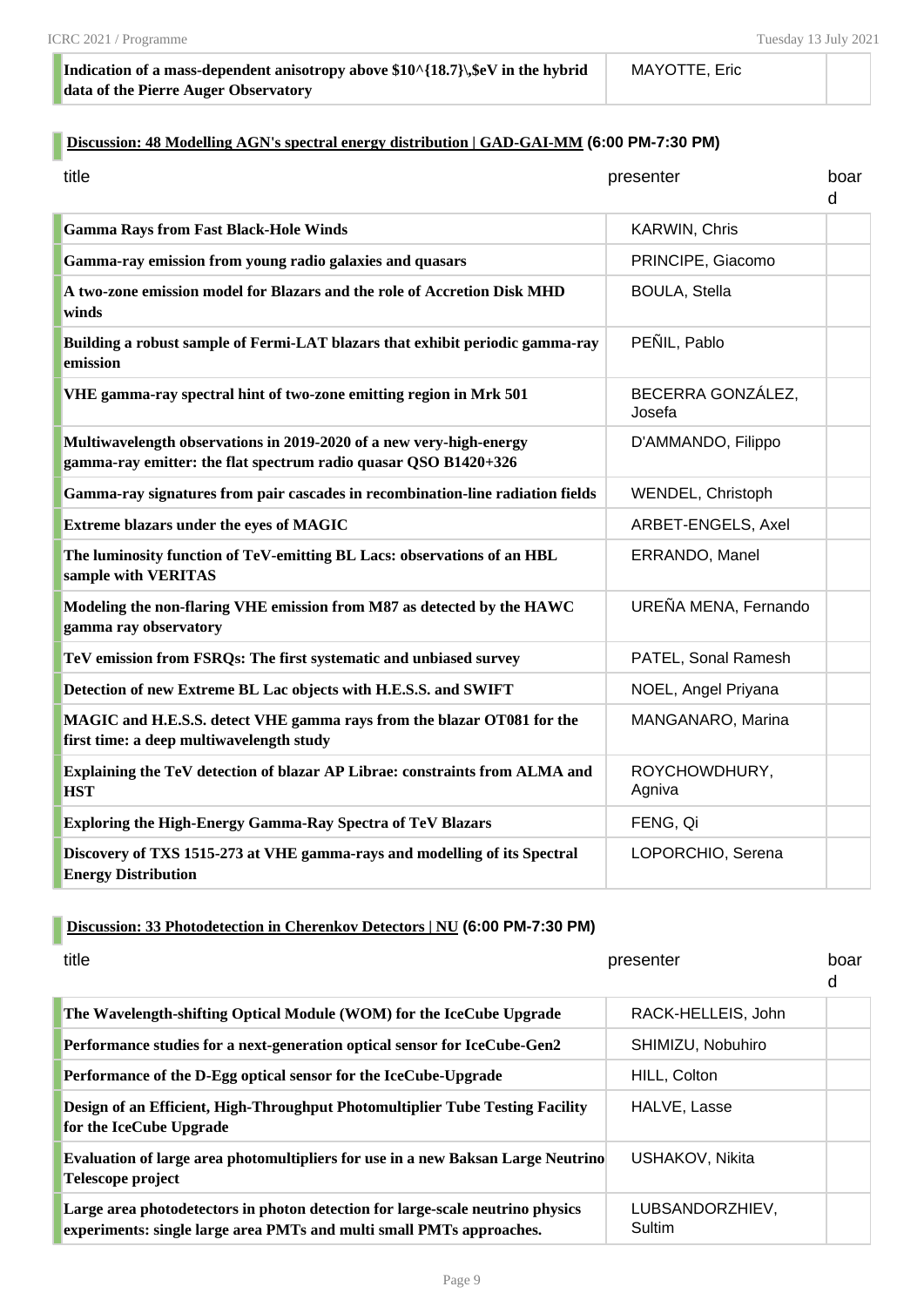| <b>Enhanced photon detection efficiency for next-generation neutrino telescopes</b><br>using photon traps | CHOI, Koun             |  |
|-----------------------------------------------------------------------------------------------------------|------------------------|--|
| P-ONE second pathfinder mission: STRAW-b                                                                  | REA, Immacolata Carmen |  |
| Design and performance of the multi-PMT optical module for IceCube Upgrade                                | CLASSEN, Lew           |  |
| Time synchronization of Baikal-GVD clusters                                                               | AYNUTDINOV, Vladimir   |  |
| Experimental string with fiber optic data acquisition for Baikal-GVD                                      | AYNUTDINOV, Vladimir   |  |
| A next-generation optical sensor for IceCube-Gen2                                                         | BASU, Vedant           |  |
| Data Quality Monitoring system of the Baikal-GVD experiment                                               | SOROKOVIKOV, Maksim    |  |
| Light concentrators for large-volume detector at the Baksan Neutrino<br><b>Observatory</b>                | FAZLIAKHMETOV, Almaz   |  |
| Exploring a PMT+SiPM hybrid optical module for next generation neutrino<br>telescopes                     | HU, Fan                |  |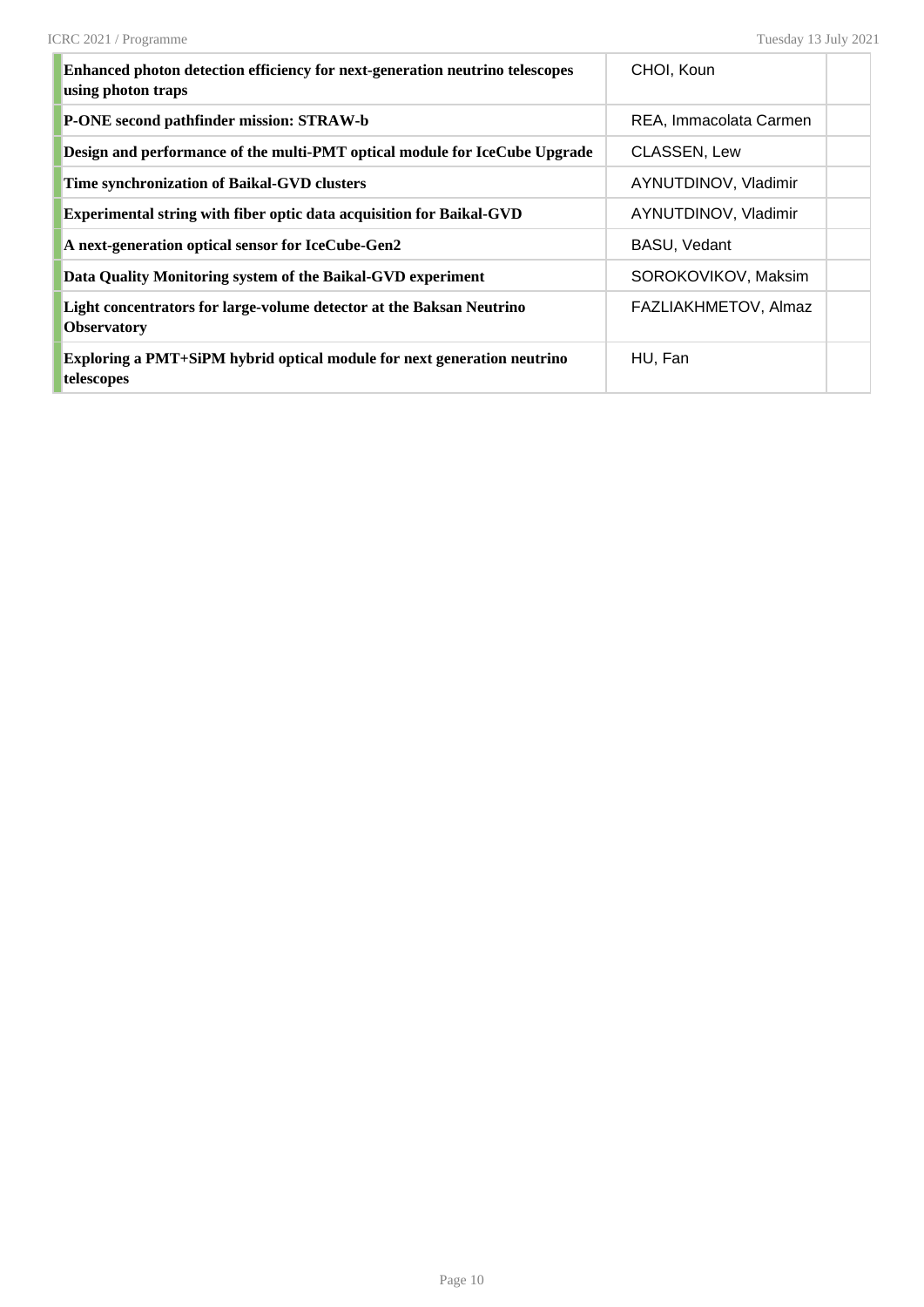# **Wednesday 14 July 2021**

#### **Discussion: 04 CR Energy Spectrum | CRI (12:00 PM-1:30 PM)**

| title                                                                                                                                         | presenter                      | boar<br>d |
|-----------------------------------------------------------------------------------------------------------------------------------------------|--------------------------------|-----------|
| The Results of 5 Years Study of Cosmic Rays Above 10 PeV with Differential<br><b>Cherenkov Detectors</b>                                      | MOKHNACHEVSKAYA,<br>Valentina  |           |
| Energy spectrum of cosmic rays measured using the Pierre Auger Observatory                                                                    | NOVOTNÝ, Vladimír              |           |
| Energy spectrum and the shower maxima of cosmic rays above the knee region<br>measured with the NICHE detectors at the TA site                | OMURA, Yugo                    |           |
| The all-particle cosmic ray energy spectrum measured with HAWC                                                                                | MORALES-SOTO, Jorge<br>Antonio |           |
| Protons Spectrum from MAGIC Telescopes data                                                                                                   | <b>TEMNIKOV, Petar</b>         |           |
| Joint analysis of the energy spectrum of ultra-high-energy cosmic rays as<br>measured at the Pierre Auger Observatory and the Telescope Array | TSUNESADA, Yoshiki             |           |
| <b>TA Monocular Spectrum Measurement</b>                                                                                                      | <b>BERGMAN, Douglas</b>        |           |
| <b>Preliminary Cosmic Ray Results from the HAWC's Eye Telescopes</b>                                                                          | REHBEIN, Florian               |           |
| The Energy Spectrum of Cosmic Ray Proton and Helium above 100TeV<br><b>Measured by LHAASO Experiment</b>                                      | YOU, Zhiyong                   |           |
| <b>Study of Energy Measurement of Cosmic Ray Nuclei with LHAASO</b>                                                                           | LIU, hu                        |           |
| Cosmic ray energy spectrum in the 2nd knee region measured by the TALE-SD<br>array                                                            | SATO, Koki                     |           |
| <b>Cosmic Ray Energy Spectrum measured by the TALE Fluorescence Detector</b>                                                                  | ABUZAYYAD, Tareq               |           |
| Recent measurement of the Telescope Array energy spectrum and observation of<br>the shoulder feature in the Northern Hemisphere               | <b>IVANOV, Dmitri</b>          |           |

#### **Discussion: 20 GCR long-term modulation | SH (12:00 PM-1:30 PM)**

| title                                                                                                                                                                                  | presenter                 | boar<br>d |
|----------------------------------------------------------------------------------------------------------------------------------------------------------------------------------------|---------------------------|-----------|
| Combined heliospheric modulation of galactic protons and helium nuclei from<br>solar minimum to maximum activity related to observations by PAMELA.                                    | NGOBENI, Donald           |           |
| Spectral parameterization of GCR observations and reconstruction of solar<br>modulation parameters derived from the Convection-Diffusion approximation                                 | MOSOTHO, Moshe<br>Godfrey |           |
| Solar Modulation During the Descending Phase of Solar Cycle 24 Observed with<br><b>CALET</b> on the International Space Station                                                        | MIYAKE, Shoko             |           |
| On the transition from 3D to 2D transport equations for a study of long-term<br>cosmic-ray intensity variations in the heliosphere                                                     | KRAINEV, Mikhail          |           |
| Galactic cosmic-ray hydrogen spectra in the 40-300MeV range measured by the<br>High-energy Particle Detector (HEPD) on board the CSES-01 satellite during the<br>current solar minimum | MARTUCCI, Matteo          |           |
| A simulation study of galactic proton modulation from solar minimum to<br>maximum conditions                                                                                           | NDIITWANI, Dzivhuluwani   |           |
| <b>Galactic Cosmic-Ray Intensities During three Solar Minima</b>                                                                                                                       | MEWALDT, Richard          |           |
| <b>Study Galactic Cosmic Ray Modulation with AMS-02 observation</b>                                                                                                                    | SONG, xiaojian            |           |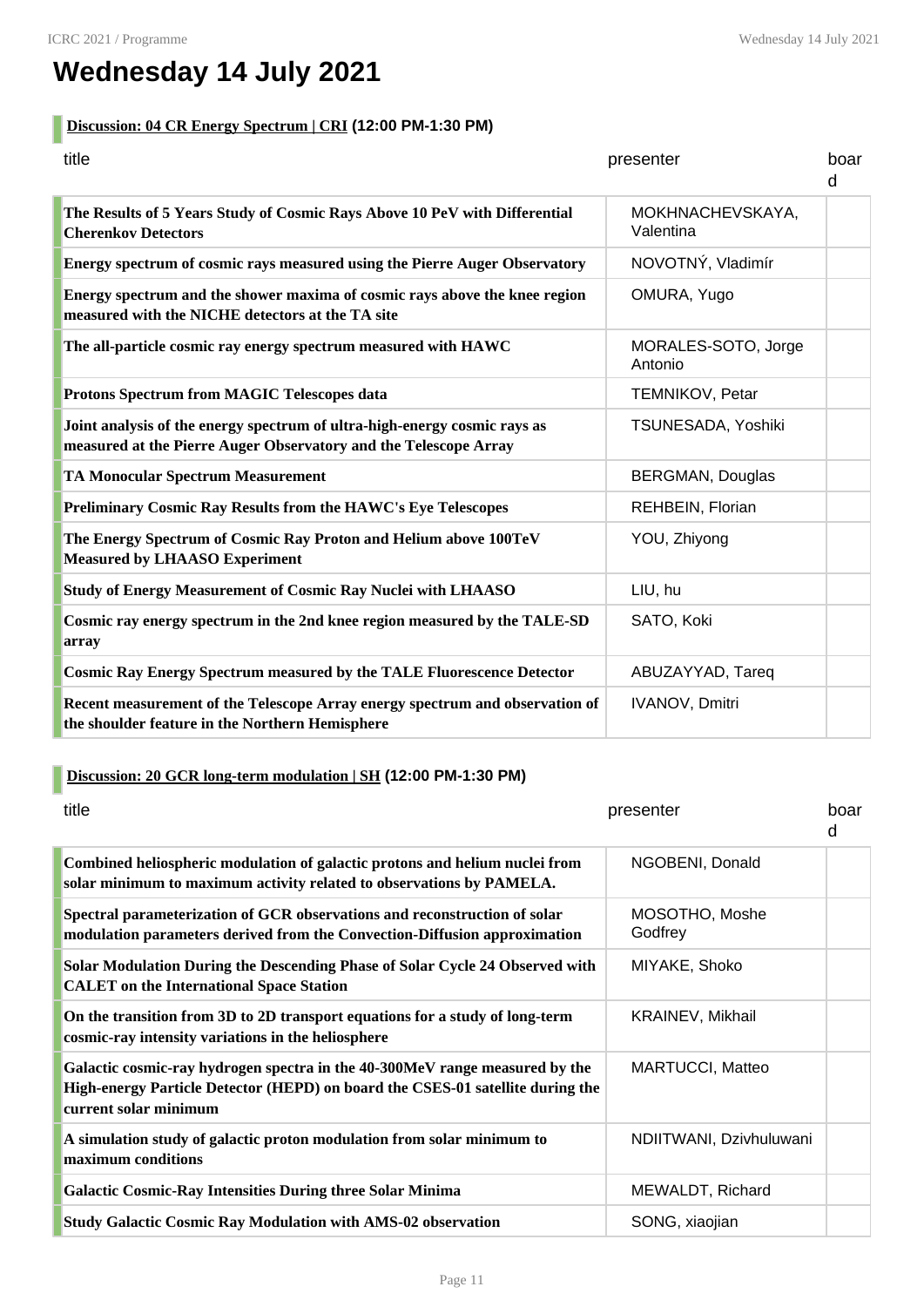| A full solar cycle of proton and helium measurements        | MARCELLI, Nadir  |  |
|-------------------------------------------------------------|------------------|--|
| <b>ISOLAR MODULATION OF GALACTIC-COSMIC RAY ANTIPROTONS</b> | MUNINI, Riccardo |  |

#### **Discussion: 34 Radio Detection of Neutrinos | NU (12:00 PM-1:30 PM)**

| title                                                                                                                                 | presenter              | boar<br>d |
|---------------------------------------------------------------------------------------------------------------------------------------|------------------------|-----------|
| Sensitivity of a radio array embedded in a deep Gen2-like optical array.                                                              | BISHOP, Abby           |           |
| Implementing a Low-Threshold Analysis with the Askaryan Radio Array (ARA)                                                             | HUGHES, Kaeli          |           |
| Hardware Development for the Radio Neutrino Observatory in Greenland<br>$(RNO-G)$                                                     | SMITH, Daniel          |           |
| <b>Improving Radio Frequency Detectors using High Performance Programmable</b><br><b>Logic Devices</b>                                | XIE, Cheng             |           |
| <b>Effects of raytracing on neutrino simulations using RadioPropa</b>                                                                 | OEYEN, Bob             |           |
| <b>Broadband RF Phased Array Design for UHE neutrino detection</b>                                                                    | HANSON, Jordan         |           |
| An improved trigger for Askaryan radio detectors                                                                                      | GLASER, Christian      |           |
| Neutrino direction and flavor-id reconstruction from radio detector data using<br>deep learning                                       | STJÄRNHOLM, Sigfrid    |           |
| The Calibration of the Geometry and Antenna Delay in Askaryan Radio Array<br><b>Station 4 and 5</b>                                   | DASGUPTA, Paramita     |           |
| <b>Evolving Antennas for Ultra-High Energy Neutrino Detection</b>                                                                     | ROLLA, Julie           |           |
| Discovering the Highest Energy Neutrinos with the Payload for Ultrahigh Energy<br><b>Observations (PUEO)</b>                          | VIEREGG, Abigail       |           |
| Direction reconstruction for the Radio Neutrino Observatory Greenland                                                                 | PLAISIER, Ilse         |           |
| The Giant Radio Array for Neutrino Detection (GRAND) project                                                                          | KOTERA, Kumiko         |           |
| Sensitivity studies for the IceCube-Gen2 radio array                                                                                  | HALLMANN, Steffen      |           |
| Polarization Reconstruction of Cosmic Rays with the ARIANNA Neutrino Radio<br><b>Detector</b>                                         | ZHAO, Leshan           |           |
| Science case and detector concept for ARIANNA high energy neutrino telescope<br>at Moore's Bay, Antarctica                            | <b>BARWICK, Steven</b> |           |
| Application of parabolic equation methods to in-ice radiowave propagation for<br>ultra high energy neutrino detection experiments     | SBROCCO, Cade          |           |
| <b>Capabilities of the ARIANNA Neutrino Pointing Resolution, with Implications</b><br>for Future Ultra-high Energy Neutrino Astronomy | <b>BARWICK, Steven</b> |           |
| A Template-based UHE Neutrinos Search with the Askaryan Radio Array (ARA)                                                             | KIM, Myoungchul        |           |
| A novel trigger based on neural networks for radio neutrino detectors                                                                 | ANKER, Astrid          |           |
| Deep learning reconstruction of the neutrino energy with a shallow Askaryan<br>detector                                               | GLASER, Christian      |           |

#### **Discussion: 55 Ultra-High-Energy Gamma-Ray Sources and PeVatrons | GAI (12:00 PM-1:30 PM)**

| title                                                                                   | presenter    | boar |
|-----------------------------------------------------------------------------------------|--------------|------|
| Discovery of 100 TeV gamma-rays from HESS J1702-420: a new PeVatron<br><b>candidate</b> | GIUNTI, Luca |      |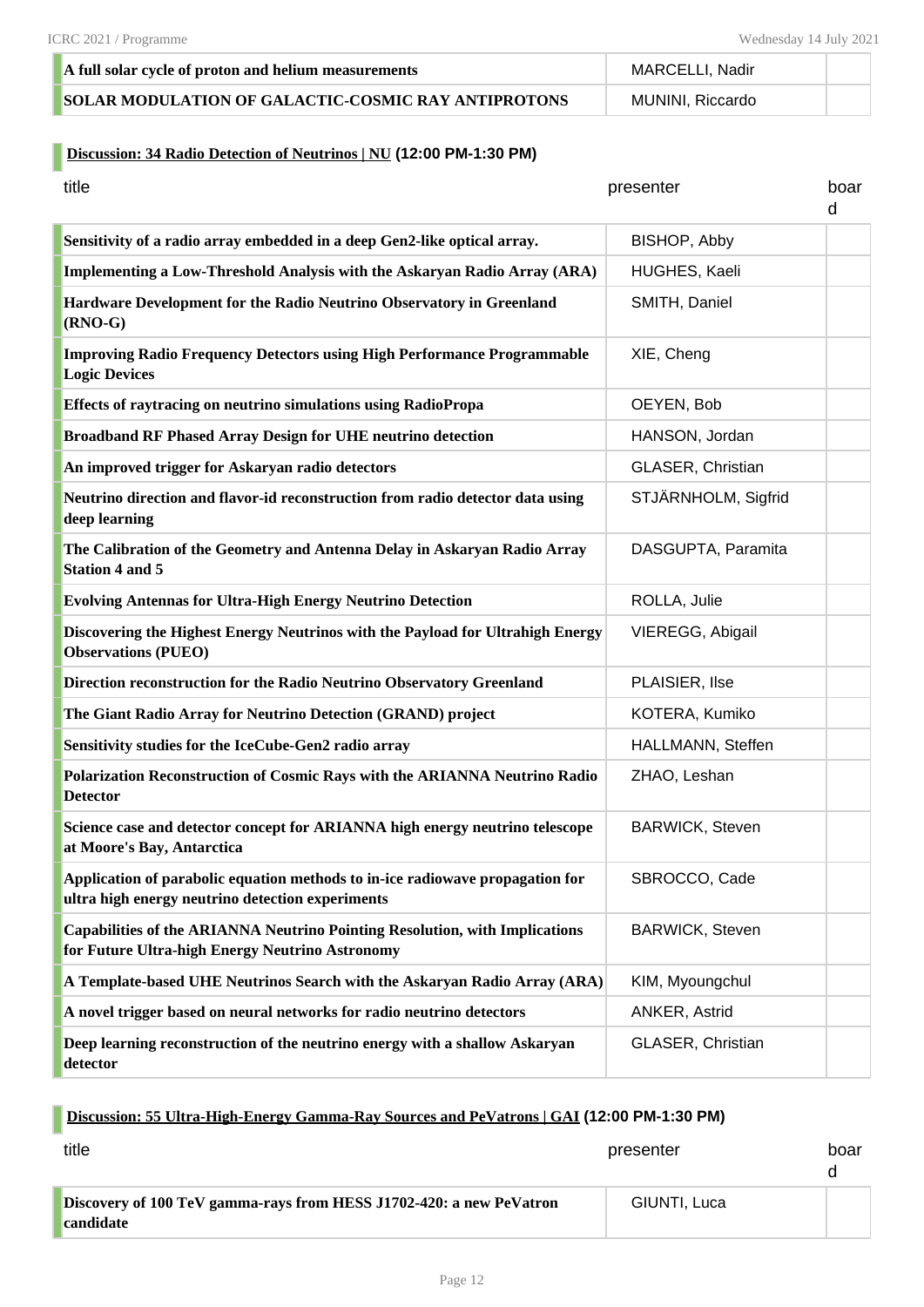| Resolving the origin of very-high-energy gamma-ray emission from the PeVatron<br>candidate SNR G106.3+2.7 using MAGIC telescopes | OKA, Tomohiko     |  |
|----------------------------------------------------------------------------------------------------------------------------------|-------------------|--|
| Predictions for gamma-rays from clouds associated with supernova remnant<br><b>PeVatrons</b>                                     | MITCHELL, Alison  |  |
| Carpet-2 observation of E>300 TeV photons accompanying a 150-TeV neutrino<br>from the Cygnus Cocoon                              | ROMANENKO, Viktor |  |
| HAWC J2227+610: a potential PeVatron candidate for the CTA in the northern<br>hemisphere                                         | VERNA, Gaia       |  |
| Gamma-ray Observation of SNR G106.3+2.7 with the Tibet Air Shower Array                                                          | OHNISHI, Munehiro |  |

#### **Break (1:30 PM-2:00 PM)**

#### **Plenary: Review 02 (2:00 PM-3:30 PM)**

| -Conveners: Manfred Lindner |  |
|-----------------------------|--|
|-----------------------------|--|

| time title |                                                                                 | presenter              |
|------------|---------------------------------------------------------------------------------|------------------------|
|            | 2:00 PD ark Matter: Knowns and Unknowns                                         | SLATYER, Tracy         |
|            | 2:45 Pirrobing particle acceleration through gamma-ray Solar flare observations | PESCE-ROLLINS, Melissa |

#### **Break (3:30 PM-4:00 PM)**

#### **Plenary: Highlight 03 (4:00 PM-5:30 PM)**

#### **-Conveners: Markus Roth**

| time title                                           | presenter               |
|------------------------------------------------------|-------------------------|
| 4:00 PM ghlights from direct dark matter detection   | <b>SCHUMANN, Marc</b>   |
| 4:30 FMighlights from the Telescope Array experiment | <b>RUBTSOV, Grigory</b> |
| 5:00 FMighlights from the Pierre Auger Observatory   | ENGEL, Ralph            |

#### **Break (5:30 PM-6:00 PM)**

#### **Discussion: 17 Nuclear CR spectra: theory and observations | CRD (6:00 PM-7:30 PM)**

| title                                                                                                                         | presenter            | boar<br>d |
|-------------------------------------------------------------------------------------------------------------------------------|----------------------|-----------|
| Energy spectra of carbon and oxygen cosmic rays with CALET on the<br><b>International Space Station</b>                       | MAESTRO, paolo       |           |
| Analysis Result of the High-Energy Cosmic-Ray Proton Spectrum from the<br><b>ISS-CREAM Experiment</b>                         | CHOI, Gwangho        |           |
| <b>Results from the Cosmic Ray Energetics And Mass for the International Space</b><br><b>Station (ISS-CREAM) experiment</b>   | SEO, Eun-Suk         |           |
| <b>Cosmic-ray Heavy Nuclei Spectra Using the ISS-CREAM Instrument</b>                                                         | KANG, Sinchul        |           |
| Extended measurement of the proton spectrum with CALET on the International<br><b>Space Station</b>                           | KOBAYASHI, Kazuyoshi |           |
| Measurement of the energy spectrum of cosmic-ray helium with CALET on the<br><b>International Space Station</b>               | <b>BROGI, Paolo</b>  |           |
| Analysis Results from the Cosmic Ray Energetics And Mass Instrument for the<br><b>International Space Station (ISS-CREAM)</b> | <b>NUTTER, Scott</b> |           |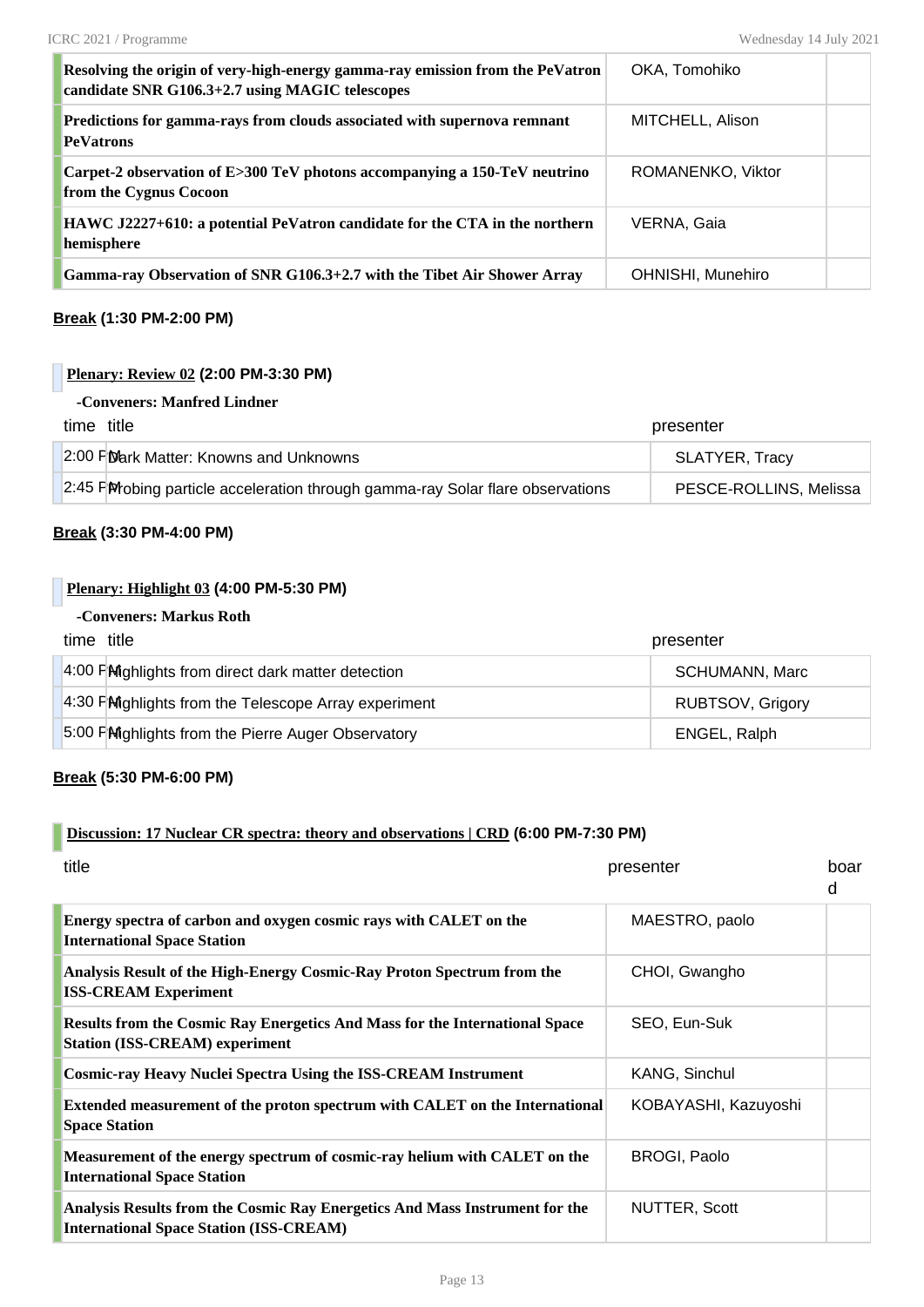| Properties of Iron Primary Cosmic Rays: Results from the Alpha Magnetic<br><b>Spectrometer</b>                 | CHEN, Yao            |  |
|----------------------------------------------------------------------------------------------------------------|----------------------|--|
| Measurement of carbon and oxygen fluxes in cosmic rays with the DAMPE<br>experiment                            | WU, Libo             |  |
| Measurement of the light component (p+He) energy spectrum with the DAMPE<br>space mission                      | ALEMANNO, Francesca  |  |
| Direct Measurement of the Cosmic-Ray Iron Spectrum with the Dark Matter<br><b>Particle Explorer</b>            | XU, ZhiHui           |  |
| <b>Cosmic Ray Helium spectrum measured by the DAMPE experiment</b>                                             | DI SANTO, Margherita |  |
| Properties of Cosmic Aluminum Nuclei: Results from the Alpha Magnetic<br>Spectrometer                          | LIU, Zhen            |  |
| Measurement of the iron spectrum with CALET on the International Space<br><b>Station</b>                       | STOLZI, Francesco    |  |
| Properties of Neon, Magnesium, and Silicon Primary Cosmic Rays Results from<br>the Alpha Magnetic Spectrometer | OLIVA, Alberto       |  |
| Properties of Cosmic Sodium: Results from the Alpha Magnetic Spectrometer                                      | ZHANG, cheng         |  |

# **Discussion: 21 Short-term modulation | SH (6:00 PM-7:30 PM)**

| title                                                                                                                                                                   | presenter                   | boar<br>d |
|-------------------------------------------------------------------------------------------------------------------------------------------------------------------------|-----------------------------|-----------|
| Behaviour of different periodicities in galactic cosmic particles as observed by<br>ACE during solar cycles 23 and 24                                                   | KOTZE, Pieter               |           |
| Forbush decrease on September 6-13, 2017 observed by the Tanca<br>water-Cherenkov detector                                                                              | DE AGUIAR, Renan            |           |
| Periodic variations of GCR intensity and anisotropy related to solar rotation by<br><b>ACE/CRIS, STEREO, SOHO/EPHIN and neutron monitors observations</b>               | MODZELEWSKA, Renata         |           |
| Time-Delay Measurements from Antarctic Neutron Monitor Stations Indicate<br><b>Weak Spectral Changes during 27-day Variations</b>                                       | MUANGHA, Pradiphat          |           |
| Effects of the Magnetic Cloud and Sheath on the Solar Energetic Particles and<br>Forbush Decrease associated with the Ground-level Enhancement Event of 2000<br>July 14 | <b>WU, S.-S.</b>            |           |
| Numerical Study the Corotating Interaction Region's effect on cosmic proton and<br>helium                                                                               | LUO, xi                     |           |
| Precision Measurement of Periodicities in the Daily Proton Fluxes with the Alpha<br><b>Magnetic Spectrometer</b>                                                        | JIA, Yi                     |           |
| Access of cosmic rays to an ICME from external field lines                                                                                                              | LAITINEN, Timo              |           |
| Periodicities Observed in Neutron Monitor Counting Rates Throughout Solar<br><b>Cycles 20-24</b>                                                                        | LÓPEZ COMAZZI,<br>Alejandro |           |

## **Discussion: 03 Muon Puzzle and EAS modeling | CRI (6:00 PM-7:30 PM)**

| title                                                                                                                                         | presenter    | boar |
|-----------------------------------------------------------------------------------------------------------------------------------------------|--------------|------|
| <b>Estimation of depth of maximum by relative muon content in air showers with</b><br>energy greater than 5 EeV measured by the Yakutsk array | PETROV, lgor |      |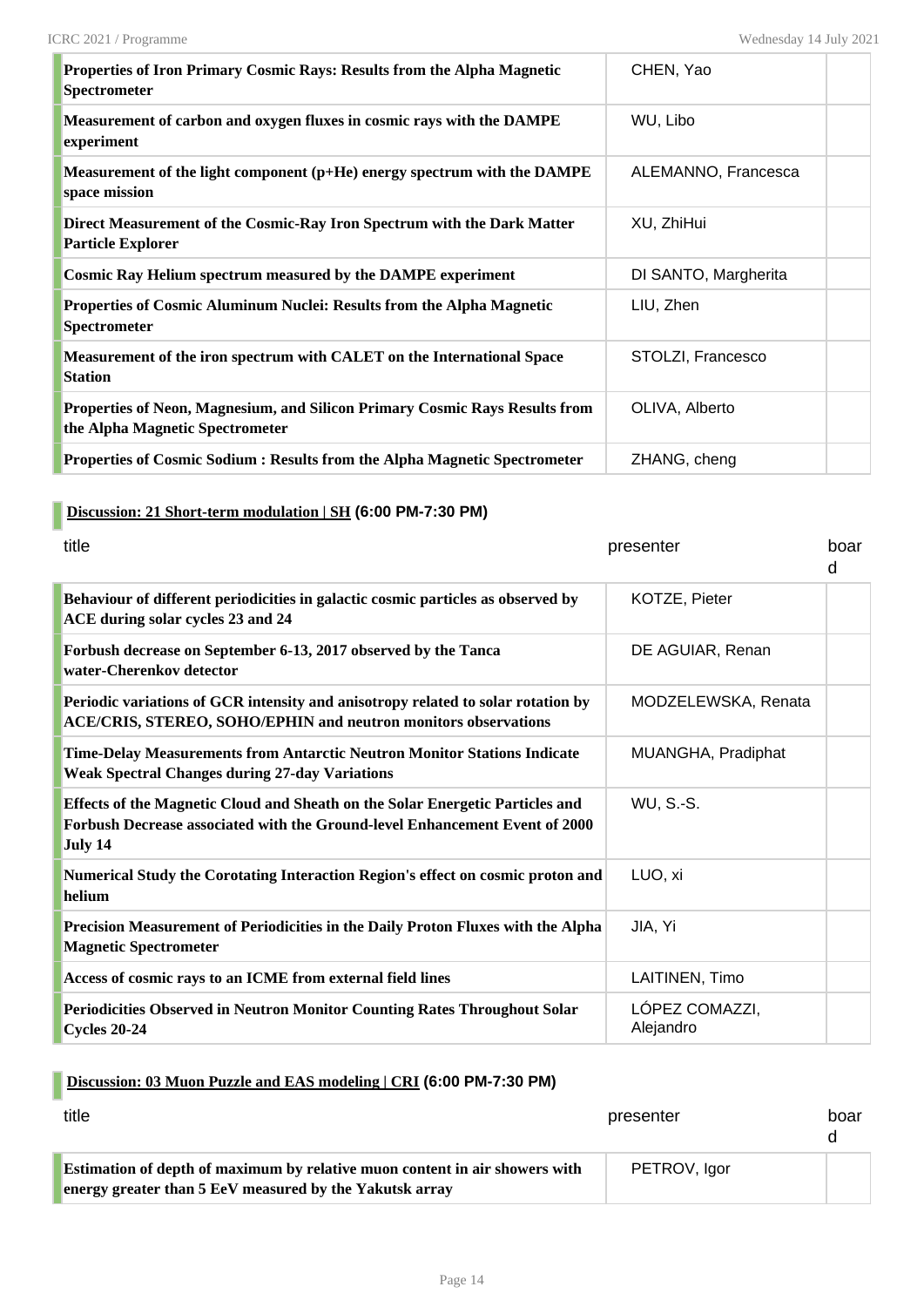| A simulation study for one-pion exchange contribution on very forward neutron<br>productions in ATLAS-LHCf common events                   | OHASHI, Ken                       |  |
|--------------------------------------------------------------------------------------------------------------------------------------------|-----------------------------------|--|
| Measurement of the Proton-Air Cross Section with Telescope Ar-rays Black<br>Rock, Long Ridge, and Surface Array in Hybrid Mode.            | ABBASI, Rasha                     |  |
| <b>Status and Prospects of the LHCf and RHICf experiments</b>                                                                              | MENJO, Hiroaki                    |  |
| Collective flow in ultra high energy cosmic rays within CORSIKA                                                                            | NIE, Maowu                        |  |
| Muon number rescaling in simulations of air showers                                                                                        | GORA, Dariusz                     |  |
| Data-driven Scales of Depth of Shower Maximum and Signals at Ground Level<br>using Hybrid Detection at the Pierre Auger Observatory        | VÍCHA, Jakub                      |  |
| Air shower genealogy for muon production                                                                                                   | REININGHAUS, Maximilian           |  |
| LHCf plan for proton-oxygen collisions at LHC                                                                                              | <b>BERTI, Eugenio</b>             |  |
| Modified Characteristics of Hadronic Interactions                                                                                          | BLAZEK, Jiri                      |  |
| Very-forward neutral pion production cross section in proton-proton collisions at<br>$\sqrt{s}$ = 13 TeV measured with the LHCf experiment | TIBERIO, Alessio                  |  |
| Sub-TeV hadronic interaction model differences and their impact on air-showers                                                             | PASTOR GUTIÉRREZ,<br>Álvaro       |  |
| What if new physics sets in above 50 TeV? Cosmic-ray air-shower simulations<br>with increased cross-section and multiplicity.              | ROMANOPOULOS, Stelios             |  |
| Measurements of the average muon energy in inclined muon bundles in the<br><b>NEVOD-DECOR</b> experiment                                   | YURINA, E.A.                      |  |
| Muon excess in ultra-high energy inclined EAS according to the NEVOD-DECOR<br>data                                                         | KOKOULIN, R.P.                    |  |
| Study on the combined estimate of the cosmic-ray composition and particle<br>cross-sections at ultrahigh energies                          | <b>TKACHENKO, Olena</b>           |  |
| Estimations of the muon content of cosmic ray air showers between 10 PeV and 1<br><b>EeV from KASCADE-Grande data</b>                      | ARTEAGA VELAZQUEZ,<br>Juan Carlos |  |
| Measurements of the charge ratio and polarization of cosmic ray muons with the<br>Super-Kamiokande detector                                | KITAGAWA, Hussain                 |  |
| <b>Testing Hadronic Interaction Models with Cosmic Ray Measurements at the</b><br><b>IceCube Neutrino Observatory</b>                      | <b>VERPOEST, Stef</b>             |  |
| Hadron cascades in CORSIKA 8                                                                                                               | ULRICH, Ralf                      |  |
| Measurement of muon contents in cosmic ray shower with LHAASO-KM2A<br>around knee region                                                   | ZHANG, Hengying                   |  |
| On the muon scale of air showers and its application to the AGASA data                                                                     | <b>GESUALDI, Flavia</b>           |  |
| <b>Update on the Combined Analysis of Muon Measurements from Nine Air Shower</b><br><b>Experiments</b>                                     | SOLDIN, Dennis                    |  |
| <b>Density of GeV Muons Measured with IceTop</b>                                                                                           | SOLDIN, Dennis                    |  |
| Muon deficit in simulations of air showers inferred from AGASA data                                                                        | GESUALDI, Flavia                  |  |
| When heavy ions meet cosmic rays: potential impact of QGP formation on the<br>muon puzzle                                                  | PIEROG, Tanguy                    |  |

**Discussion: 47 The central engines of fast transients: Gamma-Ray Bursts and Fast Radio Bursts | GAD-GAI-MM (6:00 PM-7:30 PM)**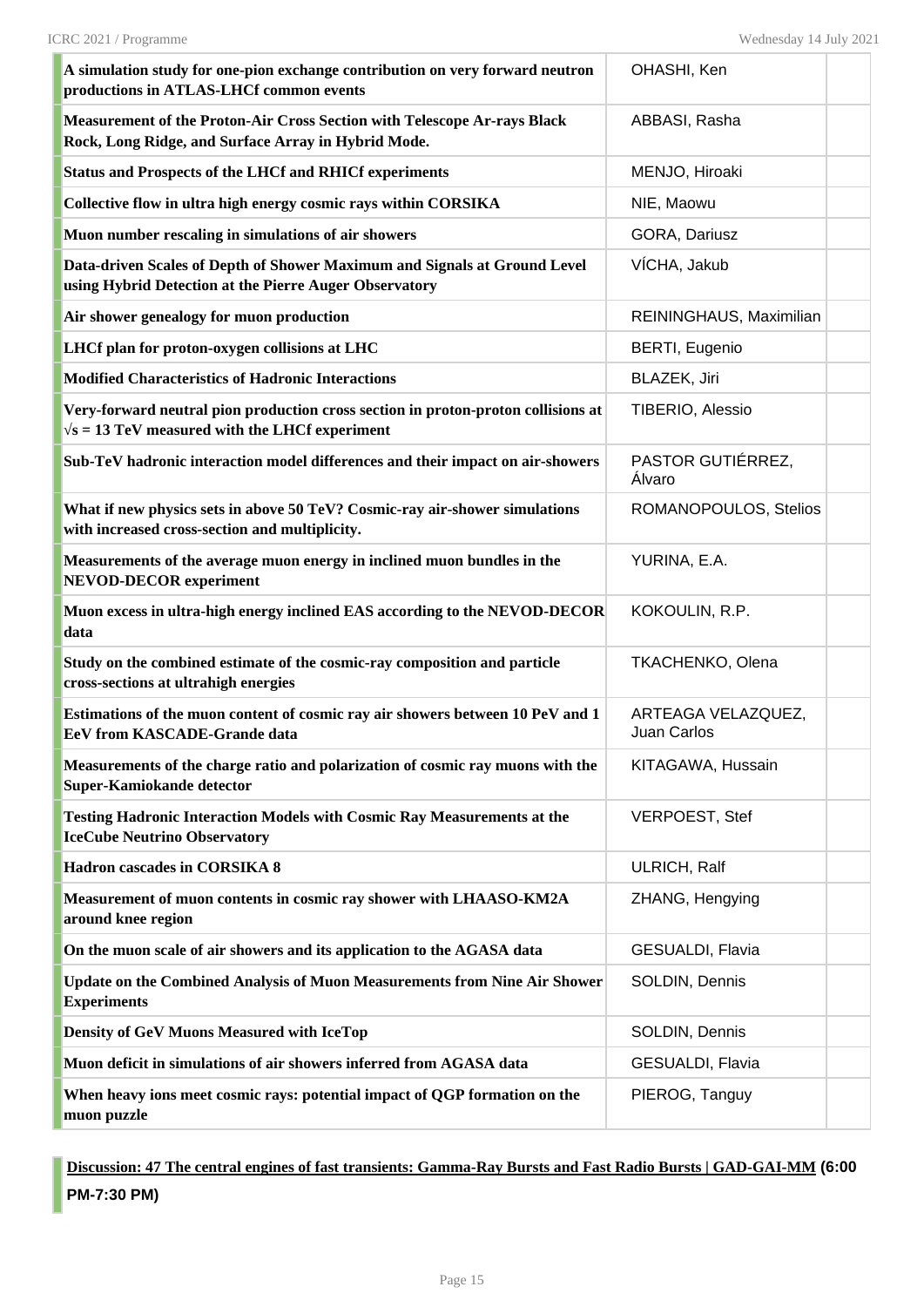Wednesday 14 July 2021

| title                                               | presenter    | boar |
|-----------------------------------------------------|--------------|------|
| Gamma-ray burst precursors as observed by Fermi-GBM | COPPIN, Paul |      |

| Gamma-ray burst precursors as observed by Fermi-GBM                                                | COPPIN, Paul                             |  |
|----------------------------------------------------------------------------------------------------|------------------------------------------|--|
| <b>Gamma-Ray Polarization Results of the POLAR Mission and Future Prospects</b>                    | KOLE, Merlin                             |  |
| Search of Gamma Ray Burst detected by GBM alike to GRB170817A                                      | SACAHUI, Rodrigo                         |  |
| Magnetar giant flare in NGC 253 seen by Fermi-GBM                                                  | BISSALDI, Elisabetta                     |  |
| High-energy and very high-energy gamma-ray emission from the magnetar SGR<br>1900+14 outskirts     | VOITSEKHOVSKYI, Vadym                    |  |
| Hunting the gamma-ray emission from Fast Radio Burst with Fermi-LAT                                | PRINCIPE, Giacomo                        |  |
| A theoretical model of an off-axis GRB jet                                                         | <b>BETANCOURT</b><br>KAMENETSKAIA, Boris |  |
| Observation of burst activity from SGR1935+2154 associated to first galactic<br>FRB with H.E.S.S.  | KOSTIUNIN, Dmitriy                       |  |
| <b>Gamma-ray and Optical Observations of Repeating Fast Radio Bursts with</b><br><b>VERITAS</b>    | LUNDY, Matthew                           |  |
| Prospects for Galactic transient sources detection with the Cherenkov Telescope<br>Array           | LÓPEZ-ORAMAS, Alicia                     |  |
| Monitoring the magnetar SGR 1935+2154 with the MAGIC telescopes                                    | LÓPEZ-ORAMAS, Alicia                     |  |
| An expanding hadronic supercritical model for gamma-ray burst emission                             | FLOROU, Ioulia                           |  |
| A Fast GRB Source Localization Pipeline for the Advanced Particle-astrophysics<br><b>Telescope</b> | SUDVARG, Marion                          |  |
| Detection of the third class of gamma-ray bursts: magnetar giant flares.                           | NEGRO, Michela                           |  |

# **Discussion: 35 Upgoing Tau Neutrinos: Present and Future | NU (6:00 PM-7:30 PM)**

| title                                                                                                | presenter                        | boar<br>d |
|------------------------------------------------------------------------------------------------------|----------------------------------|-----------|
| The Prospects to observe UHE neutrinos from astrophysical sources with Trinity                       | WANG, Andrew                     |           |
| Trinity: an imaging air Cherenkov telescope to search for Ultra-High-Energy<br>neutrinos.            | BROWN, Anthony                   |           |
| Radio Simulations of Upgoing Extensive Air Showers Observed from Low-Earth<br>Orbit                  | ROMERO-WOLF, Andres              |           |
| Horizontal muon track identification with neural networks in HAWC                                    | ANGELES CAMACHO,<br>José Roberto |           |
| Monte Carlo simulations of neutrino and charged lepton propagation in the Earth<br>with nuPyProp     | PATEL, Sameer                    |           |
| Searching for RF-Only Triggered Cosmic Ray Events with the High-Elevation<br><b>BEACON Prototype</b> | SOUTHALL, Daniel                 |           |
| IceCube Search for Earth-traversing ultra-high energy Neutrinos                                      | SAFA, Ibrahim                    |           |
| An analysis of a tau-neutrino origin for the atypical ANITA-IV cosmic-ray-like<br>events             | PRECHELT, Remy                   |           |
| TauRunner: A Monte Carlo for Very-High-Energy Tau Neutrino Propagation                               | VAZQUEZ, Oswaldo                 |           |
| EAS Optical Cherenkov signatures of tau neutrinos for space and suborbital<br>detectors              | RENO, Mary Hall                  |           |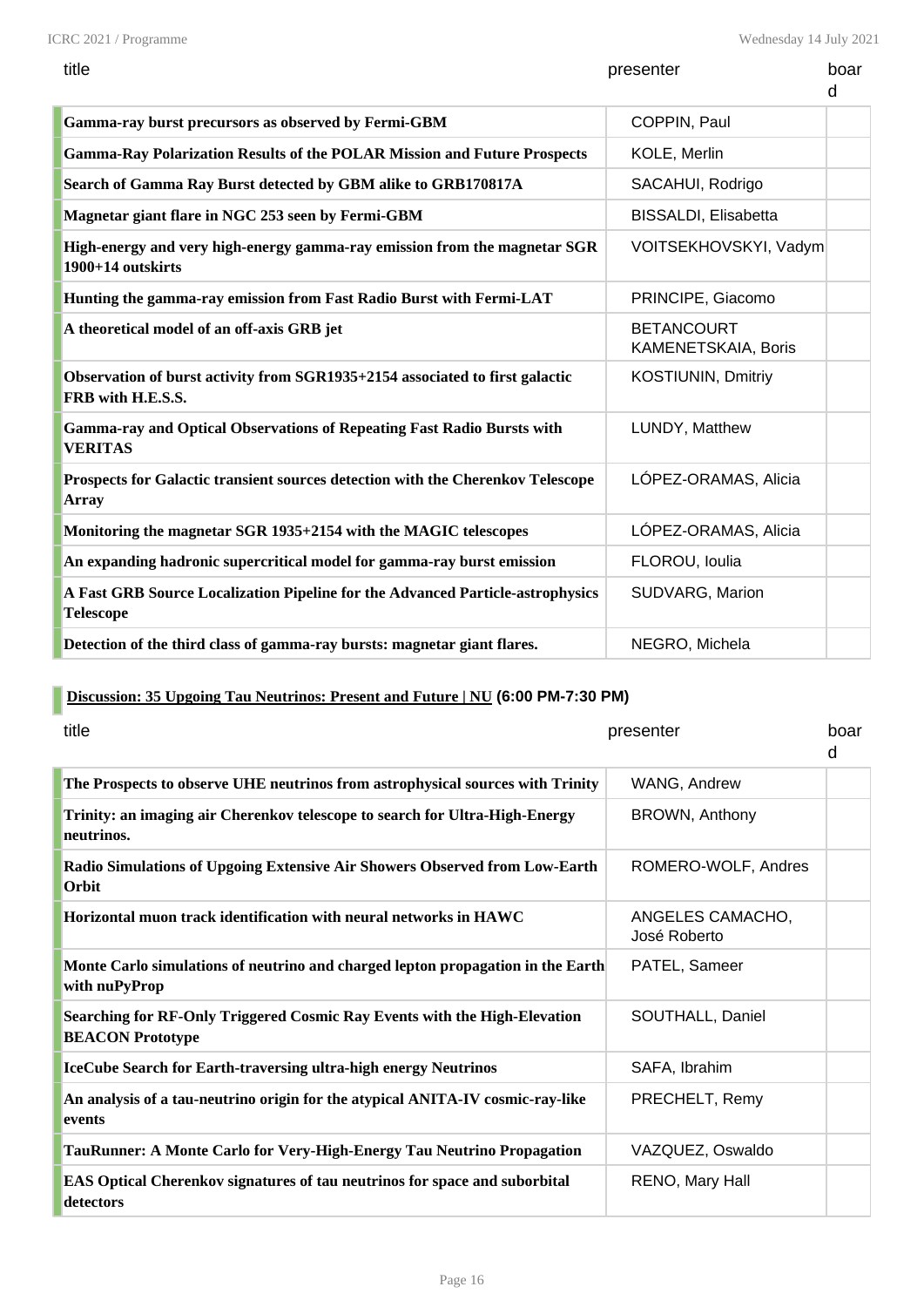| A tau scenario application to a search for upward-going showers with the<br><b>Fluorescence Detector of the Pierre Auger Observatory</b>                                                    | CARACAS, Ioana<br>Alexandra |  |
|---------------------------------------------------------------------------------------------------------------------------------------------------------------------------------------------|-----------------------------|--|
| nuSpaceSim: A Comprehensive Simulation for the Modeling of Optical and Radio<br><b>Signals from Extensive Air Showers Induced by Cosmic Neutrinos for</b><br><b>Space-based Experiments</b> | KRIZMANIC, John             |  |
| Neutrino signals by Upward Tau airshowering at Earth horizons and by Muon<br>airshowering at Moon shadows                                                                                   | <b>FARGION, Daniele</b>     |  |
| Search for upward-going showers with the Fluorescence Detector of the Pierre<br><b>Auger Observatory</b>                                                                                    | MASTRODICASA.<br>Massimo    |  |
| Overview of Cherenkov Telescope onboard EUSO-SPB2 for the Detection of<br><b>Ultra-High Energy Neutrinos</b>                                                                                | BAGHERI, Mahdi              |  |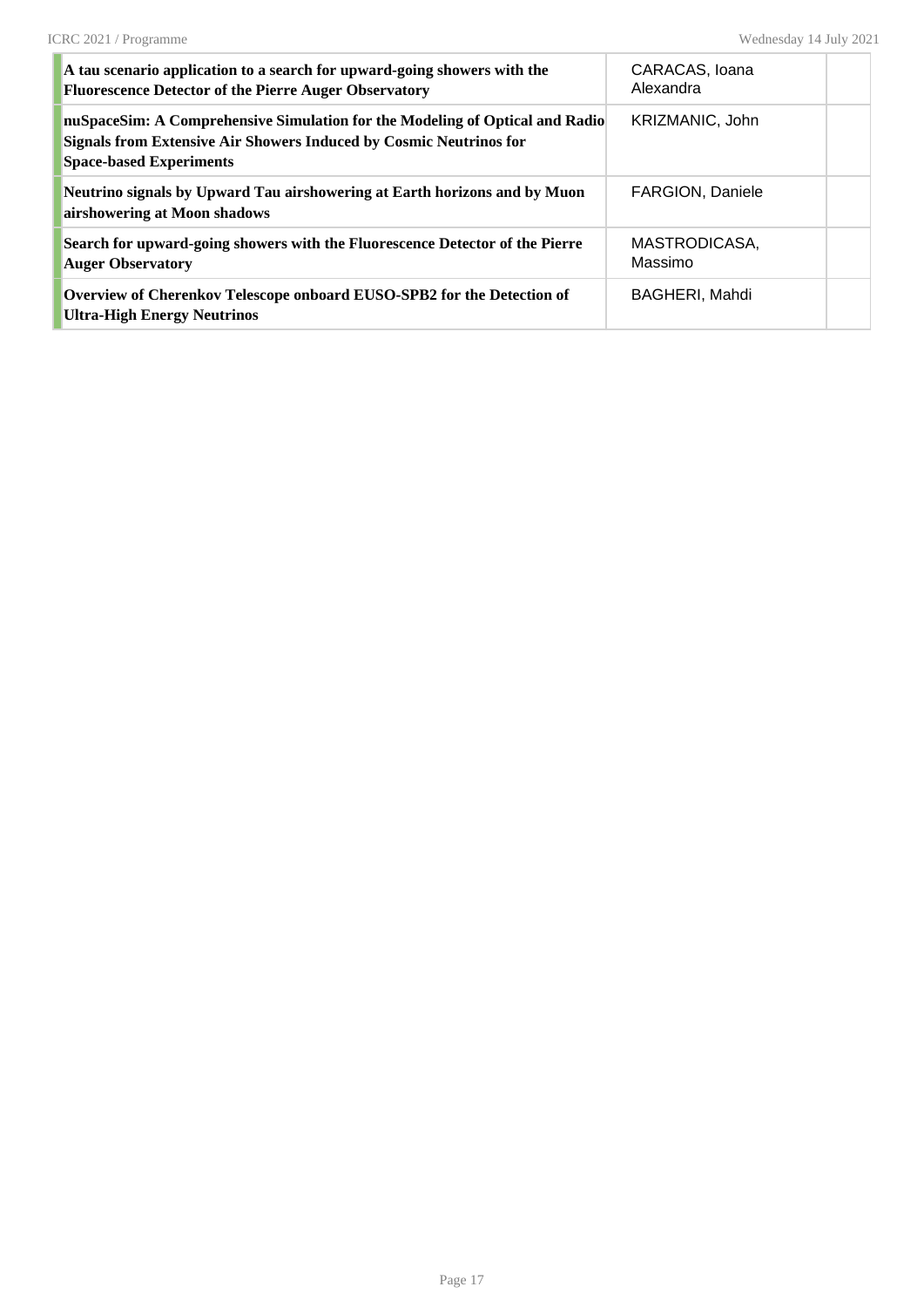# **Thursday 15 July 2021**

#### **Discussion: 06 CR Anisotropies | CRI (12:00 PM-1:30 PM)**

| title<br>presenter                                                                                                                                               |                       | boar<br>d |
|------------------------------------------------------------------------------------------------------------------------------------------------------------------|-----------------------|-----------|
| <b>LOCAL TURBULENCE AND THE DIPOLE ANISOTROPY OF GALACTIC</b><br><b>COSMIC RAYS</b>                                                                              | GÉNOLINI, Yoann       |           |
| <b>Cosmic Ray Small-Scale Anisotropies in Slab Turbulence</b>                                                                                                    | KUHLEN, Marco         |           |
| Anisotropy of Protons and Light Primary Nuclei in Cosmic Rays Measured with<br>the Alpha Magnetic Spectrometer on the ISS                                        | VELASCO, Miguel Angel |           |
| Update on the large-scale cosmic-ray anisotropy search at the highest energies by<br>the Telescope Array Experiment                                              | FUJII, Toshihiro      |           |
| Simulations of the cosmic-ray anisotropy down to TeV energies                                                                                                    | GIACINTI, Gwenael     |           |
| The ultra-high-energy cosmic-ray sky above 32 EeV viewed from the Pierre<br><b>Auger Observatory</b>                                                             | BITEAU, Jonathan      |           |
| UHECR arrival directions in the latest data from the original Auger and TA<br>surface detectors and nearby galaxies                                              | DI MATTEO, Armando    |           |
| The Imprint of Large Scale Structure on the Ultra-High-Energy Cosmic Ray Sky                                                                                     | DING, Chen            |           |
| The origin of UHECR: the distance to the nearest source and the dipole                                                                                           | LANG, Rodrigo Guedes  |           |
| Large-scale cosmic ray anisotropy measured by the GRAPES-3 experiment                                                                                            | CHAKRABORTY, Medha    |           |
| <b>TA anisotropy summary</b>                                                                                                                                     | <b>TKACHEV, Igor</b>  |           |
| <b>Harmonic correlators for UHECRs</b>                                                                                                                           | URBAN, Federico       |           |
| The UHECR dipole and quadrupole in the latest data from the original Auger<br>and TA surface detectors                                                           | TINYAKOV, Peter       |           |
| <b>Effects of Galactic magnetic field on the UHECR anisotropy studies</b>                                                                                        | HIGUCHI, Ryo          |           |
| Observation of large-scale anisotropy in the arrival directions of cosmic rays with<br><b>LHAASO</b>                                                             | GAO, Wei              |           |
| Anisotropy search in the Ultra High Energy Cosmic Ray Spectrum in the<br>Northern Hemisphere using latest data obtained with Telescope Array surface<br>detector | NONAKA, Toshiyuki     |           |
| Large-scale and multipolar anisotropies of cosmic rays detected at the Pierre<br>Auger Observatory with energies above 4 EeV                                     | DE ALMEIDA, Rogerio   |           |
| Hotspot Update, and a new Excess of Events on the Sky Seen by the Telescope<br><b>Array Experiment</b>                                                           | KIM, Jihyun           |           |
| <b>Observation of Cosmic Ray Anisotropy with Nine Years of IceCube Data</b>                                                                                      | MCNALLY, Frank        |           |

## **Discussion: 22 Atmospheric effects of CR | SH (12:00 PM-1:30 PM)**

| title                                                                                                                 | presenter          | boar<br>d |
|-----------------------------------------------------------------------------------------------------------------------|--------------------|-----------|
| The altitude profile of the cosmic ray atmospheric cutoff                                                             | POLUIANOV, Stepan  |           |
| Stellar versus Galactic: The intensity of energetic particles at the evolving Earth<br>and young exoplanets           | RODGERS-LEE, Donna |           |
| Strongest directly observed Solar Proton Event of 23-Feb-1956: Revised reference<br>for the cosmogenic-isotope method | USOSKIN, Ilya      |           |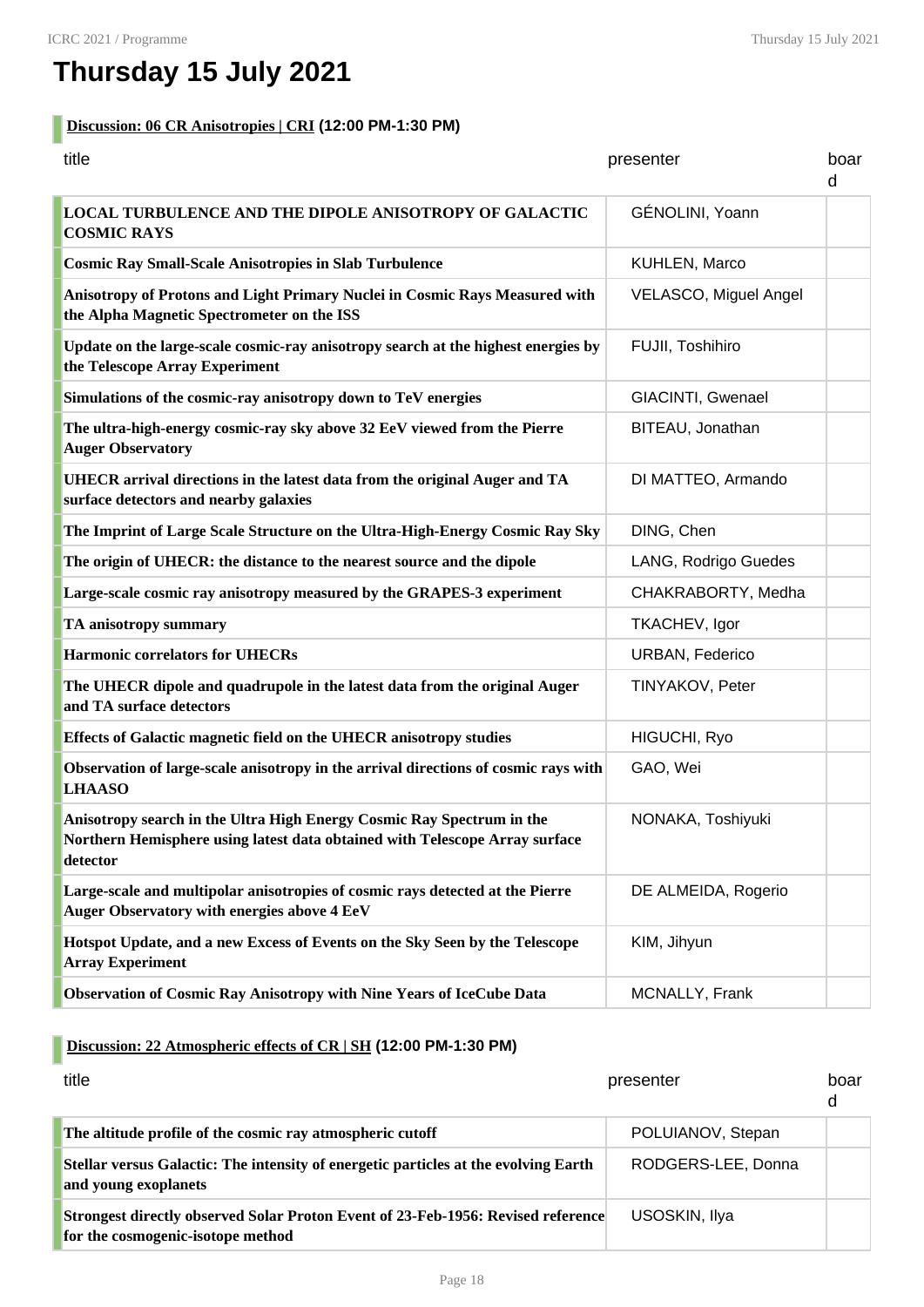| Simulation of Solar Neutron Flux in the Earth's Atmosphere                                                                          | MONTERDE ANDRADE,<br>Fernando |  |
|-------------------------------------------------------------------------------------------------------------------------------------|-------------------------------|--|
| A study on the cosmic ray intensity variation using scintillation counters for air<br>shower observation.                           | NONAKA, Toshiyuki             |  |
| The asymptotic directions of approach and the magnetic rigidity cutoff of cosmic<br>ray particles calculated for different airports | SIŁUSZYK, Marek               |  |
| New empirical methods for correction of meteorological effects on cosmic ray<br>muons                                               | SAVIC, Mihailo                |  |
| Transparency of magnetosphere for cosmic rays in last two millennia                                                                 | GECÁŠEK, Daniel               |  |
| Analyses of the Secondary Cosmic Ray using CCD camera in high-altitude<br>observatories and Antarctica stations                     | HUBERT, guillaume             |  |

#### **Discussion: 14 CRs and ISM | CRD (12:00 PM-1:30 PM)**

| title                                                                                                                                                | presenter                  | boar<br>d |
|------------------------------------------------------------------------------------------------------------------------------------------------------|----------------------------|-----------|
| <b>CR</b> transport and feedback in galaxies                                                                                                         | THOMAS, Timon              |           |
| Empirical assessment of cosmic ray propagation in magnetised molecular cloud<br>complexes                                                            | OWEN, Ellis                |           |
| The low rate of supernova remnant pevatrons                                                                                                          | <b>CRISTOFARI, Pierre</b>  |           |
| Powerful Diagnostics of Cosmic-Ray Modified Shock by Ηα Polarimetry                                                                                  | SHIMODA, Jiro              |           |
| Studying the low-energy excess in cosmic-ray iron: a possible evidence of a<br>massive supernova activity in the solar neighborhood via primary 60Fe | MASI, Nicolo               |           |
| Tracing the origin of low diffusivity and CR bubbles around sources                                                                                  | <b>SCHROER, Benedikt</b>   |           |
| Damping of self generated Alfvén waves in a partially ionized medium and the<br>grammage of cosmic rays in the proximity of supernova remnants       | RECCHIA, Sarah             |           |
| A New Cosmic-Ray-driven Instability                                                                                                                  | SHALABY, Mohamad           |           |
| Cosmic ray feedback across the sequence of star-forming galaxies                                                                                     | CROCKER, Roland            |           |
| Spectrally resolved cosmic rays in galaxy simulations                                                                                                | <b>GIRICHIDIS, Philipp</b> |           |
| Cosmic Ray Transport, Energy Loss, and Influence in the Multiphase Interstellar<br>Medium                                                            | BUSTARD, Chad              |           |
| <b>Turbulent Reacceleration of Streaming Cosmic Rays: Fluid Simulations</b>                                                                          | BUSTARD, Chad              |           |

**Discussion: 49 Studying the variable emission from AGN in a multi-wavelength context | GAD-GAI-MM (12:00 PM-1:30 PM)**

| title                                                                                                               | presenter               | hoar<br>d |
|---------------------------------------------------------------------------------------------------------------------|-------------------------|-----------|
| The detectability of fast gamma-ray blazar flares from magnetic reconnection<br>with the Fermi Large Area Telescope | PETROPOULOU, Maria      |           |
| BlaVar: A numerical study of long-term multi-wavelength blazar variability                                          | POLKAS, Markos          |           |
| <b>Recent Results from VERITAS AGN Observations</b>                                                                 | BENBOW, Wystan          |           |
| Relentless multi-wavelength variability of Markarian 421 and Markarian 501                                          | <b>VITALII, Sliusar</b> |           |
| Is PKS 0625-354 another variable TeV active galactic nucleus?                                                       | <b>GLAWION, Dorit</b>   |           |
| The variability patterns of PG 1553+113: a MAGIC perspective                                                        | PRANDINI, Elisa         |           |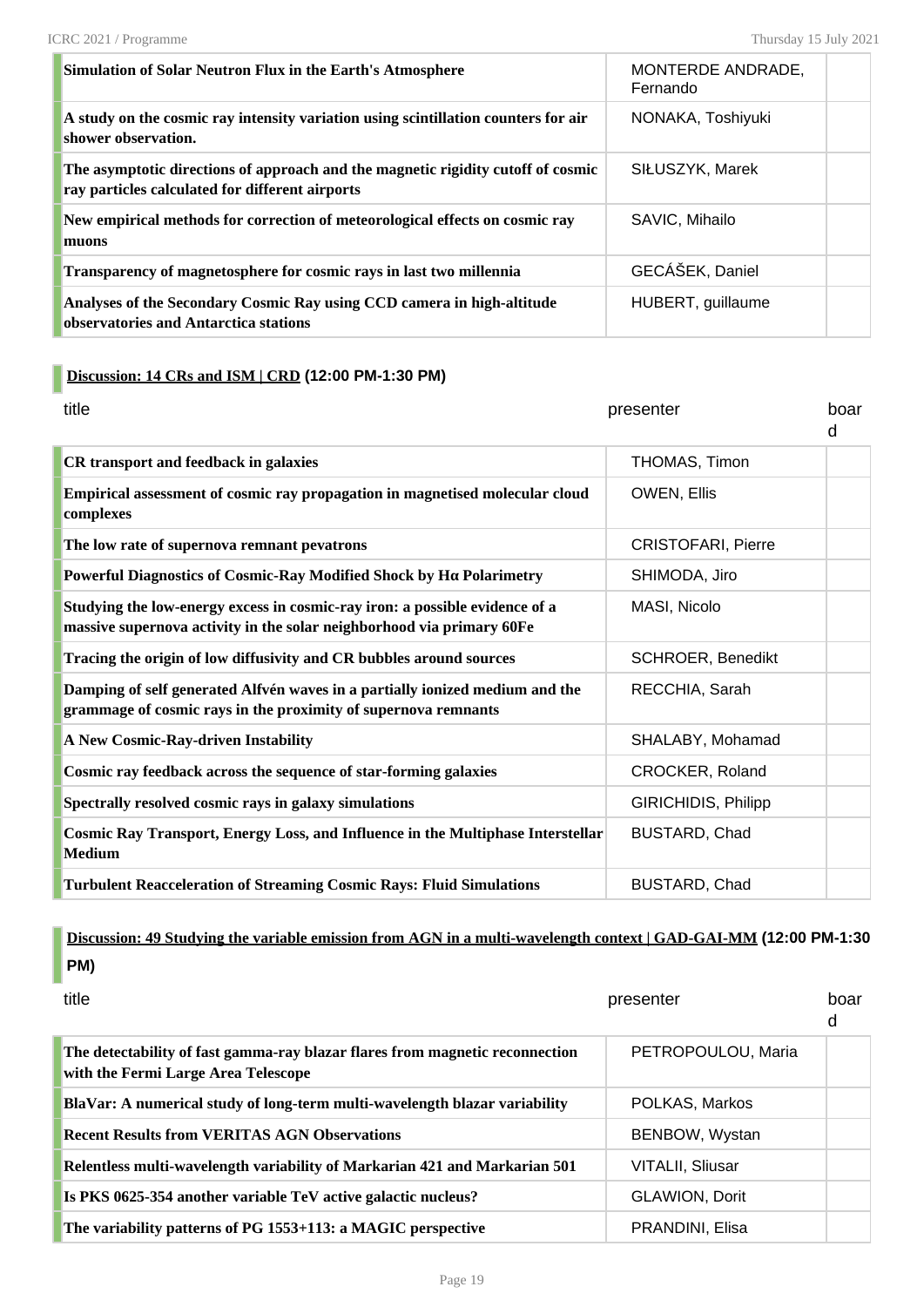| Multiwavelength monitoring of gravitationally lensed blazar QSO B0218+357<br>between 2016 and 2020 | SITAREK, Julian       |  |
|----------------------------------------------------------------------------------------------------|-----------------------|--|
| Multi-epoch monitoring of TXS 0506+056 with MAGIC and MWL partners                                 | SATALECKA, Konstancja |  |
| Multi-wavelength study of Mrk 421 during a TeV outburst                                            | GOKUS, Andrea         |  |
| Confronting observations of VHE gamma-ray blazar flares with reconnection<br>models                | JORMANAINEN, Jenni    |  |
| <b>HAWC</b> observations of Active Galactic Nuclei                                                 | CARRAMIÑANA, Alberto  |  |
| <b>FACT</b> - Highlights from more than Eight Years of Unbiased TeV Monitoring                     | DORNER, Daniela       |  |
| Multi-messenger characterization of Mrk501 during historically low X-ray and<br>gamma-ray activity | HECKMANN, Lea         |  |

#### **Break (1:30 PM-2:00 PM)**

#### **Plenary: Review 03 (2:00 PM-3:30 PM)**

#### **-Conveners: Ralph Engel**

| time title                                                          | presenter       |
|---------------------------------------------------------------------|-----------------|
| 2:00 FM Moderwater Neutrino telescopes: status and future           | COYLE, Paschal  |
| 2:45 FM be Muon Puzzle in air showers and its connection to the LHC | DEMBINSKI, Hans |

#### **Break (3:30 PM-4:00 PM)**

#### **Plenary: Highlight 04 (4:00 PM-5:30 PM)**

#### **-Conveners: Sara Buson**

| time title                                                                    | presenter         |
|-------------------------------------------------------------------------------|-------------------|
| 4:00 PM uture Missions for MeV Gamma-Ray Astrophysics                         | ZOGLAUER, Andreas |
| 4:30 PM ighlights from gamma-ray observation by the Tibet ASgamma experiment. | TAKITA, Masato    |
| 5:00 F Space weather: Earth, neighboring planets and exoplanets               | CROSBY, Norma     |

#### **Break (5:30 PM-6:00 PM)**

#### **Discussion: 16 Cosmic Ray Antiparticles and Electrons | CRD-DM-GAD-MM (6:00 PM-7:30 PM)**

| title                                                                                                                        | presenter               | boar<br>d |
|------------------------------------------------------------------------------------------------------------------------------|-------------------------|-----------|
| In Search of Cosmic-Ray Antinuclei from Dark Matter with the GAPS<br><b>Experiment</b>                                       | XIAO, Mengjiao          |           |
| New cosmic ray MIN-MED-MAX benchmark models for dark matter indirect<br>signatures                                           | <b>SALATI, PIERRE</b>   |           |
| Dark matter or correlated errors? Systematics of the AMS-02 antiproton excess                                                | JAN, Heisig             |           |
| Explaining cosmic ray antimatter with secondaries from old supernova remnants                                                | <b>MERTSCH, Philipp</b> |           |
| Constraining positron emission from pulsars with AMS-02 data                                                                 | ORUSA, Luca             |           |
| On the interpretation of the latest AMS-02 cosmic ray electron spectrum                                                      | DONATO, Fiorenza        |           |
| Precise Measurement of the Cosmic-Ray Electron and Positron Spectrum with<br><b>CALET</b> on the International Space Station | TORII, Shoji            |           |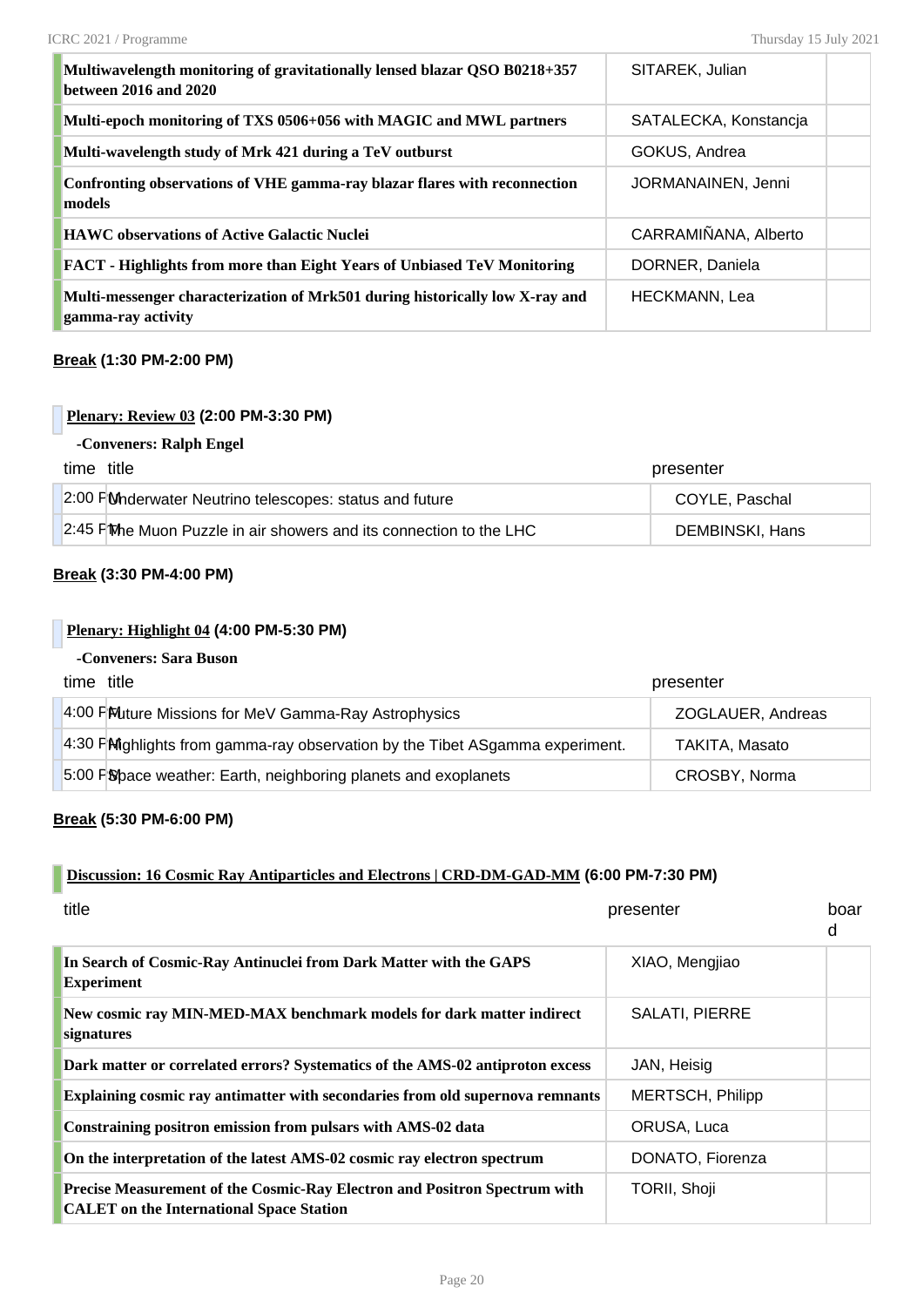| <b>TeV Halos: A New Class of TeV Sources Powered by Pulsars</b>                                                                                        | LINDEN, Tim                |  |
|--------------------------------------------------------------------------------------------------------------------------------------------------------|----------------------------|--|
| Compact binary millisecond pulsars and the positron excess                                                                                             | LINARES, Manuel            |  |
| New result of Antideuteron search in BESS-Polar II                                                                                                     | SAKAI, Kenichi             |  |
| <b>Towards Understanding the Origin of Cosmic-Ray Positrons</b>                                                                                        | WENG, Zhili                |  |
| Anisotropy of Positron and Electron Fluxes Measured with the Alpha Magnetic<br><b>Spectrometer on the ISS</b>                                          | MOLERO GONZALEZ,<br>Miguel |  |
| <b>Antiproton Flux and Properties of Elementary Particle Fluxes in Primary Cosmic</b><br>Rays Measured with the Alpha Magnetic Spectrometer on the ISS | CHOU, Hsin-Yi              |  |
| A local fading accelerator and the origin of TeV cosmic ray electrons                                                                                  | RECCHIA, Sarah             |  |
| <b>Towards Understanding the Origin of Cosmic-Ray Electrons</b>                                                                                        | KRASNOPEVTSEV, Dimitrii    |  |

#### **Discussion: 23 Solar Events observed on/near Earth | SH (6:00 PM-7:30 PM)**

| title                                                                                                  | presenter                   | boar<br>d |
|--------------------------------------------------------------------------------------------------------|-----------------------------|-----------|
| <b>Solar Neutron Decay Protons Observed in November 7, 2004</b>                                        | MURAKI, Yasushi             |           |
| New reconstruction of the event-integrated spectra for GLE events                                      | KOLDOBSKIY, Sergey          |           |
| The 23 July 2012 SEP event numerical simulation with multi-spacecraft<br>observation data              | QI, Shiyang                 |           |
| Solar Energetic Particles measured by the Alpha Magnetic Spectrometer during<br>solar cycle 24         | CHRISTOPHER, Light          |           |
| Simulating the transport of high energy solar protons during historic GLE events                       | <b>WATERFALL, Charlotte</b> |           |
| Can the number of relativistic solar proton 1 AU crossings be determined from<br>neutron monitor data? | DALLA, Silvia               |           |

### **Discussion: 07 Where to go in UHECR observations | CRI (6:00 PM-7:30 PM)**

| title                                                                                                                | presenter               | boar<br>d |
|----------------------------------------------------------------------------------------------------------------------|-------------------------|-----------|
| Science and mission status of EUSO-SPB2                                                                              | <b>ESER, Johannes</b>   |           |
| <b>Cosmic ray studies with SWGO</b>                                                                                  | TAYLOR, Andrew          |           |
| Current status and prospects of surface detector of the TAx4 experiment                                              | KIDO, Eiji              |           |
| An overview of the JEM-EUSO program and results                                                                      | BERTAINA, Mario Edoardo |           |
| The Fluorescence Telescope on board EUSO-SPB2 for the detection of Ultra High<br><b>Energy Cosmic Rays</b>           | OSTERIA, Giuseppe       |           |
| The Surface Array planned for IceCube-Gen2                                                                           | SCHRÖDER, Frank         |           |
| Progress and future prospect of the CRAFFT project for the next generation<br><b>UHECR</b> observation               | TAMEDA, Yuichiro        |           |
| Prospects for Cross-correlations of UHECR Events with Astrophysical Sources<br>with Upcoming Space-based Experiments | <b>VENTERS, Tonia</b>   |           |
| <b>GCOS - The Global Cosmic Ray Observatory</b>                                                                      | HÖRANDEL, Jörg          |           |
| The status of the TALE surface detector array and a TALE infill project                                              | OGIO, Shoichi           |           |
| Particle detector development for the Square Kilometre Array                                                         | BRAY, Justin            |           |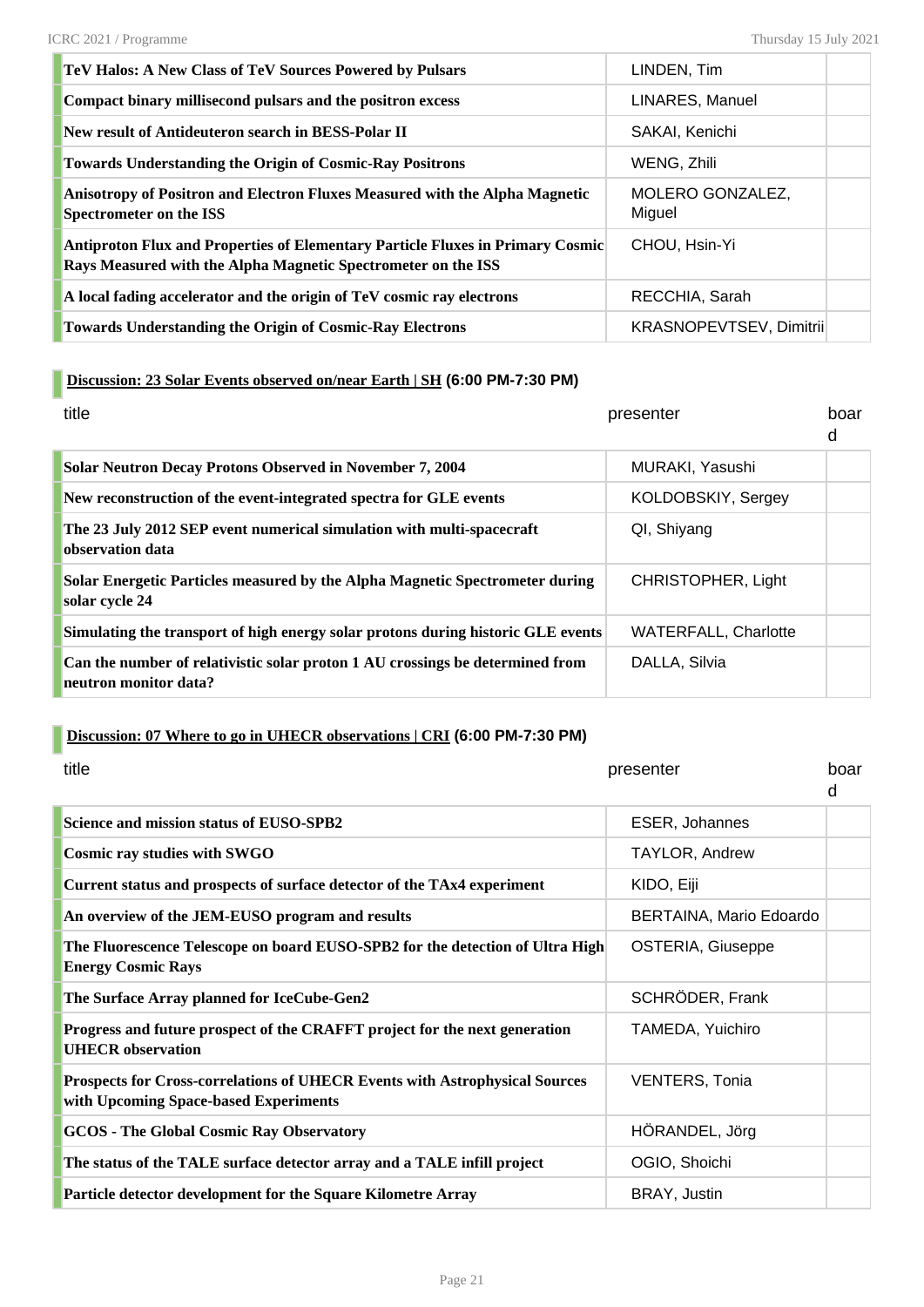| The upgrade of the Pierre Auger Observatory with the Scintillator Surface<br>Detector.                                      | CATALDI, Gabriella      |  |
|-----------------------------------------------------------------------------------------------------------------------------|-------------------------|--|
| Detection of Above the Limb Cosmic Rays in the Optical Cherenkov Regime<br><b>Using Sub-Orbital and Orbital Instruments</b> | <b>CUMMINGS, Austin</b> |  |
| The Mini-EUSO telescope on board the International Space Station: Launch and<br>first results                               | CASOLINO, Marco         |  |
| <b>Update on the TAx4 Fluorescence Detectors</b>                                                                            | POTTS, Mathew           |  |
| Status and performance of the underground muon detector of the Pierre Auger<br><b>Observatory</b>                           | BOTTI, Ana Martina      |  |
| Performance of the 433 m surface array of the Pierre Auger Observatory                                                      | SILLI, Gaia             |  |
| Main results of the TUS experiment on board the Lomonosov satellite                                                         | KLIMOV, Pavel           |  |
| First air-shower measurements with the prototype station of the IceCube surface<br>enhancement                              | DUJMOVIC, Hrvoje        |  |

#### **Discussion: 44 The Origins of Galactic Cosmic Rays | GAD-GAI-CRD (6:00 PM-7:30 PM)**

| title                                                                                                                                              | presenter                      | boar<br>d |
|----------------------------------------------------------------------------------------------------------------------------------------------------|--------------------------------|-----------|
| Search for new cosmic-ray acceleration sites within the 4FGL catalog sources                                                                       | LEMOINE-GOUMARD,<br>Marianne   |           |
| Star-forming regions as potential contributors to Galactic cosmic rays: the case of<br><b>NGC 3603</b>                                             | SAHA, Lab                      |           |
| Investigating gamma-ray emission of the Cygnus cocoon with 12 years of<br>Fermi-LAT data                                                           | ASTIASARAIN, Xan               |           |
| Probing the hadronic nature of the gamma-ray emission associated with<br><b>Westerlund 2</b>                                                       | DE ONA WILHELMI, Emma<br>Maria |           |
| Cosmic ray acceleration and gamma-ray emission from protostellar jets                                                                              | ARAUDO, Anabella               |           |
| The cosmic ray content of superbubbles                                                                                                             | VIEU, Thibault                 |           |
| The Origin of Galactic Cosmic Rays as Revealed by their Composition                                                                                | TATISCHEFF, Vincent            |           |
| Detection of emission from Cygnus Cocoon above 100TeV with LHAASO                                                                                  | CONG, Li                       |           |
| <b>Particle Acceleration in the Cygnus Superbubble</b>                                                                                             | HONA, Binita                   |           |
| SuperTIGER Abundances of Galactic Cosmic Rays for the Atomic Number (Z)<br>Interval 30 to 56                                                       | WALSH, Nathan                  |           |
| Probing cosmic-ray distribution around Cygnus OB2                                                                                                  | MENCHIARI, Stefano             |           |
| The young massive stellar cluster Westerlund 1 in gamma rays as seen with<br>H.E.S.S.                                                              | MOHRMANN, Lars                 |           |
| How well do we understand the properties of the Galactic cosmic ray accelerators<br>and of cosmic ray propagation in the Galaxy ? A critical view. | LIPARI, Paolo                  |           |
| Cosmic rays in the GeV-TeV energy range from two types of supernovae                                                                               | THOUDAM, Satyendra             |           |

## **Discussion: 37 Reconstruction & Analysis Techniques | NU (6:00 PM-7:30 PM)**

| title                                                  | presenter    | boar |
|--------------------------------------------------------|--------------|------|
| A Time-Variability Test for Candidate Neutrino Sources | DAVE, Pranav |      |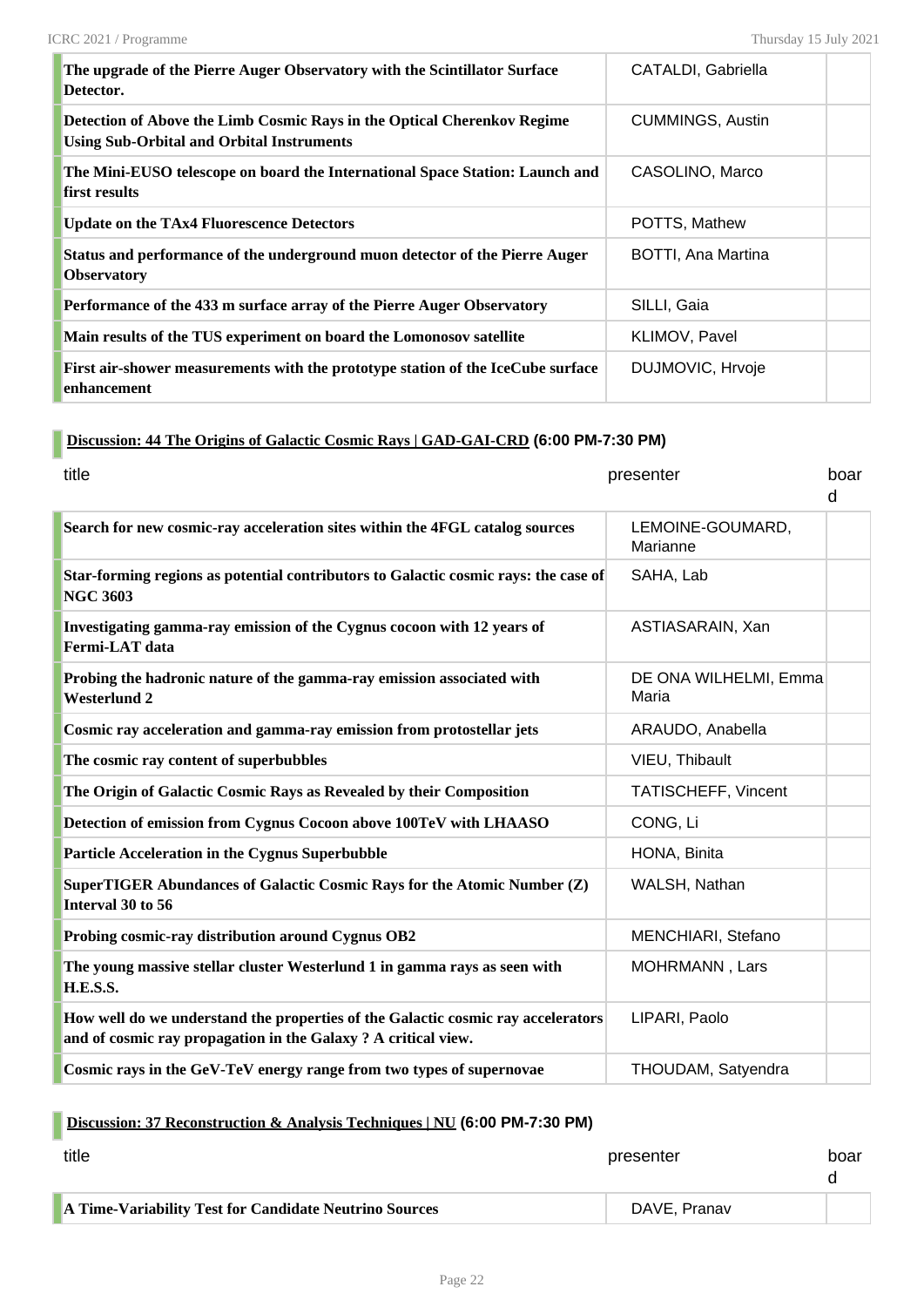| Reconstruction of Neutrino Events in IceCube using Graph Neural Networks                               | HA MINH, Martin         |  |
|--------------------------------------------------------------------------------------------------------|-------------------------|--|
| <b>Combining Maximum-Likelihood with Deep Learning for Event Reconstruction</b><br>in IceCube          | HÜNNEFELD, Mirco        |  |
| A neural network based UHE neutrino reconstruction method for the Askaryan<br><b>Radio Array (ARA)</b> | PAN, Yue                |  |
| Performance of a machine learning algorithm for predicting muon multiplicity                           | MURGOD, Lakshmi         |  |
| <b>Reconstructing Neutrino Energy using CNNs for GeV Scale IceCube Events</b>                          | MICALLEF, Jessie        |  |
| Neutrino Direction Reconstruction using a CNN for GeV-Scale Neutrinos in<br><b>IceCube</b>             | YU, Shiqi               |  |
| The SkyLLH framework for IceCube point-source search                                                   | <b>KONTRIMAS, Tomas</b> |  |
| Performance of the muon track reconstruction with the Baikal-GVD neutrino<br>telescope                 | SAFRONOV, Grigory       |  |
| An efficient hit finding algorithm for Baikal-GVD muon reconstruction                                  | SHAYBONOV, Bair         |  |
| Testing the Pointing of IceCube Using the Moon Shadow in Cosmic-Ray-Induced<br><b>Muons</b>            | PHILIPPEN, Saskia       |  |
| Muon bundle reconstruction with KM3NeT/ORCA using graph convolutional<br>networks                      | RECK, Stefan            |  |
| Automatic data processing for Baikal-GVD neutrino observatory                                          | SHAYBONOV, Bair         |  |
| Statistical uncertainty derivation in probabilistic classification with DSEA+                          | KARDUM, Leonora         |  |
| CNN-based event filtering in the ICARUS T600 detector using PMT                                        | BABICZ, Marta           |  |
| Analysis framework for multi-messenger astronomy with IceCube                                          | FAN, Kwok Lung          |  |
| High-energy reconstruction for showers and tau neutrinos using the KM3NeT<br>detector                  | VAN EEDEN, Thijs        |  |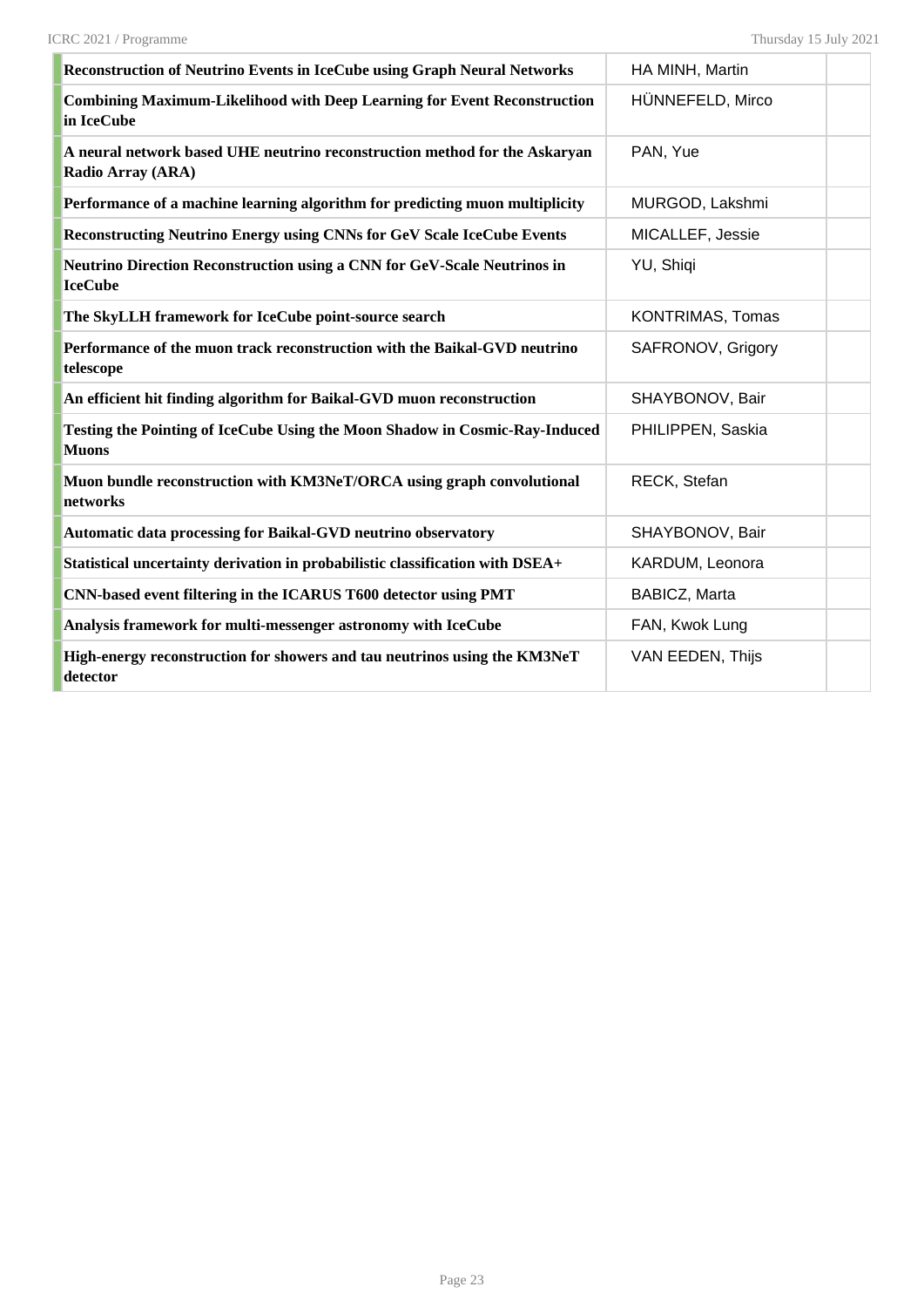# **Friday 16 July 2021**

#### **Discussion: 12 Galactic Particle Acceleration, including PIC | CRI-CRD-MM (12:00 PM-1:30 PM)**

| title                                                                                                                            | presenter             | boar<br>d |
|----------------------------------------------------------------------------------------------------------------------------------|-----------------------|-----------|
| Time-dependent treatment of cosmic-ray spectral steepening due to turbulence<br>driving                                          | POHL, Martin          |           |
| <b>PARTICLE ACCELERATION IN SUPERNOVA REMNANT EXPANDING</b><br><b>INSIDE WIND-BLOWN BUBBLE</b>                                   | DAS, Samata           |           |
| Escape-limited maximum energy at perpendicular shocks in the interstellar<br>magnetic field                                      | KAMIJIMA, Shoma       |           |
| Particle acceleration in colliding shocks and nonlinear reacceleration                                                           | VIEU, Thibault        |           |
| PeV Cosmic Ray acceleration in the supernova post breakout expansion phase:<br>kinetic-magnetohydrodynamic simulations           | INOUE, Tsuyoshi       |           |
| Particle-in-Cell Simulations of Synchrotron Maser Emission and Associated<br><b>Particle Acceleration in Relativistic Shocks</b> | IWAMOTO, Masanori     |           |
| Particles acceleration in quasi-perpendicular non-relativistic High Mach number<br>shocks                                        | KUMAR, Naveen         |           |
| <b>Lepton-driven Non-resonant Streaming Instabilities</b>                                                                        | GUPTA, Siddhartha     |           |
| A Kinetic Study of the Saturation of the Bell Instability                                                                        | ZACHAREGKAS, Georgios |           |
| The Theory of Efficient Particle Acceleration at Shocks                                                                          | CAPRIOLI, Damiano     |           |
| Electron-beam instabilities in the foreshock of high Mach number oblique shocks                                                  | WEIDL, Martin         |           |
| Electron Pre-acceleration Through Stochastic Shock Drift Acceleration at<br><b>Intracluster Shocks</b>                           | NIEMIEC, Jacek        |           |
| <b>Cosmic ray acceleration and transport</b>                                                                                     | PFROMMER, Christoph   |           |
| Using PIC and PIC-MHD to investigate the occurrence of Fermi-1 acceleration in<br>astrophysical shocks                           | VAN MARLE, Allard Jan |           |
| Magnetic field amplification at planetary and astrophysical high Mach-number<br>shocks                                           | BOHDAN, Artem         |           |
| Particle acceleration by sound waves generated in the shock downstream region                                                    | YOKOYAMA, Shota       |           |
| Unfolding of the vortical amplification of the magnetic field at inward shocks of<br>Supernova remnant Cassiopeia A              | FRASCHETTI, Federico  |           |
| Consequences of electron reflection back upstream in oblique shocks                                                              | MORRIS, Paul          |           |

#### **Discussion: 28 Searches for Transients | MM (12:00 PM-1:30 PM)**

| title                                                                                                     | presenter                 | hoar<br>d |
|-----------------------------------------------------------------------------------------------------------|---------------------------|-----------|
| The AGILE real-time analysis pipelines in the multi-messenger era.                                        | PARMIGGIANI, Nicolò       |           |
| Model independent search for transient multimessenger events with AMON using<br>outlier detection methods | GRÉGOIRE, Timothée        |           |
| Astro-COLIBRI: The coincidence library for real-time inquiry for<br>multi-messenger astrophysics          | SCHÜSSLER, Fabian         |           |
| The Science Alert Generation system of the Cherenkov Telescope Array<br>Observatory.                      | <b>BULGARELLI, Andrea</b> |           |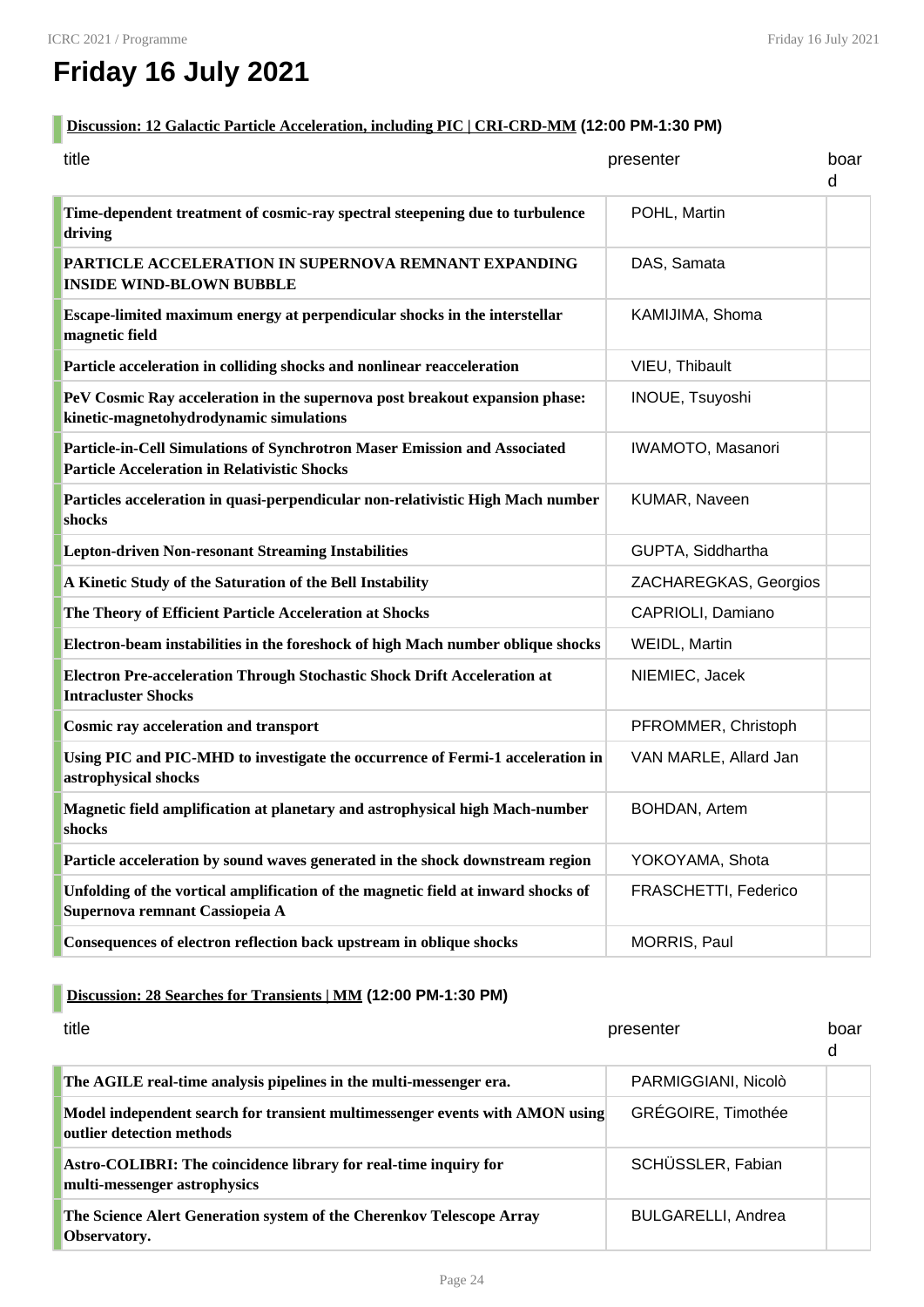| Theoretical interpretation of the observed neutrino emission from Tidal<br><b>Disruption Events</b>                               | WINTER, Walter       |  |
|-----------------------------------------------------------------------------------------------------------------------------------|----------------------|--|
| Sensitivity of the Cherenkov Telescope Array to emission from the gamma-ray<br>counterparts of neutrino events                    | SERGIJENKO, Olga     |  |
| Multi-messenger and real-time astrophysics with the Baikal-GVD telescope                                                          | SUVOROVA, Olga       |  |
| Evaluating cosmic coincidences in the context of astrophysical source populations                                                 | CAPEL, Francesca     |  |
| Detection prospects for low-energy neutrinos from collisionally heated GRBs with<br>current and future neutrino telescopes        | ZEGARELLI, Angela    |  |
| Real-time Multi-Messenger Analysis Framework of KM3NeT                                                                            | <b>HUANG, Feifei</b> |  |
| <b>UHECRs in harmonic space</b>                                                                                                   | CAMERA, Stefano      |  |
| Probing the particle acceleration at trans-relativistic shocks with gamma-ray<br>burst afterglows                                 | TAKAHASHI, Kazuya    |  |
| Constraining the contribution to Gamma-Ray Bursts to the high-energy diffuse<br>neutrino flux with 10 years of ANTARES data       | ZEGARELLI, Angela    |  |
| Realtime follow-up of astrophysical transients with the IceCube Neutrino<br><b>Observatory</b>                                    | PIZZUTO, Alex        |  |
| Search for nanosecond-fast optical transients with TAIGA-HiSCORE array.                                                           | PANOV, Alexander     |  |
| Search for high-energy neutrino sources from the direction of IceCube alert<br>events                                             | KARL, Martina        |  |
| German-Russian Astroparticle Data Life Cycle Initiative to foster Big Data<br><b>Infrastructure for Multi-Messenger Astronomy</b> | TOKAREVA, Victoria   |  |

## **Discussion: 36 Shower Reconstruction and Pointing | NU (12:00 PM-1:30 PM)**

| title                                                                                                                  | presenter                   | boar<br>d |
|------------------------------------------------------------------------------------------------------------------------|-----------------------------|-----------|
| Atmospheric neutrinos with the first detection units of KM3NeT-ARCA                                                    | SINOPOULOU, Anna            |           |
| A novel microstructure based model to explain the IceCube ice anisotropy                                               | RONGEN, Martin              |           |
| <b>Solar Atmospheric Neutrinos searches with ANTARES neutrino telescope</b>                                            | LOPEZ-COTO, Daniel          |           |
| The Baikal-GVD neutrino telescope as an instrument for studying Baikal water<br>luminescence                           | <b>DVORNICKY, Rastislav</b> |           |
| Methods for the suppression of background cascades produced along atmospheric<br>muon tracks                           | BARDAČOVÁ, Zuzana           |           |
| Atmospheric neutrinos from the first KM3NeT/ORCA data and prospects for<br>measuring the atmospheric neutrino flux     | STAVROPOULOS, Dimitris      |           |
| Development of the Double Cascade Reconstruction Techniques in the<br><b>Baikal-GVD Neutrino Telescope</b>             | ECKEROVÁ, Eliška            |           |
| The Baikal-GVD neutrino telescope: search for high-energy cascades                                                     | DZHILKIBAEV, Zhan-Arys      |           |
| Posteriori analysis on IceCube double pulse tau neutrino candidates                                                    | TIAN, Wei                   |           |
| Recent Progress in Solar Atmospheric Neutrino Searches with IceCube                                                    | VILLARREAL, Joshua          |           |
| Optical analysis of the Pacific Ocean Neutrino Experiment (P-ONE) site using<br>data from the first pathfinder mooring | FRUCK, Christian            |           |

#### **Discussion: 50 Galactic Compact Objects: Pulsars, Binary Systems, Microquasars | GAD-GAI (12:00 PM-1:30 PM)**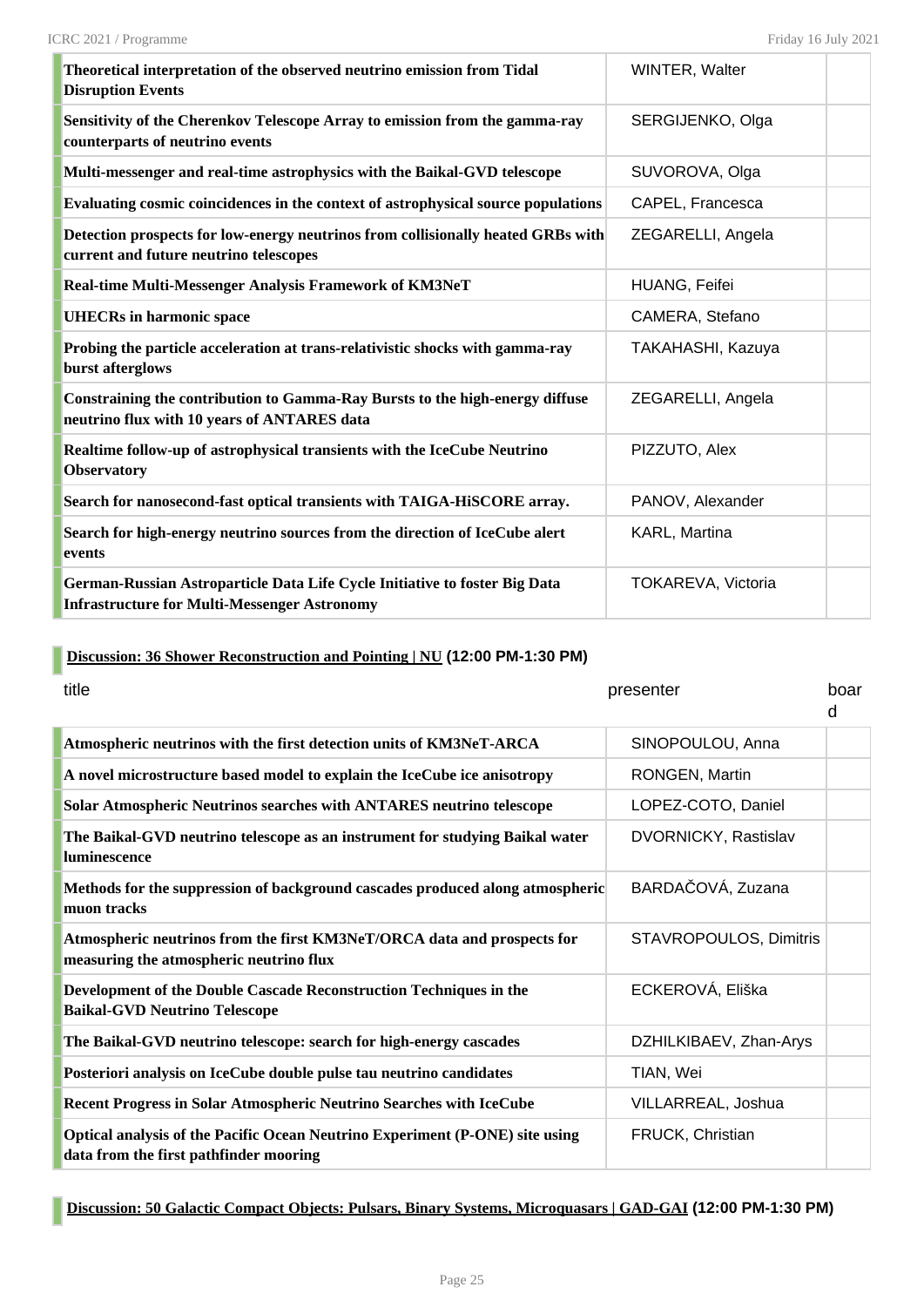| title                                                                                                                                   | presenter              | boar<br>d |
|-----------------------------------------------------------------------------------------------------------------------------------------|------------------------|-----------|
| Gamma-ray heartbeat powered by the microquasar SS 433                                                                                   | LI, Jian               |           |
| Study of the gamma-ray state changes of PSR J2021+4026 with Fermi-LAT                                                                   | FIORI, Alessio         |           |
| <b>Evidence for inverse Compton emission from globular clusters</b>                                                                     | SONG, Deheng           |           |
| Joint Analysis of Fermi-LAT and HAWC Observations of SS 433/W50                                                                         | FANG, Ke               |           |
| Polarization measurements of the Crab Pulsar with POLAR                                                                                 | LI, Hancheng           |           |
| Using Phase-resolved Spectral and Energy-dependent Light Curve Modelling of<br>the Vela Pulsar to Scrutinize its GeV Emission Mechanism | <b>BARNARD, Monica</b> |           |
| <b>Predictions for TeV fluxes from "Spider" Compact Millisecond Pulsar Binaries</b>                                                     | WADIASINGH, Zorawar    |           |
| <b>Modeling Very-High-Energy Emission from Pulsars</b>                                                                                  | HARDING, Alice         |           |
| Modelling uncertainties in GeV - TeV flux predictions of Galactic globular<br>clusters                                                  | <b>VENTER, Christo</b> |           |
| TeV and Optical Observations of the Be/pulsar binary 1A0535+262 during the<br>2020 giant outburst                                       | LUNDY, Matthew         |           |
| Very High Energy Gamma-ray Emission from the Binary System LS I +61 303                                                                 | KIEDA, David           |           |
| <b>MAGIC detection of Geminga: an Inverse Compton tail?</b>                                                                             | CERIBELLA, Giovanni    |           |
| <b>MAGIC results on Galactic binaries</b>                                                                                               | MOLINA, Edgar          |           |

#### **Break (1:30 PM-2:00 PM)**

#### **Plenary: Highlight 05 (2:00 PM-3:30 PM)**

#### **-Conveners: Henning Gast**

| time title                                                                                           | presenter                   |
|------------------------------------------------------------------------------------------------------|-----------------------------|
| 2:00 PMew Results from the first 5 years of CALET observations on the International<br>Space Station | MARROCCHESI, Pier<br>Simone |
| 2:30 PRecent status and results of the Dark Matter Particle Explorer                                 | LI, Xiang                   |
| 3:00 PMigh-energy neutrino emission from blazars                                                     | OIKONOMOU, Foteini          |

#### **Break (3:30 PM-4:00 PM)**

#### **Plenary: Highlight 06 (4:00 PM-5:30 PM)**

#### **-Conveners: Markus Ackermann**

| time title                                                                                | presenter              |
|-------------------------------------------------------------------------------------------|------------------------|
| 4:00 FMeCube: The Window to the Extreme Universe                                          | <b>KOWALSKI, Marek</b> |
| 4:30 FMearly a Decade of Cosmic Ray Observations in the Very Local Interstellar<br>Medium | RANKIN, J.S.           |
| 5:00 PM ghlights from the GRAPES-3 experiment                                             | MOHANTY, Pravata       |

#### **Break (5:30 PM-6:00 PM)**

# **Discussion: Presenter Forum 1 - Evening | All Categories - Continued in Presenter Forum 2 with identical contributions and allocations (6:00 PM-7:30 PM)**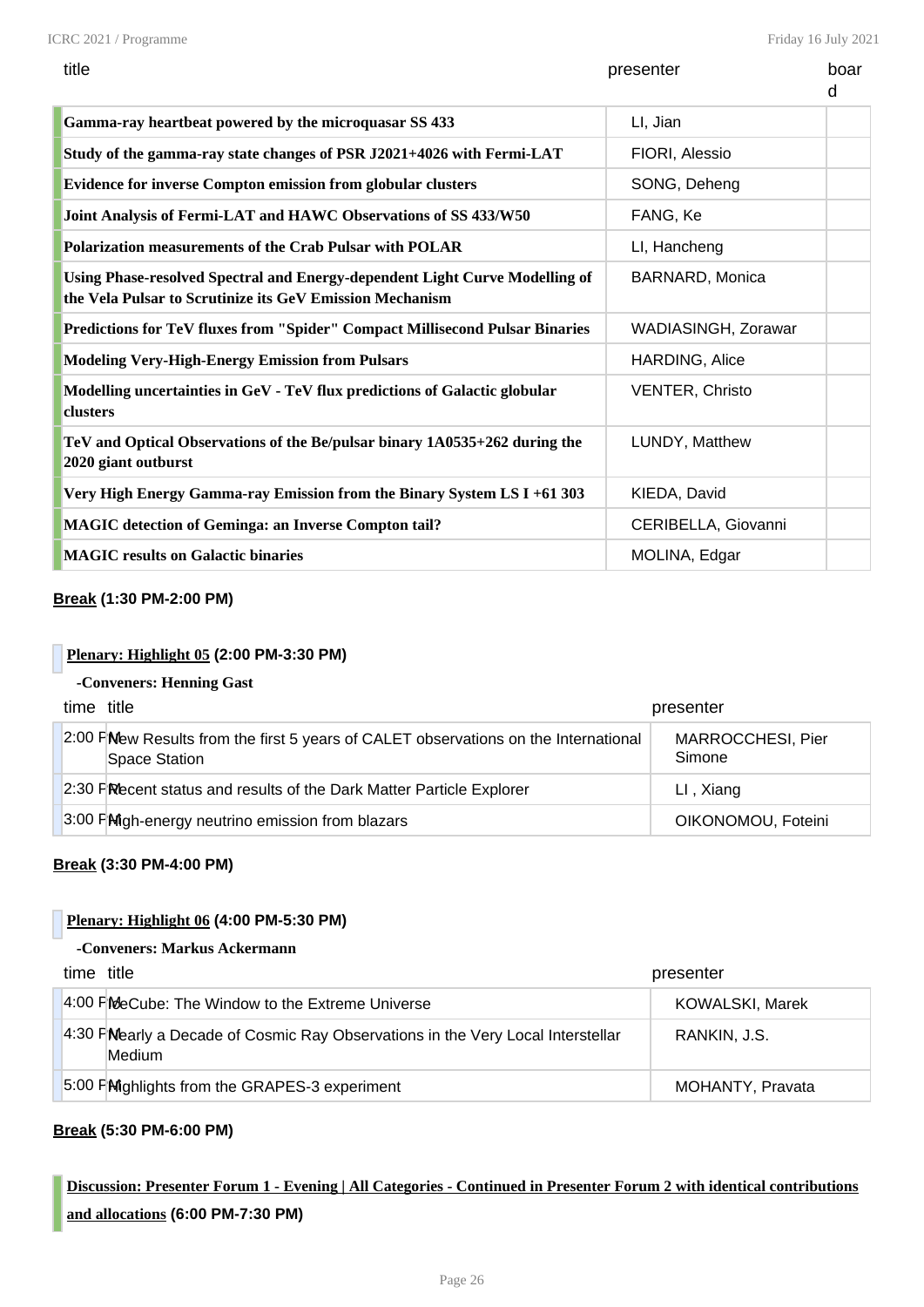Friday 16 July 2021

| title                                                                                                                             | presenter                 | boar<br>d |
|-----------------------------------------------------------------------------------------------------------------------------------|---------------------------|-----------|
| Pulse height-length analysis of data from neutron monitors DOMC/DOMB with a<br>new data acquisition system                        | POLUIANOV, Stepan         |           |
| Diurnal anisotropy enhancement due to non-Earth directed coronal mass<br>ejections                                                | RUFFOLO, David            |           |
| First direct evidence of the CNO fusion cycle in the Sun with Borexino                                                            | KUMARAN, Sindhujha        |           |
| <b>SOlar Neutron and Gamma-ray Spectroscopy Mission: SONGS</b>                                                                    | YAMAOKA, Kazutaka         |           |
| Sensitivity estimation of LHAASO-WCDA for observing GLE events                                                                    | ZHANG, yunfeng            |           |
| Using magnetic ray-tracing to reproduce the Sun's cosmic-ray shadow as seen by<br><b>IceCube</b>                                  | KLEIMANN, Jens            |           |
| Geoeffective space weather events signatures in cosmic rays during the ascending<br>phase of the solar cycle 24                   | GIL, Agnieszka            |           |
| The Small Size Telescopes for the Southern Site of the Cherenkov Telescope<br>Array                                               | WHITE, Richard            |           |
| <b>Towards observations of nuclearites in Mini-EUSO</b>                                                                           | PIOTROWSKI, Lech          |           |
| Muography background sources: simulation, characterization, and<br>machine-learning rejection                                     | PEÑA-RODRÍGUEZ, Jesús     |           |
| The TRISTAN detector. Cosmic ray survey between latitudes 38°N and 53°S<br>along the Atlantic Ocean                               | GARCIA-CASTRO, Damián     |           |
| First results from the TRAGALDABAS Cosmic ray detector at the Univ. of<br>Santiago de Compostela                                  | GARZÓN, Juan A.           |           |
| Hybrid cosmic ray measurements using the IceAct telescopes in coincidence with<br>the IceCube and IceTop detectors                | SCHAUFEL, Merlin          |           |
| An extensive study for correcting the nonlinear particle density measured by<br><b>GRAPES-3 scintillator detectors</b>            | CHANDRA, Anuj             |           |
| Calibration system of EAS Cherenkov arrays using commercial drone helicopter.                                                     | FAZLIAKHMETOV, Almaz      |           |
| Influence of Simultaneous particles on the LAGO's Water Cherenkov Detectors                                                       | OTINIANO, Luis            |           |
| Simulating the signal of the AMIGA underground detectors of the Pierre Auger<br><b>Observatory</b>                                | <b>BOTTI, Ana Martina</b> |           |
| Vetoing the high energy showers in the GRAPES-3 experiment whose cores lie<br>outside the array                                   | CHAKRABORTY, Medha        |           |
| Measurement of the improved angular resolution of GRAPES-3 EAS array by the<br>observation of the Moon shadow                     | PATTANAIK, Diptiranjan    |           |
| Zenith angle dependence of pressure effect in GRAPES-3 muon telescope                                                             | ZUBERI, Meeran            |           |
| Measurement of large angle muon flux in GRAPES-3 experiment using<br>triggerless DAQ system                                       | HARIHARAN, Balakrishnan   |           |
| Geometry and optics calibration of WFCTA telescopes using star light                                                              | CHEN, Suhong              |           |
| Lateral density distributions of muons and electrons in EAS from the<br>KASCADE-Grande data for different zenith angle intervals. | RIVERA-RANGEL, David      |           |
| TA SD energy and arrival direction estimation using deep learning                                                                 | KALASHEV, Oleg            |           |
| Study of Longitudinal Development of Cosmic-Ray Induced Air Showers with<br><b>LHAASO-WFCTA</b>                                   | LIU, hu                   |           |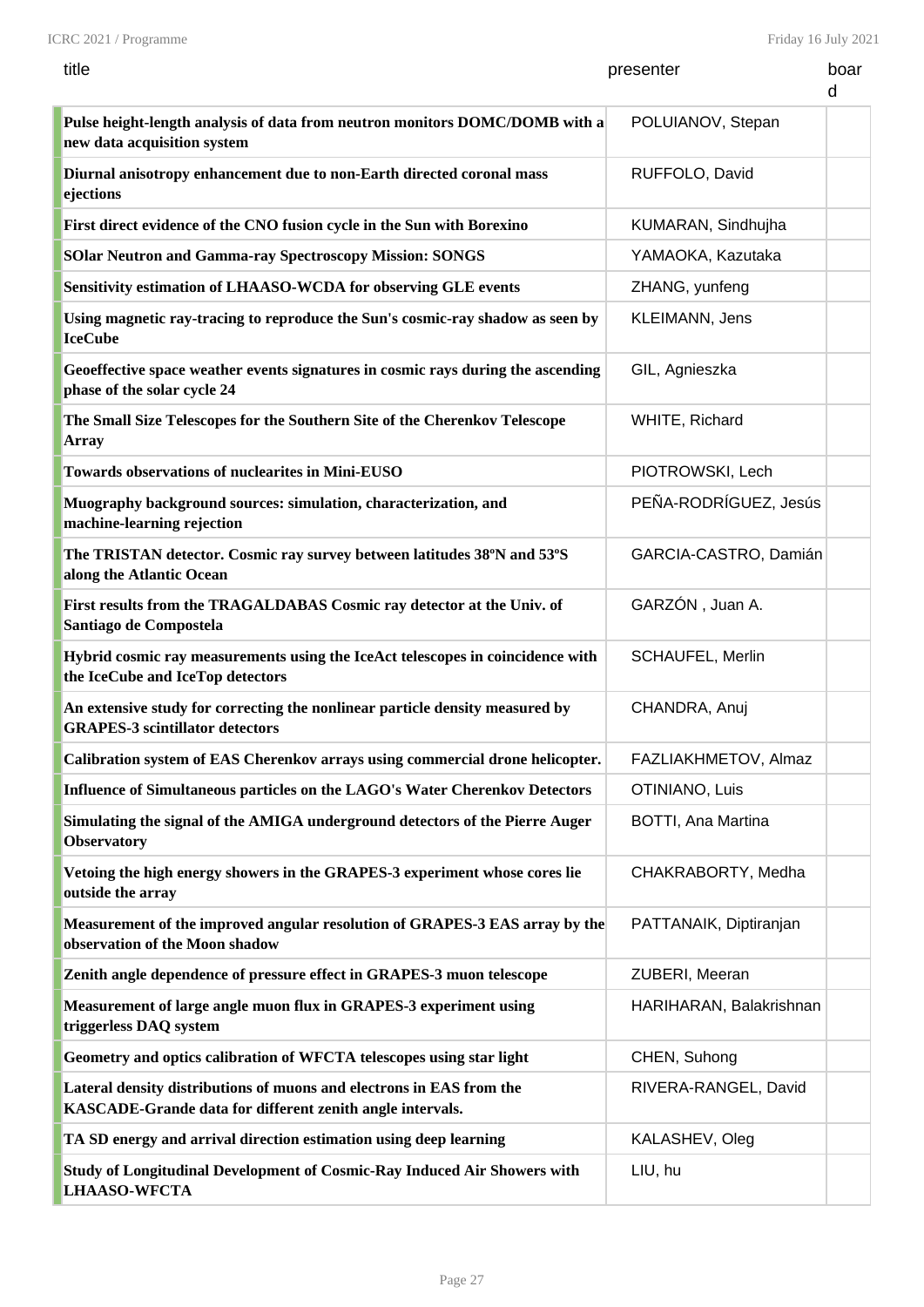| Tunka-Grande array for high-energy gamma-ray astronomy and cosmic-ray<br>physics: preliminary results.                                                                                                    | IVANOVA, Anna                    |  |
|-----------------------------------------------------------------------------------------------------------------------------------------------------------------------------------------------------------|----------------------------------|--|
| Atmospheric depth Models in the Field of View of LHAASO-WFCTA                                                                                                                                             | XIA, J.J                         |  |
| On the need for unbiasing azimuthal asymmetries in signals measured by surface<br>detector arrays                                                                                                         | LUCE, Quentin                    |  |
| Parameterization of muon production profiles in the atmosphere                                                                                                                                            | <b>VERPOEST, Stef</b>            |  |
| Performance and simulation of the surface detector array of the TAx4 experiment                                                                                                                           | FUJISUE, Kozo                    |  |
| Reconstruction the production depth of muon in air shower                                                                                                                                                 | WANG, liping                     |  |
| The performances of the LHAASO-KM2A tested by the observation of<br>cosmic-ray Moon shadow.                                                                                                               | NAN, Yuncheng                    |  |
| Study of the calibration method using the stars measured by the EUSO-TA<br>telescope                                                                                                                      | PLEBANIAK, Zbigniew              |  |
| Boosting the performance of the neural network using symmetry properties for<br>the prediction of the shower maximum using the water Cherenkov Detectors of<br>the Pierre Auger Observatory as an example | HAHN, Steffen                    |  |
| <b>Feasibility Studies on improved Proton Energy Reconstruction with IACTs</b>                                                                                                                            | <b>FATTORINI, Alicia</b>         |  |
| <b>Universality of Cherenkov Light in EAS</b>                                                                                                                                                             | <b>BUCKLAND, Isaac</b>           |  |
| <b>Simulations studies for the Mini-EUSO detector</b>                                                                                                                                                     | FENU, Francesco                  |  |
| A performance study of the K-EUSO space based observatory                                                                                                                                                 | FENU, Francesco                  |  |
| A complete model of the signal in surface detector arrays and its application for<br>the reconstruction of mass-sensitive observables.                                                                    | STADELMAIER, Max                 |  |
| Machine learning aided noise filtration and signal classification of the CREDO<br>smartphone data                                                                                                         | <b>BIBRZYCKI, Łukasz</b>         |  |
| Analysis of capability of detection of extensive air showers by simple scintillator<br>detectors                                                                                                          | PRYGA, Jerzy                     |  |
| <b>Discrimination of Muons for Mass Composition Studies of Inclined Air Showers</b><br><b>Detected with IceTop</b>                                                                                        | BALAGOPAL V., Aswathi            |  |
| Zenith Angle Distribution of Incoherent Cosmic Ray Muon Flux Using CREDO<br><b>Smartphones</b>                                                                                                            | WIBIG, Tadeusz                   |  |
| The Electron-Neutron Detector Array (ENDA), Status and Coincidence with<br><b>LHAASO</b>                                                                                                                  | LI, Bingbing                     |  |
| The Upgrade of Horizon-T Detector                                                                                                                                                                         | BEZNOSKO, Dmitriy                |  |
| Study horizontal air showers with LHAASO-KM2A                                                                                                                                                             | GOU, Quanbu                      |  |
| Assessment of moisture reserves by CR secondary neutrons sounding method                                                                                                                                  | DORMAN, Lev                      |  |
| <b>Characteristics of thunderstorm activity at LHAASO observatory</b>                                                                                                                                     | HUANG, Daihui                    |  |
| The first cross-calibration of Imaging Atmospheric Cherenkov Telescopes with a<br>UAV-based airborne calibration platform                                                                                 | MULLER, Jacques                  |  |
| On the Use of Convolutional Neural Networks for Turbulent Magnetic Field<br><b>Helicity Classification</b>                                                                                                | PINCIROLI VAGO, Nicolò<br>Oreste |  |
| Halloween GLEs on October-November 2003, spectra and angular distribution-<br>new revised results                                                                                                         | MISHEV, Alexander                |  |
| Performance of the current and extended global NM network for solar particle<br>registration and analysis                                                                                                 | MISHEV, Alexander                |  |
| Application of the verified neutron monitor yield function for GLE analysis                                                                                                                               | MISHEV, Alexander                |  |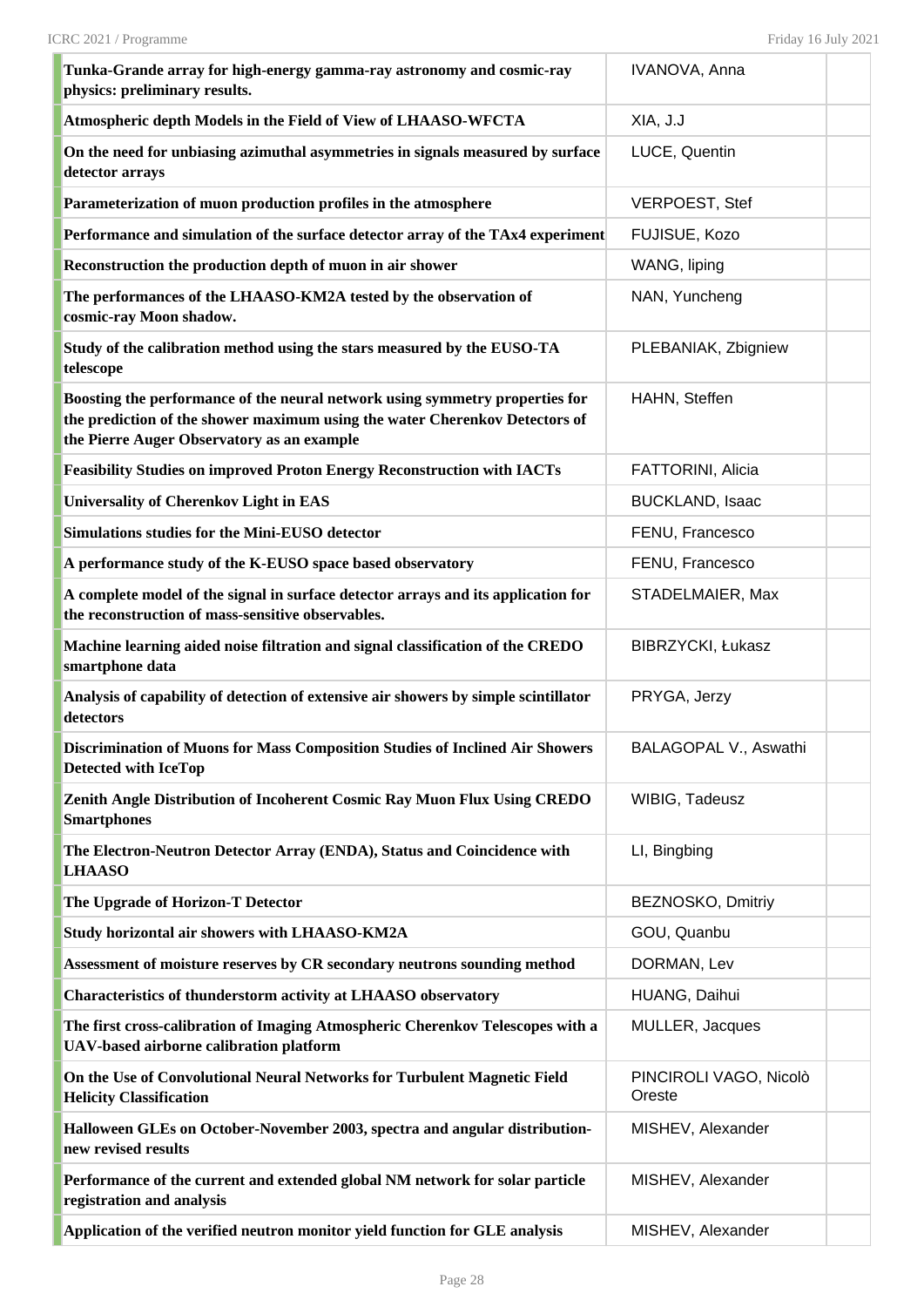| <b>Invitation to the Comic Ray Extremely Distributed Observatory</b>                                                                                    | HOMOLA, Piotr                           |
|---------------------------------------------------------------------------------------------------------------------------------------------------------|-----------------------------------------|
| Observations of track-like neutrino events with Baikal-GVD                                                                                              | ZABOROV, Dmitry                         |
| Tuning parametric models of the atmospheric muon flux in MUPAGE to data<br>from the KM3NeT detector                                                     | Ó FEARRAIGH, Brían                      |
| A photomultiplier tube model for the water Cherenkov detectors of the LAGO                                                                              | PEÑA-RODRÍGUEZ, Jesús                   |
| GDAS atmospheric models in astroparticle shower simulations                                                                                             | GRISALES-CASADIEGOS,<br><b>Jennifer</b> |
| Atmospheric Electric Field Effects on Cosmic Rays detected at Sierra Negra,<br><b>Mexico</b>                                                            | NEWTON BOSCH, Bertha<br>Jania           |
| CoREAS simulations of inclined air showers predict refractive displacement of<br>the radio-emission footprint                                           | GOTTOWIK, Marvin                        |
| <b>Improvised Explosive Devices and cosmic rays</b>                                                                                                     | VÁSQUEZ RAMÍREZ,<br>Adriana             |
| A Spectral Cosmic Ray Model for Cosmological Simulations                                                                                                | BÖSS, Ludwig                            |
| Development of bases and qualification tests of Photomultiplier Tubes for the<br><b>AugerPrime scintillation detectors</b>                              | RAUTENBERG, Julian                      |
| High-mountain hybrid installation for multicomponent detection of air-showers<br>induced by ultra-high energy cosmic rays                               | SHINBULATOV, Saken                      |
| Modeling the influence of the solar cosmic rays protons on the Earth's<br>atmosphere over a wide range of heights                                       | MAURCHEV, Eugeny                        |
| <b>Expected performance of the AugerPrime Radio Detector</b>                                                                                            | SCHLÜTER, Felix                         |
| The EOSC-Synergy cloud services implementation for the Latin American Giant<br><b>Observatory (LAGO)</b>                                                | ASOREY, Hernán                          |
| "Chronotron" timing detectors for EAS studies                                                                                                           | BAKTORAZ, Aliya                         |
| Measurement of UV light emission of the nighttime Earth by Mini-EUSO for<br>space-based UHECR observations                                              | SHINOZAKI, Kenji                        |
| Mass composition of Telescope Array's surface detectors events using deep<br>learning                                                                   | KHARUK, Ivan                            |
| A Review of Cosmic Rays of LHAASO                                                                                                                       | ZHANG, Shoushan                         |
| A search for ultra-high-energy photons at the Pierre Auger Observatory<br>exploiting air-shower universality                                            | SAVINA, Pierpaolo                       |
| On the cosmic-ray energy scale of the LOFAR radio telescope                                                                                             | MULREY, Katharine                       |
| <b>Update of the Offline Framework for AugerPrime</b>                                                                                                   | NELLEN, Lukas                           |
| Design and simulation of a cost-affordable Cosmic Ray Muon Tomographer                                                                                  | RENGIFO GONZÁLES,<br>Javier             |
| <b>Latest results from the PolarquEEEst missions</b>                                                                                                    | ABBRESCIA, Marcello                     |
| <b>Optimization of CoREAS simulations for the GRAND project</b>                                                                                         | ZHANG, Chao                             |
| <b>Simulation Study on Scaler Mode in LHAASO-KM2A</b>                                                                                                   | HUANG, Daihui                           |
| The impact of photonuclear reaction models on propagation of ultrahigh energy<br>cosmic rays                                                            | KIDO, Eiji                              |
| Event-by-event reconstruction of the shower maximum \$X_\mathrm{max}\$ with<br>the Surface Detector of the Pierre Auger Observatory using deep learning | GLOMBITZA, Jonas                        |
| K-EUSO detector with refractive optical system                                                                                                          | SHARAKIN, Sergei                        |
| A study of analysis method for the identification of UHECR source type                                                                                  | YOSHIDA, Fugo                           |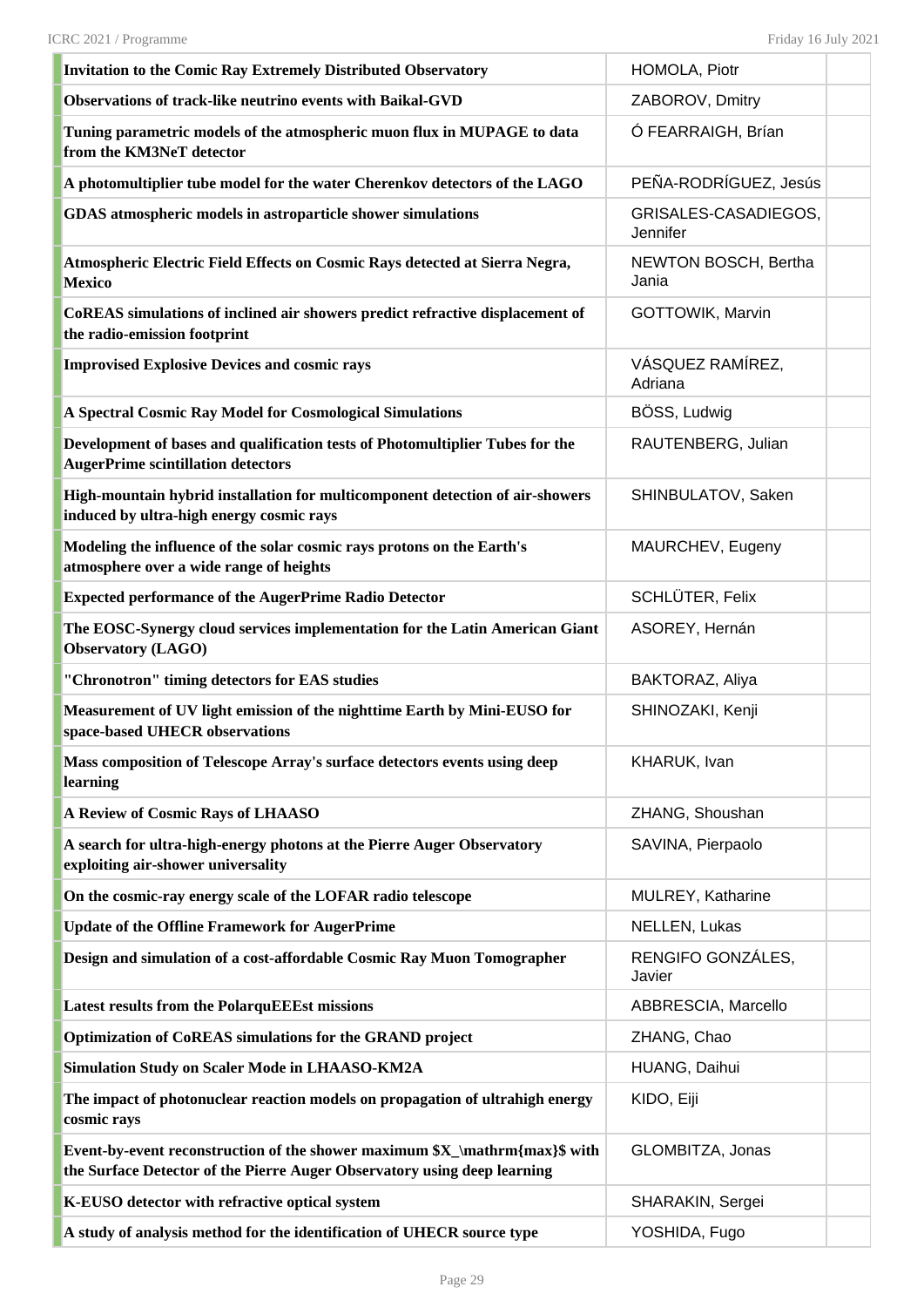| Study of the potential of MATHUSLA as a cosmic ray detector                                                                                                 | FERNANDEZ TELLEZ,<br>Arturo    |  |
|-------------------------------------------------------------------------------------------------------------------------------------------------------------|--------------------------------|--|
| <b>Operations of the Pierre Auger Observatory</b>                                                                                                           | CARUSO, Rossella               |  |
| <b>Status and Future Prospects of the KASCADE Cosmic-ray Data Centre KCDC</b>                                                                               | HAUNGS, Andreas                |  |
| Monte Carlo simulations for the Pierre Auger Observatory using the VO Auger<br>grid resources                                                               | SANTOS, Eva                    |  |
| Probing UHECR and cosmic ray ensemble scenarios with a global CREDO<br>network                                                                              | TURSUNOV, Arman                |  |
| Acceleration of UHECR by local supermassive black hole candidates                                                                                           | TURSUNOV, Arman                |  |
| Estimation of the exposure of the TUS space based cosmic ray observatory                                                                                    | FENU, Francesco                |  |
| Analysis of TAx4 hybrid trigger and events                                                                                                                  | KIM, Sangwoo                   |  |
| Reconstruction of air shower events measured by the surface detectors of the<br><b>TAx4</b> experiment                                                      | JEONG, Hyomin                  |  |
| Extraction of the Muon Signals Recorded with the Surface Detector of the Pierre<br><b>Auger Observatory Using Recurrent Neural Networks</b>                 | CARCELLER, Juan Miguel         |  |
| <b>COSMOS X</b> as a general purpose air shower simulation tool                                                                                             | SAKO, Takashi                  |  |
| Cosmic Ray Detection at the Murchison Radio-astronomy Observatory - a<br>pathfinder for SKA-Low                                                             | WILLIAMSON, Alexander          |  |
| Study of mass composition of cosmic rays with IceTop and IceCube                                                                                            | KOUNDAL, Paras                 |  |
| Parametrization of the Relative Amplitude of Geomagnetic and Askaryan Radio<br><b>Emission from Cosmic-Ray Air Showers using CORSIKA/CoREAS Simulations</b> | PAUDEL, Ek Narayan             |  |
| Cosmic-ray transport in blazars: diffusive or ballistic propagation?                                                                                        | REICHHERZER, Patrick           |  |
| The EUSO@TurLab project in view of Mini-EUSO and EUSO-SPB2 missions                                                                                         | BERTAINA, Mario Edoardo        |  |
| <b>Observing Ultra-High Energy Cosmic Rays using Camera Image Sensors</b>                                                                                   | TAKANO, Wakiko                 |  |
| <b>Interferometric Air Shower Reconstruction With LOFAR</b>                                                                                                 | PANDYA, Hershal                |  |
| Formation and propagation of cosmic-ray ensembles                                                                                                           | SUSHCHOV, Oleksandr            |  |
| EXTREMELY HIGH ENERGY (E > 10^{20} eV) COSMIC RAYS:<br><b>OBSERVATIONS AND POTENTIAL SOURCES</b>                                                            | VOITSEKHOVSKYI, Vadym          |  |
| Studies of a muon-based mass sensitive parameter for the IceTop surface array                                                                               | KANG, Donghwa                  |  |
| Small shower array for education purposes. CREDO-Maze Project                                                                                               | KARBOWIAK, Michał              |  |
| The atmospheric transparency of Telescope Array observation site by the CLF                                                                                 | TOMIDA, Takayuki               |  |
| <b>UCIRC2: EUSO-SPB2's Infrared Cloud Monitor</b>                                                                                                           | DIESING, Rebecca               |  |
| Study of the effect of seismically-induced geoelectric and geomagnetic fields on<br>secondary particle detection at a LAGO site.                            | COLOMA BORJA, Diego<br>Alberto |  |
| Particle density fluctuations and correlations in low energy Cosmic-Ray showers<br>simulated with CORSIKA                                                   | STANEK, Weronika               |  |
| A reconstruction procedure for very inclined extensive air showers based on radio<br>signals                                                                | DECOENE, Valentin              |  |
| Upper limits on the cosmic-ray luminosity of supernovae in nearby galaxies                                                                                  | SASSE, Rodrigo                 |  |
| Estimation of aperture of the Tunka-Rex radio array for cosmic-ray air-shower<br>measurements                                                               | LENOK, Vladimir                |  |
| Modeling the spectrum and composition of ultrahigh-energy cosmic rays with two<br>populations of extragalactic sources                                      | DAS, Saikat                    |  |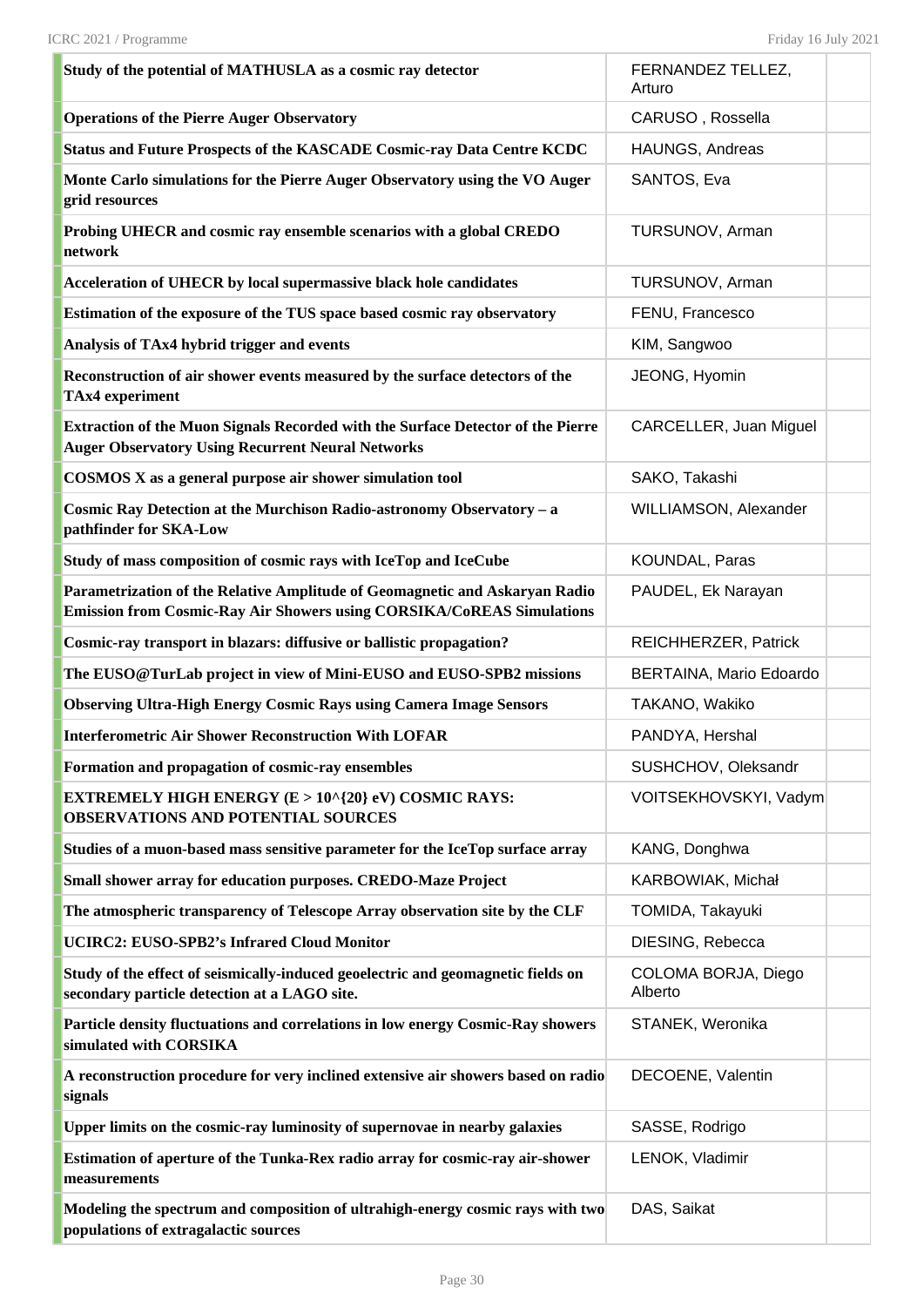| Updates from the OVRO-LWA: Commissioning a Full-Duty-Cycle Radio-Only<br><b>Cosmic Ray Detector</b>                                       | PLANT, Kathryn                 |  |
|-------------------------------------------------------------------------------------------------------------------------------------------|--------------------------------|--|
| Observations of the cosmic ray detector at the Argentine Marambio base in the<br><b>Antarctic Peninsula</b>                               | SANTOS, Noelia Ayelén          |  |
| Study Anti-correlation between Neutron Detection Efficiency of the<br><b>Electron-Neutron Detector Array (ENDA) and Soil Moisture</b>     | SHI, Cong                      |  |
| <b>Expected Performance of the EUSO-SPB2 Fluorescence Telescope</b>                                                                       | FILIPPATOS, George             |  |
| <b>Simulations of Cosmic Ray Ensembles originated nearby the Sun</b>                                                                      | ALVAREZ-CASTILLO,<br>David     |  |
| The ASTRI-Horn telescope: comparison with the auxiliary UVscope<br>measurements as calibration tool.                                      | COMPAGNINO, Antonio<br>Alessio |  |
| <b>LOgging UnifieD for ASTRI Mini Array</b>                                                                                               | <b>INCARDONA, Federico</b>     |  |
| UHECR mass composition from anisotropy of their arrival directions with the<br><b>Telescope Array SD</b>                                  | KUZNETSOV, Mikhail             |  |
| New cross section determination for secondary cosmic ray electron and positrons<br>in the light of new data from collider experiments     | ORUSA, Luca                    |  |
| Mass composition compatibility test using \$X_{\rm max}\$ distributions recorded<br>by the Pierre Auger and Telescope Array Observatories | ARSENE, Nicusor                |  |
| <b>Telescope Array Cloud Ranging Test</b>                                                                                                 | OKUDA, Takeshi                 |  |
| The pervasive mechanism that accelerates cosmic rays at all the energies                                                                  | CODINO, Antonio                |  |
| Predicting the UHE photon flux from GZK-interactions of hadronic cosmic rays<br>using CRPropa 3                                           | RUEHL, Philip                  |  |
| Looking for long-range correlations among the EEE telescopes                                                                              | LA ROCCA, Paola                |  |
| The contribution of distant sources to the observed flux of ultra high-energy<br>cosmic rays                                              | OWEN, Ellis                    |  |
| On the nature of primary particles producing air showers with energies greater<br>than 5 EeV                                              | PETROV, Igor                   |  |
| New Constraints on Cosmic Particle Populations at the Galactic Center using<br>X-ray Observations of the Molecular Cloud Sagittarius B2   | ROGERS, Field                  |  |
| AGN jet heating with cosmic rays in magnetized, turbulent galaxy clusters                                                                 | EHLERT, Kristian               |  |
| Study of the energy spectrum of cosmic rays obtained at the Hadron 55<br>installation located at an altitude of 3340 m.                   | BERDYKHALYK, Tleu              |  |
| On the possible method of identification of two probably cognate extensive air<br>showers                                                 | BEZNOSKO, Dmitriy              |  |
| The diffuse supernova neutrino background in Super-Kamiokande                                                                             | EL HEDRI, Sonia                |  |
| P1 and P2 Emission of the Crab Pulsar for Medium to Large-Size IACT<br><b>Calibration</b>                                                 | MIRZOYAN, Razmik               |  |
| Southern African Large Telescope Spectroscopy of BL Lacs for the CTA project                                                              | KASAI, Eli                     |  |
| A northern sky survey for ultra-high-energy gamma-ray source using the Tibet<br>air-shower array and muon-detector array.                 | CHEN, Xu                       |  |
| Periodicity Analysis of Mrk 501 and Mrk 421 in Gamma Rays                                                                                 | IOTOV, Roman                   |  |
| News from the African Gamma-ray sky: Highlights from the H.E.S.S. experiment                                                              | WAGNER, Stefan                 |  |
| Ultra-high Energy Inverse Compton Emission from Galactic Electron<br><b>Accelerators</b>                                                  | <b>BREUHAUS, Mischa</b>        |  |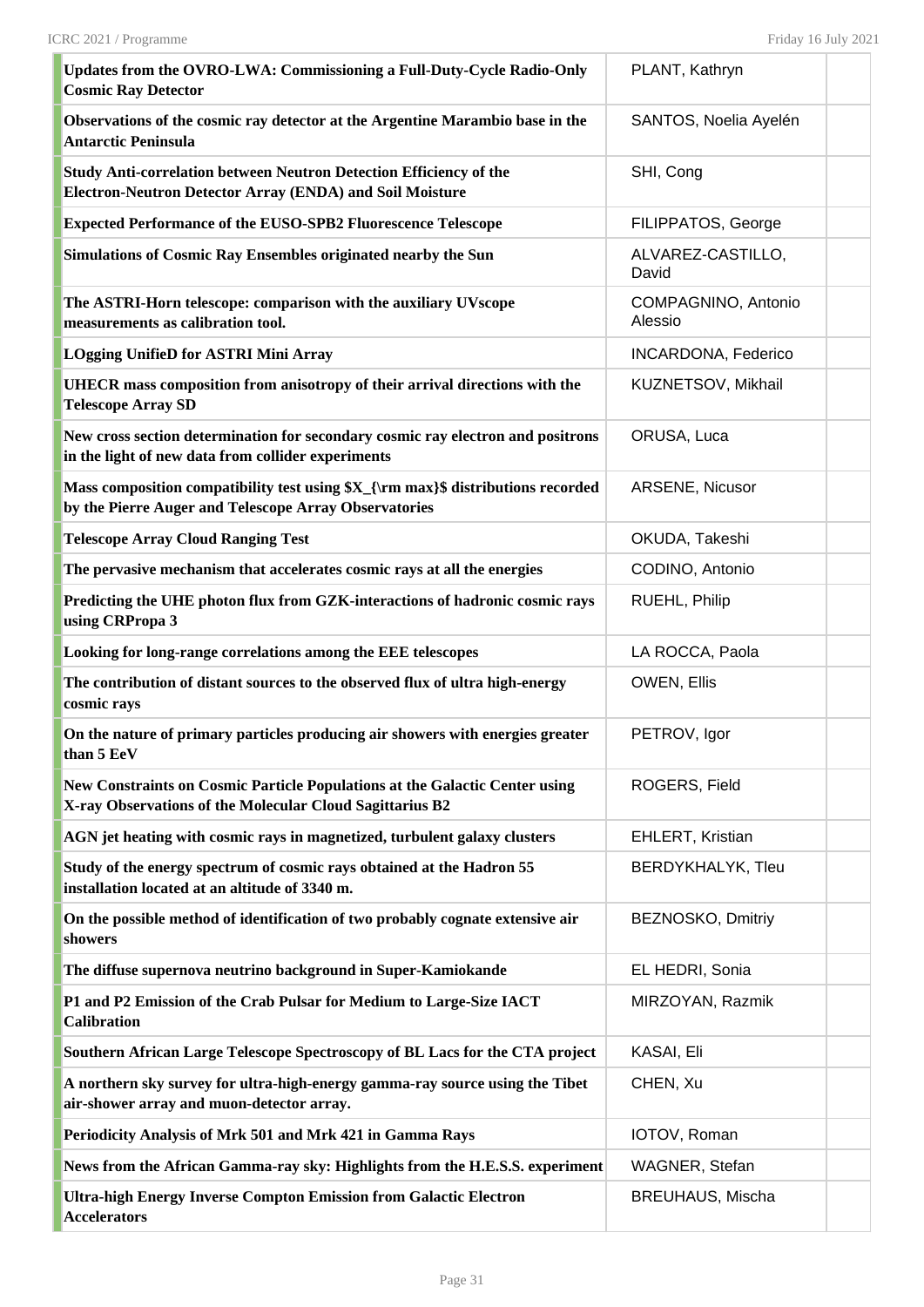| Science verification of the new FlashCam-based camera in the 28m telescope of<br><b>H.E.S.S.</b>                                      | PÜHLHOFER, Gerd                |  |
|---------------------------------------------------------------------------------------------------------------------------------------|--------------------------------|--|
| <b>Fundamental Paricle Physics with SWGO</b>                                                                                          | ALBERT, Andrea                 |  |
| TAIGA-Observatory: First 5 years of operation of the HiSCORE Air-Cerenkov<br><b>Array</b>                                             | PORELLI, Andrea                |  |
| Effect of SiPM correlated noise and Photon Detection Efficiency into Imaging<br><b>Atmospheric Cherenkov Telescopes</b>               | NAGAI, Andrii                  |  |
| Satellite-based Calibration of the TAIGA-HiSCORE Cerenkov Array by the<br><b>LIDAR on-board CALIPSO</b>                               | PORELLI, Andrea                |  |
| The COMET multiperspective event tracker for wide field-of-view gamma-ray<br>astronomy                                                | KUKEC MEZEK, Gašper            |  |
| Searching for >100 TeV emission in the vicinity of Mrk 501 with HAWC                                                                  | ALBERT, Andrea                 |  |
| Characterizing the isotropic diffuse gamma-ray flux (10-300 TeV) by the<br><b>GRAPES-3 experiment</b>                                 | PANT, Bhanu                    |  |
| <b>FACT</b> - Database-based Analysis and Spectrum Calculations                                                                       | <b>SCHLEICHER, Bernd</b>       |  |
| Lake Deployment of Southern Wide-field Gamma-ray Observatory (SWGO)<br><b>Detector Units</b>                                          | GOKSU, Hazal                   |  |
| Gamma-ray Observation of the Cygnus Region with the Tibet Air Shower Array                                                            | KATAYOSE, Yusaku               |  |
| Gamma/hadron discrimination using a small-WCD with four PMTs                                                                          | CONCEIÇÃO, Ruben               |  |
| Extragalactic Observatory Science with the ASTRI Mini-Array at the<br><b>Observatorio del Teide</b>                                   | SATURNI, Francesco<br>Gabriele |  |
| Development of a Detector Prototype for future High Energy Gamma Ray<br><b>Experiments</b>                                            | KRYEMADHI, Abaz                |  |
| <b>GPU Accelerated optical light propagation in CORSIKA8</b>                                                                          | <b>BAACK, Dominik</b>          |  |
| Observation of a relatively low luminosity long duration GRB 201015A by the<br><b>MAGIC</b> telescopes                                | SUDA, Yusuke                   |  |
| BL Lac object 1ES 0647+250, a decade of MWL observations                                                                              | OTERO-SANTOS, Jorge            |  |
| Magnetic field amplification by turbulent dynamo in relativistic collisionless<br>shocks                                              | TOMITA, Sara                   |  |
| Excess estimation in On/Off measurements including single-event variables                                                             | D'AMICO, Giacomo               |  |
| Active Galactic Nuclei population studies with the Cherenkov Telescope Array                                                          | <b>BROWN, Anthony</b>          |  |
| The Monitoring, Logging, and Alarm system for the Cherenkov Telescope Array                                                           | COSTA, Alessandro              |  |
| <b>CTbend: A Baysian open-source framework to model pointing corrections of</b><br><b>Cherenkov telescopes</b>                        | SPENGLER, Gerrit               |  |
| A single photoelectron calibration system for the NectarCAM camera of the<br><b>Cherenkov Telescope Array Medium-Sized Telescopes</b> | SHARMA, Pooja                  |  |
| The Application of 20 inch PMT in LHASSO-WCDA                                                                                         | YOU, Xiaohao                   |  |
| Intensity interferometry with the MAGIC telescopes                                                                                    | DELGADO, Carlos                |  |
| The Online Observation Quality System for the ASTRI Mini Array.                                                                       | PARMIGGIANI, Nicolò            |  |
| The Architecture of ASTRI Mini Array Cherenkov Camera Software Supervisor                                                             | CORPORA, Mattia                |  |
| <b>TAIGA-IACT control and monitoring software status</b>                                                                              | ZHUROV, Dmitriy                |  |
| MAGIC observations of the nearby short GRB 160821B                                                                                    | NODA, Koji                     |  |
| The Cherenkov Telescope Array: layout, design and performance                                                                         | GUETA, Orel                    |  |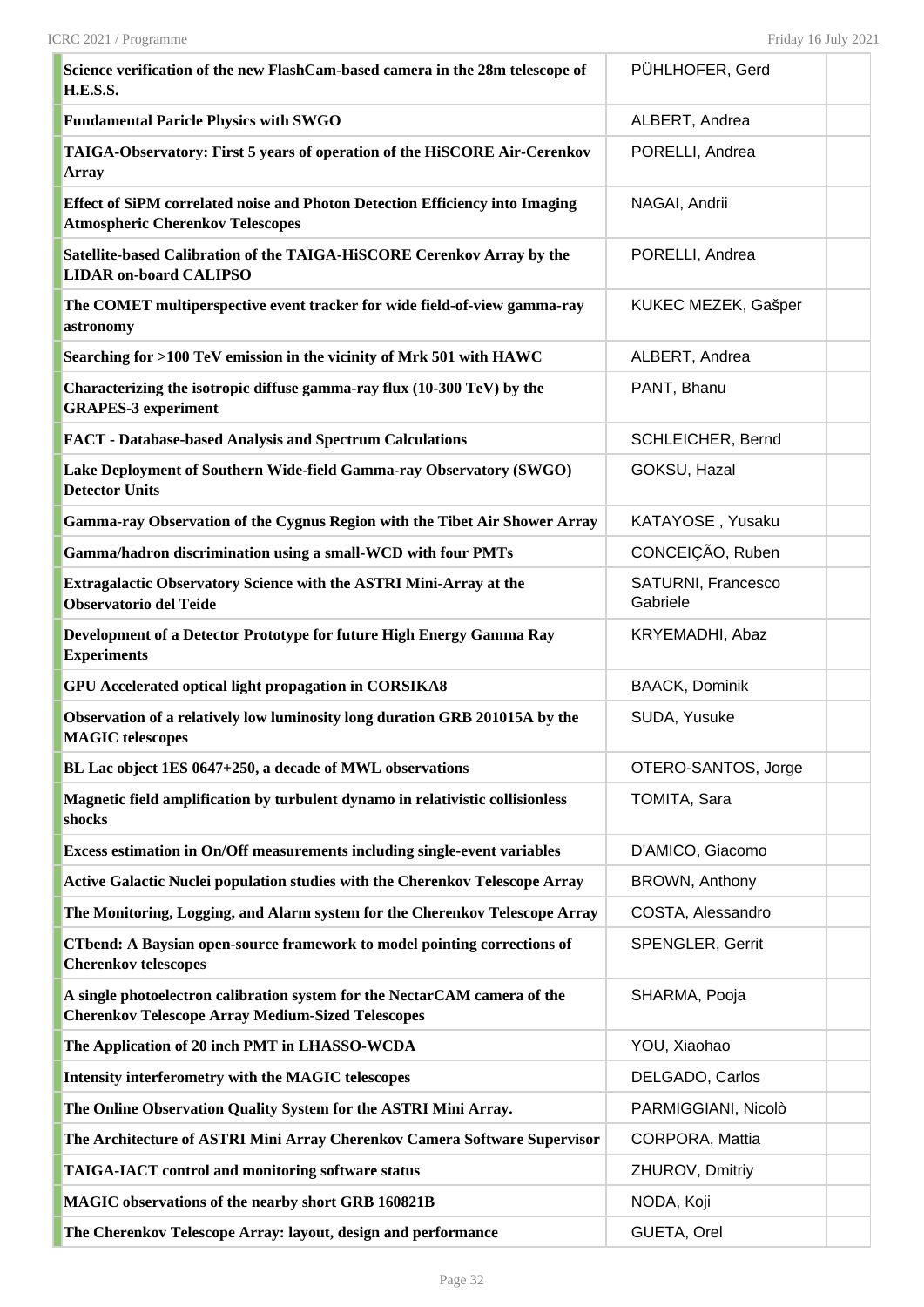| Performance of the ASTRI Mini-Array at the Observatorio del Teide                                                                                                | LOMBARDI, Saverio       |
|------------------------------------------------------------------------------------------------------------------------------------------------------------------|-------------------------|
| The search for high altitude sites in South America for the SWGO detector                                                                                        | DORO, Michele           |
| Performance of the Cherenkov Telescope Array in the presence of clouds                                                                                           | PECIMOTIKA, Mario       |
| Search for Very High Energy Emission from the millisecond pulsar PSR<br>J0218+4232                                                                               | COLAK, Sidika Merve     |
| Modification of the gamma-ray spectra from active galaxies by soft radiation of<br>transiting luminous stars                                                     | BEDNAREK, Wlodek        |
| Constraining the diffuse supernova axion-like-particle background with<br>high-latitude Fermi-LAT data                                                           | ECKNER, Christopher     |
| xarov: a tool for neutrino flux generation from WIMPs                                                                                                            | LIU, Qinrui             |
| A Search for Neutrinos From Decaying Dark Matter in Galaxy Clusters and<br><b>Galaxies with IceCube</b>                                                          | JEONG, Minjin           |
| A detectable antihelium flux from dark matter annihilation                                                                                                       | WINKLER, Martin         |
| Reconstruction of antinucleus-annihilation events in the GAPS experiment                                                                                         | TIBERIO, Alessio        |
| Limits on the flux of heavy compact objects from the the "Pi of the Sky" project                                                                                 | PIOTROWSKI, Lech        |
| Light (anti)nuclei production cross section studies in $p+C$ collisions at the<br>NA61/SHINE experiment.                                                         | NASKRET, Michał         |
| Large-scale simulations of antihelium production in cosmic-ray interactions                                                                                      | SHUKLA, Anirvan         |
| Expected performance of the High-Energy Particle Detector onboard the second<br>China Seismo-electromagnetic Satellite                                           | SAHNOUN, Zouleikha      |
| Searching for fractionally charged particles based on DAMPE                                                                                                      | LIU, Chengming          |
| Performance of the DAMPE silicon-tungsten tracker during the first 5 years of<br>in-orbit operation                                                              | PERRINA, Chiara         |
| Interplay between eclipses and soft cosmic rays                                                                                                                  | ROY, Shreya             |
|                                                                                                                                                                  |                         |
| Harmonic Interference of Earth's Orbital Velocity and the Sidereal Cosmic Ray<br><b>Anisotropy</b>                                                               | DÍAZ VÉLEZ, Juan Carlos |
| <b>Beam Test Results of the ISS-CREAM Calorimeter</b>                                                                                                            | ZHANG, Hongguang        |
| <b>Cosmic Antiproton Sensitivity for the GAPS Experiment</b>                                                                                                     | ROGERS, Field           |
| The Trans-Iron Galactic Element Recorder for the International Space Station<br>(TIGERISS)                                                                       | RAUCH, Brian            |
| <b>Determination of Expected TIGERISS Observations</b>                                                                                                           | RAUCH, Brian            |
| SuperTIGER Ultra-Heavy Galactic Cosmic Ray Atmospheric Propagation<br><b>Corrections and Uncertainty Analysis</b>                                                | RAUCH, Brian            |
| Calibration of Aerogel Tiles for the RICH of the HELIX Experiment                                                                                                | O'BRIEN, stephan        |
| Characterization of a prototype imaging calorimeter for the Advanced<br>Particle-astrophysics Telescope from Anarctic balloon flight and CERN beam test<br>data. | HUGHES, Zachary         |
| Modeling the SuperTIGER Instrument and Response with Geant4                                                                                                      | LABRADOR, A.W.          |
| Origin of Cosmic Rays and Thought Travels with CR Particles in Galaxy and in<br>the Universe                                                                     | DORMAN, Lev             |
| <b>Charge Loss Correction in the Silicon-Tungsten Tracker-Converter for</b><br>Proton-Helium Charge Identification in the DAMPE Detector                         | RUINA, Arshia           |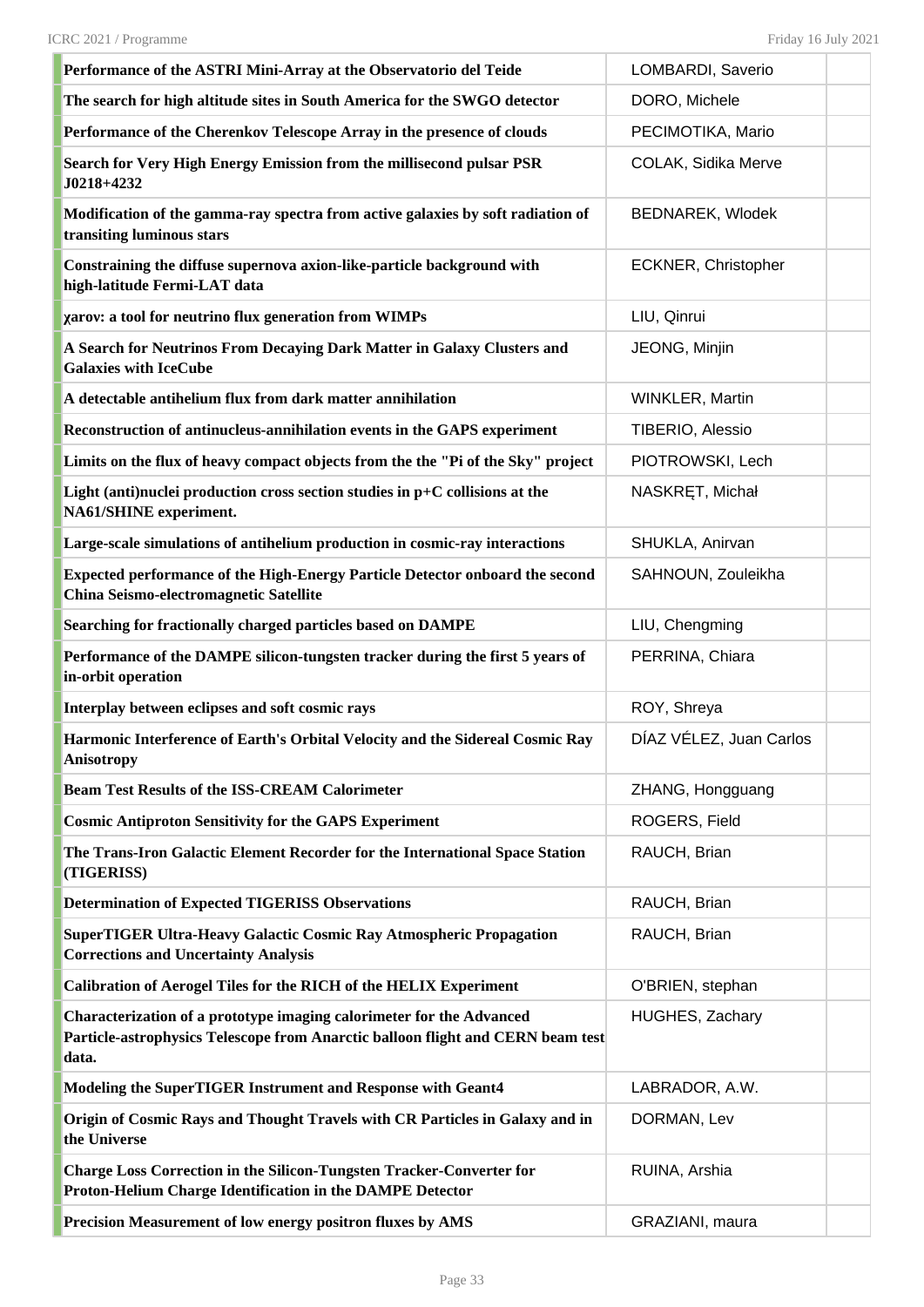| <b>Simulation of the DAMPE detector</b>                                                                                                                                                    | JIANG, Wei                  |  |
|--------------------------------------------------------------------------------------------------------------------------------------------------------------------------------------------|-----------------------------|--|
| On-orbit performance of the DAMPE BGO calorimeter                                                                                                                                          | WEI, Yifeng                 |  |
| <b>Studies of cosmic ray anisotropies with DAMPE</b>                                                                                                                                       | LEI, Shijun                 |  |
| <b>ISS-CREAM detector performance and tracking algorithms</b>                                                                                                                              | SAKAI, Kenichi              |  |
| The GAPS Instrument: A Large Area Time of Flight and High Resolution Exotic<br><b>Atom Spectrometer for Cosmic Antinuclei</b>                                                              | QUINN, Sean                 |  |
| Monte-Carlo simulation of the NUCLEON-HERO orbital detector.                                                                                                                               | SATYSHEV, ILYAS             |  |
| Machine learning methods for helium flux analysis with DAMPE experiment                                                                                                                    | STOLPOVSKIY, Mikhail        |  |
| Simulating the galactic cosmic ray with non-uniform grids                                                                                                                                  | GE, Yu-Hai                  |  |
| Study of Desensitized Nuclear Emulsion Films with HIMAC heavy ion beams                                                                                                                    | OKUYAMA, Moegi              |  |
| <b>Application of Desensitized Nuclear Emulsion films for Chemical Composition</b><br>Study of Cosmic-ray Nuclei in GRAINE 2018 balloon-borne experiment                                   | IYONO, Atsushi              |  |
| On-Orbit Energy Calibration of the Calorimeter on the ISS-CREAM Instrument<br><b>Using the Boronated Scintillator Detector</b>                                                             | CHEN, Yu                    |  |
| Charge measurement of cosmic rays by Plastic Scintillantor Detector of DAMPE                                                                                                               | MA, Pengxiong               |  |
| Enabling low-power MAPS-based space trackers: a sparsified readout based on<br>smart clock gating for the High Energy Particle Detector-02                                                 | RICCIARINI, Sergio Bruno    |  |
| The innovative particle tracker for the HEPD space experiment onboard the<br><b>CSES-02</b>                                                                                                | IUPPA, Roberto              |  |
| Ultra-Heavy Cosmic Ray Analysis with CALET on the International Space<br><b>Station: Established and Developing Procedures</b>                                                             | FICKLIN, Anthony            |  |
| Development of a Carbon-fiber reinforced polymer-based mechanics for<br>embedding ALPIDE pixel sensors in the High-Energy Particle Detector space<br>module onboard the CSES-02 satellite. | COLI, Silvia                |  |
| FIT: the scintillating fiber tracker of the HERD space mission                                                                                                                             | PERRINA, Chiara             |  |
| Design and expected performances of the large acceptance calorimeter for the<br><b>HERD</b> space mission.                                                                                 | PACINI, Lorenzo             |  |
| The analysis strategy for the measurement of the electron flux with CALET on<br>the International Space Station                                                                            | <b>BERTI, Eugenio</b>       |  |
| Deep learning based event reconstruction for Limadou HEPD                                                                                                                                  | FOLLEGA, Francesco<br>Maria |  |
| The HEPD-02 trigger and PMT readout system for the CSES-02 mission                                                                                                                         | MESE, Marco                 |  |
| The High Energy cosmic Radiation Detector (HERD) Trigger System                                                                                                                            | VELASCO, Miguel Angel       |  |
| Machine learning applications on event reconstruction and identification for<br><b>ISS-CREAM</b>                                                                                           | YU, Monong                  |  |
| Neural Networks aproach to event reconstruction for the GAPS experiment                                                                                                                    | MARCELLI, Nadir             |  |
| <b>CSES-Limadou data processing at ASI-SSDC</b>                                                                                                                                            | MERGÈ, Matteo               |  |
| The HEPD-02 Data Processing and Control Unit for the CSES-02 mission                                                                                                                       | MASCIANTONIO,<br>Giuseppe   |  |
| The High Energy Particle Detector operational status during 3 years of flight on<br>board the China Seismo-Electromagnetic Satellite                                                       | DE DONATO, Cinzia           |  |
| <b>Galactic Molecular Clouds As Sources of Secondary Positrons</b>                                                                                                                         | DE SARKAR, Agnibha          |  |
| <b>Study of Backscattering Effects on the Particle Identification</b>                                                                                                                      | SEO, Eun-Suk                |  |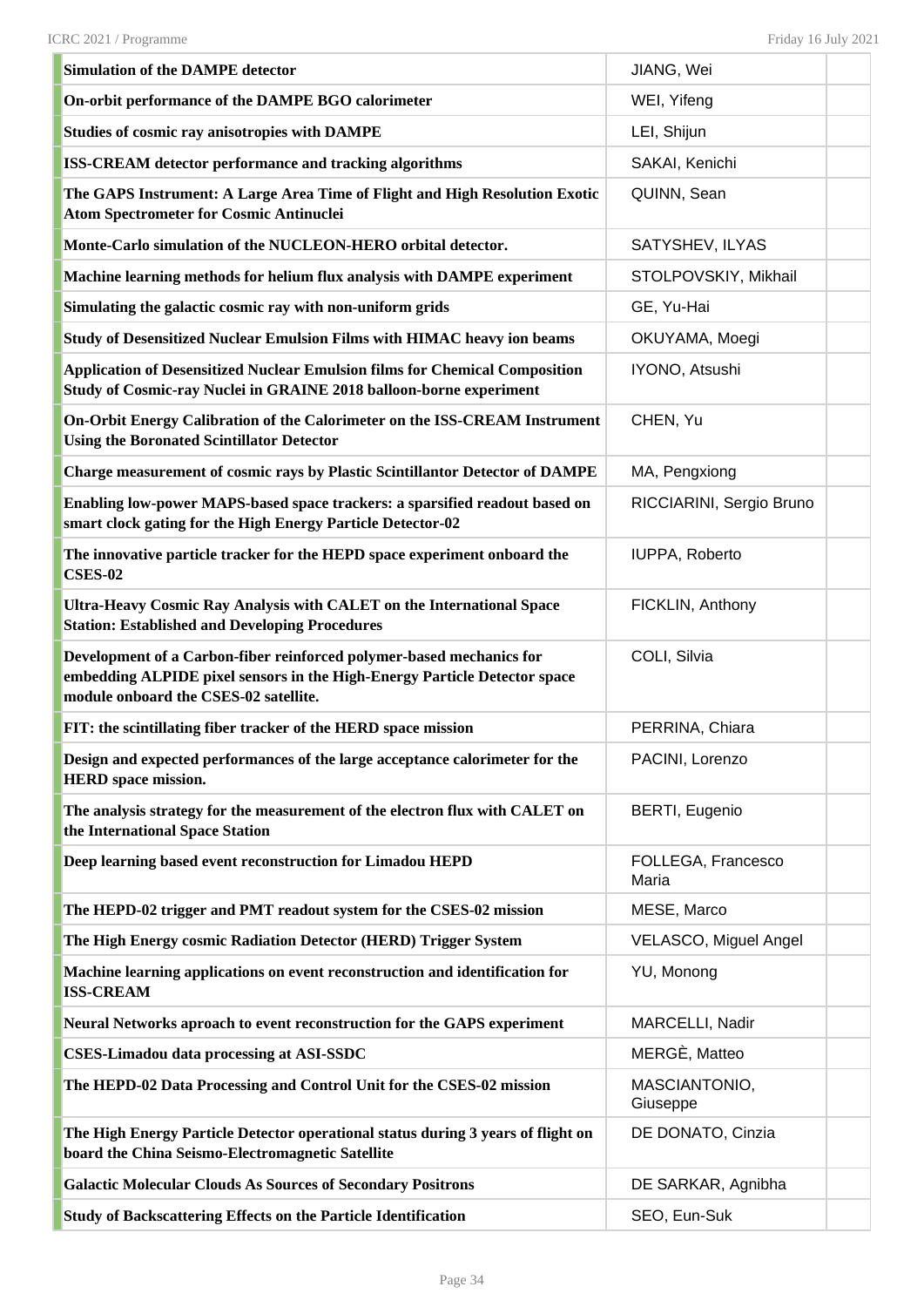| Data Acquisition Software for a Prototype of LET Spectrometer                                                                                   | SUN, Wenrui                |
|-------------------------------------------------------------------------------------------------------------------------------------------------|----------------------------|
| The Plastic Scintillator Detector of the HERD space mission                                                                                     | <b>KYRATZIS, Dimitrios</b> |
| On the overflowing of cosmic rays from galaxies and the expansion of cosmic<br>matter                                                           | CODINO, Antonio            |
| A perturbative approach to a nonlinear advection-diffusion equation of particle<br>transport                                                    | <b>WALTER, Dominik</b>     |
| A Data-Driven approach for the measurement of \$^{10}\$Be/\$^9\$Be flux ratio in<br><b>Cosmic Ray with magnetic spectrometers</b>               | NOZZOLI, Francesco         |
| An Helium calorimeter for Anti-Deuteron identification in cosmic rays                                                                           | NOZZOLI, Francesco         |
| Solar Power Supply and Environmental Control System for DIMS Experiment                                                                         | SHINTO, Daiki              |
| Testing of Palatini f(R) gravity Power law model in Cosmological Perspectives                                                                   | GOGOI, Dhruba Jyoti        |
| New flux limit in the low relativistic regime for magnetic monopoles at IceCube                                                                 | LAUBER, Frederik           |
| Probing the properties of superheavy dark matter annihilating or decaying into<br>neutrinos with ultra-high energy neutrino experiments         | GUÉPIN, Claire             |
| <b>Dark Matter Phenomenology from Upcoming Neutrino Telescopes:</b>                                                                             | CHEEK, Andrew              |
| Formation models for cosmic ray antinuclei                                                                                                      | TJEMSLAND, Jonas           |
| Development of a Vacuum Ultraviolet Detector for Dark Photon Searches                                                                           | KRYEMADHI, Abaz            |
| Testing the stability of heavy dark matter with up-coming radio neutrino<br>telescopes                                                          | HAJJAR, Rasmi              |
| <b>Nuclearite search with ANTARES</b>                                                                                                           | BOUTA, Mohammed            |
| Characterization of the DIMS system based on astronomical meteor techniques<br>for macroscopic dark matter search                               | <b>BARGHINI, Dario</b>     |
| Searching for cosmic antihelium nuclei with the GAPS experiment                                                                                 | STOESSL, Achim             |
| An Optimized Search for Dark Matter in the Galactic Halo with HAWC                                                                              | HARDING, Pat               |
| Search for TeV decaying dark matter from the Virgo cluster of galaxies                                                                          | NISA, Mehr                 |
| <b>Limits on Diffuse Dark Matter with HAWC</b>                                                                                                  | DUROCHER, Mora             |
| <b>Millisecond Pulsars Modify the Radio-SFR Correlation</b>                                                                                     | SUDOH, Takahiro            |
| Astrophysical Implications of Neutrino Target-of-Opportunity Observations with<br><b>Space-based and Suborbital Optical Cherenkov Detectors</b> | <b>VENTERS, Tonia</b>      |
| Rigorous theory for the spectrum of secondary cosmic-ray electrons                                                                              | <b>IVLEV, Alexei</b>       |
| Modelling TXS0506+056 with internal \$\gamma -\gamma\$ secondaries                                                                              | ., sunanda                 |
| ANTARES search for neutrino flares from the direction of radio-bright blazars                                                                   | ILLUMINATI, Giulia         |
| Black-hole X-ray binaries in the new era of multi-messenger astronomy                                                                           | <b>KANTZAS, Dimitrios</b>  |
| A model-independent analysis of neutrino flares detected in IceCube from X-ray<br>selected blazars                                              | SHARMA, Ankur              |
| Galactic Bulge VHE tau-neutrino and gamma-ray Monitor with Ashra-1 and<br><b>NTA</b> detectors                                                  | OGAWA, Satoru              |
| X-ray emission study of extreme Blazars using AstroSat data                                                                                     | GOSWAMI, Pranjupriya       |
| The Blazar Hadronic Code Comparison Project                                                                                                     | CERRUTI, Matteo            |
| Multi-Messenger observations of the Fermi-LAT blazar 4FGL J0658.6+0636<br>consistent with an IceCube high-energy neutrino                       | DE MENEZES, Raniere        |
| Multi-zone model as origin of hard gamma-rays spectrum in extreme BL Lacs                                                                       | AGUILAR, Edilberto         |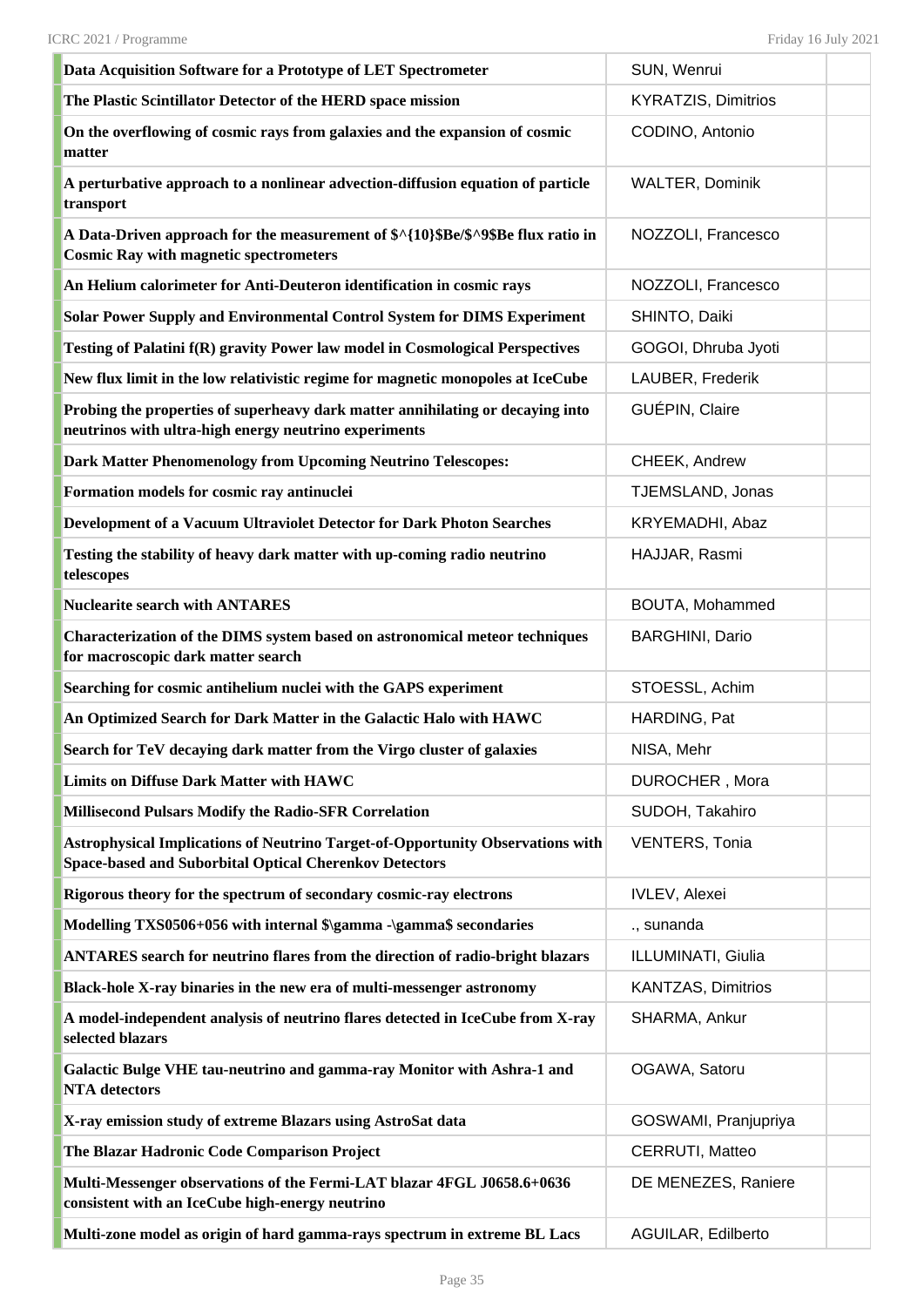| Hadronic uncertainties of inclusive atmospheric lepton fluxes from fixed-target<br>accelerators                                                          | FEDYNITCH, Anatoli          |  |
|----------------------------------------------------------------------------------------------------------------------------------------------------------|-----------------------------|--|
| An AGN-starburst composite multi-messenger model of NGC 1068                                                                                             | EICHMANN, Björn             |  |
| <b>Improved Limits on Cosmogenic Fluxes from Ultra-High Energy Cosmic Rays</b>                                                                           | GROTH, Kathrine Mørch       |  |
| Study of the production of high-energy neutrinos in the environment of<br>binary-neutron-star mergers.                                                   | ROSSONI, Simone             |  |
| PeV-EeV neutrinos from gamma-ray blazars due to ultrahigh-energy cosmic-ray<br>propagation                                                               | DAS, Saikat                 |  |
| Possible photohadronic origin of the IC-201114A alert                                                                                                    | ROSALES DE LEON,<br>Alberto |  |
| Design and construction of a high temperature superconducting demonstrator<br>coil of a toroidal magnet for an astroparticle physics experiment in space | ROSSI, Lucio                |  |
| Combined dark matter searches towards dwarf spheroidal galaxies with<br>Fermi-LAT, HAWC, H.E.S.S., MAGIC, and VERITAS                                    | ARMAND, Celine              |  |
| VERITAS follow-up observation of the blazar TXS 0506+056                                                                                                 | JIN, Weidong                |  |
| Search for dark matter from the center of the Earth with 8 years of IceCube data                                                                         | RENZI, Giovanni             |  |
| First muon-induced neutron yields from NEMESIS experiment                                                                                                | JĘDRZEJCZAK, Karol          |  |
| Indirect searches for dark matter in the Galactic Centre with IceCube                                                                                    | IOVINE, Nadège              |  |
| <b>Indirect Dark Matter searches from the Sun direction with ANTARES</b>                                                                                 | POIRÈ, Chiara               |  |
| High-multiplicity neutron events registered by NEMESIS experiment                                                                                        | KASZTELAN, Marcin           |  |
| Cosmic-ray combined analyses to shed light in the antiproton excess and its<br>possible dark matter origin                                               | DE LA TORRE LUQUE,<br>Pedro |  |
| Multimessenger Constraints on Intergalactic Magnetic Fields from Flaring<br><b>Objects</b>                                                               | SAVELIEV, Andrey            |  |
| <b>Constraining non-standard Dark Matter-Nucleon Interactions with IceCube</b>                                                                           | PETERS, Lilly               |  |
| Search for secluded dark matter with 6 years of IceCube data --- Christoph<br><b>Toennis</b>                                                             | TOENNIS, Christoph          |  |
| Coincident neutrino and gamma-ray emission from blazars                                                                                                  | SCHROLLER, Marcel           |  |
| <b>Neutrino Emission from Supermassive Binary Black Hole Mergers</b>                                                                                     | JAROSCHEWSKI, Ilja          |  |
| Searching for Dark Matter Neutrino Scattering in the Galactic Centre with<br><b>IceCube</b>                                                              | MCMULLEN, Adam              |  |
| Model independent search for macroscopic dark matter with EUSO-SPB2                                                                                      | PAUL, Thomas                |  |
| Characterization of natural radioactivity in the BSUIN and EUL underground<br>laboratories based on the developed standard scheme                        | SZKLINIARZ, Katarzyna       |  |
| Dark matter constraints from measurements of cosmic-ray positrons                                                                                        | JOHN, Isabelle              |  |
| Decaying dark matter in dwarf spheroidal galaxies: Prospects for X-ray and<br>gamma-ray telescopes                                                       | ZIMMER, Fabian              |  |
| Antihelium-3 fluxes near Earth using data-driven estimates for annihilation cross<br>section                                                             | ŠERKŠNYTĖ, Laura            |  |
| Suppression of the TeV pair-beam plasma instability by a weak intergalactic<br>magnetic field                                                            | AL-AWASHRA, Mahmoud         |  |
| VERITAS dark matter search in dwarf Spheroidal galaxies: an extended source<br>analysis                                                                  | GIURI, Chiara               |  |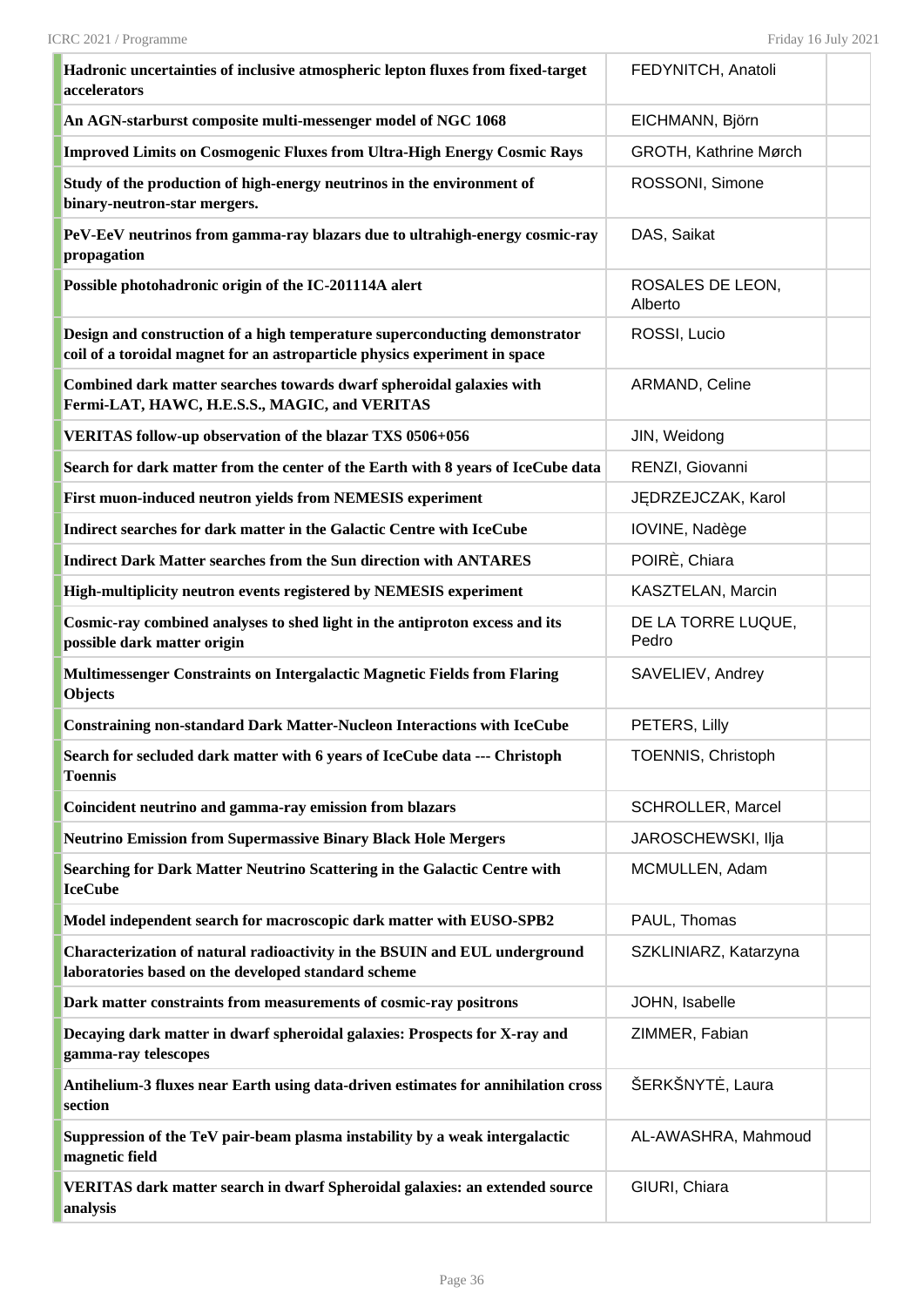| <b>New results from NEMESIS experiment</b>                                                                                                               | TRZASKA, Wladyslaw<br>Henryk                     |  |
|----------------------------------------------------------------------------------------------------------------------------------------------------------|--------------------------------------------------|--|
| Decaying Dark Matter at IceCube and its Signature in High-Energy Gamma-Ray<br><b>Experiments</b>                                                         | SKRZYPEK, Barbara                                |  |
| Indirect Dark Matter searches in the gamma-ray channel toward the Sun with the<br><b>Fermi LAT</b>                                                       | LOPARCO, Francesco                               |  |
| Upper limits on the WIMP annihilation cross section from a joint analysis of<br>dwarf spheroidal satellite galaxy observations with the MAGIC telescopes | MAGGIO, Camilla                                  |  |
| Search for dark matter annihilation towards the inner Milky Way halo with the<br><b>H.E.S.S. Inner Galaxy Survey</b>                                     | MONTANARI, Alessandro                            |  |
| Interpretation of blazar flares of various types in a unified model                                                                                      | WANG, Ze-Rui                                     |  |
| A Modern High-Precision Calculation of Deep Underground Cosmic Ray Muons                                                                                 | WOODLEY, William                                 |  |
| Searching for Millicharged particles produced in cosmic-ray showers                                                                                      | MUÑOZ, Víctor                                    |  |
| An atmospheric neutrino flux calculation constrained by measurements of cosmic<br>muon fluxes                                                            | YANEZ, Juan-Pablo                                |  |
| gammaALPs: An open-source python package for computing<br>photon-axion-like-particle oscillations in astrophysical environments                          | MEYER, Manuel                                    |  |
| Searching for dark matter sources in Fermi-LAT's unIDs with Machine Learning                                                                             | GAMMALDI, Viviana                                |  |
| <b>Cherenkov Telescope Array sensitivity to branon dark matter models</b>                                                                                | AGUIRRE-SANTAELLA,<br>Alejandra                  |  |
| An Investigation into the Origin of short-term flaring Gamma-ray Emission of<br><b>TON 599</b>                                                           | GREEN, Jacob                                     |  |
| AstroSat View of Blazar OJ 287: A complete evolutionary cycle of HBL<br>Component from end-phase to disappearance and Re-emergence                       | KUSHWAHA, Pankaj                                 |  |
| The Advanced Particle-astrophysics Telescope: Simulation of the Instrument<br>Performance                                                                | CHEN, Wenlei                                     |  |
| A monitor of the Cosmic X-ray Background                                                                                                                 | LI, Hancheng                                     |  |
| Observational constraints on the blazar jet wobbling timescale                                                                                           | JURYŠEK, Jakub                                   |  |
| The Diffuse Supernova Neutrino Background in Super-Kamiokande                                                                                            | GIAMPAOLO, Alberto                               |  |
| Observation of sub-GeV atmospheric gamma rays on GRAINE 2018 balloon<br>experiment and comparison with HKKM calculation                                  | ROKUJO, Hiroki                                   |  |
| Bayesian inference of three-dimensional gas maps: Galactic CO                                                                                            | MERTSCH, Philipp                                 |  |
| Neutrino mass ordering determination through combined analysis with JUNO<br>and KM3NeT/ORCA                                                              | <b>ATHAYDE MARCONDES</b><br>DE ANDRÉ, João Pedro |  |
| Systematic X-ray study of GeV gamma-ray emitting radio galaxies                                                                                          | MATAKE, Hiroto                                   |  |
| Inter Galactic Magnetic field constraints through the gamma ray observations of<br>the Extreme High-frequency-peaked BL Lac candidate HESS 1943+213      | DA VELA, Paolo                                   |  |
| Search for gamma-ray lines in the Galaxy with DAMPE                                                                                                      | XU, Zun-Lei                                      |  |
| <b>Observations of gamma-ray sources with DAMPE</b>                                                                                                      | DUAN, Kai-Kai                                    |  |
| GECCO, the Facets of its Science related to Active Galaxies                                                                                              | BOTTACINI, Eugenio                               |  |
| The Origin of Gamma-ray Emission from Circinus Galaxy                                                                                                    | GUO, Xiao-Lei                                    |  |
| The gamma-ray emission in the region of W49A with Fermi-LAT                                                                                              | XIN, Yuliang                                     |  |
| On the origin of the gamma-ray emission toward HESS J1813-178 with<br>Fermi-LAT                                                                          | XIN, Yuliang                                     |  |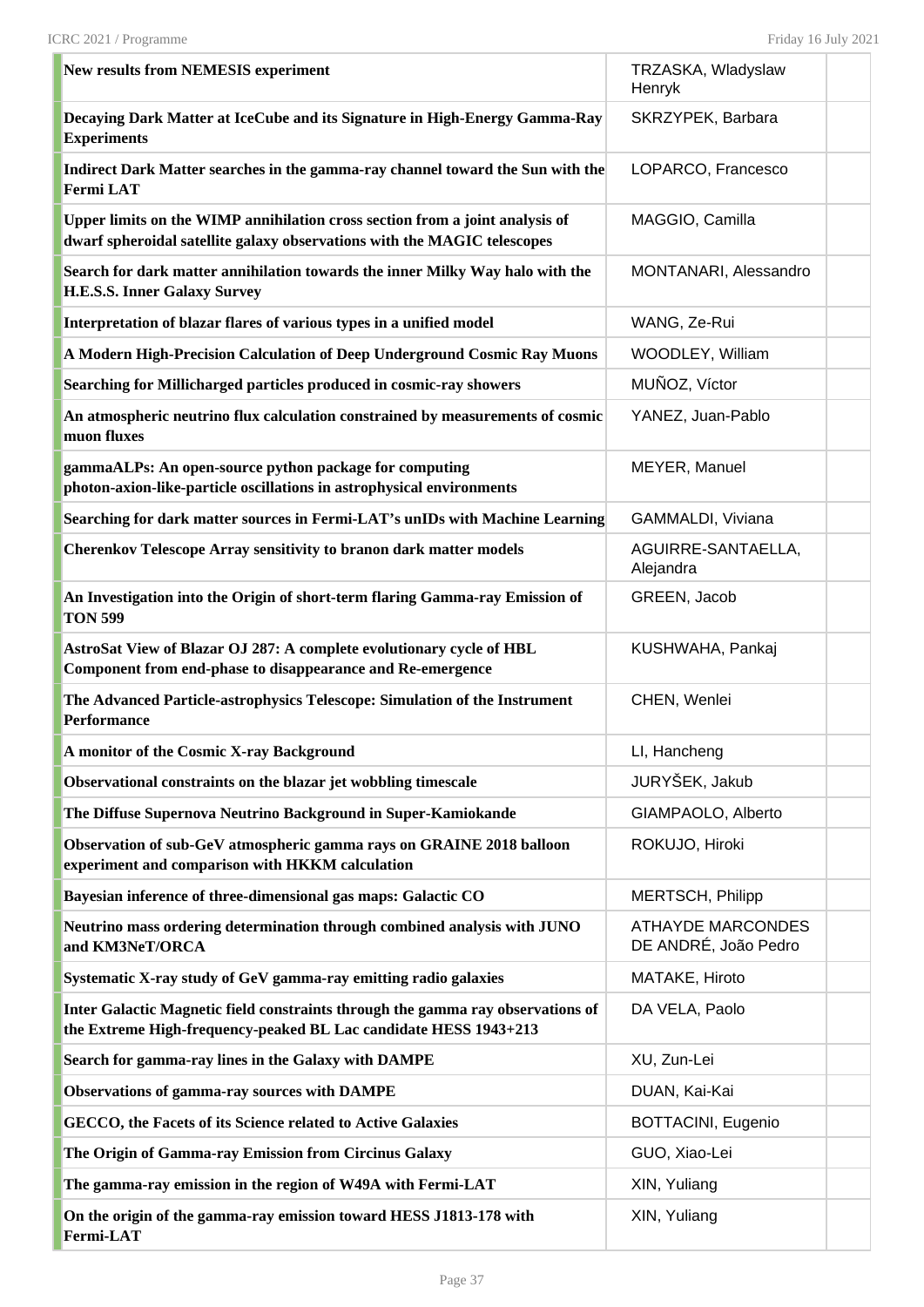| Decelerated sub relativistic material with energy Injection                                                                                    | <b>BETANCOURT</b><br>KAMENETSKAIA, Boris |  |
|------------------------------------------------------------------------------------------------------------------------------------------------|------------------------------------------|--|
| Sensitivity estimates for diffuse, point-like and extended neutrino sources with<br><b>KM3NeT/ARCA</b>                                         | MULLER, Rasa                             |  |
| High-resolution Imaging Calorimeter based on position-sensitive virtual<br>Frisch-grid CdZnTe detectors for gamma-ray space instruments        | BOLOTNIKOV, Aleksey                      |  |
| Short-Baseline neutrino oscillation searches with the ICARUS detector                                                                          | KOSE, Umut                               |  |
| Uncertainties of the energy loss by inelastic interactions of muons with nuclei                                                                | SANDROCK, Alexander                      |  |
| <b>Cosmic Ray Elemental Spectra and Atmospheric Neutrino Fluxes</b>                                                                            | SCRANDIS, Rachel                         |  |
| Searching for High Energy Neutrinos from Magnetars with IceCube                                                                                | GHADIMI, Ava                             |  |
| X-ray binaries with the Fermi Large Area Telescope: a large scale survey in time<br>and space.                                                 | HARVEY, Max                              |  |
| A model-driven search for extreme BL Lacs among Fermi-LAT blazar<br>candidates.                                                                | NIEVAS ROSILLO, Mireia                   |  |
| The ablation of gas clouds by blazar jets and the long-lasting flare in CTA 102                                                                | ZACHARIAS, Michael                       |  |
| The imprint of protons on the emission of extended blazar jets                                                                                 | ZACHARIAS, Michael                       |  |
| High-energy gamma-ray observations above 10 GeV with CALET on the<br><b>International Space Station</b>                                        | MORI, Masaki                             |  |
| <b>HI</b> absorption and Galactic Center Excess                                                                                                | GORDON, Chris                            |  |
| High Energy Gamma-Ray Emission from the Coma Cluster Region: Deep<br><b>Morphological and Spectral Studies.</b>                                | ZARGARYAN, Davit                         |  |
| Investigating the millisecond pulsar and dark matter interpretations of the<br>gamma ray excess of the Andromeda Galaxy                        | ZIMMER, Fabian                           |  |
| Bispectrum analysis of the unresolved gamma-ray background                                                                                     | PEERBOOMS, Ebo                           |  |
| GeV-radio correlation in Markarian 421                                                                                                         | VITALII, Sliusar                         |  |
| Constraints on the antistar fraction in the Solar System neighborhood from the<br>10-years Fermi Large Area Telescope gamma-ray source catalog | DUPOURQUÉ, Simon                         |  |
| Study of Al-26 in the COSI 2016 Superpressure Balloon Flight                                                                                   | BEECHERT, Jacqueline                     |  |
| The gamma-ray Moon seen by the Fermi LAT over a full solar cycle                                                                               | DE GAETANO, Salvatore                    |  |
| Exploring the variability properties of gamma-ray emission from blazars                                                                        | <b>BHATTA, Gopal</b>                     |  |
| Spectrum of the Isotropic Diffuse Gamma-ray Background                                                                                         | RAJAGOPAL, Meenakshi                     |  |
| Low-energy gamma-ray observations above 1 GeV with CALET on the<br><b>International Space Station</b>                                          | CANNADY, Nicholas                        |  |
| Detection of new Misaligned Active Galactic Nuclei in the Fermi-LAT Fourth<br><b>Source Catalog using machine learning techniques</b>          | DEVAL, Luca                              |  |
| Fermi acceleration and \$\gamma-\gamma\$ obscuration along the orbit of \$\eta\$<br><b>Carinae</b>                                             | BALBO, Matteo                            |  |
| Gamma-ray observations of W44 and its surroundings                                                                                             | PERON, Giada                             |  |
| An analytical derivation of the survival probability of muon penetrating through<br>matters                                                    | NAKATSUKA, Takao                         |  |
| KM3NeT/ARCA sensitivity to transient neutrino sources                                                                                          | PALACIOS GONZÁLEZ,<br>Juan               |  |
| <b>Exploring the Potential of Multi-Detector Analyses for Core-Collapse Supernova</b><br><b>Neutrino Detection</b>                             | BENDAHMAN, Meriem                        |  |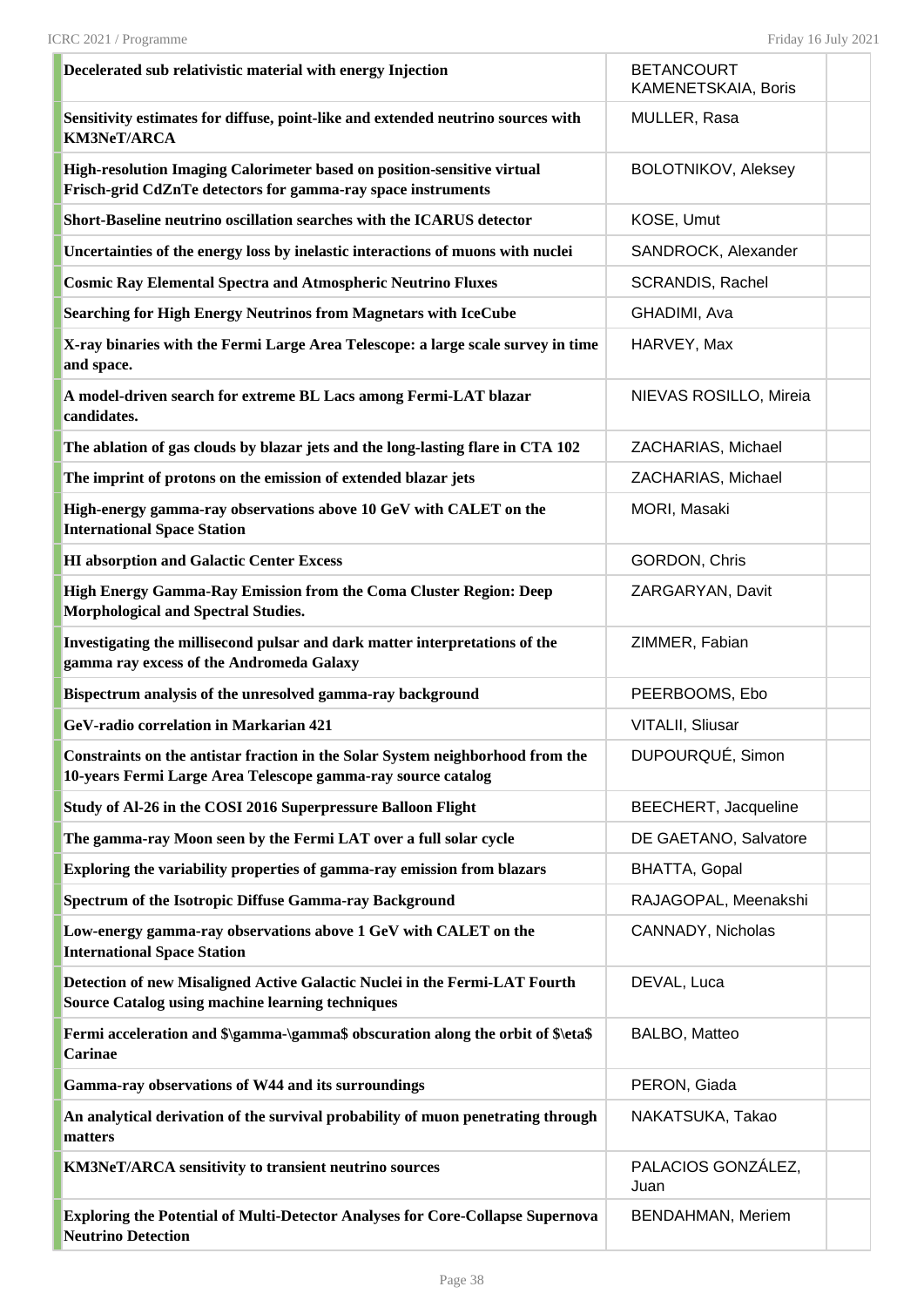| A Numerical Approach to Angular Distributions in Hadronic Cascades                                                                                                     | KOZYNETS, Tetiana                   |  |
|------------------------------------------------------------------------------------------------------------------------------------------------------------------------|-------------------------------------|--|
| A novel multimessenger study of Starburst galaxies: implications for neutrino<br>astronomy                                                                             | MARINELLI, Antonio                  |  |
| Latest results on neutrino non-standard interactions with ANTARES and<br><b>KM3NeT/ORCA Phase 1</b>                                                                    | MANCZAK, Jerzy                      |  |
| Detection of Small-Scale Components in Power Law Spectra via the Applicaton of<br><b>Functional Data Analysis</b>                                                      | RUHE, Tim                           |  |
| Upgrade of Honda atmospheric neutrino flux calculation with implementing<br>recent hadron interaction measurements                                                     | SATO, Kazufumi                      |  |
| KM3NeT performance on oscillation and absorption tomography of the Earth                                                                                               | MADERER, Lukas                      |  |
| Simulation of the Response of a Modular Scintillator Detector to Secondary<br><b>Cosmic Ray flux</b>                                                                   | OTINIANO, Luis                      |  |
| KM3NeT Core Collapse Supernovae observation program in standalone and<br>multi-messenger modes                                                                         | KULIKOVSKIY, Vladimir               |  |
| Vertex and energy reconstruction of UHE particles using in-ice radar for the RET<br>experiment                                                                         | LATIF, Uzair Abdul                  |  |
| PLEnuM: A global and distributed monitoring system of high-energy<br>astrophysical neutrinos                                                                           | SCHUMACHER, Lisa                    |  |
| Observation of the cosmic ray shadow of the Sun with the ANTARES neutrino<br>telescope                                                                                 | SANGUINETI, Matteo                  |  |
| Low energy radioactivity BG model in Super-Kamiokande detector from SK-IV<br>data                                                                                      | PRONOST, Guillaume                  |  |
| <b>Seasonal variation of atmospheric muons</b>                                                                                                                         | GAISSER, Thomas                     |  |
| Neutrinos from charm: forward production at the LHC and in the atmosphere                                                                                              | JEONG, Yu Seon                      |  |
| <b>Supernova Neutrino Detection with LHAASO-MD</b>                                                                                                                     | LIU, Dong                           |  |
| Update of the supernova neutrinos monitoring with the LVD experiment                                                                                                   | VIGORITO, CARLO<br><b>FRANCESCO</b> |  |
| Energy reconstruction with the Radio Neutrino Observatory Greenland (RNO-G)                                                                                            | WELLING, Christoph                  |  |
| Comparison of the measured atmospheric muon rate with Monte Carlo<br>simulations and sensitivity study for detection of prompt atmospheric muons with<br><b>KM3NeT</b> | KALACZYŃSKI, Piotr                  |  |
| Simulation of the propagation of CR air shower cores in ice                                                                                                            | DE KOCKERE, Simon                   |  |
| Seasonal Variations of the Unfolded Atmospheric Neutrino Spectrum with<br><b>IceCube</b>                                                                               | HYMON, Karolin                      |  |
| Arrival time distribution of muons from extensive air showers                                                                                                          | MACHADO PAYERAS,<br>Allan           |  |
| Interpreting the high-energy neutrino sky through an angular power spectrum<br>analysis                                                                                | DEKKER, Ariane                      |  |
| Muography in the Andes region: applications on geophysics, industry, mining and<br>safeguard applications in Latin America                                             | ASOREY, Hernán                      |  |
| <b>Latest Results from the Daya Bay Experiment</b>                                                                                                                     | DOHNAL, Tadeas                      |  |
| Design of four pixels (2x2) Muon Modular Wireless Detector                                                                                                             | ALMELA, Daniel Alejandro            |  |
| Development muon detectors using doble-synchronized electronics detection for<br>geophysical applications                                                              | CALDERÓN-ARDILA,<br>Rolando         |  |
| Sub-GeV atmospheric neutrinos, CP violation                                                                                                                            | IOANNISIAN, Ara                     |  |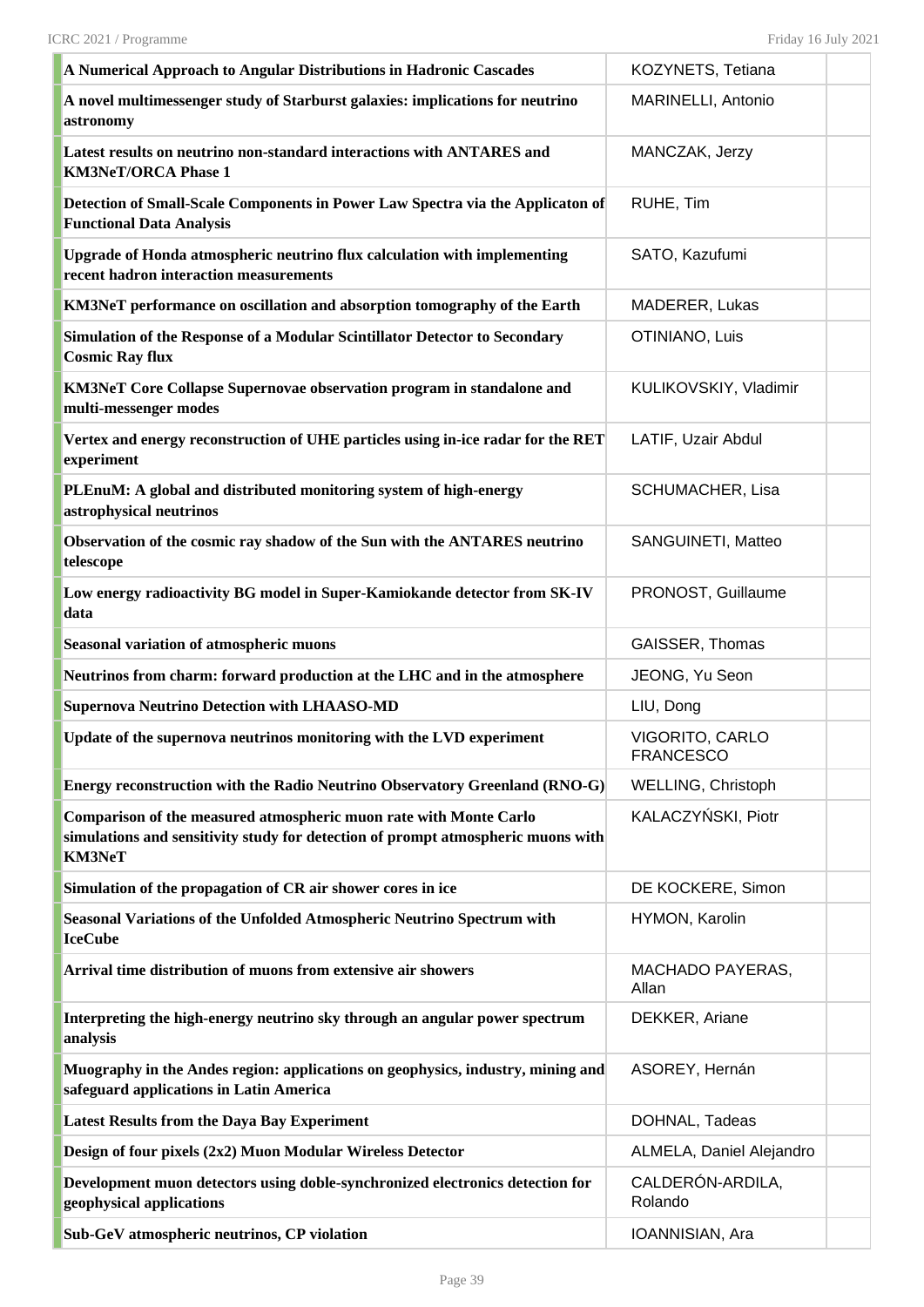| An End-to-End Test of the Sensitivity of IceCube to the Neutrino Burst from a<br><b>Core-Collapse Supernova</b>                        | GRISWOLD, Spencer         |  |
|----------------------------------------------------------------------------------------------------------------------------------------|---------------------------|--|
| Search for gamma rays above 30 TeV from the Crab Nebula with the GRAPES-3<br>experiment                                                | PATTANAIK, Diptiranjan    |  |
| The upgraded Data Acquisition System of the H.E.S.S. telescope array                                                                   | ZHU, Sylvia Jiechen       |  |
| Statistical properties of flux variations in blazar light curves at GeV and TeV<br>energies                                            | WAGNER, Sarah             |  |
| Modelling Spatial and Temporal Emission Properties of the Young Pulsar Wind<br>Nebula Kes 75                                           | <b>VENTER, Christo</b>    |  |
| Multiwavelength variability and correlation studies of Mrk421 during historically<br>low X-ray and $\gamma$ -ray activity in 2015–2016 | <b>BANERJEE, Biswajit</b> |  |
| The charge calibration of LHAASO-WCDA                                                                                                  | HU, Shicong               |  |
| Muons as a tool for background rejection in imaging atmospheric Cherenkov<br>telescope arrays                                          | OLIVERA-NIETO, Laura      |  |
| Performance of a proposed event-type based analysis for CTA                                                                            | HASSAN COLLADO, Tarek     |  |
| Time calibration of the LHAASO-WCDA detectors                                                                                          | GAO, Bo                   |  |
| <b>Telescope Array search for EeV photons</b>                                                                                          | KALASHEV, Oleg            |  |
| Measurement and long monitoring of the water transparency in<br><b>LHAASO-WCDA</b>                                                     | LI, Huicai                |  |
| Observing the gammas rays emission from the Markarian 421 with the<br><b>LHAASO-WCDA</b>                                               | WANG, Ran                 |  |
| The detection of high energy gamma-rays (>40 TeV) from Crab Nebular by a<br>hybrid method of TAIGA installation                        | SVESHNIKOVA, Lyubov       |  |
| Data analysis and key science results of LHAASO-WCDA                                                                                   | ZHA, Min                  |  |
| Studying the long-term spectral and temporal evolution of 1ES 1959+650                                                                 | SAKURAI, Shunsuke         |  |
| Double-layered Water Cherenkov Detector for SWGO                                                                                       | KUNWAR, Samridha          |  |
| Untangling the Complexity in the Galactic Centre: a way to understand the origin<br>of the gamma-ray emission from the inner Galaxy    | VENTURA, Sofia            |  |
| Design and performance of the prototype Schwarzschild-Couder Telescope<br>camera                                                       | TAYLOR, Leslie            |  |
| Monte Carlo Simulations and Validation of NectarCAM, a Medium Sized<br><b>Telescope Camera for CTA</b>                                 | ARMSTRONG, Thomas         |  |
| Galactic Science with the ASTRI-Mini Array during the Observatory phase of the<br>project                                              | DAI, Antonino             |  |
| The gamma—ray signal from core—collapse supernovae.                                                                                    | <b>CRISTOFARI, Pierre</b> |  |
| The precision of the IACT mechanical mounts of the TAIGA observatory                                                                   | <b>BORODIN, Artur</b>     |  |
| Half ALPACA and its sensitivity to sub-PeV gamma rays from the Galactic<br><b>Center</b>                                               | YOKOE, Yoshichika         |  |
| Time and charge calibration of the LHAASO electromagnetic particle detectors                                                           | PANG, Binyu               |  |
| Observations of the brightest UHE Gamma-Ray Sources With the<br><b>LHAASO-KM2A</b>                                                     | WU, sha                   |  |
| The Crab Nebula: observations and a search for gamma-ray flares at UHE with<br><b>LHAASO</b>                                           | WANG, Lingyu              |  |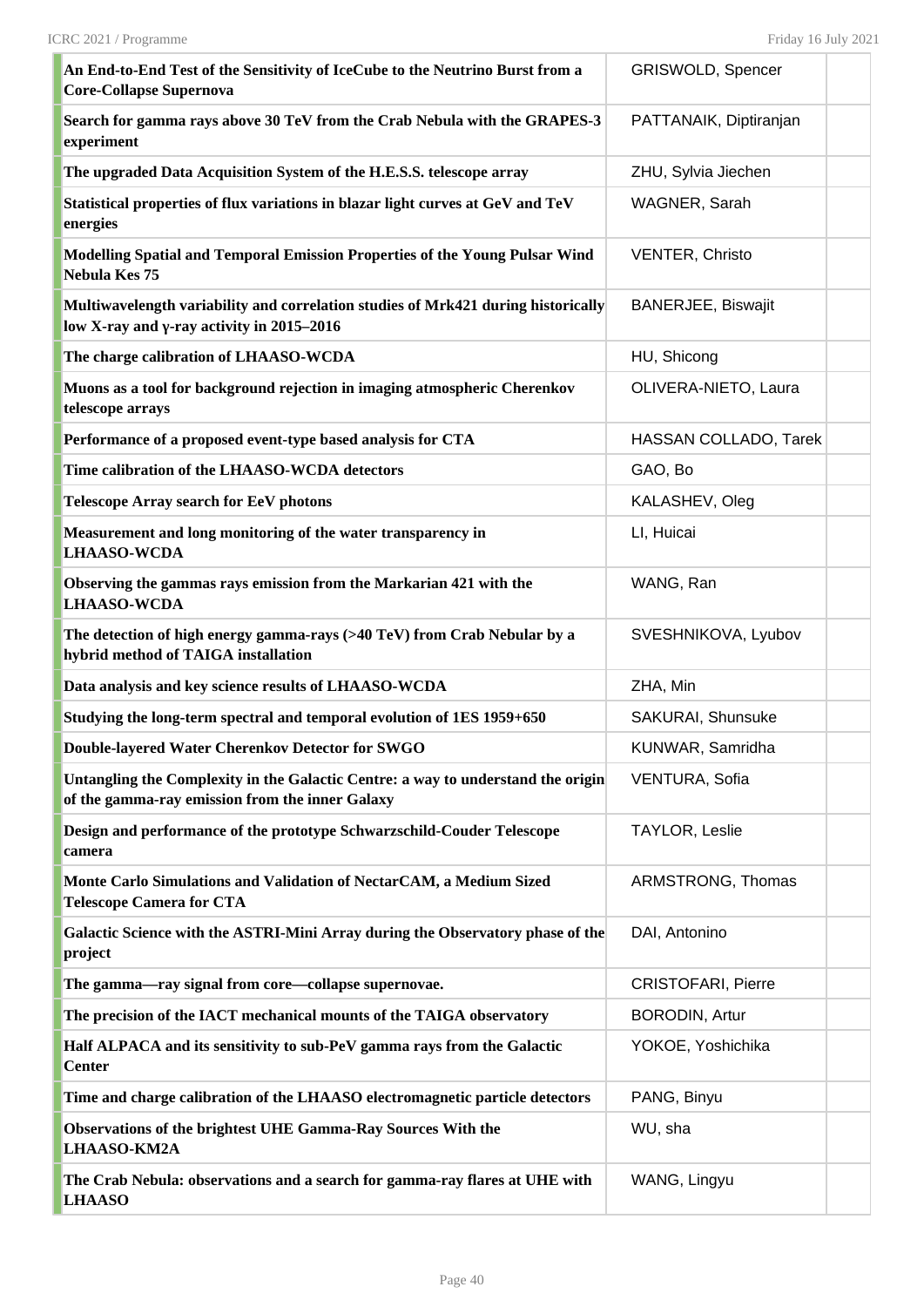| Autonomous Environmental and Scientific SWGO site Characterization<br><b>Instrument</b>                                                       | CHYTKA, Ladislav              |  |
|-----------------------------------------------------------------------------------------------------------------------------------------------|-------------------------------|--|
| Fast X-ray variability of radio galaxy M87                                                                                                    | IMAZAWA, Ryo                  |  |
| Follow-up Analysis to Geminga's contribution to the Local Positron Excess with<br><b>HAWC Gamma-Ray Observatory</b>                           | TORRES ESCOBEDO,<br>Ramiro    |  |
| A simulation study on the performance of the ALPAQUITA experiment                                                                             | KATO, Sei                     |  |
| Study of the eHWC J1825-134 at the Highest Energy with HWAC                                                                                   | HUANG, Dezhi                  |  |
| Monitoring the radio galaxy M87 with HAWC                                                                                                     | CAPISTRÁN, Tomás              |  |
| The Cherenkov Telescope Array transient and multi-messenger program                                                                           | CAROSI, Alessandro            |  |
| "Star coverage", a simple tool to schedule an observation when FOV rotation<br>matters                                                        | IOVENITTI, Simone             |  |
| Effective pointing of the ASTRI-Horn telescope using the Cherenkov camera with<br>the Variance method                                         | <b>IOVENITTI, Simone</b>      |  |
| TeV Analysis of the Probable PWN Component of 3HWC J2031+415                                                                                  | HERZOG, Ian                   |  |
| Towards a fast simulation of a water Cherenkov detector for gamma ray and<br>cosmic ray experiments.                                          | MARIAZZI, Analisa<br>Gabriela |  |
| Unveiling the complex correlation patterns in Mrk 421                                                                                         | ARBET-ENGELS, Axel            |  |
| Study of water Cherenkov detector to determine air shower arrival directions<br>with accuracy                                                 | SHIOMI, Atsushi               |  |
| <b>VERITAS Observations of the Galactic Center Region at Multi-TeV Gamma-Ray</b><br><b>Energies</b>                                           | RYAN, James                   |  |
| Detection of the Crab Nebula by the prototype Schwarzschild-Couder Telescope                                                                  | MODE, Brent                   |  |
| Limits on the Diffuse Gamma-Ray Background with HAWC                                                                                          | DUROCHER, Mora                |  |
| Characterizing gamma-ray sources with HAL (HAWC Accelerated likelihood)<br>and 3ML                                                            | <b>BRISBOIS, Chad</b>         |  |
| Study of the morphology of the region surrounding eHWC J1850+001                                                                              | BRISBOIS, Chad                |  |
| Standardized formats for gamma-ray analysis applied to HAWC observatory<br>data                                                               | OLIVERA-NIETO, Laura          |  |
| Event rates of UHE photons cascading in the geomagnetic field at CTA-North                                                                    | ALMEIDA CHEMINANT,<br>Kevin   |  |
| Sensitivity reach of gamma-ray measurements for cosmological magnetic fields                                                                  | KOROCHKIN, Alexander          |  |
| The ASTRI Mini-Array Core Science Program                                                                                                     | VERCELLONE, Stefano           |  |
| Cross-calibration and combined analysis of the CTA-LST prototype and the<br><b>MAGIC</b> telescopes                                           | OHTANI, Yoshiki               |  |
| Study of the water Cherenkov detector design for the SWGO experiment                                                                          | <b>BISCONTI, Francesca</b>    |  |
| MAGIC observations of HESS J1809-193 using the Very Large Zenith Angle<br>technique at energies above TeV                                     | ZARIC, Darko                  |  |
| <b>Simulation Studies of MACE Gamma Ray Telescope: Estimation of Integral</b><br><b>Sensitivity, Angular Resolution and Energy Resolution</b> | BORWANKAR, Chinmay            |  |
| A data-driven evaluation of Fermi-LAT extrapolation schemes to the VHE<br>regime.                                                             | NIEVAS ROSILLO, Mireia        |  |
| <b>VERITAS throughput calibration</b>                                                                                                         | NIEVAS ROSILLO, Mireia        |  |
| <b>Camera Calibration of the CTA-LST prototype</b>                                                                                            | KOBAYASHI, Yukiho             |  |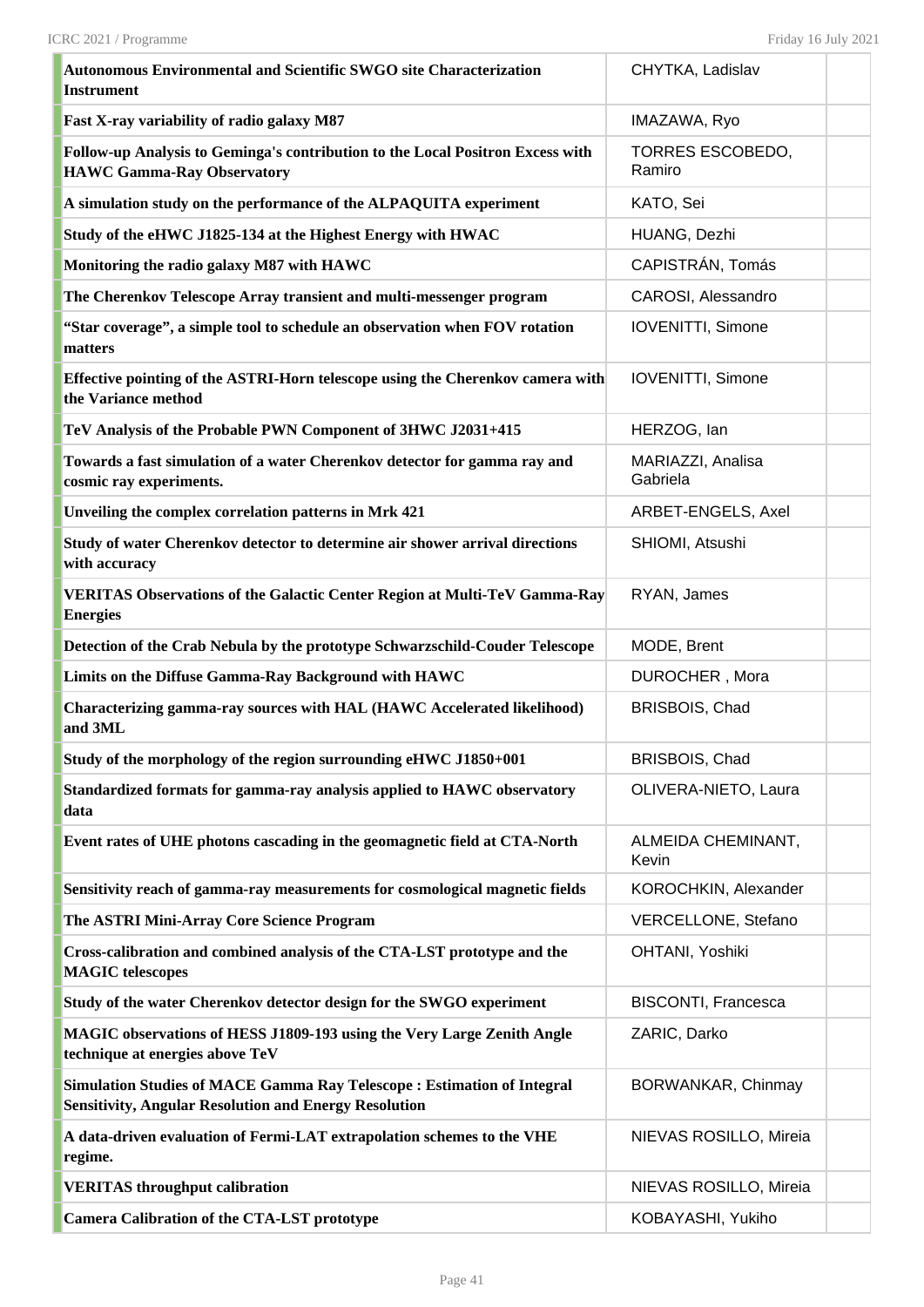| <b>SiPM Based Imaging Camera for 4m Class Telescope</b>                                                                                                                          | CHITNIS, Varsha                             |
|----------------------------------------------------------------------------------------------------------------------------------------------------------------------------------|---------------------------------------------|
| <b>Studying High-Mass Microquasars with HAWC</b>                                                                                                                                 | RHO, Chang Dong                             |
| Commissioning of the camera of the first Large Size Telescope of the Cherenkov<br><b>Telescope Array</b>                                                                         | SAITO, Takayuki                             |
| CTA prospects for probing cosmology and fundamental physics with gamma rays                                                                                                      | VOVK, levgen                                |
| <b>VTSCat: The VERITAS Catalog of Gamma-Ray Observations</b>                                                                                                                     | PATEL, Sameer                               |
| Prototype Schwarzschild-Couder Telescope for the Cherenkov Telescope Array:<br><b>Commissioning the Optical System</b>                                                           | RIBEIRO, Deivid                             |
| A search for spectral hardening in HAWC sources above 56 TeV                                                                                                                     | MALONE, Kelly                               |
| Technological options for the Southern Wide-field Gamma-ray Observatory<br>(SWGO) and current design status                                                                      | <b>WERNER, Felix</b>                        |
| Benchmarking the Science for the Southern Wide-Field Gamma-ray Observatory<br>(SWGO)                                                                                             | <b>BARRES DE ALMEIDA,</b><br><b>Ulisses</b> |
| H.E.S.S. ToO program on nearby core-collapse Supernovae : search for very-high<br>energy gamma-ray emission towards the SN candidate AT2019krl in M74                            | KOMIN, Nukri                                |
| Plans and Tests for Stereoscopic and Monoscopic Operation of Four IACTs of the<br><b>TAIGA Hybrid Experiment</b>                                                                 | VOLCHUGOV, Pavel                            |
| Modeling non-thermal emission from SN 1987A                                                                                                                                      | <b>BROSE, Robert</b>                        |
| Analytical Model of Magnetically Dominated Jets: Jet Launching, Acceleration,<br>and Collimation                                                                                 | CHEN, Liang                                 |
| "The ASTRI Mini-Array: a breakthrough in the Cosmic Ray study"                                                                                                                   | CARDILLO, MARTINA                           |
| The Southern Wide-field Gamma-ray Observatory reach for Primordial Black<br><b>Hole evaporation</b>                                                                              | LOPEZ-COTO, Ruben                           |
| Physics Performance of the Large Size Telescope prototype of the Cherenkov<br><b>Telescope Array</b>                                                                             | LOPEZ-COTO, Ruben                           |
| Monitoring the pointing of the Large Size Telescope prototype using star<br>reconstruction in the Cherenkov camera                                                               | FOFFANO, Luca                               |
| The VERITAS-Stellar Intensity Interferometry (VSII) survey of Stellar<br><b>Diameters</b>                                                                                        | KIEDA, David                                |
| <b>Status of the VERITAS Stellar Intensity Interferometry (VSII) System</b>                                                                                                      | KIEDA, David                                |
| Design of a Robust Fiber Optic Communications System for Future IceCube<br><b>Detectors</b>                                                                                      | HALLIDAY, Robert                            |
| A Combined Analysis of IceCube's Muon Track and Cascade Neutrino Data                                                                                                            | <b>GANSTER, Erik</b>                        |
| Optimization of the optical array geometry for IceCube-Gen2                                                                                                                      | OMELIUKH, Anastasiia                        |
| <b>ANTARES - Baikal GVD Alerts Analysis</b>                                                                                                                                      | ALVES GARRE, Sergio                         |
| Studies of systematic uncertainty effects on IceCube's real-time angular<br>uncertainty                                                                                          | LAGUNAS GUALDA,<br>Cristina                 |
| <b>High-Energy Neutrinos From Core-Collapse Supernovae</b>                                                                                                                       | NECKER, Jannis                              |
| TIME-DEPENDENT PROPAGATION TIMES AND ENERGY LOSSES OF<br>PROTONS IN THE HELIOSPHERE: A SOLAR MODULATION<br>MODELLING IN LIGHT OF NEW COSMIC-RAY DATA FROM<br><b>OBSERVATIONS</b> | KHIALI, Behrouz                             |
| Precision measurement of daily electrons fluxes by AMS¶                                                                                                                          | XU, Weiwei                                  |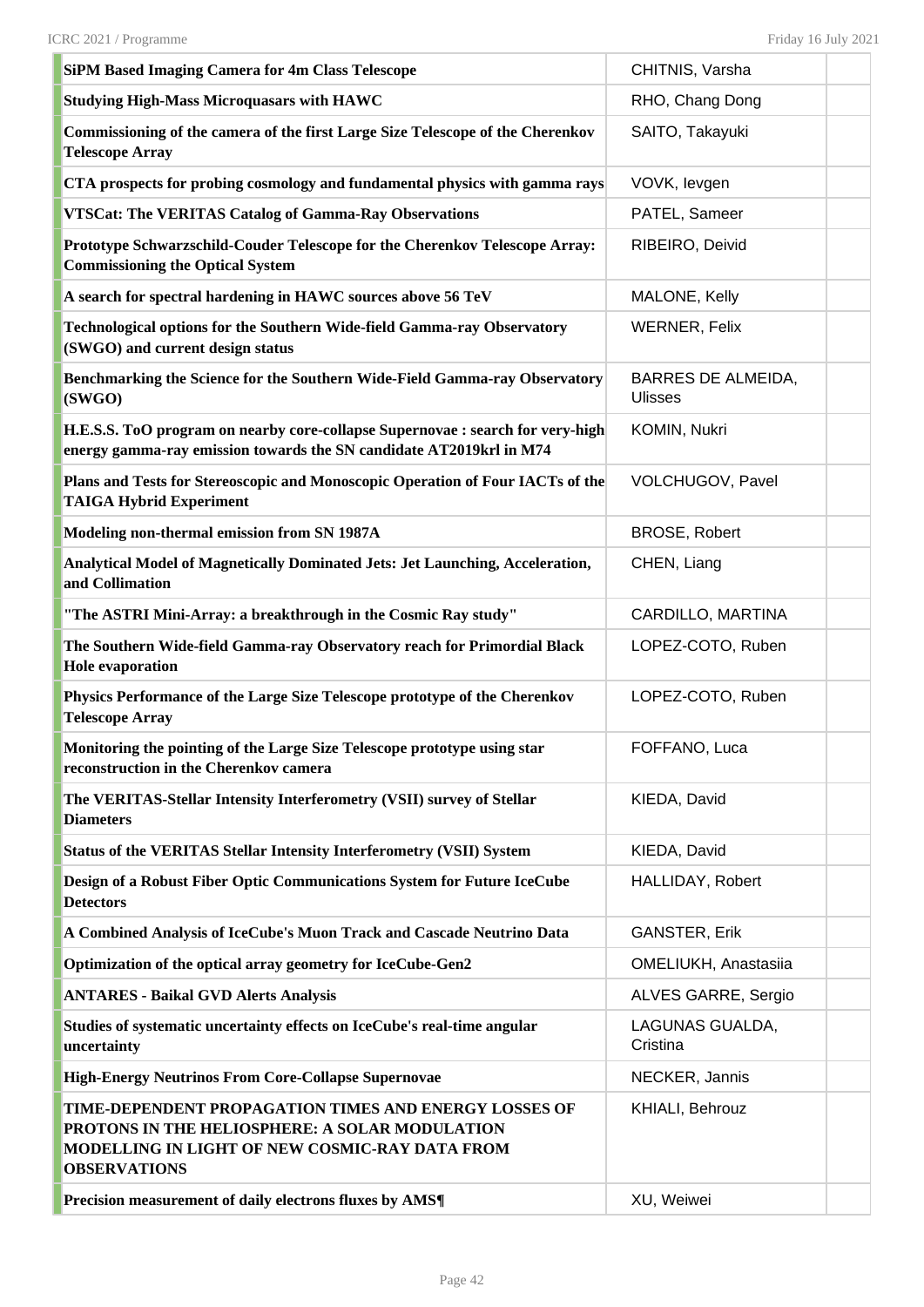| Precision Measurement of Daily Helium Fluxes by the Alpha Magnetic<br>Spectrometer                                                                       | CONSOLANDI, cristina      |
|----------------------------------------------------------------------------------------------------------------------------------------------------------|---------------------------|
| Health threat from cosmic radiation during manned missions to Mars                                                                                       | BLOSHENKO, Alexandra D    |
| Unified thermal model for photohadronic neutrino production in astrophysical<br>sources                                                                  | FIORILLO, Damiano F. G.   |
| <b>KM3NeT Acquisition Electronics: New Developments and Advances in Reliability</b>                                                                      | REAL, Diego               |
| A shell like kilometer spaced array around Icecube                                                                                                       | FARGION, Daniele          |
| Draw me a Neutrino: the first art contest organized by the KM3NeT<br><b>Collaboration</b>                                                                | CIRCELLA, Marco           |
| Technological semiotic mediators in didactic to approach cosmic rays and<br>improve students' scientific knowledge                                       | <b>VERONESI, Ilaria</b>   |
| Students work like astroparticle physicists with Cosmic@Web                                                                                              | LINDENAU, Philipp         |
| "A scuola di Astroparticelle": a synergy between school education and scientific<br>research                                                             | COLALILLO, Roberta        |
| The REINFORCE Project                                                                                                                                    | LE BRETON, Rémy           |
| Making cosmic particle accelerators visible and audible                                                                                                  | OHM, Stefan               |
| A scientific and educational experience to engage high school students to<br>gamma-ray physics                                                           | ARAMO, Carla              |
| Towards Equitable, Diverse, and Inclusive science collaborations: The<br><b>Multimessenger Diversity Network</b>                                         | <b>BECHTOL, Ellen</b>     |
| <b>Completing Aganta Kairos: Capturing Metaphysical Time on the Seventh</b><br><b>Continent</b>                                                          | MADSEN, Jim               |
| Online Masterclass built on the KASCADE Cosmic ray Data Centre                                                                                           | LINK, Katrin              |
| Outreach, Education and Communication Initiatives of the CTA Observatory                                                                                 | FERNÁNDEZ-BARRAL,<br>Alba |
| Discovering cosmic rays with OCRA: outreach activities for students and teachers                                                                         | HEMMER, Sabine            |
| Making particle physics and cosmology accessible for high school students                                                                                | STOPPEL, Hannes           |
| Extreme19: when art and science make the front page                                                                                                      | PRANDINI, Elisa           |
| Almost Two Decades of Teaching Astronomy and Astrophysics, and Providing<br><b>Educational Resources, to Chicago Public School Students and Teachers</b> | DWARKADAS, Vikram         |
| Outreach and educational activities within the EEE cosmic ray network                                                                                    | PINTO, Chiara             |
| <b>Transformation of the Physics and Astronomy courses</b>                                                                                               | BEZNOSKO, Dmitriy         |
| First neutrino oscillation measurement in KM3NeT/ORCA                                                                                                    | NAUTA, Lodewijk           |
| All-flavour search for a diffuse cosmic neutrino flux with ANTARES                                                                                       | FUSCO, Luigi Antonio      |
| Searches for and Characterization of Astrophysical Neutrinos using Starting<br><b>Track Events in IceCube</b>                                            | SILVA, Manuel             |
| <b>Searches for Neutrino Sources with IceCube Cascade Events</b>                                                                                         | SCLAFANI, Stephen         |
| Characterization of the PeV astrophysical neutrino energy spectrum using<br>down-going tracks                                                            | LYU, Yang                 |
| A time-independent search for neutrinos from galaxy clusters with IceCube                                                                                | NISA, Mehr                |
| Every Flare, Everywhere: An All-Sky Untriggered Search for Astrophysical<br><b>Neutrino Transients Using IceCube Data</b>                                | LUCARELLI, Francesco      |
| Searching for neutrino transients below 1 TeV with IceCube                                                                                               | LARSON, Michael           |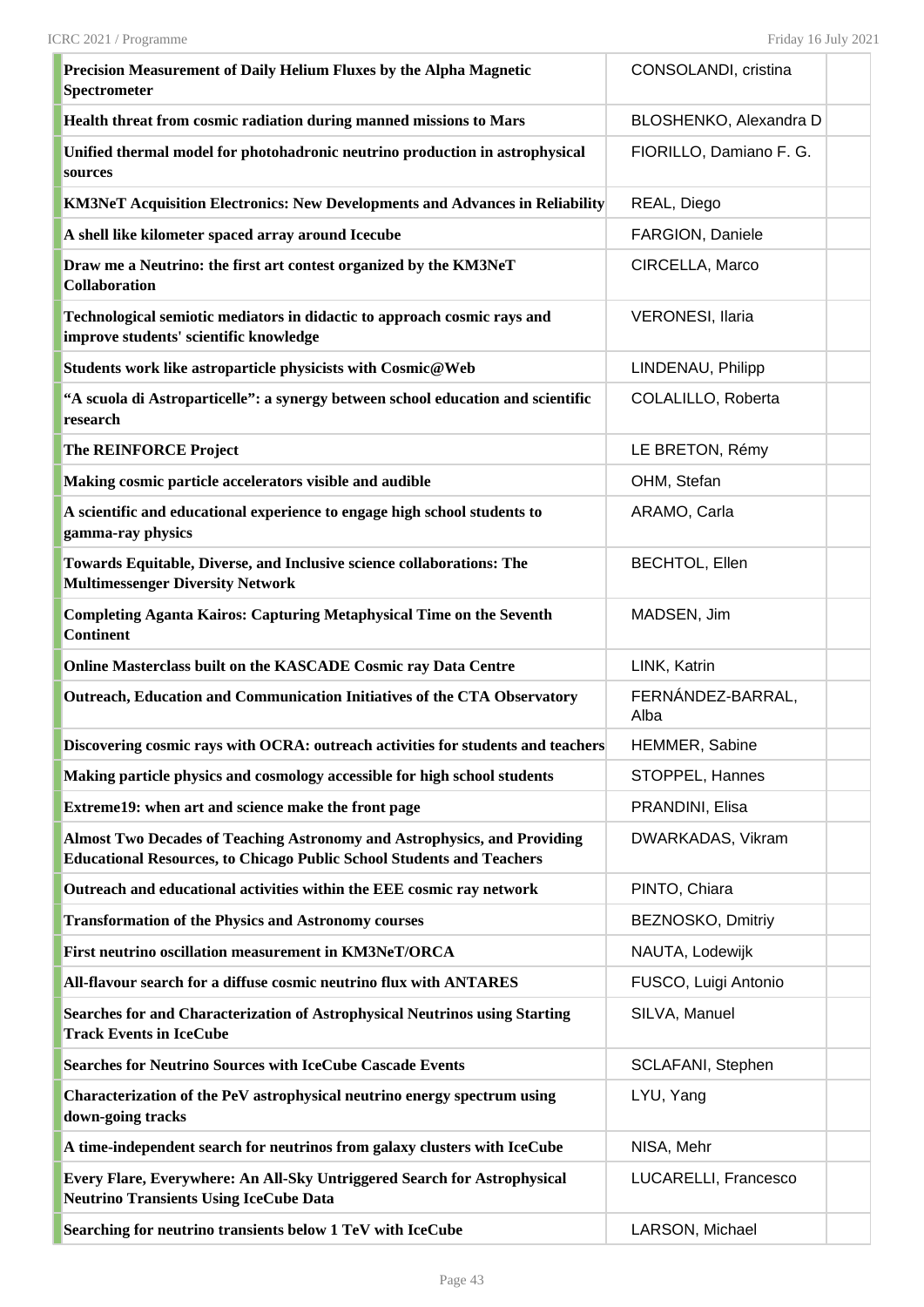| Searches for neutrinos from precursors and afterglows of Gamma-ray Bursts<br>using the IceCube Neutrino Observatory                         | DEOSKAR, Kunal             |  |
|---------------------------------------------------------------------------------------------------------------------------------------------|----------------------------|--|
| Searching for time-dependent high-energy neutrino emission from X-ray binaries<br>with IceCube                                              | LIU, Qinrui                |  |
| <b>Development and Production of Modular Cosmic Ray Telescopes</b>                                                                          | HE, Xiaochun               |  |
| Study of the solar modulation for the cosmic ray isotopes with the PAMELA<br>experiment                                                     | LENNI, Alex                |  |
| Variation of proton fluxes of galactic cosmic rays during 2012-2020 according to<br>data from the Russian spacecraft in geostationary orbit | BONDAREV, Evgeny           |  |
| Relativistic Electron Precipitation Observations with CALET on the<br><b>International Space Station</b>                                    | BRUNO, Alessandro          |  |
| Observation of Z>2 trapped nuclei by AMS on ISS                                                                                             | VALENCIA, Martha           |  |
| Low Cost Neutron and Muon Detectors for Soil Moisture Monitoring                                                                            | STOWELL, Patrick           |  |
| Measurement of the re-entrant lepton spectrum with the High-Energy Particle<br><b>Detector on board CSES-01</b>                             | SOTGIU, Alessandro         |  |
| <b>COSMIC RAY VARIATIONS in November-December, 2012</b>                                                                                     | LUKOVNIKOVA, Anna          |  |
| Statistical error for cosmic rays modulation evaluation by 1D and 2D models                                                                 | MYKHAILENKO,<br>Viacheslav |  |
| Cosmic rays modulation in heliosphere models on GPU                                                                                         | SOLANIK, Michal            |  |
| A web application for monitoring cosmic rays and solar activity                                                                             | PELOSI, David              |  |
| MODULATION OF LONG-TERM COSMIC RAY VARIATIONS DURING<br>SOLAR ACTIVITY MINIMUM OF THE 24TH SOLAR CYCLE                                      | DORMAN, Lev                |  |
| Comparison of the energy spectra between pileup shock and converging shock                                                                  | WANG, Xin                  |  |
| Geant4 Modeling of the EPI-Hi Instrument on Parker Solar Probe to Calculate<br><b>Solar Energetic Electron Spectra</b>                      | LABRADOR, A.W.             |  |
| Anisotropy of Cosmic Rays and Chaotic Trajectories in the Heliosphere                                                                       | LÓPEZ-BARQUERO,<br>Vanessa |  |
| Test particle simulations of SEPs originating from an expanding shock-like source                                                           | HUTCHINSON, Adam           |  |
| Data driven analysis of Galactic cosmic rays in the heliosphere: diffusion of<br>cosmic protons and nuclei                                  | TOMASSETTI, Nicola         |  |
| <b>STUDY OF THE MODULATION OF GALACTIC POSITRONS AND</b><br>ELECTRONS FROM 2006-2016 WITH THE PAMELA EXPERIMENT                             | MIKHAILOV, Vladimir        |  |
| Characteristics of the N-component of the heliospheric magnetic field observed by<br><b>IMP and ACE over 46 years</b>                       | <b>BURGER, Renier</b>      |  |
| New Data from the ISOIS instrument Suite on Parker Solar Probe                                                                              | <b>CHRISTIAN, Eric</b>     |  |
| Search for neutrinos associated with solar flare                                                                                            | OKAMOTO, Kohei             |  |
| Performance of the ISOIS/EPI-Hi instrument on NASA's Parker Solar Probe for<br>measuring ions between ~1 and ~100 MeV/nuc                   | WIEDENBECK, M.E.           |  |
| Study of momentum diffusion with the effect of adiabatic focusing                                                                           | WANG, junfang              |  |
| Suprathermal Electron Acceleration by an ICME-driven Quasi-perpendicular<br>Shock on 2000 Feb 11                                            | KONG, Fanjing              |  |
| Measurement of interplanetary magnetic field in short period using the<br>cosmic-ray Sun shadow measured by LHAASO                          | NAN, Yuncheng              |  |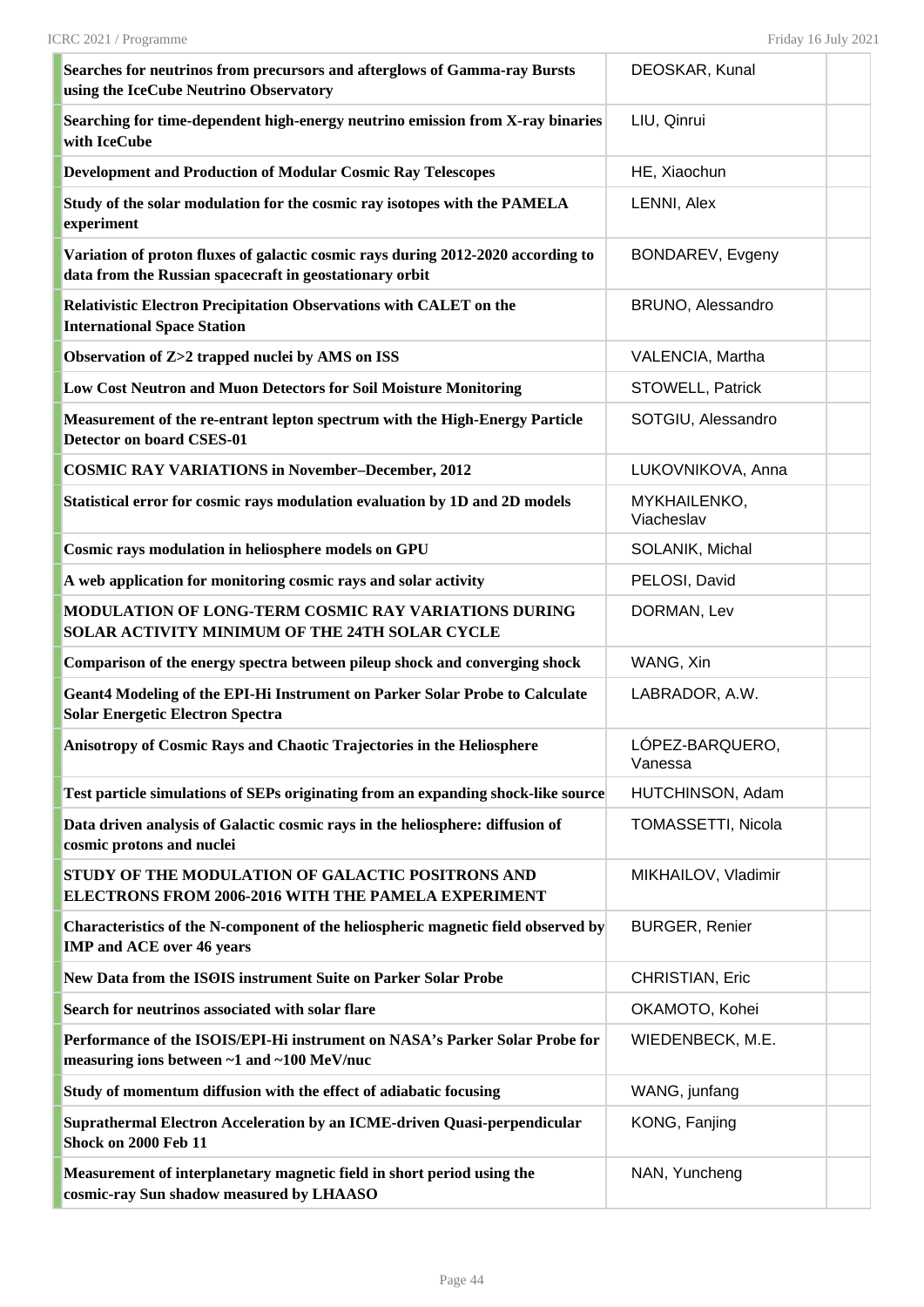| Disturbances in communication and radar work on the air traffic control tower of<br>the military airport in Deblin.                                                   | ISKRA, Krzysztof            |  |
|-----------------------------------------------------------------------------------------------------------------------------------------------------------------------|-----------------------------|--|
| Evolution of electron spectrum during March 2012 by ARINA spectrometer data                                                                                           | MIKHAILOV, Vladimir         |  |
| Response functions of semi-leaded neutron monitor count rates and leader rates<br>from latitude surveys during 2019-2020                                              | YAKUM, Panutda              |  |
| The effects of magnetic boundary on the uniform distribution of energetic particle<br>intensities observed by multiple spacecraft                                     | WANG, Yang                  |  |
| A study of variations of galactic cosmic ray intensity based on a hybrid<br>data-processing method                                                                    | SHEN, Zhenning              |  |
| Modeling of the TeV cosmic-ray anisotropy based on intensity mapping in an<br><b>MHD-simulated heliosphere</b>                                                        | SAKO, Takashi K.            |  |
| <b>Implications of Solar Magnetograms for the Drifts of Cosmic Rays</b>                                                                                               | FICHTNER, Horst             |  |
| Development of the Solar Neutron TRACking (SONTRAC) Concept                                                                                                           | MITCHELL, J. Grant          |  |
| TeV Cosmic Rays at the Sun: A Diffusive Approach                                                                                                                      | KOTA, Jozsef                |  |
| ICaRO: a new cosmic ray detector at Izaña Atmospheric Observatory                                                                                                     | BLANCO AVALOS, Juan<br>José |  |
| Role of heavier-than-helium nuclei in neutron monitor response: latest results                                                                                        | KOLDOBSKIY, Sergey          |  |
| Statistical analysis of Sunspot Area and their Heliospheric Effect for the Period<br>1986-2016                                                                        | SINGH, Prithvi Raj          |  |
| New insights from cross-correlation studies between Solar activity and<br><b>Cosmic-ray fluxes</b>                                                                    | TOMASSETTI, Nicola          |  |
| Measurement of the neutron travel time distribution inside a neutron monitor                                                                                          | CHAIWONGKHOT,<br>Kullapha   |  |
| Proton fluxes inside the South Atlantic Anomaly measured by the High-Energy<br>Particle Detector (HEPD) on board the CSES-01 satellite during the 2018-2021<br>period | MARTUCCI, Matteo            |  |
| The High-Energy Particle Detector (HEPD) as a space weather monitoring<br>instrument on board the CSES-01 satellite                                                   | PALMA, Francesco            |  |
| Commissioning of CALLISTO spectrometers in Peru and observations of type III<br><b>Solar Radio Bursts</b>                                                             | BAZO, Jose                  |  |
| Galactic cosmic ray modulation in the heliosphere based on Australian muon<br>telescopes data. Recurrent variations of cosmic rays intensity and anisotropy           | MODZELEWSKA, Renata         |  |
| On the solar poloidal magnetic field as one of the main factors for maximum GCR<br>intensity for the last five sunspot minima                                         | KRAINEV, Mikhail            |  |
| <b>Cosmic-ray interactions with the Sun</b>                                                                                                                           | MAZZIOTTA, Mario Nicola     |  |
| Determination of Yield Functions of Neutron Counters at the South Pole from<br><b>Monte-Carlo Simulation</b>                                                          | PAGWHAN, Audcharaporn       |  |
| Numerical modeling of the solar modulation of helium isotopes in the inner<br>heliosphere                                                                             | NGOBENI, Donald             |  |
| Quality survey of Neutron Monitor data sources for 1951-2019                                                                                                          | VÄISÄNEN, Pauli             |  |
| Validation of Monte Carlo Yield Function of a Semi-Leaded Neutron Monitor<br>using Latitude Survey Data in 2019 and 2020                                              | SERIPIENLERT, Achara        |  |
| Solar magnetic polarity effect on neutron monitor count rates from latitude<br>surveys versus Antarctic stations                                                      | POOPAKUN, Kledsai           |  |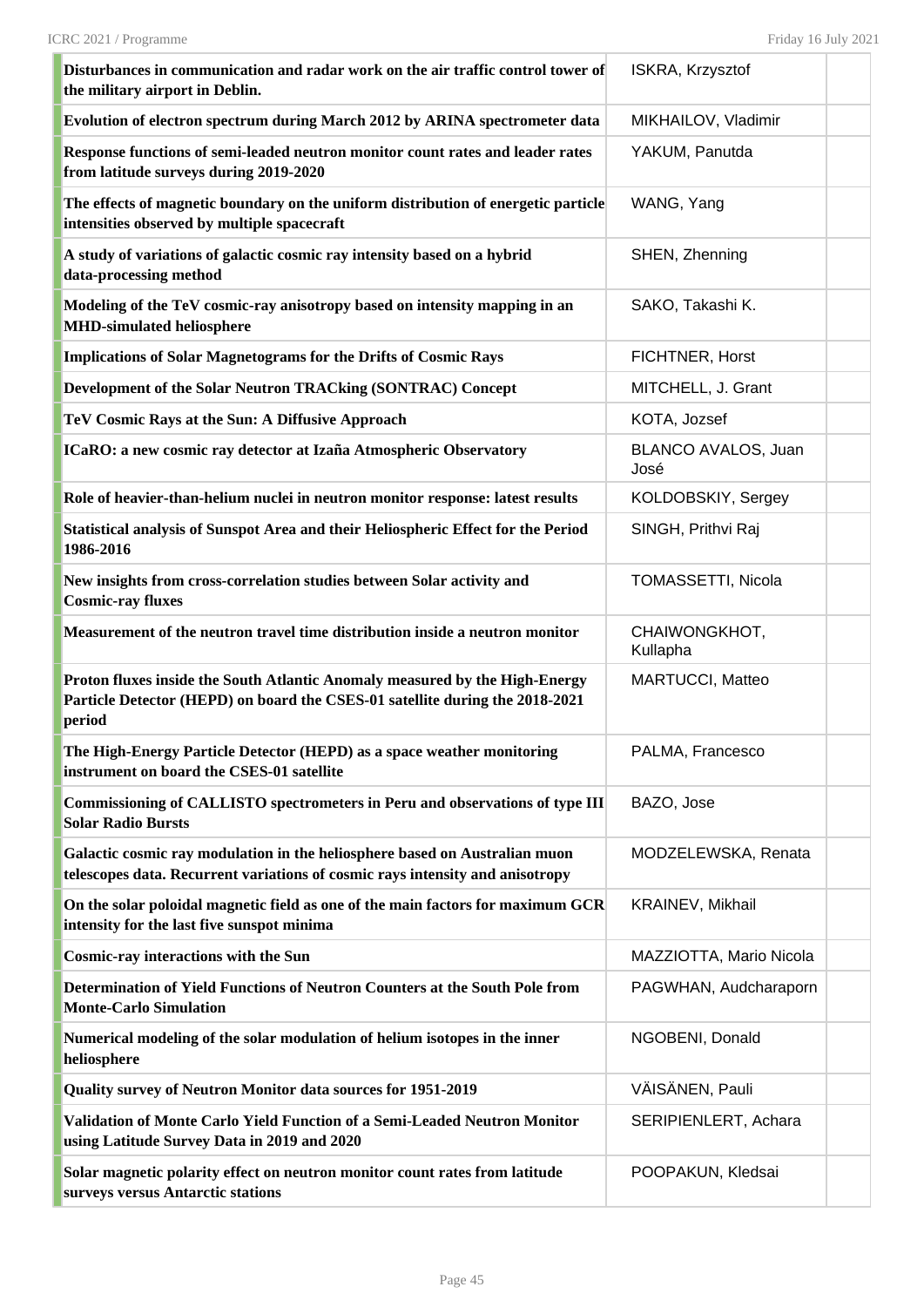| <b>Cosmic Rays from the Termination Shock to the Heliopause: the Role of the</b><br><b>Heliospheric Current Sheet</b> | KOTA, Jozsef         |  |
|-----------------------------------------------------------------------------------------------------------------------|----------------------|--|
| Direct Determination of a Bare Neutron Counter Yield Function                                                         | NUNTIYAKUL, Waraporn |  |
| A major update of the International GLE Database: Correction for the variable<br><b>GCR</b> background                | USOSKIN, Ilya        |  |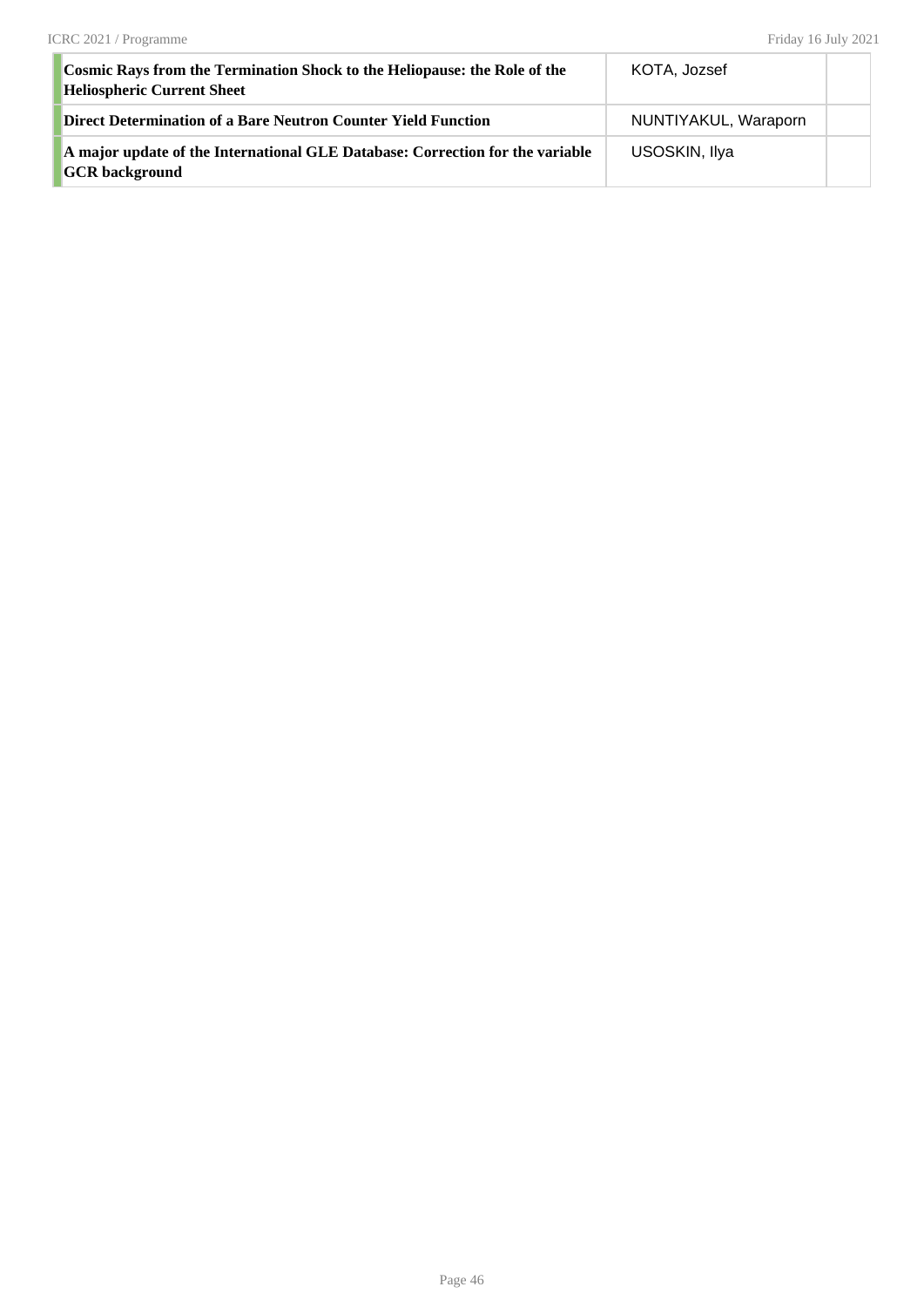# **Monday 19 July 2021**

# **Discussion: Presenter Forum 2 – Morning | All Categories - Identical contributions and allocation as in Presenter Forum 1 (12:00 PM-1:30 PM)**

#### **Break (1:30 PM-2:00 PM)**

#### **Plenary: Review 04 (2:00 PM-3:30 PM)**

#### **-Conveners: Andrew Taylor**

| time title                                                                                              | presenter      |
|---------------------------------------------------------------------------------------------------------|----------------|
| 2:00 FM beutron Star Mergers as Multi-Messenger Sources                                                 | METZGER, Brian |
| 2:45 PM opagation of cosmic rays in Galactic turbulence: theory confronted with<br><b>lobservations</b> | YAN, Huirong   |

#### **Break (3:30 PM-4:00 PM)**

#### **Plenary: Highlight 07 (4:00 PM-5:30 PM)**

#### **-Conveners: Karl-Heinz Kampert**

| time title                                                        | presenter      |
|-------------------------------------------------------------------|----------------|
| 4:00 PM ghlights of LHAASO science results                        | CAO, Zhen      |
| 4:30 PS bearching for Dark Matter from the Sun with IceCube       | LAZAR, Jeffrey |
| 5:00 PM blarized muons and the origin of biological homochirality | GLOBUS, Noemie |

#### **Break (5:30 PM-6:00 PM)**

#### **Discussion: 45 Probing the Distribution of Cosmic Rays in Galaxies | GAD-GAI-CRD (6:00 PM-7:30 PM)**

| title                                                                                                  | presenter                 | boar<br>d |
|--------------------------------------------------------------------------------------------------------|---------------------------|-----------|
| A study of super-luminous stars with the Fermi Large Area Telescope                                    | DE MENEZES, Raniere       |           |
| Probing Galactic cosmic rays with \$gamma\$-ray observations of giant molecular<br>clouds              | PERON, Giada              |           |
| Signatures of Recent Cosmic-Ray Acceleration in the High-Latitude gamma-Ray<br><b>Sky</b>              | JOHANNESSON,<br>Gudlaugur |           |
| Cosmic-ray variations in the solar neighbourhood                                                       | <b>GRENIER, Isabelle</b>  |           |
| Multi-wavelength probes of the Fermi GeV excess                                                        | BERTEAUD, Joanna          |           |
| Giant cosmic ray halos around M31 and the Milky Way                                                    | GABICI, Stefano           |           |
| Analyzing the Fermi Bubbles with DAMPE                                                                 | SHEN, Zhaoqiang           |           |
| Measurement of the diffuse gamma-ray emission from Galactic plane with<br><b>LHAASO-KM2A</b>           | ZHAO, shiping             |           |
| Gamma-gamma absorption in the Galactic Center                                                          | CONTE, Francesco          |           |
| A Novel Approach towards the Search for Gamma-ray Emission from the<br>Northern Fermi Bubble with HAWC | SURAJBALI, Pooja          |           |
| Galactic diffuse emission of gamma rays and neutrinos of energy above 100 TeV                          | <b>VERNETTO, Silvia</b>   |           |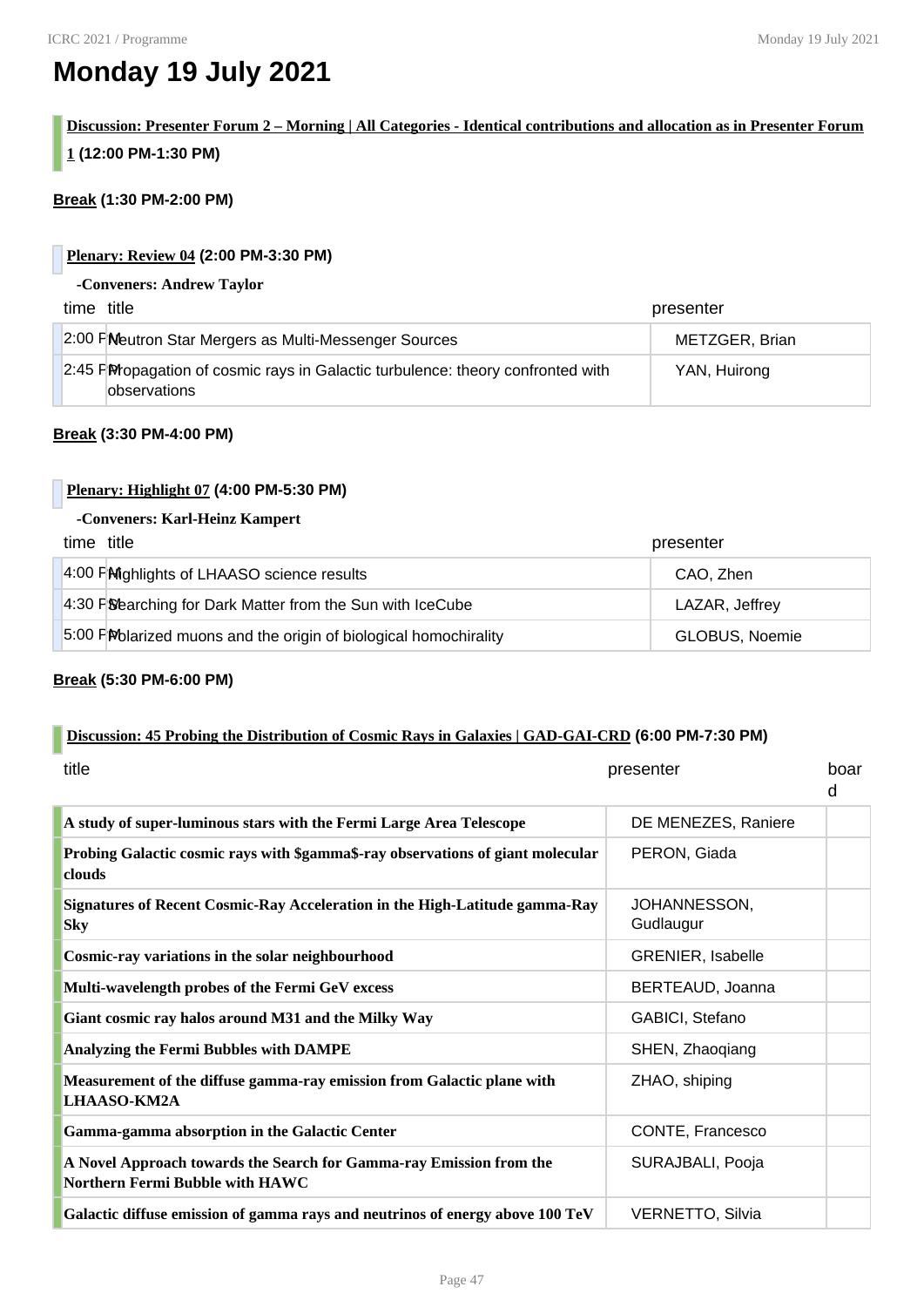| <b>Galactic Diffuse Emission Analysis With HAWC Data</b>                                                            | NAYERHODA, Amid         |  |
|---------------------------------------------------------------------------------------------------------------------|-------------------------|--|
| Observation of ultra-high-energy diffuse gamma rays from the galactic plane with<br>the Tibet air shower array      | KAWATA, Kazumasa        |  |
| Search for TeV emission from the base of the Fermi Bubbles with H.E.S.S.                                            | <b>MOULIN, Emmanuel</b> |  |
| Search for enhanced TeV gamma ray emission from Giant Molecular Clouds<br>using H.E.S.S.                            | SINHA, Atreyee          |  |
| <b>Stochastic Fluctuations of Low-Energy Cosmic Rays and the Interpretation of</b><br>Voyager Data                  | PHAN, Vo Hong Minh      |  |
| Interstellar cosmic-ray spectra (1) just outside the heliosphere and (2) in the local<br>medium: are they the same? | ORLANDO, Elena          |  |
| A new GeV-TeV particle component and the barrier of cosmic-ray sea in the<br><b>CMZ</b> region                      | HUANG, Xiaoyuan         |  |

#### **Discussion: 39 Astrophysical Neutrinos – Theoretical & Experimental Results | NU (6:00 PM-7:30 PM)**

| title                                                                                          | presenter            | hoar<br>d |
|------------------------------------------------------------------------------------------------|----------------------|-----------|
| A New Search for Neutrino Point Sources with IceCube                                           | NIEDERHAUSEN, Hans   |           |
| IceCube Search for High-Energy Neutrinos from Ultra-Luminous Infrared<br><b>Galaxies</b>       | CORREA, Pablo        |           |
| Search for an association between neutrinos and radio-selected blazars with<br><b>ANTARES</b>  | AUBLIN, Julien       |           |
| High-Energy Neutrinos from Non-Relativistic Shock-Powered Transients                           | FANG, Ke             |           |
| Search for high-energy neutrino emission from hard X-ray AGN                                   | GOSWAMI, Sreetama    |           |
| Search for Astrophysical Neutrino Transients with IceCube DeepCore                             | CHEN, Chujie         |           |
| Searches for point-like sources of cosmic neutrinos with 13 years of ANTARES<br>data           | ILLUMINATI, Giulia   |           |
| Neutrino predictions from choked GRBs and comparison with the observed<br>cosmic neutrino flux | DI PALMA, Irene      |           |
| Very high energy neutrinos from Gamma Ray Bursts in dense clusters                             | ŚMIAŁKOWSKI, Andrzej |           |
| <b>Neutrinos from galactic sources</b>                                                         | NIRO, Viviana        |           |
| Unraveling the nature of GRBs progenitors though neutrinos                                     | MORALES, Gibran      |           |
| <b>High-Energy Neutrino Production in Clusters of Galaxies</b>                                 | HUSSAIN, Saqib       |           |

## **Discussion: 18 Cosmic Ray Secondary nuclei: observations and impact on theories | CRD (6:00 PM-7:30 PM)**

| title                                                                                                                                                          | presenter                   | boar<br>d |
|----------------------------------------------------------------------------------------------------------------------------------------------------------------|-----------------------------|-----------|
| <b>GALPROP Framework for Galactic Cosmic Ray Propagation and Associated</b><br><b>Photon Emissions</b>                                                         | MOSKALENKO, Igor            |           |
| <b>Study Of Cosmic Ray Spectral Hardening Using GALPROP</b>                                                                                                    | WU, Hongyi                  |           |
| Cosmic-ray propagation analyses and implications of current spallation cross<br>sections parametrisations with the DRAGON2 code                                | DE LA TORRE LUQUE,<br>Pedro |           |
| <b>Measurement of Nuclear Fragmentation Cross Sections with NA61/SHINE for a</b><br>better understanding of the Propagation of Cosmic-Ray Nuclei in the Galaxy | AMIN, Neeraj                |           |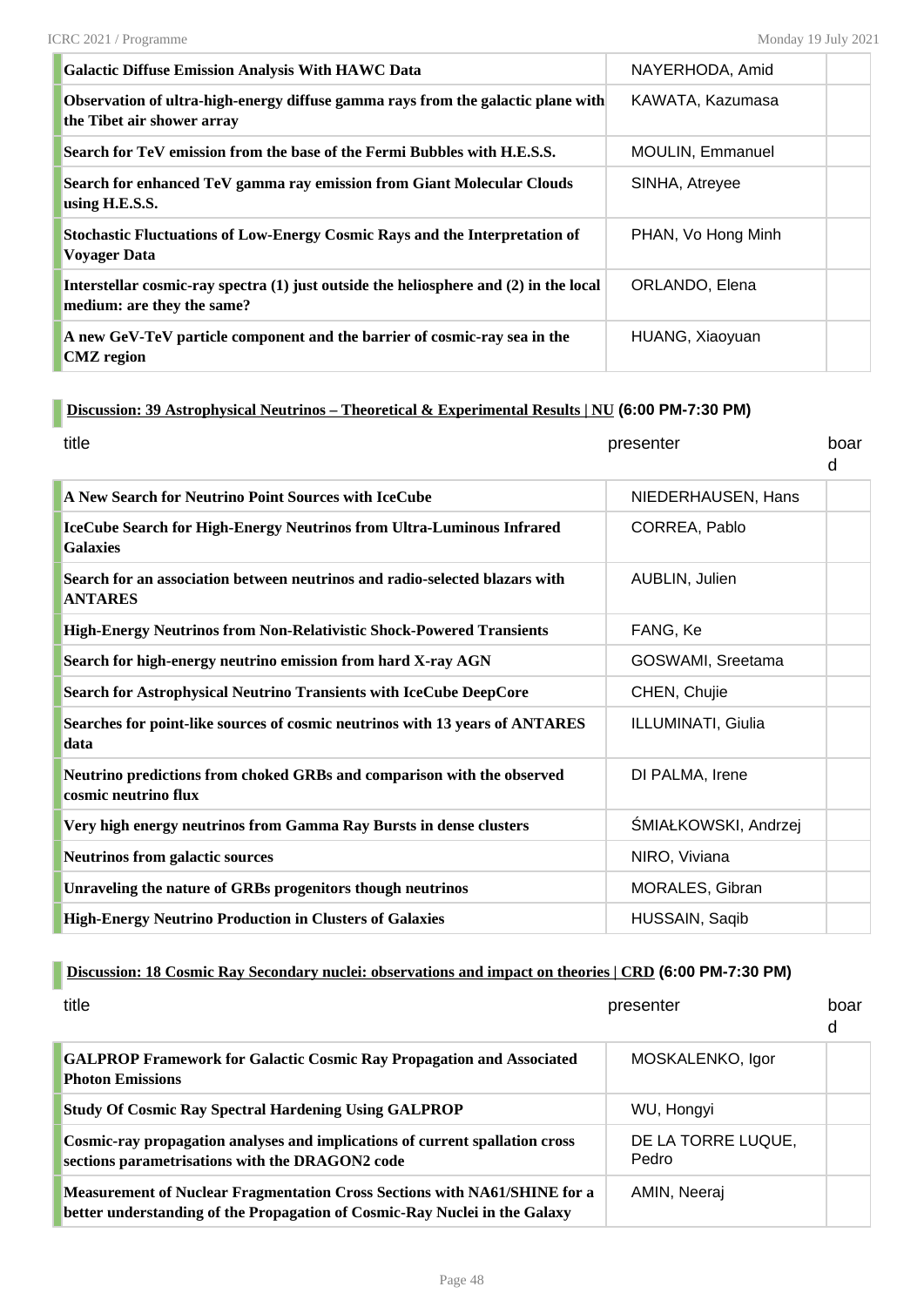| Properties of Heavy Secondary Fluorine Cosmic Rays Results from the Alpha<br><b>Magnetic Spectrometer</b>                                    | YAN, Qi                     |  |
|----------------------------------------------------------------------------------------------------------------------------------------------|-----------------------------|--|
| Interpretation of the spectral inhomogeneity in the 10TV region in terms of a<br>close source                                                | YUROVSKY, Vladimir          |  |
| Properties of Cosmic Helium Isotopes Measured by the Alpha Magnetic<br>Spectrometer                                                          | GIOVACCHINI, Francesca      |  |
| Cosmic-ray beryllium isotope ratio measured by BESS Polar-II                                                                                 | WADA, Takuya                |  |
| A unified picture for three different cosmic-ray observables.                                                                                | GAGGERO, Daniele            |  |
| Combined analysis of AMS-02 secondary-to-primary ratios: universality of<br>cosmic ray propagation and consistency of nuclear cross sections | VECCHI, Manuela             |  |
| Implications of Li to O data of AMS-02 on our understanding cosmic-ray<br>propagation                                                        | KORSMEIER, Michael          |  |
| Measurement of the Boron to Carbon Flux Ratio in Cosmic Rays with the<br><b>DAMPE Experiment</b>                                             | YUE, Chuan                  |  |
| Progress on Ultra-Heavy Cosmic-Ray Analysis with CALET on the International<br><b>Space Station</b>                                          | ZOBER, Wolfgang             |  |
| Properties of Light Primary and Secondary Cosmic Rays He-C-O and Li-Be-B<br><b>Measured with the AMS on the ISS</b>                          | GAST, Henning               |  |
| <b>Cosmic-Ray Isotopes with the Alpha Magnetic Spectrometer</b>                                                                              | DEROME, Laurent             |  |
| Precision Measurement of Cosmic Ray Deuterons with the Alpha Magnetic<br>Spectrometer                                                        | FERRONATO BUENO,<br>Eduardo |  |
| Measurement of the cosmic-ray secondary-to-primary ratios with CALET on the<br><b>International Space Station</b>                            | AKAIKE, Yosui               |  |

## **Discussion: 30 Schools and tools | O&E (6:00 PM-7:30 PM)**

| title                                                                                                                                | presenter                          | boar<br>d |
|--------------------------------------------------------------------------------------------------------------------------------------|------------------------------------|-----------|
| Collaboration between high schools in Japan and Argentina for cosmic-ray<br>research using Cosmic Watches                            | NAKAMORI, Takeshi                  |           |
| Cosmic rays and the structure of the universe studied in Cosmic Ray Extremely<br><b>Distributed Observatory with citizen science</b> | KAMINSKI, Robert                   |           |
| Development of a portable SiPM scintillator tracker for cosmic rays                                                                  | PILLERA, Roberta                   |           |
| QuarkNet High School Cosmic Ray Projects                                                                                             | ADAMS, Mark                        |           |
| Astro-photography as an effective tool for Outreach and Education: IACT in<br>exposition                                             | <b>IOVENITTI, Simone</b>           |           |
| The 2021 Open-Data release by the Pierre Auger Collaboration                                                                         | SCHERINI, Viviana                  |           |
| <b>Global Cosmic-Ray studies educational platform</b>                                                                                | <b>BRUANT GULEJOVA,</b><br>Barbora |           |
| MoCRiS a low-cost stratospheric balloon platform to measure the particle flux of<br>cosmic ray showers in the high atmosphere.       | <b>BOCCI, Valerio</b>              |           |

## **Discussion: 09 Atmospheric and geophysical phenomena | CRI (6:00 PM-7:30 PM)**

title times and the presenter board of the presenter board board board board board board board board board boar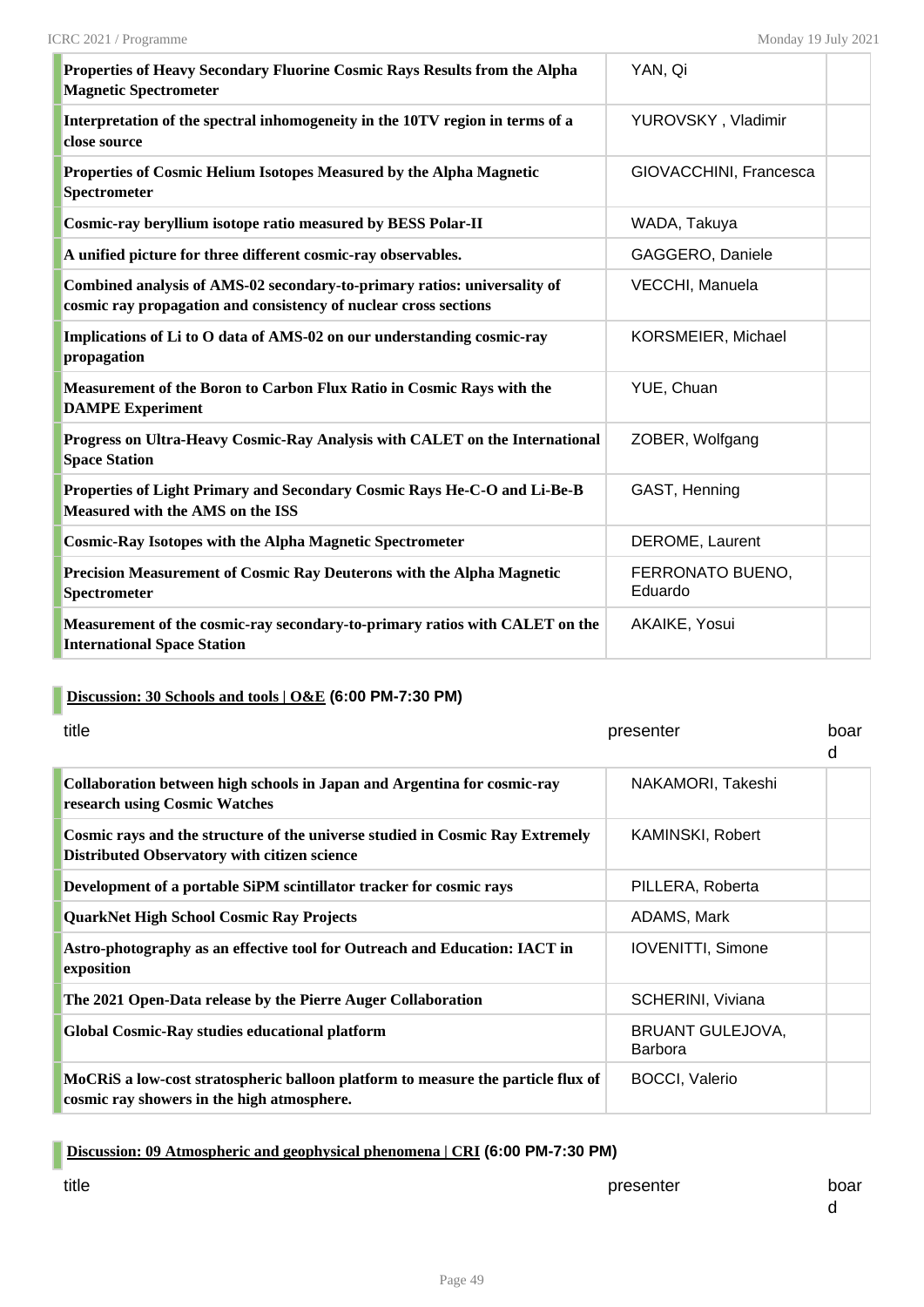| Relativistic dust grains: a new subject of research with orbital fluorescence<br>detectors                                                  | KLIMOV, Pavel               |
|---------------------------------------------------------------------------------------------------------------------------------------------|-----------------------------|
| A study on UV emission from clouds with Mini-EUSO                                                                                           | GOLZIO, Alessio             |
| A search for bursts at 0.1 PeV with a small air shower array.                                                                               | CLAY, Roger                 |
| <b>Observation of Variations in Cosmic Ray Shower Rates During Thunderstorms</b><br>and Implications for Large-Scale Electric Field Changes | ABBASI, Rasha               |
| The lateral distribution of vertical and inclined showers during thunderstorms at<br><b>LHAASO</b> observatory                              | ZHOU, Xunxiu                |
| <b>Study on multi-ELVES in the Pierre Auger Observatory</b>                                                                                 | VÁSQUEZ RAMÍREZ,<br>Adriana |
| Satellite Data for Atmospheric Monitoring at the Pierre Auger Observatory                                                                   | PUYLEART, Andrew            |
| <b>Downward Terrestrial Gamma-ray Flashes in Auger?</b>                                                                                     | COLALILLO, Roberta          |
| The azimuthal distribution of thunderstorm events recorded by the GRAPES-3<br>experiment                                                    | HARIHARAN, Balakrishnan     |
| A lightning detection system for studying transient phenomena in cosmic rays<br>observatories                                               | PEÑA-RODRÍGUEZ, Jesús       |
| Observation of Transient Luminous Events with the Mini-EUSO telescope on<br>board the ISS                                                   | MARCELLI, laura             |
| The progress of High-Energy Physics in Atmosphere achieved with the<br>implementation of particle physics and nuclear spectroscopy methods  | CHILINGARIAN, Ashot         |
| <b>Insight Into Lightning Initiation via Downward Terrestrial Gamma-ray Flash</b><br><b>Observations at Telescope Array</b>                 | REMINGTON, Jackson          |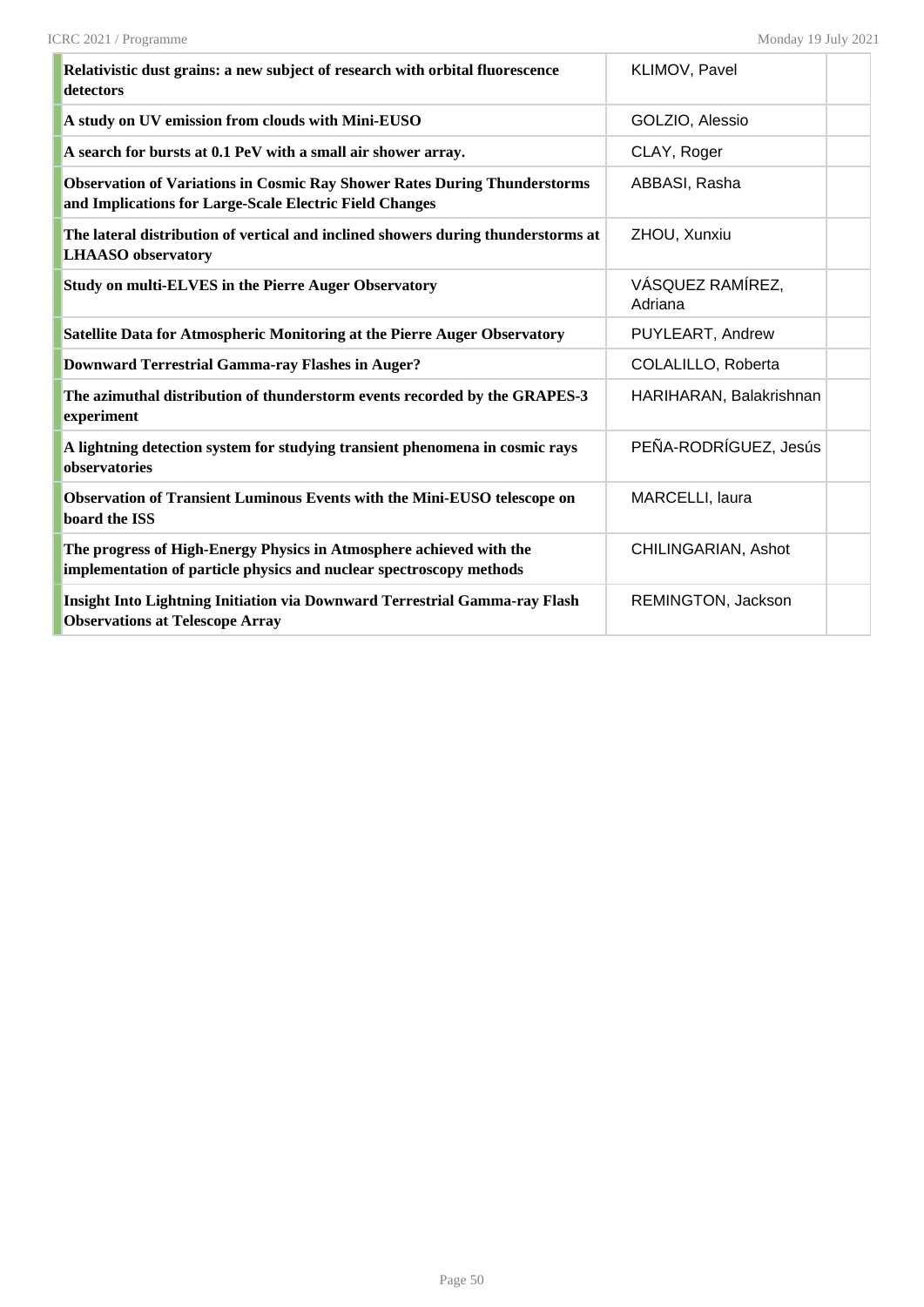# **Tuesday 20 July 2021**

#### **Discussion: 10 EAS reconstruction and analyses | CRI (12:00 PM-1:30 PM)**

| title                                                                                                                                   | presenter              | boar<br>d |
|-----------------------------------------------------------------------------------------------------------------------------------------|------------------------|-----------|
| Reconstruction of Events Recorded with the Water-Cherenkov and Scintillator<br><b>Surface Detectors of the Pierre Auger Observatory</b> | SCHMIDT, David         |           |
| Neutron production in extensive air showers                                                                                             | ENGEL, Ralph           |           |
| <b>Muography for the Colombian Volcanoes</b>                                                                                            | NUNEZ, Luis            |           |
| A study of the Moon shadow by using GRAPES-3 muon telescope                                                                             | ZUBERI, Meeran         |           |
| Reconstruction of Nearly-Horizontal Muons in the HAWC Observatory                                                                       | SPRINGER, R. Wayne     |           |
| The Energy Scale Calibration using the Moon Shadow of LHAASO-WCDA<br><b>Detector</b>                                                    | WANG, Yanjin           |           |
| Simulation study for the future IceCube-Gen2 surface array                                                                              | LESZCZYŃSKA, Agnieszka |           |
| <b>TAx4 Hybrid Simulation and Reconstruction</b>                                                                                        | GONZALEZ, Ricardo      |           |

#### **Discussion: 40 Dark Matter Indirect Detection and Cosmological Substructures | DM (12:00 PM-1:30 PM)**

| title                                                                                                                       | presenter                       | boar<br>d |
|-----------------------------------------------------------------------------------------------------------------------------|---------------------------------|-----------|
| Sensitivity of the Cherenkov Telescope Array to dark subhalos                                                               | CORONADO-BLÁZQUEZ,<br>Javier    |           |
| Shedding light on low-mass subhalo survival with numerical simulations                                                      | AGUIRRE-SANTAELLA,<br>Alejandra |           |
| Searching for dark matter subhalos with the Fermi-LAT                                                                       | CORONADO-BLÁZQUEZ,<br>Javier    |           |
| Dark Matter search in dwarf irregular galaxies with the Fermi Large Area<br><b>Telescope</b>                                | GAMMALDI, Viviana               |           |
| The sensitivity of the Cherenkov Telescope Array to gamma-ray emission from<br>the Perseus galaxy cluster                   | PÉREZ-ROMERO, Judit             |           |
| Searching for isolated black holes in the Milky Way                                                                         | SCARCELLA, Francesca            |           |
| <b>Optical Microlensing by Primordial Black Holes with IACTs</b>                                                            | PFRANG, Konstantin<br>Johannes  |           |
| Search for dark matter annihilation signals from unidentified Fermi-LAT objects<br>with H.E.S.S.                            | MALYSHEV, Denys                 |           |
| Exploring MeV gamma rays from dark matter annihilation and evaporating<br>primordial black holes in the GRAMS experiment    | LEYVA, Jonathan                 |           |
| Classification of targets for gamma-ray dark matter searches with<br>velocity-dependent annihilation and substructure boost | STREF, Martin                   |           |
| Limits on primordial black hole evaporation from H.E.S.S. observations.                                                     | <b>TAVERNIER, Thomas</b>        |           |

# **Discussion: 56 New Instruments, Performance & Future Projects for Ground-Based Gamma-Ray Astronomy | GAI (12:00 PM-1:30 PM)**

title times and the presenter board of the presenter board board board board board board board board board boar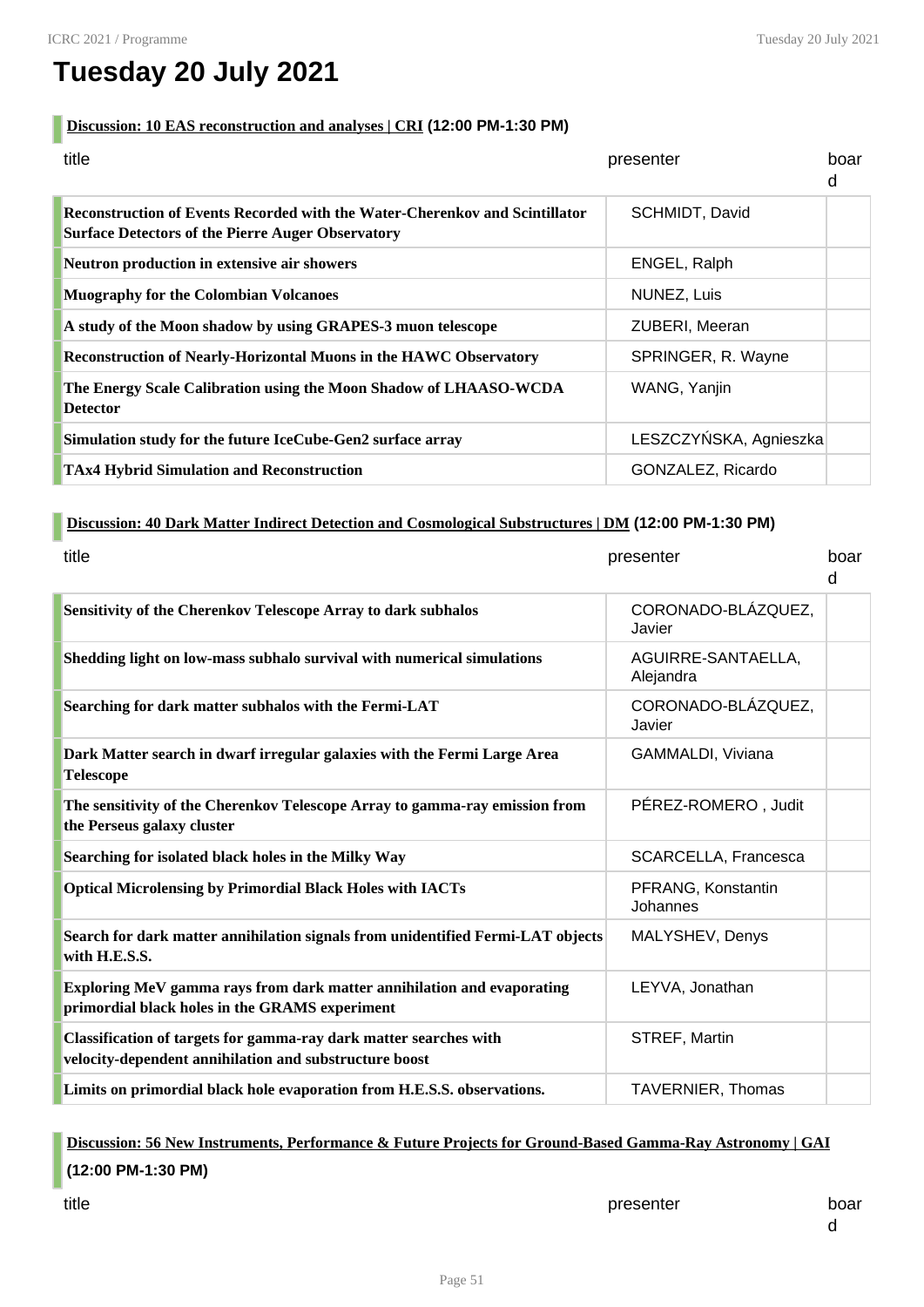| Development of an advanced SiPM camera for the Large Size Telescope of the<br><b>Cherenkov TelescopeArray Observatory</b>           | <b>HELLER, Matthieu</b>                |  |
|-------------------------------------------------------------------------------------------------------------------------------------|----------------------------------------|--|
| STACEX: a RPC-based detector for a multi-messenger Southern observatory in<br>the GeV-PeV range                                     | <b>RODRIGUEZ</b><br>FERNANDEZ, Gonzalo |  |
| The high-energy upgrade of the HAWC observatory: operation, calibration and<br>performance.                                         | JARDIN-BLICQ, Armelle                  |  |
| The TAIGA - an advanced hybrid detector complex for astroparticle physics,<br>cosmic ray physics and gamma-ray astronomy            | <b>BUDNEV, Nikolay</b>                 |  |
| Current status of ALPACA for exploring sub-PeV gamma-ray sky in Bolivia                                                             | SAKO, Takashi                          |  |
| The ASTRI mini-array at Teide Observatory                                                                                           | ANTONELLI, Lucio Angelo                |  |
| Performance of the new FlashCam-based camera in the 28m telescope of H.E.S.S.                                                       | BI, Baiyang                            |  |
| Current Status of electromagnetic particle detectors for LHAASO-KM2A                                                                | LIU, jia                               |  |
| <b>Operation of the LHAASO-WCDA</b>                                                                                                 | LIU, Cheng                             |  |
| Simulating the performance of the Southern Wide-view Gamma-ray Observatory                                                          | SCHOORLEMMER, Harm                     |  |
| The Carpet-3 EAS array: a current status                                                                                            | ROMANENKO, Viktor                      |  |
| Simulations performance for an array of refractive air-Cherenkov telescopes<br>HAWC's Eye in hybrid setup with the HAWC Observatory | SERNA-FRANCO, José                     |  |
| Expected performance of the ALTO particle detector array designed for 200 GeV<br>- 50 TeV gamma-ray astronomy.                      | SENNIAPPAN, Mohanraj                   |  |
| Status and results of the prototype Large Size Telescope of CTA                                                                     | MAZIN, Daniel                          |  |
| <b>Status update of MACE Gamma-ray telescope</b>                                                                                    | YADAV, Kuldeep                         |  |

# **Discussion: 38 The Future of Neutrino Telescopes | NU (12:00 PM-1:30 PM)**

| title                                                                                                                  | presenter                                        | boar<br>d |
|------------------------------------------------------------------------------------------------------------------------|--------------------------------------------------|-----------|
| Feasibility of detecting B8 solar neutrinos at JUNO                                                                    | ZHAO, Jie                                        |           |
| Potential of Core-Collapse Supernova Neutrino Detection at JUNO                                                        | HUANG, Xin                                       |           |
| <b>JUNO Physics Prospects</b>                                                                                          | <b>ATHAYDE MARCONDES</b><br>DE ANDRÉ, João Pedro |           |
| Pacific Ocean Neutrino Experiment (P-ONE): prototype line development                                                  | SPANNFELLNER, Christian                          |           |
| The Radar Echo Telescope for Neutrinos (RET-N)                                                                         | DE VRIES, Krijn                                  |           |
| Prospects for neutrino astrophysics with Hyper-Kamiokande                                                              | YANO, Takatomi                                   |           |
| <b>SK-Gd looks forward</b>                                                                                             | <b>MARTI MAGRO, Lluis</b>                        |           |
| Prospects for neutrino-flavor physics with in-ice radio detectors                                                      | <b>GLASER, Christian</b>                         |           |
| New interactions of ultra-high-energy neutrinos: end-to-end forecasts for<br>upcoming neutrino telescopes              | <b>BUSTAMANTE, Mauricio</b>                      |           |
| Simulation and sensitivities for a phased IceCube-Gen2 deployment                                                      | CLARK, Brian                                     |           |
| The Radar Echo Telescope for Cosmic Rays (RET-CR): Pathfinder Experiment<br>for a Next-Generation Neutrino Observatory | PROHIRA, Steven                                  |           |
| Diffuse Supernova Neutrino Background Detection at JUNO                                                                | CHENG, Jie                                       |           |
| A new Baksan Large Neutrino Telescope: the project's status                                                            | USHAKOV, Nikita                                  |           |
| Status and prospects of the Hyper-Kamiokande project                                                                   | ITOW, Yoshitaka                                  |           |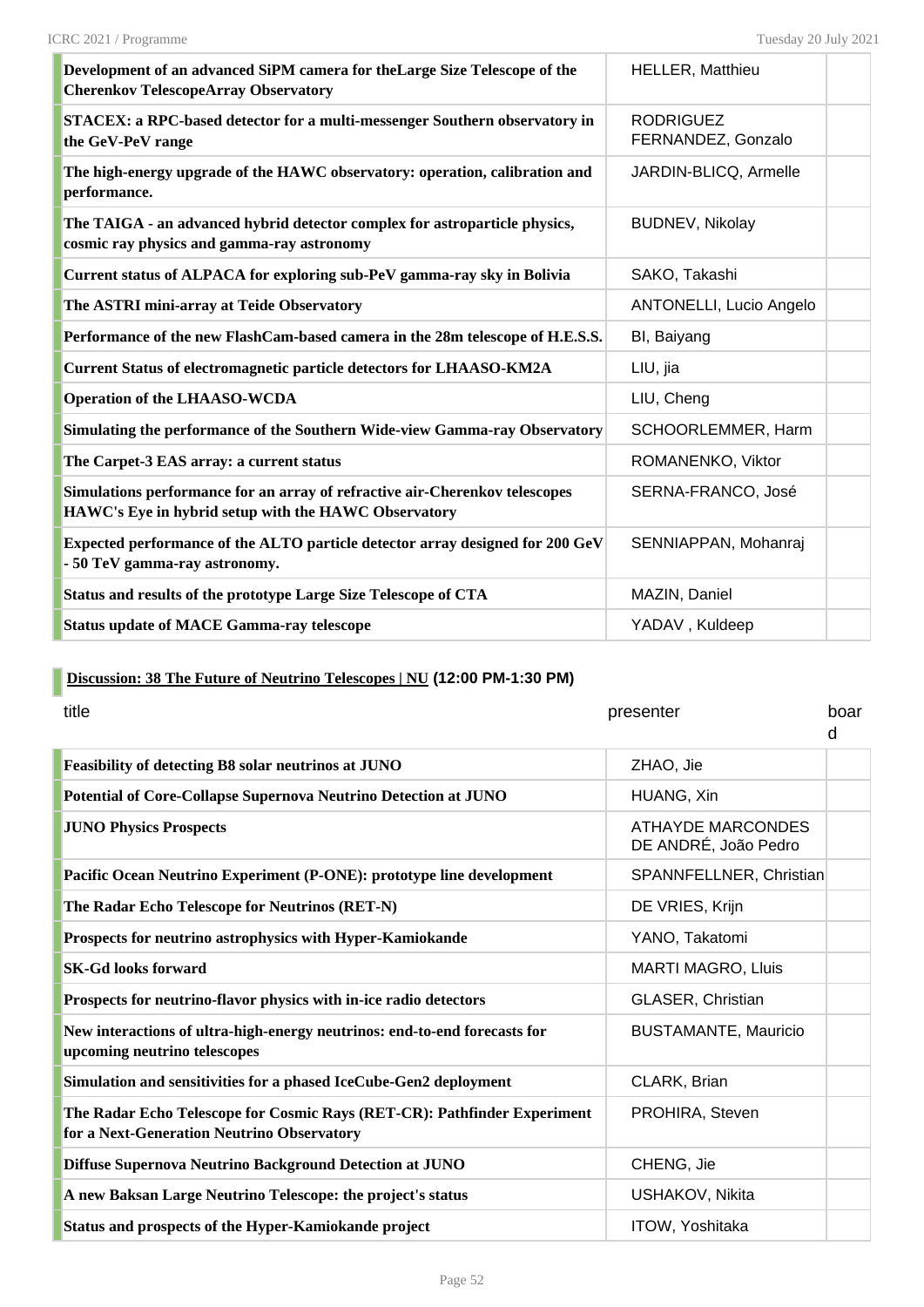#### **Low-energy astrophysics with KamLAND KAWADA, Nanami** KAWADA, Nanami

#### **Discussion: 46 Supernova Remnants | GAD-GAI-CRD (12:00 PM-1:30 PM)**

| title                                                                                                                 | presenter            | boar<br>d |
|-----------------------------------------------------------------------------------------------------------------------|----------------------|-----------|
| SNR G39.2-0.3, an hadronic cosmic rays accelerator                                                                    | SUSHCH, lurii        |           |
| Revealing G150.3+4.5 as a dynamically young supernova remnant with<br>gamma-ray data                                  | DEVIN, Justine       |           |
| Gamma-rays from young SNRs in dense circumstellar environments                                                        | MACKEY, Jonathan     |           |
| <b>Observations of SNR Candidate HESS J1614-518 with Fermi-LAT</b>                                                    | GUO, Xiao-Lei        |           |
| Analysis of the W 44 Supernova Remnant and its surroundings with Fermi-LAT<br>and MAGIC                               | DI VENERE, Leonardo  |           |
| Non-thermal radio supernova remnants of exiled Wolf-Rayet stars                                                       | MEYER, Dominique     |           |
| Wind nebulae and supernova remnants of very massive stars                                                             | MEYER, Dominique     |           |
| Revealing supernova remnant G106.3+2.7 as a PeVatron                                                                  | LIU, Ruo-Yu          |           |
| Particle escape from supernova remnants and related gamma-ray signatures                                              | CELLI, Silvia        |           |
| A GeV to TeV view of shell-type SNRs                                                                                  | FLEISCHHACK, Henrike |           |
| <b>Gamma-ray morphology of SNRs and their halos</b>                                                                   | <b>BROSE, Robert</b> |           |
| Deep observations of Kepler's SNR with H.E.S.S.                                                                       | PROKHOROV, Dmitry    |           |
| LMC N132D: a mature supernova remnant with a youthful spectrum                                                        | VINK, Jacco          |           |
| <b>Investigating the Vela SNR's Emission of Electron Cosmic Rays with CALET at</b><br>the International Space Station | MOTZ, Holger         |           |
| HESS J1858+020: A GeV-TeV source possibly powered by CRs from SNR<br>G35.6-0.4                                        | XIN, Yuliang         |           |

#### **Break (1:30 PM-2:00 PM)**

#### **Plenary: Review 05 (2:00 PM-3:30 PM)**

#### **-Conveners: Martin Pohl**

| time title |                                                                                                                       | presenter           |
|------------|-----------------------------------------------------------------------------------------------------------------------|---------------------|
|            | 2:00 PM Extendelic particle observations close to the Sun by Solar Orbiter and Parker<br>Solar Probe                  | MALANDRAKI, Olga E. |
|            | 2:45 PM urbulence and its impact on particle acceleration/transport and the<br>implications on gamma-ray observations | XU, Siyao           |

#### **Break (3:30 PM-4:00 PM)**

#### **Plenary: Highlight 08 (4:00 PM-5:30 PM)**

#### **-Conveners: Christopher Wiebusch**

| time title                                                                                   | presenter                    |
|----------------------------------------------------------------------------------------------|------------------------------|
| 4:00 PM Neory of particle acceleration                                                       | DIESING, Rebecca             |
| 4:30 PM mospheric neutrino oscillations with Super-Kamiokande and prospects for<br>SuperK-Gd | FERNANDEZ MENENDEZ,<br>Pablo |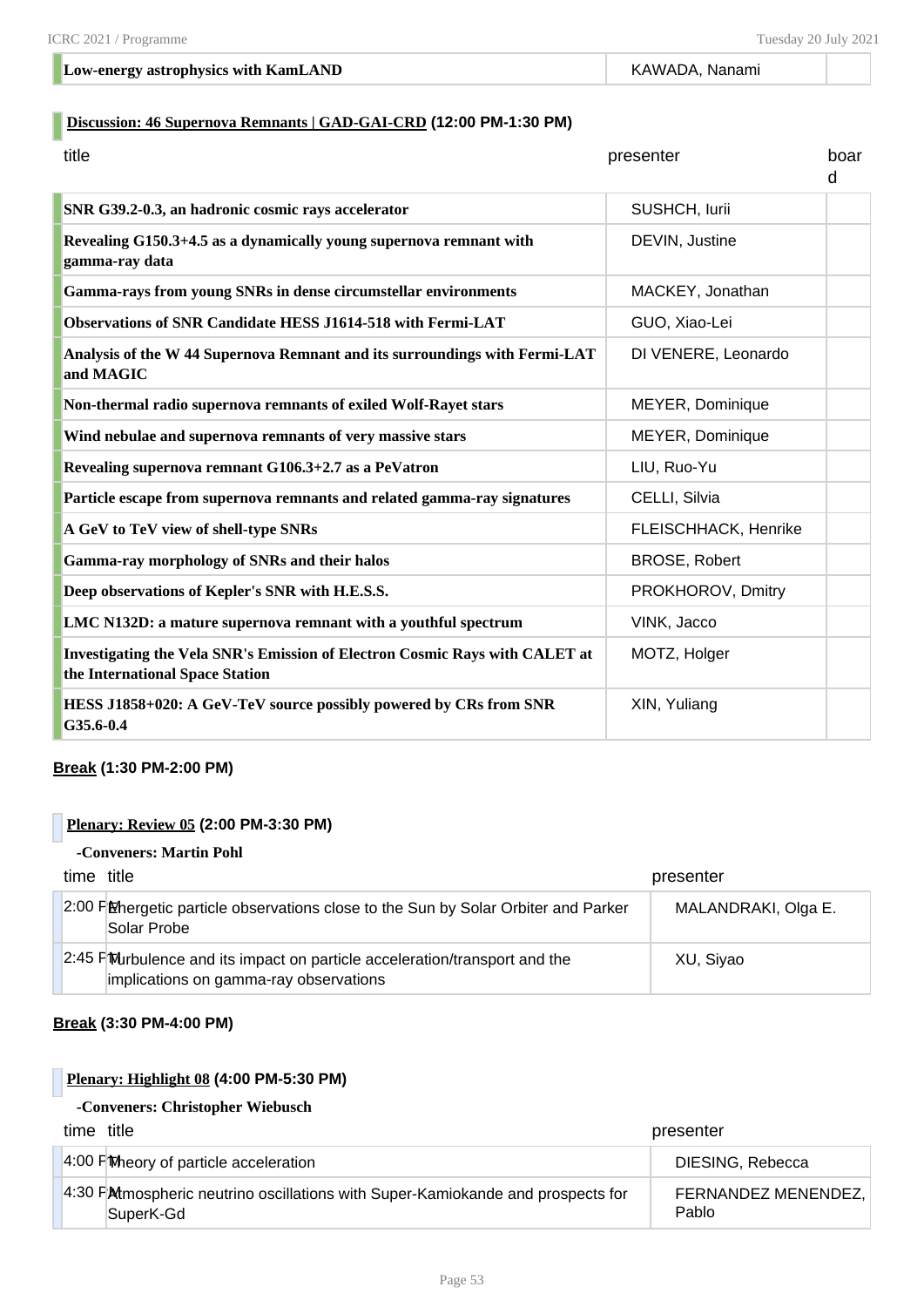#### **Break (5:30 PM-6:00 PM)**

#### **Discussion: 27 GW Follow-Up Observation | MM (6:00 PM-7:30 PM)**

| title                                                                                                                          | presenter             | boar<br>d |
|--------------------------------------------------------------------------------------------------------------------------------|-----------------------|-----------|
| H.E.S.S. follow-up of BBH merger events                                                                                        | ASHKAR, Halim         |           |
| The H.E.S.S. Gravitational Wave Rapid Follow-up Program during O2 and O3                                                       | ASHKAR, Halim         |           |
| Follow-up observations of GW170817 with the MAGIC telescopes                                                                   | STAMERRA, Antonio     |           |
| Searching for very-high-energy electromagnetic counterparts to<br>gravitational-wave events with the Cherenkov Telescope Array | PATRICELLI, Barbara   |           |
| Follow-up of GWTC-2 Gravitational Wave events with neutrinos from the<br>Super-Kamiokande detector                             | LAMOUREUX, Mathieu    |           |
| An Archival Search for Neutron-Star Mergers with Gravitational Waves and<br>Very-High-Energy Gamma Rays                        | ADAMS, Colin          |           |
| <b>Gravitational Wave Follow-Up Using Low Energy Neutrinos in IceCube</b><br><b>DeepCore</b>                                   | BALAGOPAL V., Aswathi |           |
| Follow-up Search for UHE Photons from Gravitational Wave Sources with the<br><b>Pierre Auger Observatory</b>                   | RUEHL, Philip         |           |
| <b>Combined Search for UHE Neutrinos from Binary Black Hole Mergers with the</b><br><b>Pierre Auger Observatory</b>            | SCHIMP, Michael       |           |
| Gamma-ray burst observation & gravitational wave event follow-up with CALET<br>on the International Space Station              | KAWAKUBO, Yuta        |           |
| Multi-messenger searches via IceCube's high-energy neutrinos and<br>gravitational-wave detections of LIGO/Virgo                | VESKE, Doğa           |           |

### **Discussion: 57 New Physics | CRD-CRI-DM-GAD-GAI-NU-MM-SH (6:00 PM-7:30 PM)**

| title                                                                                                                                        | presenter                   | hoar<br>d |
|----------------------------------------------------------------------------------------------------------------------------------------------|-----------------------------|-----------|
| Potential for 3+1 and Lorentz violation measurements with DUNE                                                                               | <b>SCHNEIDER, Austin</b>    |           |
| Modeling intrinsic time-lags in flaring blazars in the context of Lorentz<br>Invariance Violation searches                                   | LEVY, Christelle            |           |
| Robust constraints on Lorentz Invariance Violation from H.E.S.S., MAGIC and<br><b>VERITAS</b> data combination                               | <b>LEVY. Christelle</b>     |           |
| Recent results on LIV studies using MAGIC telescopes from the observation of<br><b>GRB 190114C</b>                                           | D'AMICO, Giacomo            |           |
| Photon decay in UHE air showers: a stringent bound on Lorentz violation                                                                      | DUENKEL, Fabian             |           |
| <b>Constraining Lorentz Invariance Violation using the muon content of extensive</b><br>air showers measured at the Pierre Auger Observatory | <b>TRIMARELLI, Caterina</b> |           |

#### **Discussion: 11 UHECR Acceleration | CRI (6:00 PM-7:30 PM)**

title times and the presenter board of the presenter board board board board board board board board board boar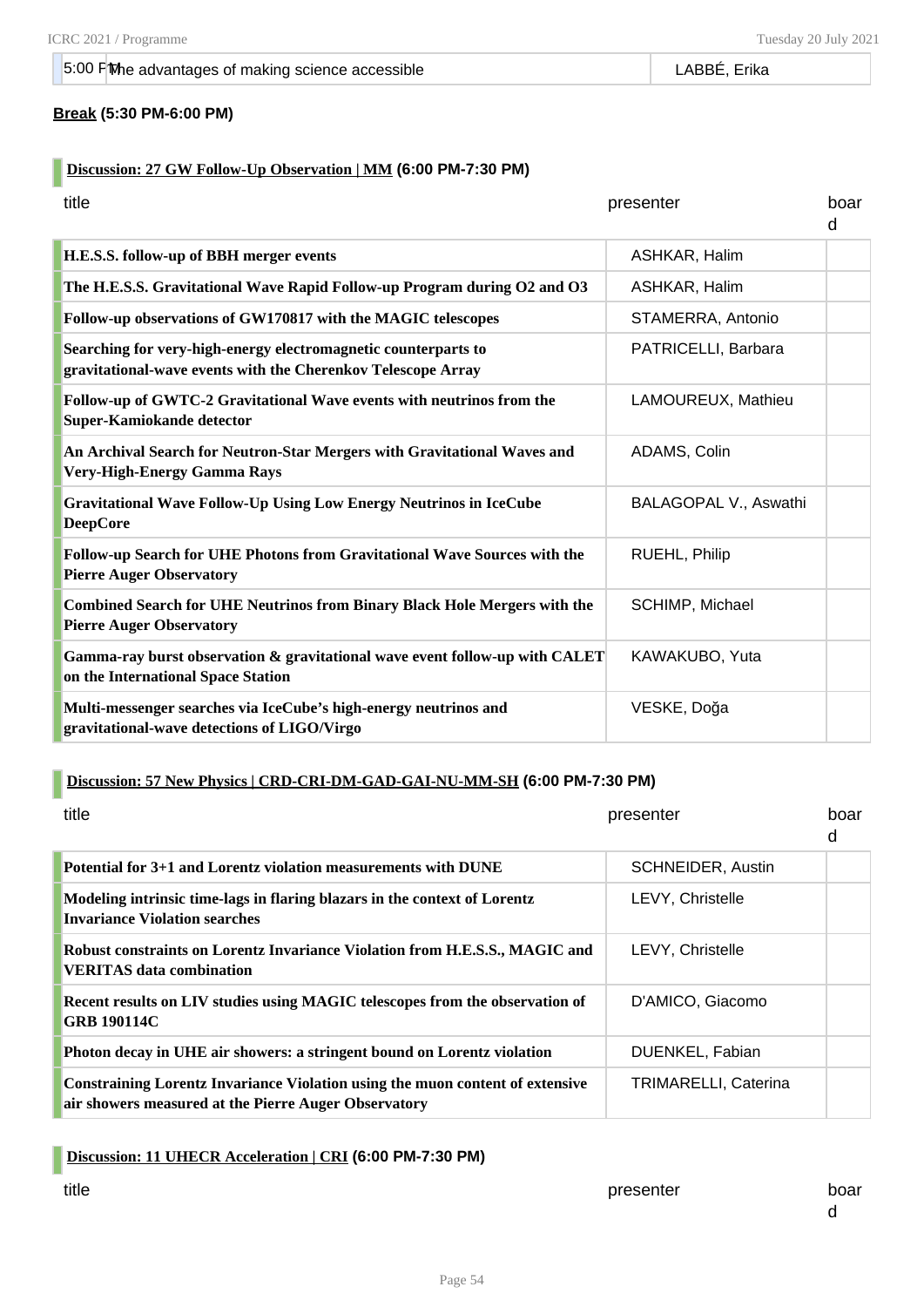| Ultra-high-energy cosmic ray acceleration by magnetic reconnection in<br>relativistic jets and the origin of very high energy emission                    | DE GOUVEIA DAL PINO,<br>Elisabete |  |
|-----------------------------------------------------------------------------------------------------------------------------------------------------------|-----------------------------------|--|
| Ultra-High-Energy Cosmic Rays and Neutrinos from relativistic jets of Active<br>Galactic Nuclei                                                           | <b>MBAREK, Rostom</b>             |  |
| Particle acceleration at the discontinuous flow boundary of collimated cylindrical<br>jets                                                                | O'SULLIVAN, Stephen               |  |
| Acceleration of ultrahigh-energy cosmic rays in the early afterglows of<br>gamma-ray bursts: concurrence of jet's dynamics and wave-particle interactions | ZE-LIN, Zhang                     |  |

# **Discussion: 53 PWN and Halos | GAD-GAI (6:00 PM-7:30 PM)**

| title                                                                                                     | presenter             | boar<br>d |
|-----------------------------------------------------------------------------------------------------------|-----------------------|-----------|
| Morphology of Gamma-ray Halos around Middle-aged Pulsars: Influence of the<br><b>Pulsar Proper Motion</b> | ZHANG, Yi             |           |
| The role of unresolved PWNe to the gamma-ray diffuse emission at GeV                                      | PAGLIAROLI, Giulia    |           |
| Energy-dependent Morphological Study of HESS J1857+026 with Fermi-LAT                                     | GUO, Xiao-Lei         |           |
| Systematic search for halos around pulsars in Fermi-LAT data                                              | ABDOLLAHI, Soheila    |           |
| Detection of extended TeV emission around the Geminga pulsar with H.E.S.S.                                | MITCHELL, Alison      |           |
| Origin of the very high energy gamma-ray emission from pulsar wind nebulae                                | GIACINTI, Gwenael     |           |
| Observations of extended very-high-energy halos around Geminga and Monogem<br>with the LHAAS0-KM2A        | GUO, yingying         |           |
| Cosmic ray transport in the proximity of pulsars and the formation of gamma-ray<br>halos                  | RECCHIA, Sarah        |           |
| Study of the gamma-ray emission from 3HWC J1928+178                                                       | JARDIN-BLICQ, Armelle |           |

#### **Discussion: 43 New and Upcoming Instruments for Space-Based Gamma-Ray Astronomy | GAD (6:00 PM-7:30 PM)**

| title                                                                                                   | presenter                        | boar<br>d |
|---------------------------------------------------------------------------------------------------------|----------------------------------|-----------|
| Development and science perspectives of the POLAR-2 instrument: a large scale<br><b>GRB</b> polarimeter | DE ANGELIS, Nicolas              |           |
| <b>MeVCube: a CubeSat for MeV astronomy</b>                                                             | LUCCHETTA, Giulio                |           |
| The Crystal Eye X and gamma ray detector for space missions                                             | <b>BARBATO, Felicia</b>          |           |
| New Mission Concept: Galactic Explorer with a Coded Aperture Mask Compton<br><b>Telescope (GECCO)</b>   | MOISEEV, Alexander               |           |
| Performance of the HEPD-02 LYSO calorimeter and expected sensitivity to GRBs<br>detection               | PERCIBALLI, Stefania             |           |
| AMEGO-X: MeV gamma-ray Astronomy in the Multi-messenger Era                                             | FLEISCHHACK, Henrike             |           |
| Gamma-ray performance study of the HERD payload                                                         | FARINA, Luis                     |           |
| <b>BurstCube: status and public alerts</b>                                                              | MARTINEZ-CASTELLANO<br>S, Israel |           |
| A compact germanium spectrometer for nuclear astrophysics                                               | <b>HUGHES, Zachary</b>           |           |
| The Advanced Particle-astrophysics Telescope (APT) Project Status                                       | <b>BUCKLEY, James</b>            |           |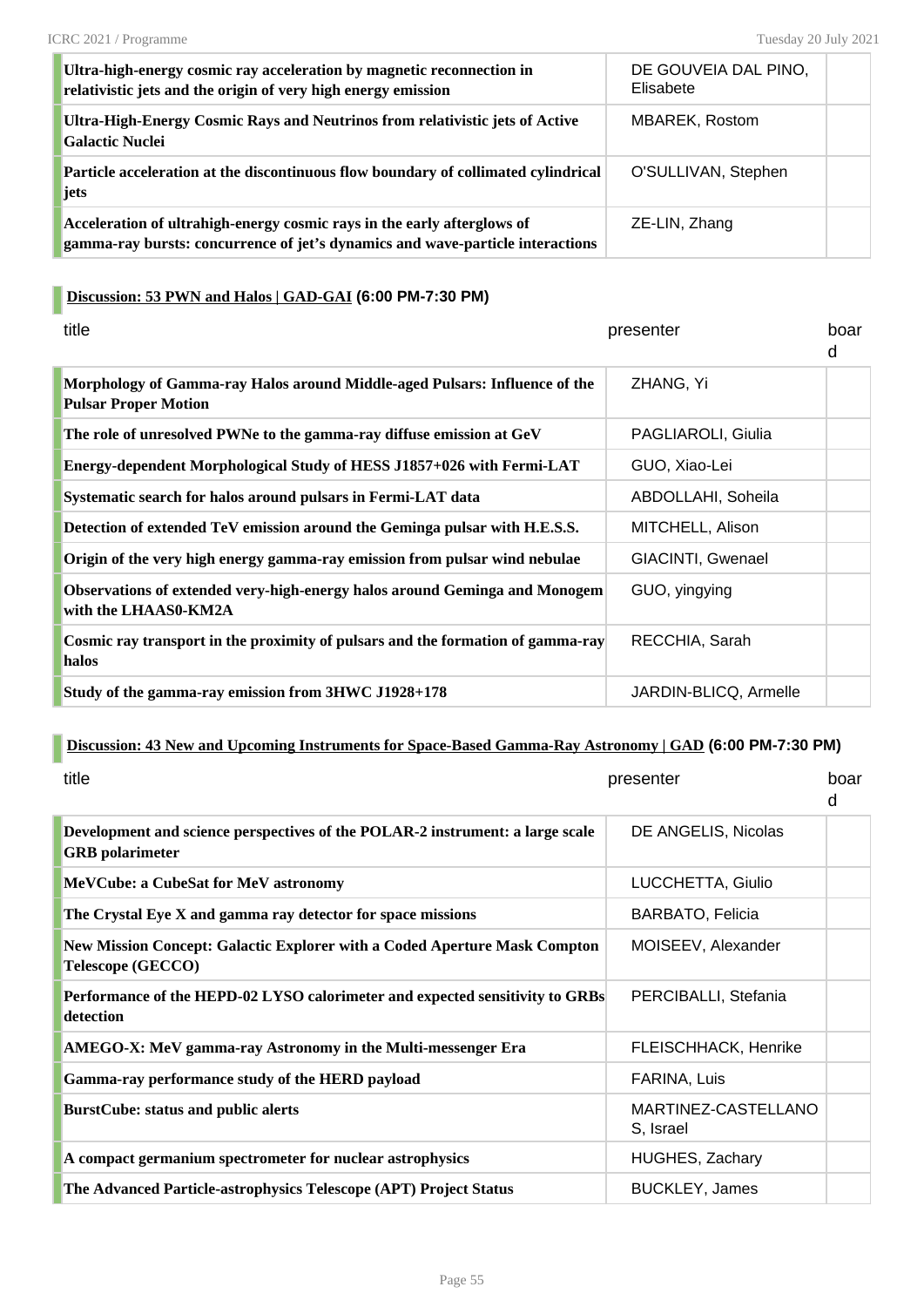| <b>GRAINE</b> precise \$\gamma\$-ray observations: latest results on 2018<br>balloon-borne experiment and prospects on next/future scientific experiments | <b>TAKAHASHI, Satoru</b> |  |
|-----------------------------------------------------------------------------------------------------------------------------------------------------------|--------------------------|--|
| Overview of the GRAMS (Gamma-Ray AntiMatter Survey) Project                                                                                               | ARAMAKI, Tsuguo          |  |
| The Compton Spectrometer and Imager Project for MeV Astronomy                                                                                             | TOMSICK, John            |  |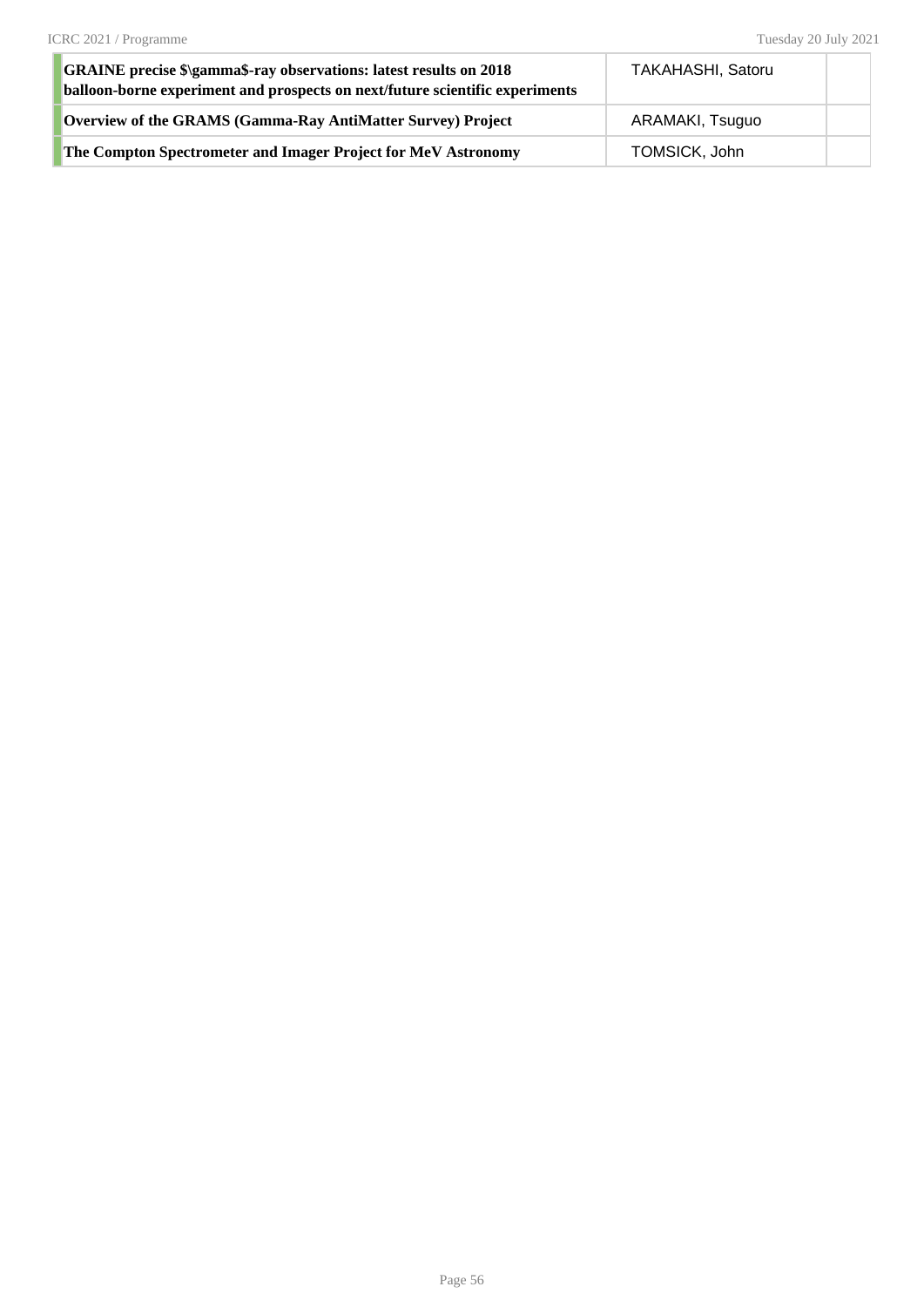# **Wednesday 21 July 2021**

#### **Discussion: 13 New Instrumentation and Tools for EAS Detection | CRI (12:00 PM-1:30 PM)** п

| title                                                                                                                                               | presenter                                | boar<br>d |
|-----------------------------------------------------------------------------------------------------------------------------------------------------|------------------------------------------|-----------|
| <b>ROBAST 3</b>                                                                                                                                     | OKUMURA, Akira                           |           |
| Electrical signals induced in detectors by cosmic rays: a reciprocal look at<br>electrodynamics                                                     | WINDISCHHOFER, Philipp                   |           |
| Simulation of single, double, and triple layer GEM detectors                                                                                        | JUNG, Aera                               |           |
| <b>CORSIKA</b> below the knee                                                                                                                       | WIBIG, Tadeusz                           |           |
| Study of the Electron-Neutron Detector Array (ENDA) in Yangbajing, Tibet                                                                            | XIAO, Dixuan                             |           |
| Latest results of ultra-high-energy cosmic ray measurements with prototypes of<br>the Fluorescence detector Array of Single-pixel Telescopes (FAST) | FUJII, Toshihiro                         |           |
| FOV direction and real image size calibration of Fluorescence Detector using<br>light source mounted on the UAV                                     | NAKAZAWA, Arata                          |           |
| New coordinate-tracking detector on drift chambers for registration of muons in<br>near-vertical EAS                                                | VOROBEV, Vladislav                       |           |
| Status of the novel CORSIKA 8 air shower simulation framework                                                                                       | ALVES JUNIOR, Antonio<br>Augusto         |           |
| Development of drone-borne aerial calibration pulser system for radio<br>observatories of ultra-high energy air showers                             | KUO, Chung-Yun                           |           |
| Acquisition of data from a Water Cherenkov Detector based on an on purpose<br>acquisition card                                                      | MORENO BARBOSA,<br>Eduardo               |           |
| Pulse Shape Discrimination for Online Data Acquisition in Water Cherenkov<br><b>Detectors Based on FPGA/SoC</b>                                     | <b>GARCIA ORDONEZ, Luis</b><br>Guillermo |           |
| Efficiency estimation of self-triggered antenna clusters for air-shower detection                                                                   | BEZYAZEEKOV, Pavel                       |           |
| The YAG Lidar System Applied in LHAASO                                                                                                              | SUN, Qinning                             |           |
| <b>Calibration of LHAASO-WFCTA</b>                                                                                                                  | CHEN, Long                               |           |
| Application of the nitrogen laser calibration system in LAASO-WFCTA                                                                                 | LI, Xin                                  |           |
| Denoising cosmic rays radio signal using Wavelets techniques                                                                                        | WATANABE, Clara                          |           |
| Adaptive predictor as trigger mechanism for cosmic ray radio signals corrupted<br>by Gaussian noise                                                 | WATANABE, Clara                          |           |
| Status of simulation and data comparison of wcda-1                                                                                                  | WU, hanrong                              |           |
| An Advanced Triggerless Data Acquisition System for GRAPES-3 Muon Detector                                                                          | JAIN, Atul                               |           |
| Integration and qualification of the Mini-EUSO telescope on board the ISS                                                                           | CAMBIÈ, Giorgio                          |           |
| <b>EUSO-SPB2 Telescope Optics and Testing</b>                                                                                                       | KUNGEL, Viktoria                         |           |
| AugerPrime Upgraded Unified Board: The New Front-End Electronics                                                                                    | MARSELLA, Giovanni                       |           |
| Towards a full and realistic simulation framework for the Extreme Energy<br><b>Events experiment</b>                                                | GRAZZI, Stefano                          |           |
| Development of a scintillation and radio hybrid detector array at the South Pole                                                                    | OEHLER, Marie                            |           |
| Reconstruction of sub-threshold events of cosmic-ray radio detectors using an<br>autoencoder                                                        | BEZYAZEEKOV, Pavel                       |           |
| <b>Electromagnetic Shower Simulation for CORSIKA 8</b>                                                                                              | ALAMEDDINE, Jean-Marco                   |           |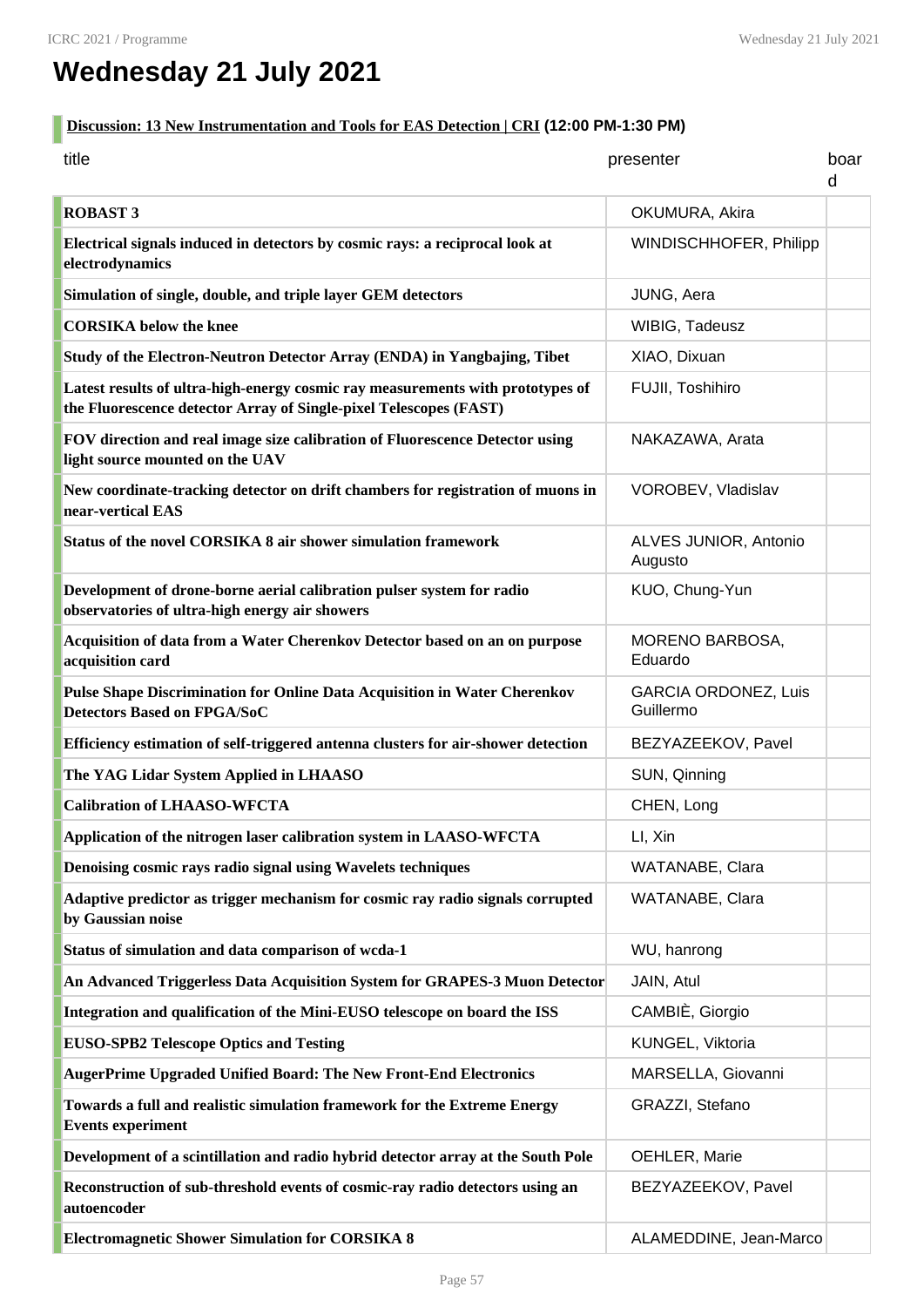| The XY Scanner - A Versatile Method of the Absolute End-to-End Calibration of<br><b>Fluorescence Detectors</b>                                           | SCHÄFER, Christoph       |  |
|----------------------------------------------------------------------------------------------------------------------------------------------------------|--------------------------|--|
| Progress in optimizing the detection surface structure of CRAFFT                                                                                         | KUBOTA, Yuto             |  |
| Development of autonomous observation system for next-generation cosmic ray<br>telescope                                                                 | TOMIDA, Takayuki         |  |
| <b>Tunka-Rex Virtual Observatory</b>                                                                                                                     | LENOK, Vladimir          |  |
| Overview of the Mini-EUSO \$\mu s\$ trigger logic performance                                                                                            | <b>BATTISTI, Matteo</b>  |  |
| Sensitivity of the Tibet hybrid experiment (Tibet-III + MD) for primary proton<br>spectra between 30 TeV and a few hundreds of TeV's                     | <b>KURASHIGE, Daichi</b> |  |
| A drone-borne installation for studying the composition of cosmic rays in the<br>range of 1-1000 PeV by registering the reflected Cherenkov light of EAS | VAIMAN, Igor             |  |
| Test of the Electron-Neutron Detector Array (ENDA) in Laboratory                                                                                         | YANG, Fan                |  |
| <b>Tools and Procedures for the ASTRI Mini-Array Calibration</b>                                                                                         | MINEO, Teresa            |  |

# **Discussion: 41 Indirect Dark Matter Detection Through Photons and Neutrinos | DM (12:00 PM-1:30 PM)**

| title                                                                                                                                           | presenter             | boar<br>d |
|-------------------------------------------------------------------------------------------------------------------------------------------------|-----------------------|-----------|
| Multimessenger constraints on the dark matter interpretation of the Fermi-LAT<br><b>Galactic center excess</b>                                  | DI MAURO, MATTIA      |           |
| Hunting for Dark Matter and New Physics with (a) GECCO                                                                                          | STEFANO, Profumo      |           |
| <b>Cherenkov Telescope Array Sensitivity to the Putative Millisecond Pulsar</b><br><b>Population responsible for the Galactic Center Excess</b> | MACIAS, Oscar         |           |
| Search for axion-like-particle induced gamma-ray bursts from core-collapse<br>supernovae with the Fermi LAT                                     | MEYER, Manuel         |           |
| Integral X-ray constraints on sub-GeV dark matter                                                                                               | PINETTI, Elena        |           |
| Sensitivity of the Cherenkov Telescope Array to a dark matter signal from the<br><b>Galactic centre</b>                                         | ECKNER, Christopher   |           |
| Search for Gamma-ray Line emission from Dark Matter annihilation in the<br><b>Galactic Centre with the MAGIC telescopes</b>                     | INADA, Tomohiro       |           |
| Dark Matter annihilation to neutrinos: New limits and future prospects                                                                          | KHEIRANDISH, Ali      |           |
| Searching for Dark Matter with the Southern Wide-field Gamma-ray<br><b>Observatory (SWGO)</b>                                                   | VIANA, Aion           |           |
| <b>Indirect Searches for Secluded Dark Matter</b>                                                                                               | SIQUEIRA, Clarissa    |           |
| Indirect dark matter searches with neutrinos from the Galactic Centre region<br>with the ANTARES and KM3NeT telescopes                          | GOZZINI, Sara Rebecca |           |
| Dark Matter Searches for heavy Dark Matter with LHAASO                                                                                          | ADDAZI, Andrea        |           |
| Constraints on decaying dark matter with LHAASO-KM2A                                                                                            | CHIANESE, Marco       |           |

## **Discussion: 24 Ground-based measurements of low-energy GCRs | SH (12:00 PM-1:30 PM)**

| title                                                                                         | presenter         | boar |
|-----------------------------------------------------------------------------------------------|-------------------|------|
| A Peculiar ICME Event in August 2018 Observed with the Global Muon Detector<br><b>Network</b> | MUNAKATA, KAZUOKI |      |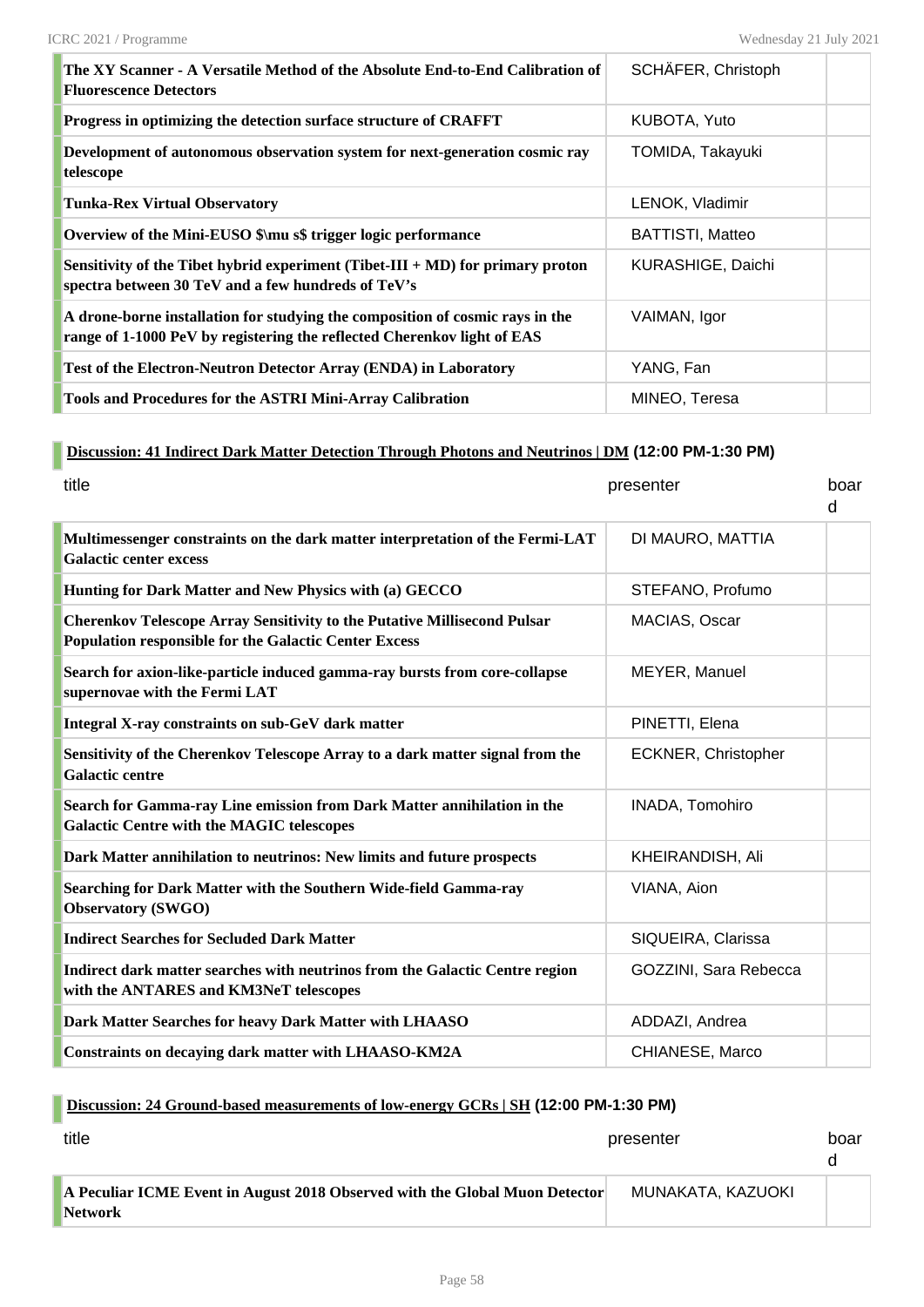| <b>Multiple Particle Detection in a Neutron Monitor</b>                                                                                                                                      | <b>EVENSON, Paul</b> |  |
|----------------------------------------------------------------------------------------------------------------------------------------------------------------------------------------------|----------------------|--|
| New neutron monitor altitude-dependent yield function and its application to an<br>analysis of neutron-monitor data                                                                          | KOLDOBSKIY, Sergey   |  |
| Study of the anisotropy of cosmic rays during the periods of the minima of the<br>24th solar cycle using the muonography method according to the data of the<br><b>URAGAN</b> muon hodoscope | YASHIN, Igor         |  |
| Galactic Cosmic Ray increase associated to an interplanetary magnetic cloud<br>observed by HAWC                                                                                              | LARA, Alejandro      |  |
| High-resolution two-dimensional map of the solar-time anisotropy obtained by<br>the GRAPES-3 large-area muon telescope                                                                       | KOI, Tatsumi         |  |
| First results of the SA Agulhas II mobile mini-neutron monitor: Instrumental<br>characterization and environmental sensitivity                                                               | STRAUSS, Du Toit     |  |
| Simultaneous observation of cosmic rays with muon detector and neutron<br>monitor at the Syowa station in the Antarctic                                                                      | KATO, Chihiro        |  |
| <b>Continuously Measurements of Energy Spectra of Cosmic-Ray-induced-neutrons</b><br>on the Concordia Antarctic Station for the period 2015-2021                                             | HUBERT, guillaume    |  |

#### **Discussion: 26 Galactic Sources & Winds | MM (12:00 PM-1:30 PM)**

| title                                                                                                                                         | presenter                      | boar<br>d |
|-----------------------------------------------------------------------------------------------------------------------------------------------|--------------------------------|-----------|
| Simulating cosmic rays and the gamma-ray emission in star-forming galaxies                                                                    | WERHAHN, Maria                 |           |
| Exploring galactic wind superbubbles by multimessenger observations                                                                           | PERETTI, Enrico                |           |
| Predicting Neutrino Emission for the Sources in the H.E.S.S. Galactic Plane<br><b>Survey</b>                                                  | BATZOFIN, Rowan                |           |
| A hot spot in the neutrino flux created by cosmic rays from Cygnus loop                                                                       | BOUYAHIAOUI, makarim           |           |
| <b>Starburst Galaxies as possible sources of UHECRs and neutrinos</b>                                                                         | CONDORELLI, Antonio            |           |
| Search for correlations between high-energy gamma rays and neutrinos with the<br><b>HAWC and ANTARES detectors</b>                            | FERRARA, Giovanna              |           |
| NuSTAR broad-band X-ray observation campaign of energetic pulsar wind<br>nebulae in synergy with VERITAS, HAWC and Fermi gamma-ray telescopes | MORI, Kaya                     |           |
| Expectations for the high-energy neutrino detection from starburst galaxies with<br><b>KM3NeT/ARCA</b>                                        | <b>IDRISSI IBNSALIH, Walid</b> |           |
| A multi-wavelength view of the cosmic ray confinement in star-forming galaxies                                                                | KORNECKI, Paula                |           |
| Particle acceleration in winds of star clusters                                                                                               | MORLINO, Giovanni              |           |
| The Ultra-High-Energy Source MGRO J1908+06                                                                                                    | MALONE, Kelly                  |           |
| Revisiting the PeVatron candidate MGRO J1908+063 with an updated H.E.S.S.<br>analysis                                                         | <b>KOSTIUNIN, Dmitriy</b>      |           |

# **Discussion: 54 Gamma-Ray Bursts in the VHE regime | GAI (12:00 PM-1:30 PM)**

| title                                                                                     | presenter             | boar<br>U. |
|-------------------------------------------------------------------------------------------|-----------------------|------------|
| Shedding light on the highest energy emission from GRBs with MAGIC<br><b>observations</b> | <b>BERTI, Alessio</b> |            |
| Very-high-energy gamma-ray emission from GRB 201216C detected by MAGIC                    | FUKAMI, Satoshi       |            |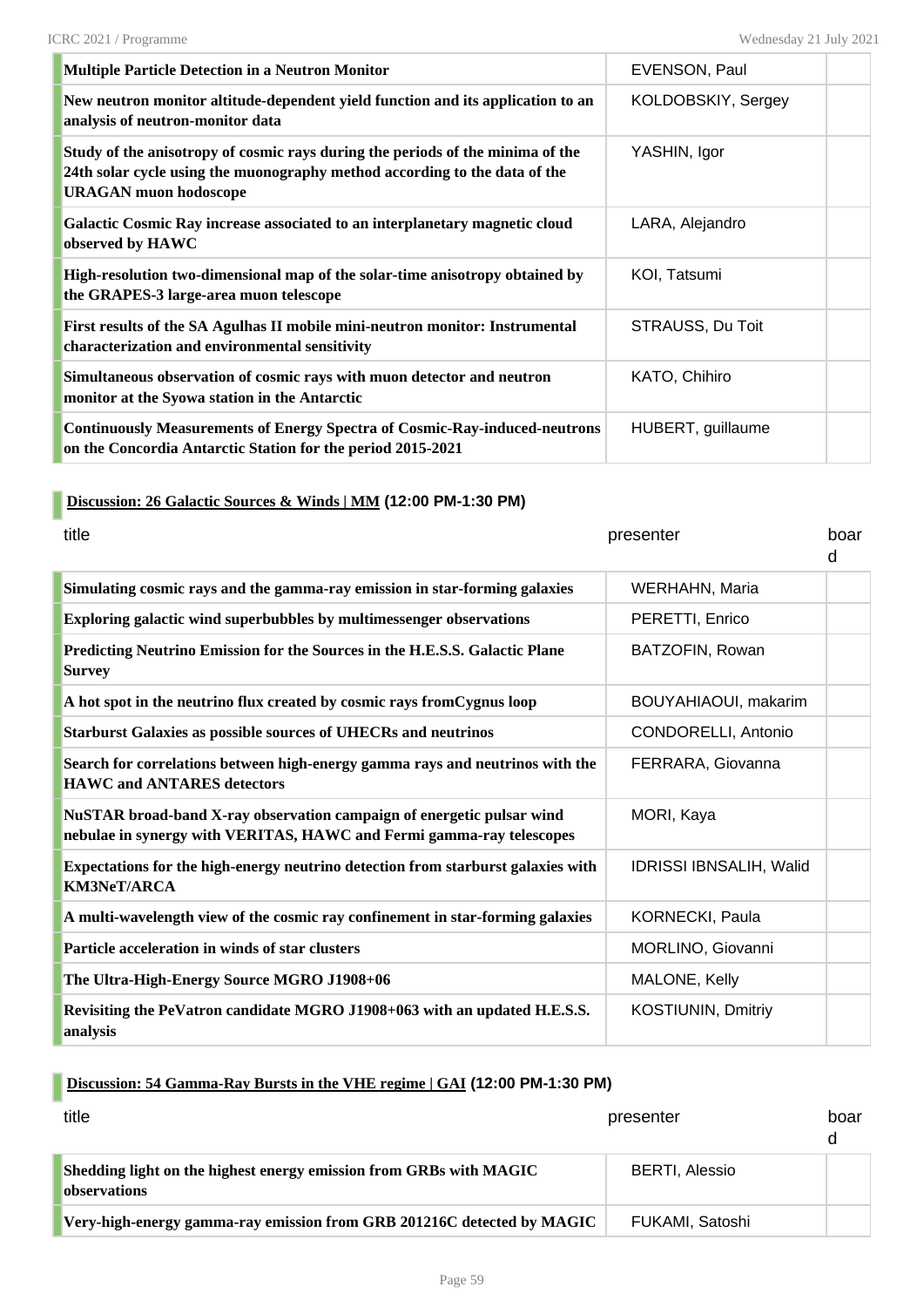| Monitoring Gamma-Ray Burst VHE emission with the Southern<br><b>Wide-field-of-view Gamma-ray Observatory</b>       | LA MURA, Giovanni            |  |
|--------------------------------------------------------------------------------------------------------------------|------------------------------|--|
| TeV Transients with the ASTRI Mini-Array: a case study with GRB 190114C                                            | STAMERRA, Antonio            |  |
| <b>Upper limits on VHE emission from GRBs</b>                                                                      | FRANCESCO, Longo             |  |
| <b>CONSTRAINTS ON THE VERY HIGH ENERGY GAMMA-RAY EMISSION</b><br>FROM GRB170206A WITH HAWC.                        | PÉREZ, Yunior                |  |
| First follow-up of transient events with the CTA Large Size Telescope prototype                                    | CAROSI, Alessandro           |  |
| The Latin American Giant Observatory (LAGO) capabilities for detecting<br><b>Gamma Ray Bursts</b>                  | SARMIENTO CANO,<br>Christian |  |
| Search for very high energy \$\gamma\$-ray emission from \$\rm GRB~190829A\$<br>with LHASSO-WCDA1 triggerless data | YAO, yuhua                   |  |

#### **Break (1:30 PM-2:00 PM)**

#### **Plenary: Highlight 09 (2:00 PM-3:30 PM)**

#### **-Conveners: Alexander Kappes**

| time title                                                                 | presenter                   |
|----------------------------------------------------------------------------|-----------------------------|
| 2:00 PM Extragalactic cosmic ray sources                                   | <b>KACHELRIESS, Michael</b> |
| $\vert$ 2:30 FMTA – the World's largest ground-based gamma-ray observatory | ZANIN, Roberta              |
| 3:00 FMhe Askaryan Radio Array (ARA)                                       | HOFFMAN, Kara               |

#### **Break (3:30 PM-4:00 PM)**

#### **Plenary: Theater of Dreams (4:00 PM-5:30 PM)**

#### **-Conveners: Razmik Mirzoyan**

| time title |                                                                                                                                             | presenter         |
|------------|---------------------------------------------------------------------------------------------------------------------------------------------|-------------------|
|            | 4:00 FM b Southern Wide-field Gamma-ray Observatory: Status and Prospects                                                                   | HINTON, Jim       |
|            | 4:18 FM Pacific Ocean Neutrino Experiment at Ocean Networks Canada                                                                          | RESCONI, Elisa    |
|            | 4:36 FM Phe Radio Neutrino Observatory Greenland (RNO-G)                                                                                    | WISSEL, Stephanie |
|            | 4:54 FMhe High Energy cosmic-Radiation Detection (HERD) facility on board the<br>Chinese Space Station: hunting for high-energy cosmic rays | GARGANO, Fabio    |
|            | 5:12 FOCOS                                                                                                                                  | HÖRANDEL, Jörg    |

#### **Break (5:30 PM-6:00 PM)**

#### **Plenary: Sustainability (6:00 PM-7:30 PM)**

#### **-Conveners: Stefan Funk; Uli Katz; Markus Roth**

| time title |                                               | presenter    |
|------------|-----------------------------------------------|--------------|
|            | 6:00 PSUstainability in Astroparticle Physics | FUNK. Stefan |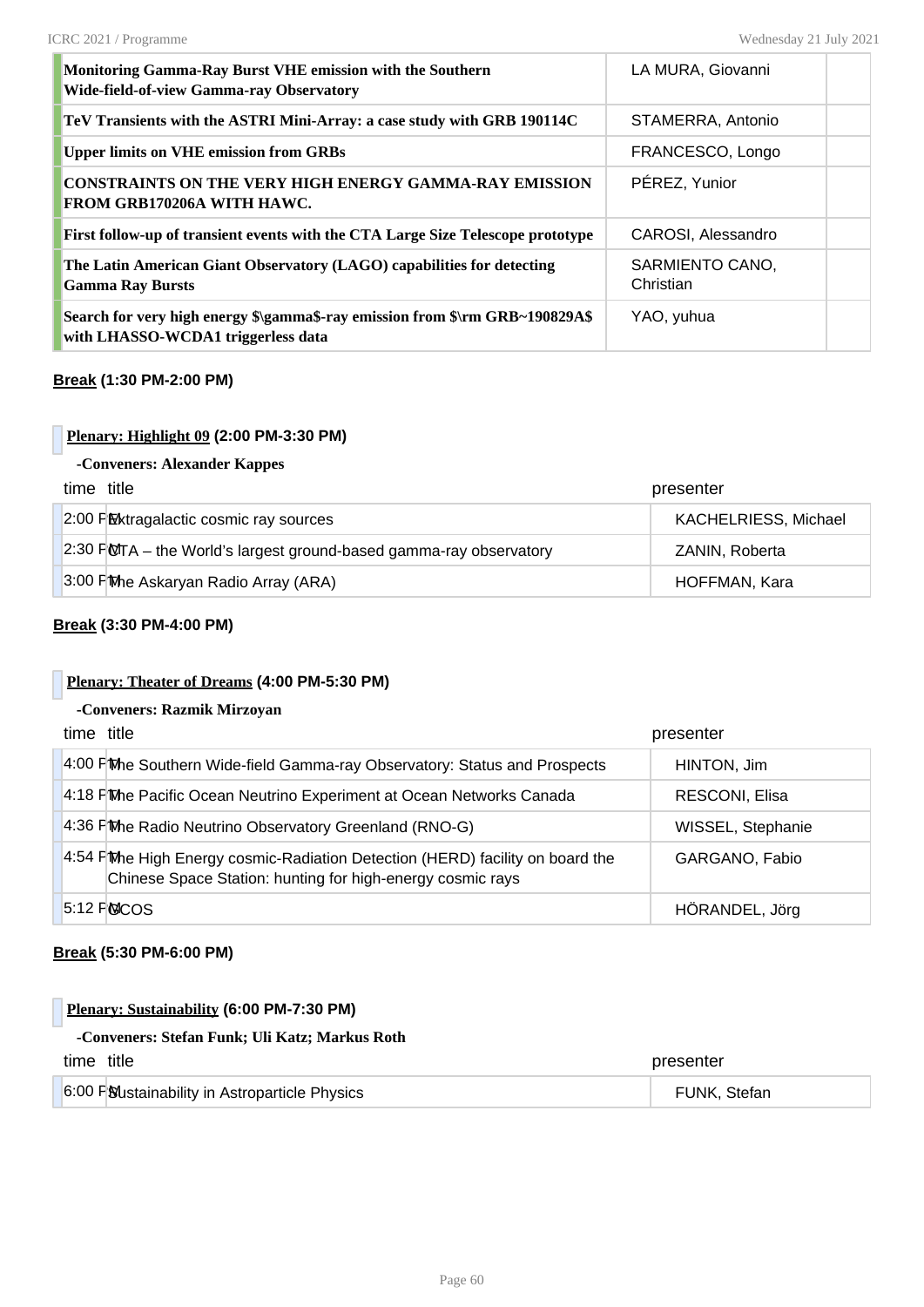# **Thursday 22 July 2021**

#### **Plenary: Rapporteur 1 (2:00 PM-3:30 PM)**

## **-Conveners: Andreas Haungs**

| time title                                 | presenter         |
|--------------------------------------------|-------------------|
| 2:00 PRapporteur Talk: Cosmic Ray Indirect | ABU-ZAYYAD, Tareg |
| 2:45 FRapporteur Talk: Cosmic Ray Direct   | MERTSCH, Philipp  |

#### **Break (3:30 PM-4:00 PM)**

### **Plenary: Rapporteur 2 (4:00 PM-6:00 PM)**

#### **-Conveners: Marc Schumann**

| time title                                    | presenter              |
|-----------------------------------------------|------------------------|
| 4:00 FRapporteur Talk: Dark Matter            | TAOSO, Marco           |
| 4:45 PRapporteur Talk: Solar and Heliospheric | STRAUSS, Du Toit       |
| 5:30 FRapporteur Talk: Outreach and Education | <b>BURTON, Michael</b> |